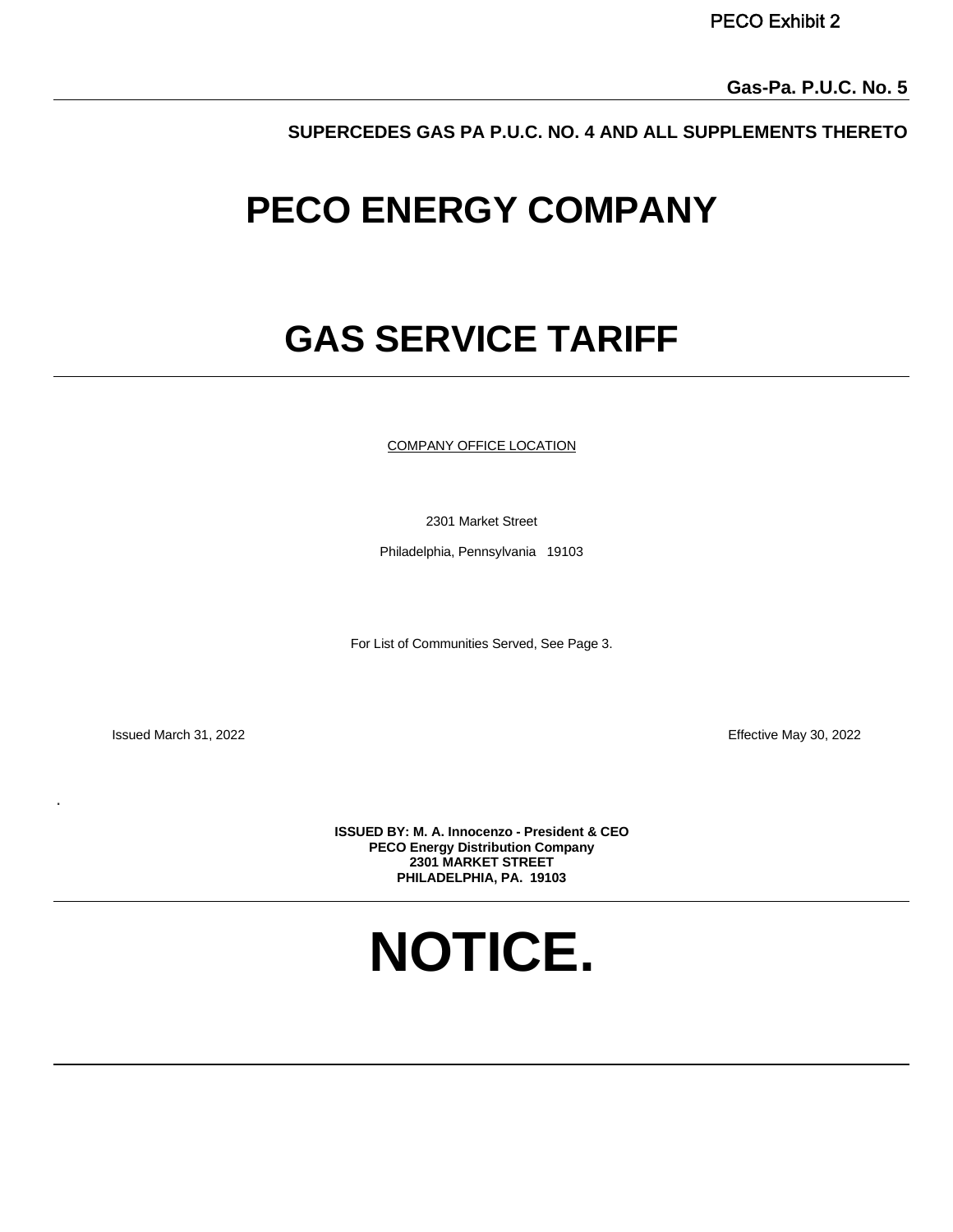# **LIST OF CHANGES MADE BY THIS SUPPLEMENT**

**DEFINITION OF TERMS AND EXPLANATION OF ABBREVIATIONS - Original Page No 6** - Delivery Point definition updated.

**RULES AND REGULATIONS 3.3 METER LOCATION - Original Page No 10 – "**Cross reference" Rule 10.5 for clarity.

**RULES AND REGULATIONS – 3.6 EXCESS FLOW VALVES ("EFVs") Original Page No 10 –** Definition updated.

**RULES AND REGULATIONS - 10.5 RIGHT OF ACCESS - Original Page No 16 -** Add references to the Commission regulation.

**RULES AND REGULATIONS - 15.1 METER TESTS - Original Page No 24** - Add references to the Commission regulation.

**RULES AND REGULATIONS - 17.6** - **Original Page No 27** - Removed theft/fraud language.

**RULES AND REGULATIONS 17.7** – **Original Page No 27** - New rule added.

**PROVISION FOR THE TAX ACCOUNTING REPAIR CREDIT (TARC)** – Page deleted.

**UNIVERSAL SERVICE COST RECOVERY MECHANISM (USFC) - Original Page No. 42 –** Reflects changes for the Energy Efficiency Program and changes to the recovery of LIURP costs. Updated language.

**SALES SERVICE COSTS (SSC) – Original Page No. 43** – The Commodity Charges are increased.

**GAS PROCUREMENT CHARGE – Original Page No. 46** – The Gas Procurement Charge is increased.

**MERCHANT FUNCTION CHARGE AND PRICE TO COMPARE – Original Page No. 47 and Original Page No. 48** – The Merchant Function Charges and Write-Off Factors are changed. The Prices to Compare are increased.

**CONSUMER EDUCATION CHARGE (CEC) - Original Page No. 51 -** Revised to recover the cost of low and moderate income customer outreach. Updated recovery/reconciliation formula, definitions and filing schedule.

**DISTRIBUTION SYSTEM IMPROVEMENT CHARGE (DSIC)** - **Original Page No. 52** – Set to zero.

**Rate GR General Service - Residential. Original Page No. 58** – Distribution prices updated. TARC language removed.

**Rate GC General Service - Commercial and Industrial. Original Page No. 59** – Distribution prices updated. TARC language removed.

**Rate OL Outdoor Lighting. Original Page No. 60** – Distribution prices updated. TARC language removed.

**Rate L Large High Load Factor Service - Original Page No. 61** – Distribution prices updated. TARC language removed.

**Rate MV-F Motor Vehicle Service-Firm - Original Page No. 63 –** Distribution prices updated. TARC language removed.

**Rate MV-I Motor Vehicle Service-Interruptible Original Page No. 64** – Distribution prices updated. TARC language removed.

**Rate IS-Interruptible Service. Original Page No. 66** – TARC language removed.

**Rate TCS-Temperature Controlled Service. Original Page No. 68 –** Distribution prices updated. TARC language removed.

**Rate TS-I Gas Transportation Service - Interruptible Original Page No. 75** – Distribution prices updated. TARC language removed.

**Rate TS-F Gas Transportation Service-Firm Original Page No. 76** – Distribution prices updated. TARC language removed.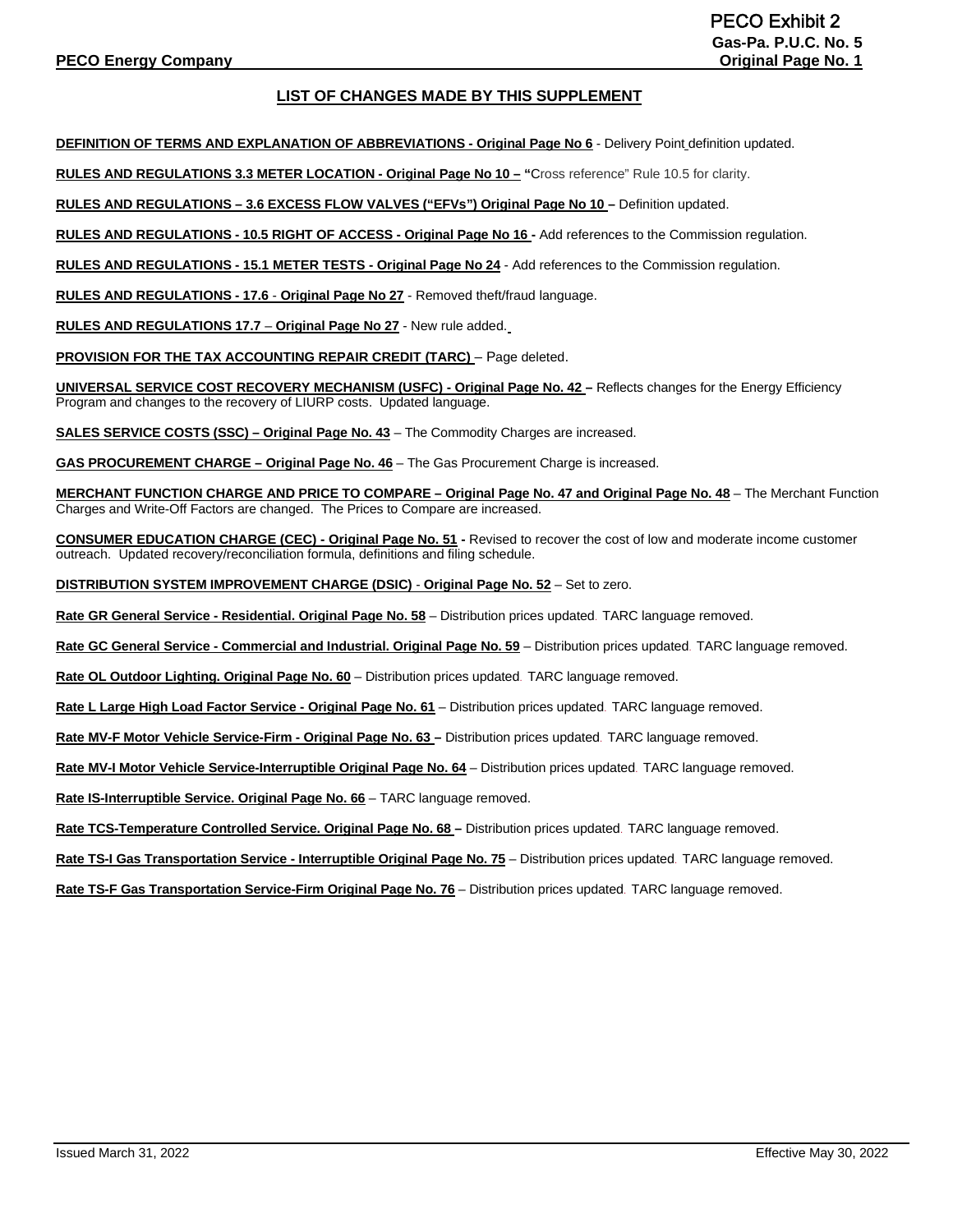# **PECO Energy Company**

# **TABLE OF CONTENTS**

Gas-Pa. P.U.C. No. 5 Original Page No. 2

|                | <b>RULES AND REGULATIONS:</b>                                                                      |  |
|----------------|----------------------------------------------------------------------------------------------------|--|
|                |                                                                                                    |  |
|                |                                                                                                    |  |
|                |                                                                                                    |  |
|                |                                                                                                    |  |
|                |                                                                                                    |  |
|                |                                                                                                    |  |
|                |                                                                                                    |  |
|                |                                                                                                    |  |
|                |                                                                                                    |  |
|                |                                                                                                    |  |
|                |                                                                                                    |  |
|                |                                                                                                    |  |
|                |                                                                                                    |  |
|                |                                                                                                    |  |
|                |                                                                                                    |  |
|                |                                                                                                    |  |
|                |                                                                                                    |  |
|                |                                                                                                    |  |
|                |                                                                                                    |  |
|                |                                                                                                    |  |
|                |                                                                                                    |  |
|                |                                                                                                    |  |
|                |                                                                                                    |  |
|                |                                                                                                    |  |
|                |                                                                                                    |  |
|                |                                                                                                    |  |
|                | 25. Creditworthiness of Natural Gas Supplier (NGS) Serving High Volume Transportation Customers 33 |  |
|                |                                                                                                    |  |
|                |                                                                                                    |  |
|                |                                                                                                    |  |
|                |                                                                                                    |  |
|                |                                                                                                    |  |
|                |                                                                                                    |  |
|                |                                                                                                    |  |
|                |                                                                                                    |  |
|                |                                                                                                    |  |
|                |                                                                                                    |  |
|                |                                                                                                    |  |
| <b>RATES:</b>  |                                                                                                    |  |
|                |                                                                                                    |  |
|                |                                                                                                    |  |
|                |                                                                                                    |  |
|                |                                                                                                    |  |
|                |                                                                                                    |  |
|                |                                                                                                    |  |
|                |                                                                                                    |  |
|                |                                                                                                    |  |
|                |                                                                                                    |  |
|                |                                                                                                    |  |
|                |                                                                                                    |  |
|                |                                                                                                    |  |
|                | Rate NGS - Negotiated Gas Service                                                                  |  |
| <b>RIDERS:</b> |                                                                                                    |  |
|                |                                                                                                    |  |
|                |                                                                                                    |  |
|                |                                                                                                    |  |
|                |                                                                                                    |  |
|                |                                                                                                    |  |
|                |                                                                                                    |  |
|                |                                                                                                    |  |
|                |                                                                                                    |  |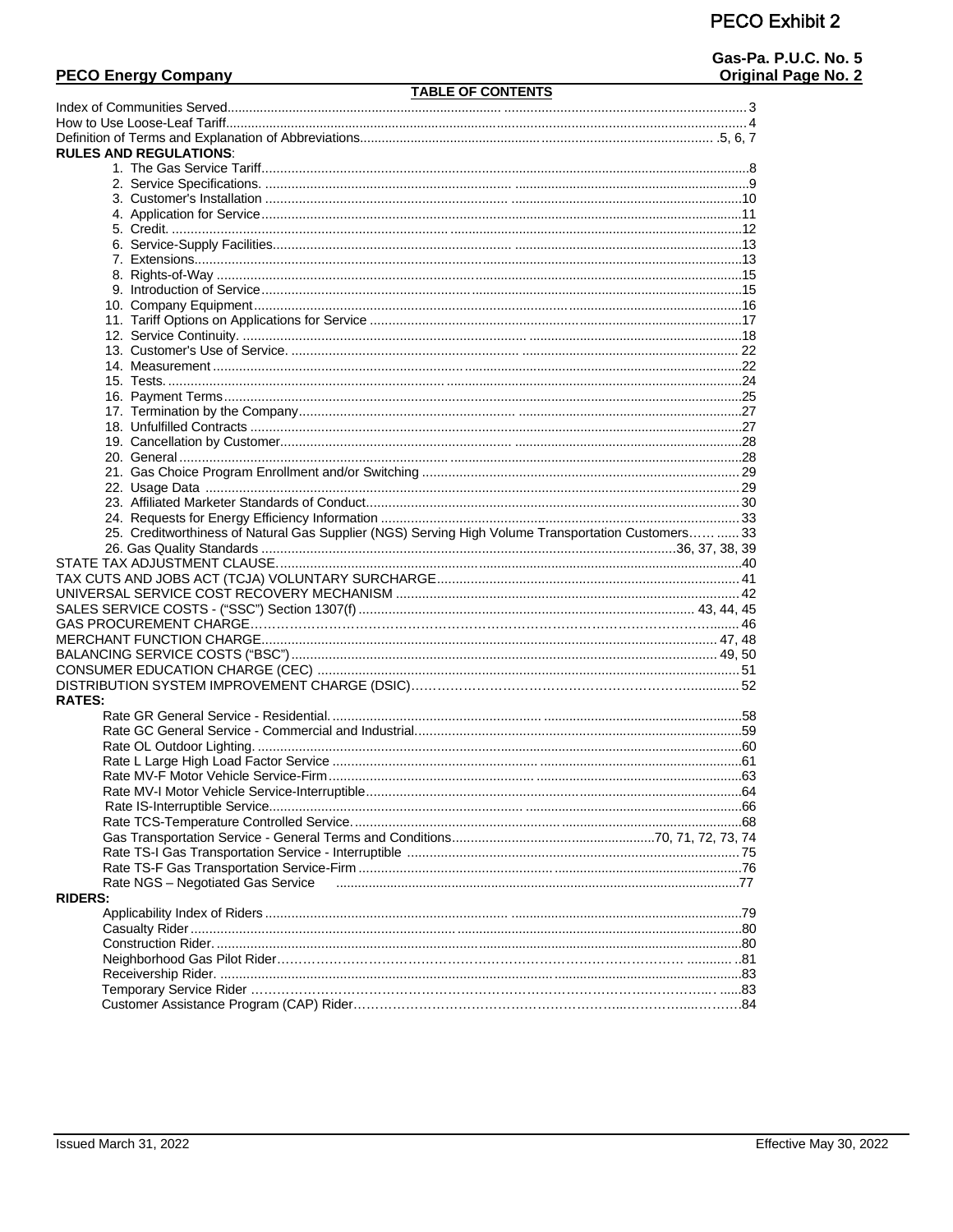# **LIST OF COMMUNITIES SERVED**

#### **BUCKS COUNTY:**

BOROUGHS: Bristol, Chalfont, Doylestown, Dublin, Hulmeville, Ivyland, Langhorne, Langhorne Manor, Morrisville, New Britain, New Hope, Newtown, Penndel, Telford, Tullytown, Yardley.

FIRST-CLASS TOWNSHIP: Bristol.

SECOND-CLASS TOWNSHIPS: Bedminster, Bensalem, Bridgeton, Buckingham, Doylestown, Falls, Hilltown, Lower Makefield, Lower Southampton, Middletown, New Britain, Newtown, Northampton, Plumstead, Solebury, Tinicum, Upper Makefield, Upper Southampton, Warminster, Warrington, Warwick, West Rockhill, Wrightstown.

#### **CHESTER COUNTY:**

CITY: Coatesville.

BOROUGHS: Atglen, Avondale, Downingtown, Elverson, Honey Brook, Kennett Square, Malvern, Modena, Oxford, Parkesburg, Phoenixville, South Coatesville, Spring City, West Chester, West Grove.

#### FIRST-CLASS TOWNSHIP: Caln.

SECOND-CLASS TOWNSHIPS: Birmingham, Charlestown, East Bradford, East Brandywine, East Caln, East Coventry, East Fallowfield, East Goshen, East Marlborough, East Nantmeal, East Nottingham, East Pikeland, Easttown, East Vincent, East Whiteland, Elk, Franklin, Highland, Honey Brook, Kennett, London Britain, Londonderry, London Grove, Lower Oxford, New Garden, Newlin, New London, North Coventry, Penn, Pennsbury, Pocopson, Sadsbury, Schuylkill, South Coventry, Thornbury, Tredyffrin, Upper Oxford, Upper Uwchlan, Uwchlan, Valley, Wallace, Warwick, West Bradford, West Brandywine, West Caln, West Fallowfield, West Goshen, West Marlborough, West Nantmeal, West Nottingham, West Pikeland, West Sadsbury, Westtown, West Vincent, West Whiteland, Willistown.

#### **DELAWARE COUNTY:**

#### CITY: Chester.

BOROUGHS: Aldan, Brookhaven, Chester Heights, Clifton Heights, Collingdale, Colywn, Darby, East Lansdowne, Eddystone, Folcroft, Glenolden, Haverford, Lansdowne, Marcus Hook, Media, Millbourne, Morton, Norwood, Parkside, Prospect Park, Radnor, Ridley Park, Rose Valley, Rutledge, Sharon Hill, Swarthmore, Trainer, Upland, Yeadon.

FIRST-CLASS TOWNSHIPS: Aston, Darby, Lower Chichester, Marple, Nether Providence, Ridley, Springfield, Tinicum, Upper Chichester, Upper Darby.

SECOND-CLASS TOWNSHIPS: Bethel, Chadds Ford, Chester, Concord, Edgmont, Haverford, Middletown, Newtown, Radnor, Thornbury, Upper Providence,

#### **LANCASTER COUNTY:**

BOROUGH: Christiana

SECOND-CLASS TOWNSHIPS: Sadsbury, Salisbury.

#### **MONTGOMERY COUNTY:**

BOROUGHS: Ambler, Bridgeport, Bryn Athyn, Collegeville, Conshohocken, East Greenville, Green Lane, Hatboro, Hatfield, Jenkintown, Lansdale, Narbeth, Norristown, North Wales, Pennsburg, Pottstown, Red Hill, Rockledge, Royersford, Schwenksville, Souderton, Telford, Trappe, West Conshohocken.

FIRST-CLASS TOWNSHIPS: Abington, Cheltenham, Hatfield, Lower Merion, Lower Moreland, Lower Pottsgrove, Plymouth, Springfield, Upper Dublin, Upper Gwynedd, Upper Moreland, Upper Pottsgrove, West Norriton, West Pottsgrove.

SECOND-CLASS TOWNSHIPS: East Norriton, Franconia, Horsham, Limerick, Lower Frederick, Lower Gwynedd, Lower Providence, Lower Salford, Marlborough, Montgomery, Perkiomen, Salford, Skippack, Towamencin, Upper Frederick, Upper Hanover, Upper Merion, Upper Providence, Upper Salford, Whitemarsh, Whitpain, Worcester.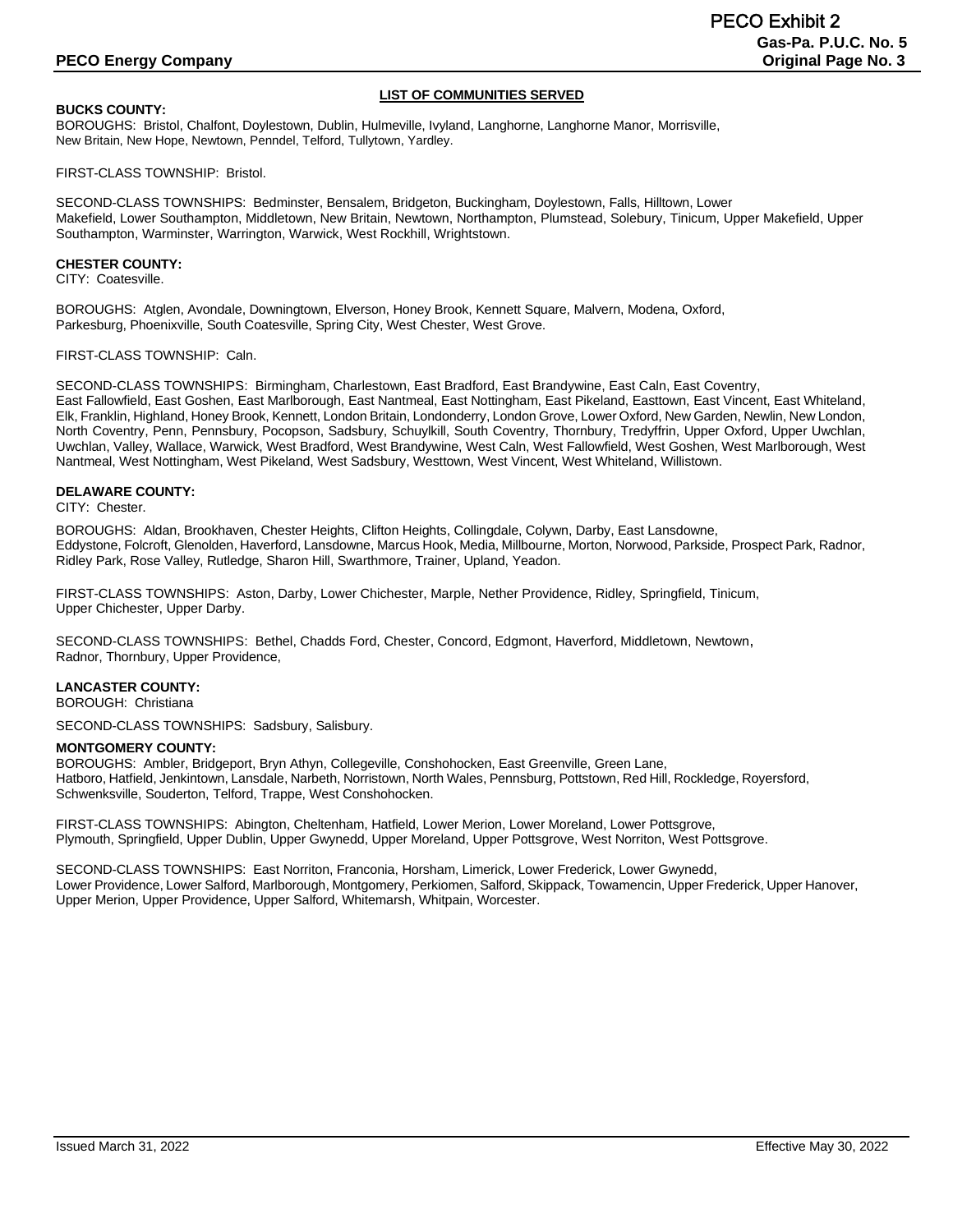# **HOW TO USE LOOSE LEAF-TARIFF**

1. This Tariff is issued on the loose-leaf plan. Each page will be issued as "original page", consecutively numbered, commencing with the title page, which in all cases will be considered as Page No. 1. For example: "Original Page No. 2", "Original Page No. 3," etc.

2. All changes in, additions to, or eliminations from, original pages, will be made by the issue of consecutively numbered supplements to this Tariff and by reprinting the page or pages affected by such change, addition, or elimination. Such supplements will indicate the changes which they effect and will carry a statement of the make-up of the Tariff, as revised. The Table of Contents will be reissued with each supplement.

3. When a page is reprinted the first time, it will be designated under the P.U.C. number as "First Revised Page No...," the second time as "Second Revised Page No. ..." etc. First revised pages will supersede original pages; second revised pages will supersede first revised pages, etc.

4. When changes or additions to be made require more space than is available, one or more pages will be added to the Tariff, to which the same number will be given with letter affix. For example: If changes were to be made in Original Page No. 2 and, to show the changed matter, more than one page should be required, the new page would be issued as "First Revised Page No. 2, superseding Original Page No. 2"; and the added page would be issued as "Original Page No. 2A." If a second added page should be required, it would be issued as "Original Page No. 2B." Subsequent reprints will be consecutively designated as "First Revised...," "Second Revised...," etc.

5. On receipt of a revised page, it will be placed in the Tariff immediately following the page which it is to supersede, and the page which is to be superseded thereby plainly marked "See following page for pending revision." On the date when such revised page becomes effective, the page superseded should be removed from the Tariff.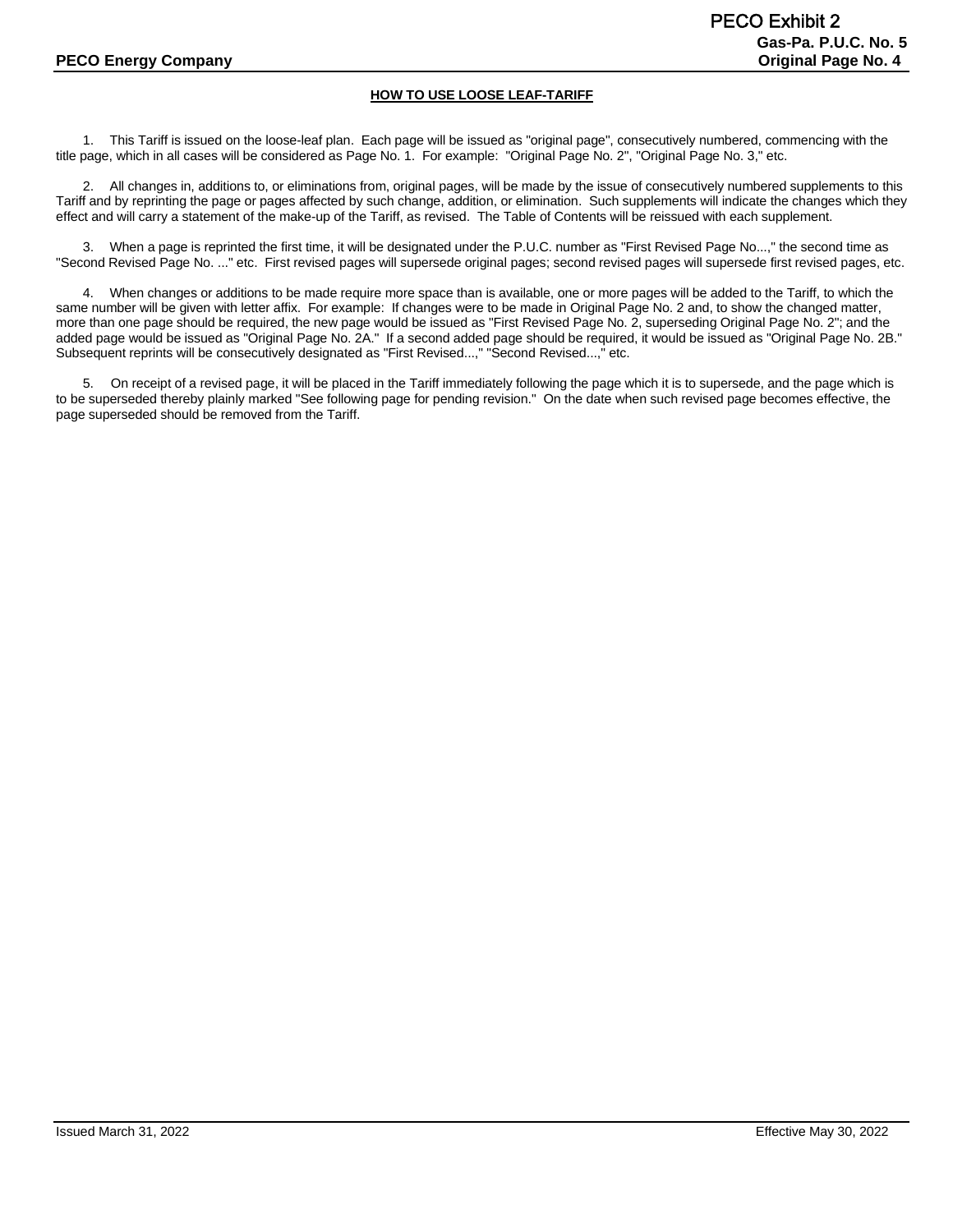# **PECO Energy Company Company Company Company Company Company Company Company Company Company Company Company Company Company Company Company Company Company Company Company Company Company Company Company Company Company C**

#### DEFINITION OF TERMS AND EXPLANATION OF ABBREVIATIONS

Aggregation Services Fee - A charge of 1¢/mcf applicable to all Low Volume Sales and Transportation Customers to be added to such Customers' Variable Distribution Service Charge effective January 1, 2001.

Available rate - A rate which may be obtained by a Customer if the use of service conforms to the character of service contemplated in the rate, and the Customer's location is such that this service can be supplied from existing facilities of the Company.

Bad credit (for deposit purposes) - A customer shall be deemed by the Company to have bad credit if the customer has been delinquent on payment of two consecutive bills or three or more bills in the last twelve billing cycles or tendered two or more checks that are subsequently dishonored by a payee according to 13 Pa.C.S. §3502, within the last twelve billing cycles. Industrial and commercial customers also shall be deemed by the Company to have bad credit if the customer is insolvent, (as evidenced by a credit report prepared by a reputable credit bureau or credit reporting agency or public financial data, liabilities exceeding assets or generally failing to pay debts as they become due) or has a class of publicly-traded debt outstanding that is rated to be below investment grade, or tendered two or more checks that are subsequently dishonored by a payee according to 13 Pa.C.S. §3502, within the last twelve billing cycles.

Balancing Service Cost or ("BSC") – Charge to all Low Volume Customers, both Sales and Transportation, included in Variable Distribution Charges, for fixed and variable storage costs for each Mcf of gas delivered under Rate Schedules GR, CAP, GC, OL, L, and MV-F of this Tariff, or the successors thereto.

British thermal unit (Btu) - The quantity of heat necessary to raise the temperature of one pound of water one degree Fahrenheit from 58.5 to 59.5 degrees Fahrenheit under standard pressure of 30 inches of mercury at or near its point of maximum density. One Btu equals 252 calories, (gram), 778 foot-pounds, 1,055 joules or 0.293 watt hours

Ccf – 100 cubic feet. This is a measure of gas usage.

Chapter 56 – The PUC regulations that govern metering, billing and collections for residential gas and electricity service.

Commodity Charge ("CC") – The "C" factor component of the Sales Service Cost representing the charge to Low Volume Sales Customers for purchased gas costs for each McF of Sales Service gas supplied under Rate Schedules GR, CAP, GC, OL, L and MV-F of this Tariff, or the successors thereto.

Commission or PAPUC– The Pennsylvania Public Utility Commission.

Company – PECO Energy Company

Competition Act - the Natural Gas Choice and Competition Act, 66 Pa.C.S. §2201, et seq.

Competitive Natural Gas Supply - firm natural gas provided by an NGS to Low Volume Transportation Customers under the Company's Gas Choice program.

Consolidated NGDC Billing – Billing provided by the Company that contains both the Company's charges for its services and the NGS's separate charges for gas supply services.

Creditworthy - A creditworthy customer pays the Company's charges as and when due and otherwise complies with the Rules and Regulations of this Tariff or the PaPUC. To determine whether a customer is creditworthy with respect to a particular account, the Company will evaluate the customer's record of paying Company charges for all of the customer's other Company accounts, and may also take into consideration the customer's general credit.

cu. ft. - Cubic foot.

Customer - Any person, partnership, association, or corporation, lawfully receiving service at a single meter location from the Company. In addition, unless explicitly prohibited by the Public Utility Code or the Commission's Rules or Regulations, an NGS may act as an agent for a Customer upon written authorization to PECO Energy, which authorization may be included in the notice of NGS selection.

Daily quantity - The quantity of gas used in a 24-hour period beginning at 10:00 a.m., Eastern Standard Time or Daylight Savings Time, whichever is in common use.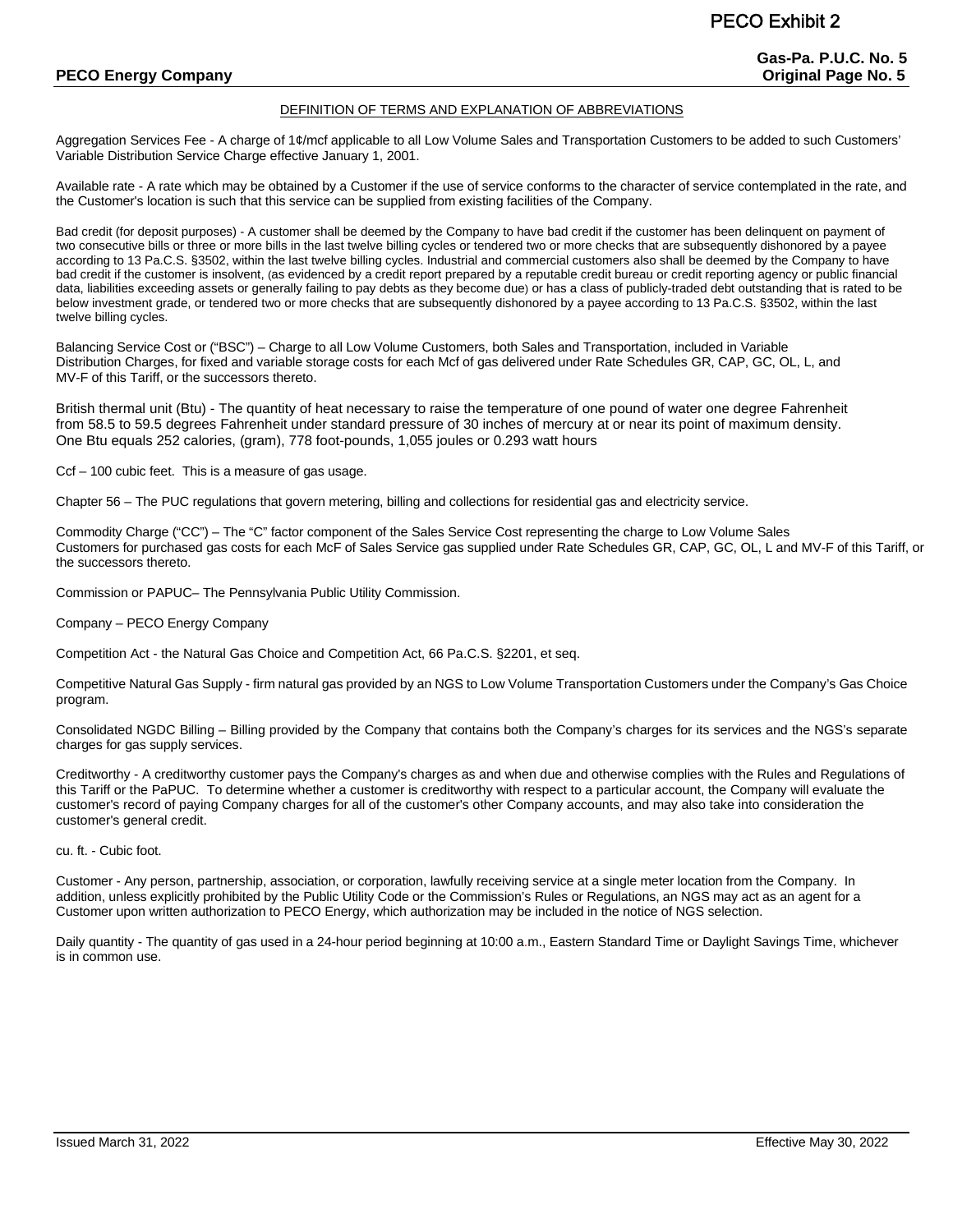Delivery point - That point at which the Customer's facilities are connected to the Company's facilities which is typically the first fitting after the outlet side of the meter connection. or in certain cases the first fitting after the outlet side of the regulator or relief valve if located downstream of the meter.

Firm Service - Natural gas service offered to Customers under tariffs or contracts that anticipate no interruption of natural gas service.

Fixed Distribution Service Charge – A charge to recover costs caused by the presence of the Low Volume Customer on the system, other than the costs associated with the Customer's usage.

Gas Choice – Program under which Suppliers provide Competitive Natural Gas Supply to Low Volume Transportation Customers.

Gas Cost Adjustment ("GCA") Charge – The "E" factor component of the Sales Service Cost representing the net overcollection or undercollection of purchased gas costs, charged to Low Volume Sales Customers for each Mcf of Sales Service gas supplied under Rate Schedules GR, GC, CAP, OL L, and MV-F or the successors thereto.

High Volume Transportation (HVT) - PECO Energy's Gas program as administered by this tariff for Suppliers providing Competitive Natural Gas Supply to High Volume Transportation Customers.

High Volume Transportation Customers - Customers who purchase natural gas from an alternative Supplier under Rates Schedules TS-F, TS-I and/or the successors thereto, and not under the Company's Gas Choice program.

Holidays - Company holidays include: New Year's Day, Martin Luther King, Jr.'s Birthday, Presidents' Day, Good Friday, Memorial Day, Independence Day, Labor Day, Columbus Day, Veterans Day, Thanksgiving Day, Friday after Thanksgiving, Christmas, and Sundays

Initial Contract Term - The Customer's initial contract term, or in the case of transportation service, any renegotiation of an existing contract, for a service location shall be the Customer's first term of contract for service as specified under a given tariff rate or contract agreement to a location and shall also be the first term of contract after the Customer changes service at a location to a different rate, or in case of transportation service, any renegotiation of an existing contract.

Low Volume Customers – Customers served under Rate Schedules GR, GC, CAP, OL, L, and MV-F or successors thereto.

Low Volume Sales Customer – Low Volume Customers served under Rate Schedules GR, GC, CAP, OL, L, and MV-F who purchase their gas from the Company.

Low Volume Transportation Customers ("LVT Customers") - Low Volume Customers who purchase Competitive Natural Gas Supply from a Supplier pursuant to the Company's Gas Choice program, under Rates Schedules GR, GC, OL, MV-F or the successors thereto, and not under Rate Schedules CAP, L, TCS, IS, MV-I, TS-F, TS-I, and/or the successors thereto.

Master Meter System - a pipeline system for distributing gas within, but not limited to, a definable area, such as a mobile home park, housing project, or apartment complex, where the operator purchases metered gas from an outside source for resale through a gas distribution pipeline system. The gas distribution pipeline system supplies the ultimate consumer who either purchases the gas directly through a meter (i.e., Master Meter) or by other means, such as by rents.

Mcf – 1,000 cubic feet. This is a measure of gas usage.

Month - A month under this Tariff means 1/12 of a year, or the period of approximately 30 days between two regular consecutive meter readings dates of the Company's meter or meters installed on the Customer's premises.

Natural Gas Distribution Company ("NGDC") - a public utility that owns natural gas distribution facilities, used at times in this Tariff to refer to the role of the Company as the distributor of Competitive Natural Gas Supply pursuant to the Competition Act.

Natural Gas Supplier ("Supplier" or "NGS") - A natural gas supplier as defined in 66 Pa.C.S. § 2202, that has been licensed by the Pennsylvania Public Utility Commission to sell Competitive Natural Gas Supply to Low Volume Transportation Customers on the Company's system under the Company's Gas Choice program, to sell natural gas to Customers under Rates TCS, IS and/or MV-I or to sell natural gas to High Volume Transportation Customers under Rate Schedules TS-F, TS-I, and/or any other entity that takes title to gas as defined in 52 Pa. Code § 62.101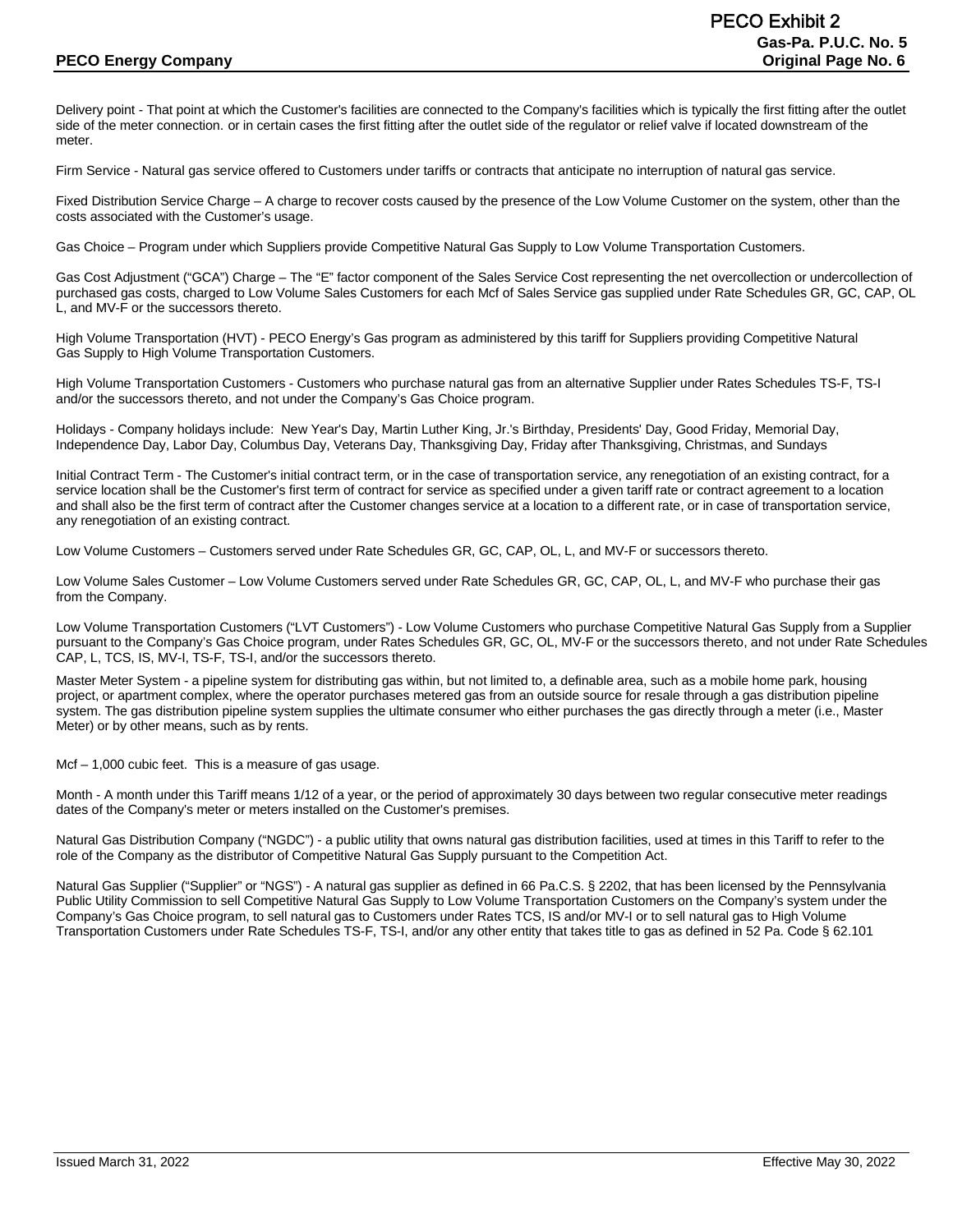# **PECO Energy Company Company Company Company Company Company Company Company Company Company Company Company Company Company Company Company Company Company Company Company Company Company Company Company Company Company C**

Natural Gas Supplier Coordination Tariff – The Tariff, setting forth the basic requirements for interactions and coordination between the Company, as the natural gas distribution company, and Suppliers necessary for maintaining the delivery of Competitive Natural Gas Supply from Suppliers to their Low Volume Transportation Customers under the Company's Gas Choice program.

Principal Office - The Company's Main Office Building located at 2301 Market Street, Philadelphia, Pa. 19103.

Property line - The division line between land held in, or for, private use, and land in which the public or the Company has a right of use; or the division line between separately owned or occupied land.

Sales Service Cost ("SSC") - Cost of commodity and non-storage interstate pipeline firm transportation capacity to delivery such commodity to the city gate for Low Volume Sales Customers.

Rate - The rates are CAP, GR, GC, OL, L, MV-F, MV-I, IS, TCS, TS-I, TS-F, and NGS or the successors thereto.

Separate NGS Billing ("Dual Billing") – Separate Billing by an NGS of its charges for gas supply service.

Service - The distribution of gas for use by the Customer, including all things done by the Company in connection with such distribution.

Service-Supply Pipe - The pipe extending from the Company's supply main to a metered delivery point or, in the case of installations comprised exclusively of outdoor gas lights, to the first such light.

Summary Billing Accounts - An aggregate bill prepared at the option of the Company for Customers with multiple accounts that are related within the same partnership, association, corporation or governmental agency.

Supplier of Last Resort Service ("SLR Service" or "Sales Service") - Natural gas supply service provided by the Company as supplier-oflast-resort to residential, small commercial, small industrial and essential human needs Customers who: (1) do not choose a Supplier or chose to be served by their supplier of last resort; (2) who are refused service by a Supplier; (3) whose Supplier has defaulted or exited the system; or (4) who return to SLR service after having obtained Competitive Natural Gas Supply.

System Maintenance Order ("SMO") – operational directive issued by the Company in its sole discretion to protect the operational integrity of its systems in terms of line pressure and adequacy of supply, which orders directly affect the quantity of gas to be delivered on the same gas day or other near-term gas days and may require a Customer or class of Customers, or a Customer's natural gas supplier or agent, to maintain, decrease or increase the quantity of natural gas delivered to the Company's system.

Tariff – This Gas Service Tariff comprising the rates, rules and regulations that apply to the distribution of natural gas, including all things done by the Company in connection with such distribution and/or the supply of natural gas under Supplier of Last Resort (Sales) Service.

Transportation Service – Natural gas supply service provided to HVT Customers, by an alternative Natural Gas Supplier as further detailed in Rule 1.1 of the Gas Transportation Service General Terms and Conditions Section of this Tariff.

Variable Distribution Service Charge – The variable charges on a Mcf basis for the provision of unbundled distribution service, including all things done by the Company in connection with such distribution service.

Volume Adjustment - the current adjustable factor applied to all rate classes to account for: a) reduction for system losses of 2.3% and b) thermal correction, the latter being determined by dividing the daily average Btu content per cubic foot of gas for the Company's system by a reference Btu content of 1,000 Btu per cubic foot.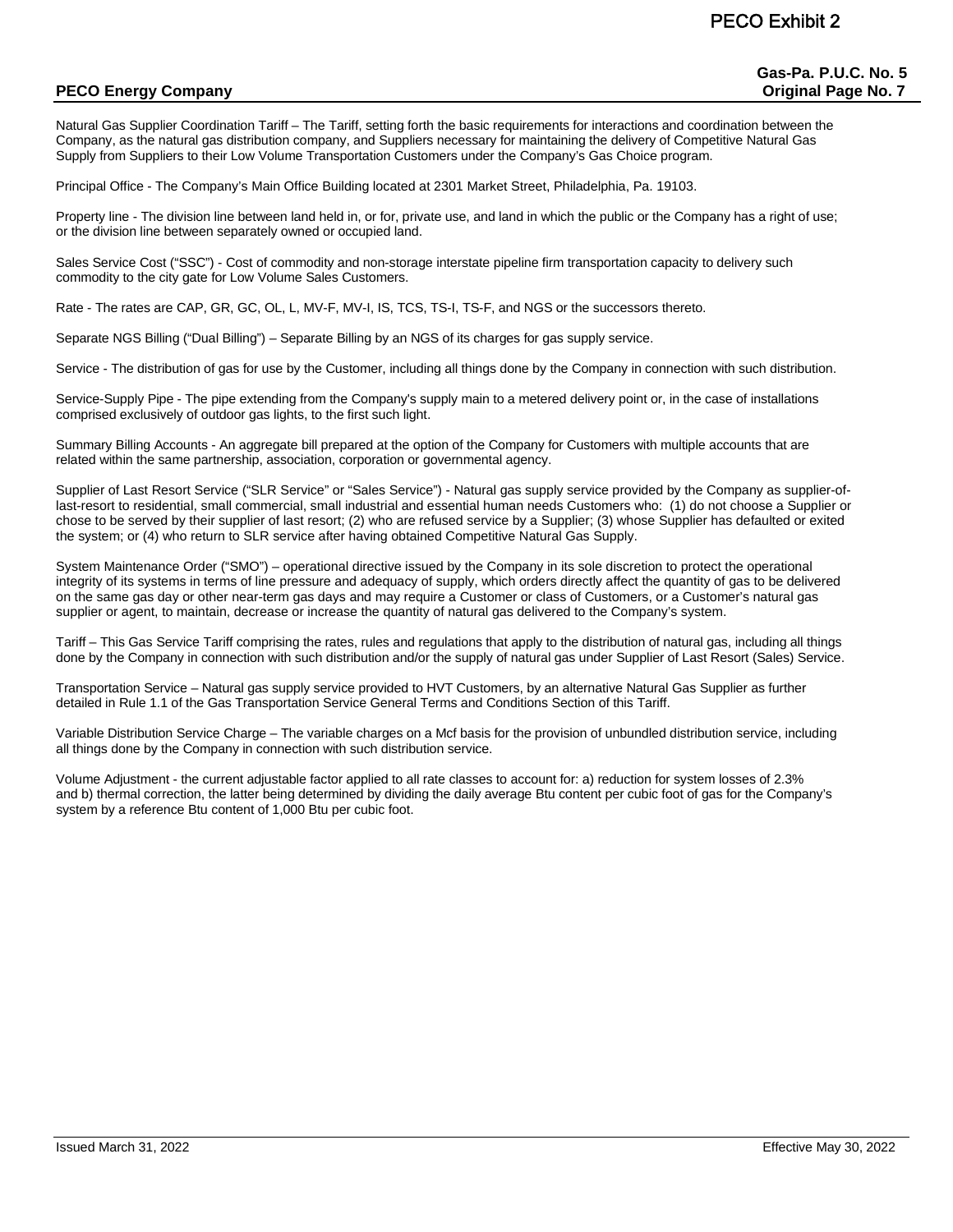# RULES AND REGULATIONS

#### **1. THE GAS SERVICE TARIFF**

 1.1 FILING AND POSTING. A copy of this Tariff, which comprises the Rates, Rules and Regulations under which service and SLR (Sales) Service will be supplied to its Customers by PECO Energy Company, is on file with the Pennsylvania Public Utility Commission and is posted and open to inspection at the Principal Office of the Company. A copy of this Tariff also is available on the Company's website at: peco.com

 1.2 REVISIONS. This Tariff may be revised, amended, supplemented or otherwise changed from time to time in accordance with the Pennsylvania "Public Utility Law", and such changes, when effective, shall have the same force as the present Tariff.

 1.3 APPLICATION. The Tariff provisions apply to everyone lawfully receiving service from the Company, under the rates therein, and receipt of service shall constitute the receiver a Customer of the Company as the term is used herein, whether service is based upon contract, agreement, accepted signed application, or otherwise. A Customer will receive service under this Tariff effective with their first scheduled billing cycle beginning after July 1, 2000.

 1.4 BASIS OF CHARGE. Time elapsed is a factor in the supply of service and the rates and minimum charges named in this Tariff, while predicated on periods of supply of not less than one year, are stated in values for direct application only to monthly periods of service provision and will be adjusted for application to service provided during other time intervals.

 1.5 RULES AND REGULATIONS. The Rules and Regulations, filed as a part of this Tariff, are a part of every contract for service made by the Company and govern all classes of service where applicable, unless specifically modified by a rate or rider provision. The obligations imposed on customers in the Rules and Regulations apply as well to everyone receiving service unlawfully and to unauthorized use of service.

 1.6 USE OF RIDERS. The terms governing the provision of service under a particular rate may be modified or amended only by the application of standard riders, filed as part of this Tariff.

1.7 STATEMENT BY AGENTS. No representative has authority to modify a Tariff rule or provision, or to bind the Company by any promise or representation contrary thereto.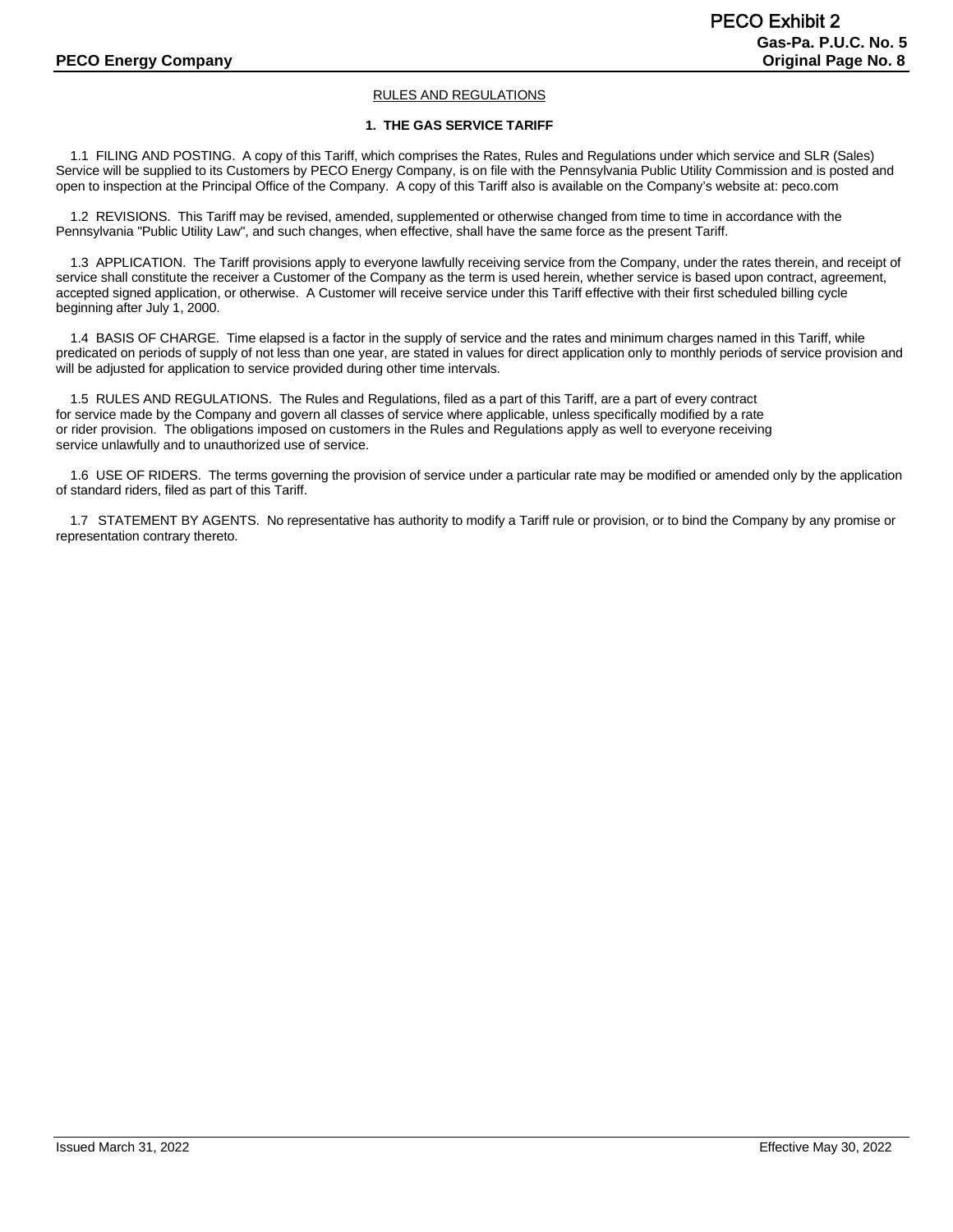#### **2. SERVICE SPECIFICATIONS**

 2.1 CHARACTER. This Tariff applies only to the distribution and/or supply of natural gas, or its equivalent. Supply pressures will be limited in accordance with Company specifications.

 2.2 SINGLE-POINT DELIVERY. The rates named in this Tariff are based upon the Company's distribution and/or supply through a single delivery point. Separate distribution and/or supply for the same Customer at other points of delivery shall be billed separately unless otherwise specifically provided for under a rate or rider statement.

 2.3 SINGLE-POINT AVAILABILITY. Service delivered at a single point is available to one or more buildings or units devoted essentially to a single purpose, provided and so long as:

a. Such buildings or units are:

(1) held, possessed, and either utilized or operated as a single establishment by a single responsible entity, and

 (2) unified on the basis of family, business, industry, enterprise, or governmental agency or through conveniences and services, such as heat, elevator, janitor, care of halls, walks and lawns, etc., furnished by such entity, and

 (3) situated on a single or on contiguous land parcels except where such buildings or units constitute interdependent parts of a single industrial enterprise. In determining "contiguity" hereunder of parcels abutting opposite sides of public or private ways, the boundaries of such parcels shall be considered as extending to the center of such ways.

b. There is granted and maintained to the Company easement or other rights, adequate in the Company's reasonable judgment to supply service direct to any such buildings or units if, as and when a cessation of any one or more of the conditions stated in paragraph lettered "a" above should occur, or there should arise in any manner a Company duty of such direct supply.

c. The distribution and other facilities on the Customer's side of the delivery point are:

- (1) furnished, installed and maintained at the expense of the Customer, and
- (2) owned or leased by the Customer, and
- (3) operated and controlled by or at the expense of the Customer.

d. The Company is under no legal obligation of direct supply to any portion of said buildings or units or their appurtenances.

e. A guarantee by deposit or otherwise is given and maintained to the Company sufficient in its reasonable judgment to insure it against loss in distribution and other investment in the event of change in the nature of holding and possession of such buildings or units, or in the occupancy thereof, or in the type of service delivered thereto.

f. All utilization equipment on the Customer's side of the Company delivery point is furnished, installed, operated and maintained by the operator of the buildings or units supplied or by the tenants of such operator whose use of gas is dependent upon the single point delivery and metering of service.

Any use of public highways by such operator for the latter's distribution facilities does not conflict or interfere with the franchise rights of the Company.

 2.4 COMPLIANCE WITH AVAILABILITY. The use of the Company's service shall not be for any purpose other than that covered by the availability provisions of the rate or rider under which service is supplied.

2.5 COMPLIANCE WITH BUILDING ENERGY CONSERVATION ACT STANDARDS. Prior to furnishing permanent residential service for heating or cooling purposes to new residential buildings, a copy of the Compliance Certification from the Pennsylvania Department of Community Affairs indicating proof of compliance with, or exemption from, the insulation standards set forth in the Building Energy Conservation Act and the regulations promulgated thereunder, will be required for residential buildings located in municipalities that have not elected to administer the Act.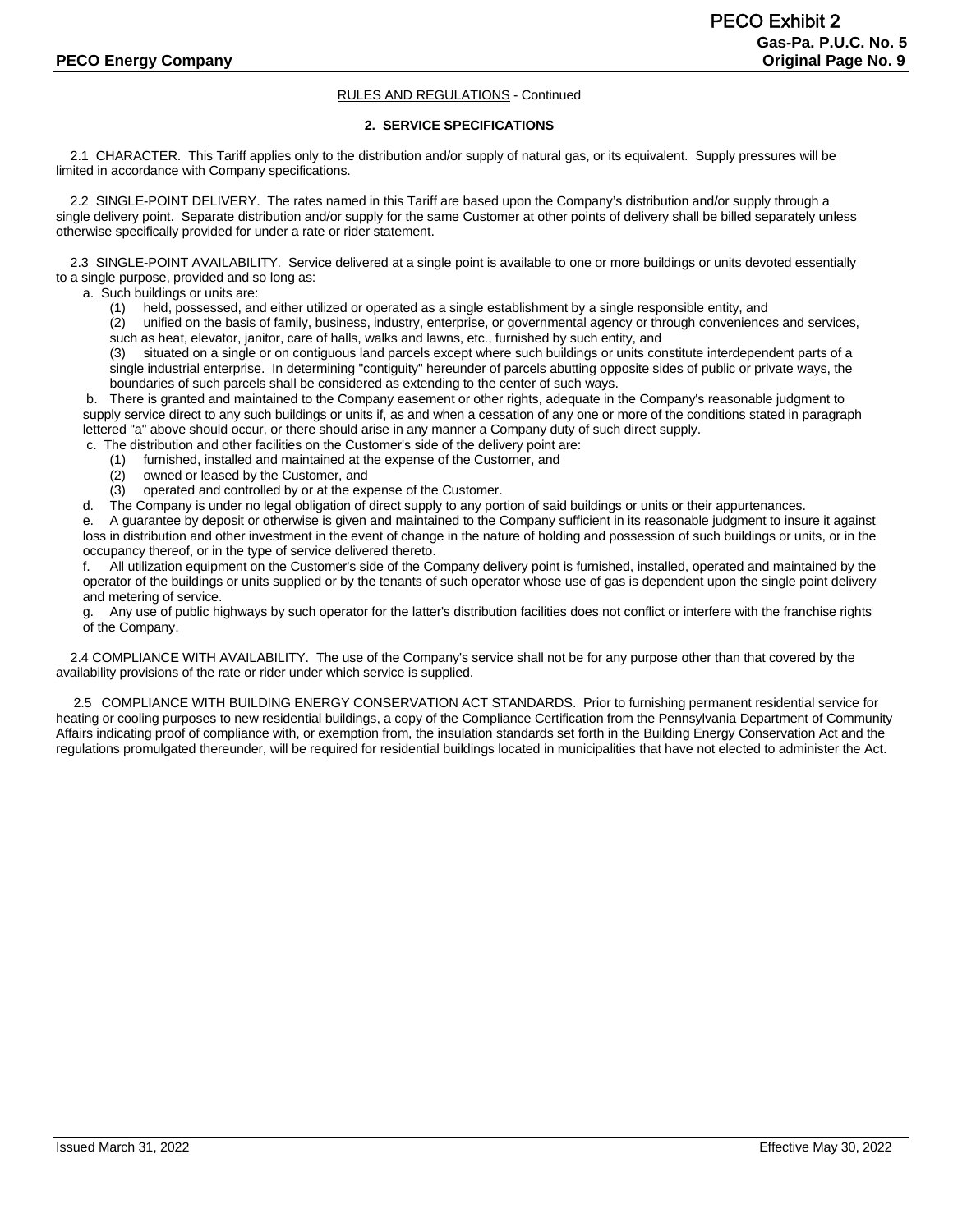#### **3. CUSTOMER'S INSTALLATION**

3.1 INFORMATION FROM APPLICANT FOR SERVICE. The Company should be advised by the applicant for service in writing, preferably on a form supplied by the Company, of premises to be equipped for gas, giving exact location, and details of all gas appliances to be installed.

The applicant for service shall supply the Company information regarding potential or actual contamination, waste or other materials or other adverse environmental conditions on the Customer's premises on or near where the Company facilities are to be located. The Customer has a continuing obligation to provide the Company with copies of any environmental assessment relating to the premises. The Company also has a continuing right to inspect the Customer's premises for the purposes of performing an environmental assessment.

3.2 DELIVERY POINT. The Company will designate in writing, upon request, a satisfactory point at which the Customer shall terminate the Customer's piping for connection to the facilities of the Company. The failure to request and obtain such information may result in refusal of service pending rearrangement of Customer's facilities, but the designation of a termination point does not constitute an agreement or obligation on the part of the Company to furnish service.

In establishing a point of delivery, the Company has the right to avoid areas known or suspected to contain contamination waste or other materials or other adverse environmental conditions.

The Company may waive this right upon agreement from the Customer or applicant to indemnify, defend and hold harmless the Company (its successors, assigns, trustees, officers, employees and agents) from and against all actions, causes of action, claims and demands whatsoever, and from all costs, damages, expenses, losses, charges, debts and liabilities whatsoever (including attorney's fees), whether known or unknown, present or future, that arise from such conditions. This indemnification provision shall survive the termination or expiration of this Agreement and the termination of the business relationship of the parties hereto.

3.3 METER LOCATION. There shall be provided, free of expense to the Company, at a location outdoors, unless otherwise designated by the Company, which the Company will designate in writing upon request, a suitable place for the regulator or regulators, meter or meters, and any other supply, protective or control equipment of the Company which may be required in the delivery of gas service. Meters and regulators must be located outside and above ground in accordance with 52 Pa. Code § 59.18. However, meters and service regulators cannot be installed in locations specified in 52 Pa. Code § 59.18(a)(8)(i-vi). Inside meter and service regulator locations shall be considered by the Company, but only in accordance with the exceptions contained in 52 Pa. Code §59.18(d). The Company may also consider other meter or regulator locations (such as a specially constructed cabinet recessed in the building wall, sealed from inside the building and vented to and accessible from outside the building) per 52 PA Code §59.18(e). The customer shall provide access (see Rule 10.5) and space, in an amount deemed necessary by the Company, to install and maintain its meter(s) and equipment. This location shall be convenient, unimpeded and easily accessible to the Company's employees, contactors and agents. The Customer shall also minimize any risk for damage and/or harm to the Company's employees, contractors, agents and equipment at the meter location. There also must not be any impediment or obstruction of the Company's ability to receive, an adequate communication signal from its meter(s) for remote reading purposes. The meter(s) location also shall be situated so that the meter(s) are not concealed, but shall be situated in a manner acceptable to the Company.

3.4 NONSTANDARD SERVICE. The Customer shall pay the cost of any special installation necessary to meet any peculiar requirements for service.

The Customer shall pay all costs to the Company of performing environmental assessments, including consultant costs and the costs of removal and disposal of hazardous materials associated with either the initial installation of service, modifications to the service or repair and maintenance of service.

3.5 REVERSE FLOW. The Customer may be required to install check-valves, or other devices, to prevent compressed air or other gases from entering the Company's mains.

3.6 EXCESS FLOW VALVES ("EFVs"). For new and replaced service line installations, the Company will install an Excess Flow Valve (EFV) at its own expense pursuant to 49 C.F.R. § 192.383, (defined in § 192.383(a), as required in (b) with exceptions in (c)). Eligible customers who request installation of an EFV on existing service lines (per § 192.383(d)), must pay the installation costs before any work begins.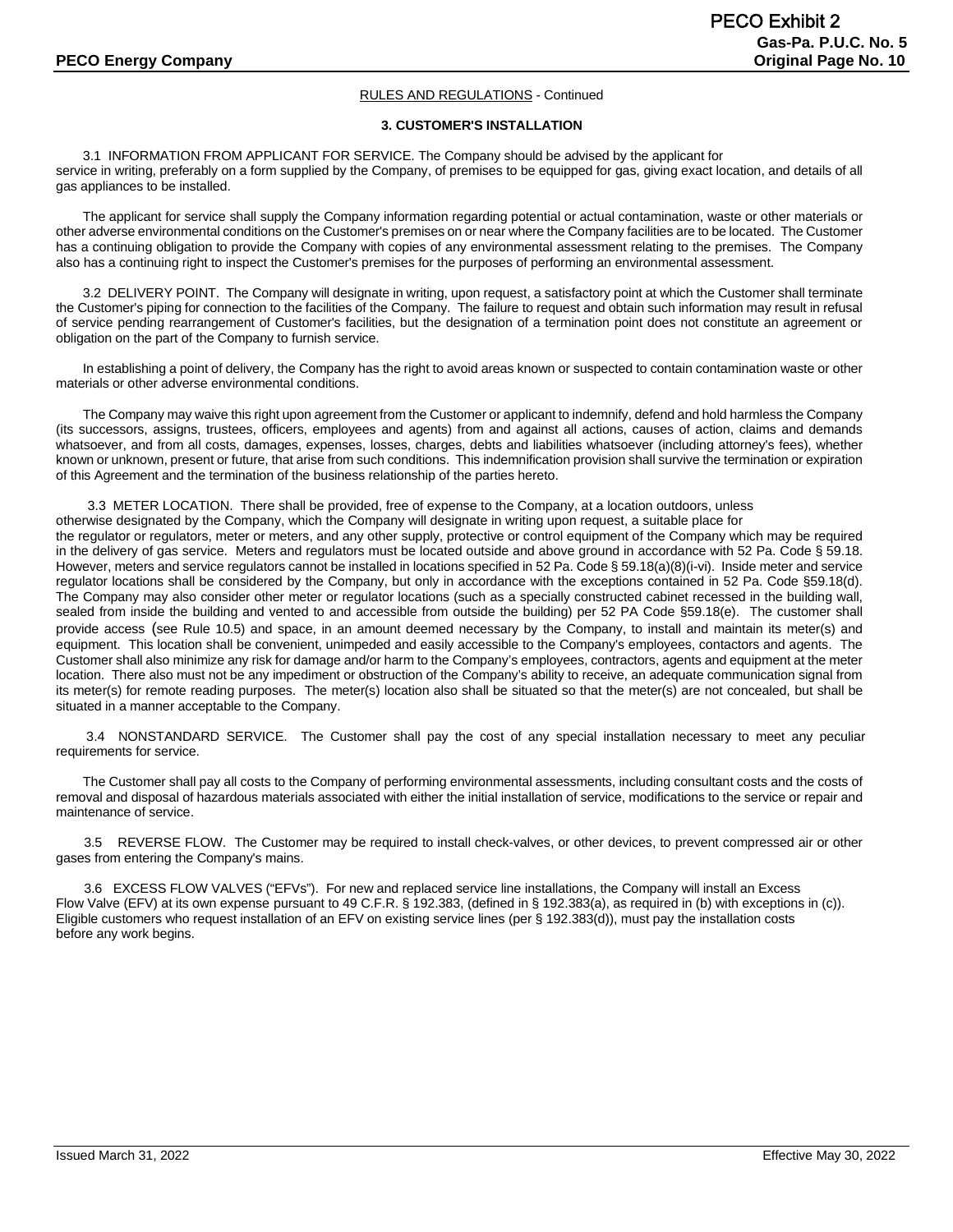#### **4. APPLICATION FOR SERVICE**

4.1 PLACE OF APPLICATION. Applications for service may be made at any commercial office of the Company or, in some cases, over the telephone.

 4.2 SERVICE CONTRACT. Every applicant for service may be required to sign a contract, agreement, or other form, then in use by the Company, covering the special circumstances of the use of gas, and shall abide by these Rules and Regulations and the standard requirements of the Company.

 4.3 CONTRACT DATA. The application shall contain a statement of the premises to be served, the rate under which service is desired, and such conditions or riders as are applicable to the special circumstances of the case.

 4.4 RIGHT TO REJECT. The Company may place limitations on the amount and character of service it will supply or may reject applications for service not available under a standard rate, or which might affect the supply of service to other Customers, or to be delivered at a location which involves excessive cost; for bad credit; for the applicant's' failure to provide identifying documentation; when an applicant's self-identification cannot be verified; or for other good and sufficient reasons. Customer can be denied SLR (Sales) Service or new service for failure to pay an NGS's charges.

The Company has the right to restrict service to only those locations which will not expose the Company to liability for known or suspected contaminated waste or materials or other adverse environmental conditions.

 4.5 ACCEPTANCE. When an application is accepted, or when service is supplied according thereto either without modification or with supplemental agreement, it constitutes the contract between the Customer and the Company, subject to the Rules and Regulations.

 4.6 SPECIAL CONTRACTS. Standard contracts shall be for terms as specified in the statement of the rate, but where large or special investment is necessary for the supply of service, or where service is to be used for an emergency or temporary replacement of another method of operation, contracts of longer term than specified in the rate, or with special guarantees of revenue, or both, may be required.

 4.7 UNAUTHORIZED USE. Unauthorized connection to the Company's service-supply facilities, and/or unauthorized use of utility service, may be terminated by the Company without notice. Unauthorized use of utility service means unreasonable interference or diversion of service, including meter tampering any act which affects the proper registration of service through a meter, by-passing (unmetered service that flows through a device connected between a service line and Customer-owned facilities), and unauthorized service restoral. In cases of tampering or by-passing, the use of service without notifying the Company and enabling it to read its meter will render the user liable for any amount due for service supplied to the premises from the time of the last reading of the meter, immediately preceding the Customer's occupancy, as shown by the Company's books.

4.8 WITHDRAWAL OF APPLICATION BY NON-RESIDENTIAL CUSTOMERS. In the event the Customer or potential Customer withdraws, in whole or in part, an application for either new or modified service, the Customer will reimburse the Company for all reasonable costs incurred by the Company in anticipation of supplying the new or modified service where such costs were described by the Company to the Customer at or before the time application was made. This provision does not apply to individual residential service applicants.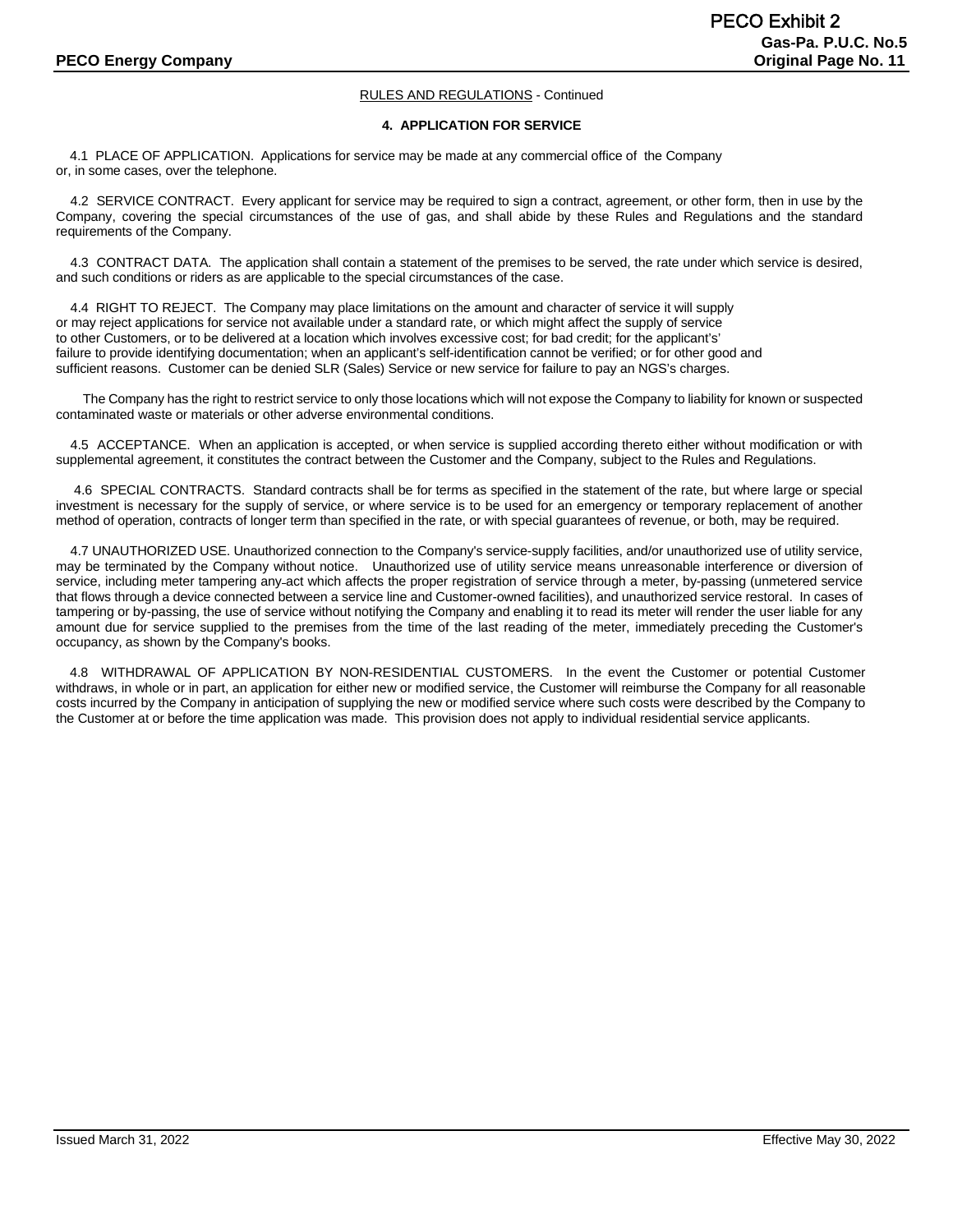#### **5. CREDIT**

 5.1 PAYMENT OBLIGATION. The provision of service for any purpose, at any location, is contingent upon payment of all charges provided for in this Tariff as applicable to the location and the character of service.

5.2 PRIOR DEBTS. Service will not be furnished to applicants or former customers until any indebtedness to the

Company for previous service of the same or similar classification has been satisfied or a payment arrangement has

been made on the debt. The Company may, at its discretion, determine liability for prior debts or past due balances

by: (1) the use of company records that contain information provided to the Company; (2) information contained on a valid mortgage, lease, deed or renter's license; (3) the use of commercially available public records databases; (4) Government and property ownership records. This rule does not apply to the disputed portion of disputed bills under investigation. The Company will apply this rule to the disputed portion of disputed bills, if, and only if: (1) the Company has made diligent and reasonable efforts to investigate and resolve the dispute; (2) the result of the investigation is that the Company determines that the customer's claims are unwarranted or invalid; (3) the Commission and/or the Bureau of Consumer Services has decided a formal or informal complaint in the Company's favor and no timely appeal is filed; and (4) the customer nevertheless continues to dispute the same matter in bad faith.

5.3 GUARANTEE OF PAYMENTS. The Company may charge a security deposit before it will render service to an applicant or before the Company will continue to render service to a customer for whom the Company provides Consolidated EDC Billing or Separate EDC Billing. The Company may charge deposits to applicants and customers if they have bad credit, lack creditworthiness or as otherwise permitted by Commission statutes, rules, regulations, and as required by Federal Bankruptcy Law. The applicant or customer may be required to provide a cash deposit, letter of credit, surety bond, or other guarantee, satisfactory to the Company. The Company will hold the deposit as security for the payment of final bills and in compliance with the Company's Rules and Regulations. In addition, the Company may require industrial and commercial customers to post a deposit at any time if the Company determines that the customer is no longer creditworthy or has bad credit or as otherwise permitted by Commission statutes, rules, regulations and as required by Federal Bankruptcy Law. The Company retains the right to charge customers additional deposits based upon continued bad credit or lack of creditworthiness and increased usage.

5.4 AMOUNT OF DEPOSIT. For residential customers the deposit will be equal to one-sixth of the applicant's or customers estimated annual bill for Company charges, based on applicable rates. A deposit from a residential customer shall conform to the requirements of 66 Pa. C.S. 1404(c) and applicable Pennsylvania Public Utility Commission regulations. For industrial and commercial accounts, the amount of the deposit shall be the Company's

projection of the sum of the Company charges in the customer's two highest monthly bills in the 12 months following the deposit. The provisions of 11 U.S.C. §366(b) of the Federal Bankruptcy Code, or any successor statute or provision, shall, if inconsistent, supersede the provisions of this rule. Deposits required by the Company for Tariff regulated charges shall not be based on unpaid supplier charges.

. 5.5 RETURN OF DEPOSIT Deposits secured from a residential Customer shall be returned with accrued interest, in accordance with 66 Pa. C.S.§1404(C) and applicable Pennsylvania Public Utility Commission regulations In cases of discontinuance of service, deposits will be returned with accrued interest upon payment of all service charges and guarantees or with deduction of unpaid accounts. Effective July 1, 2011, PECO will return the deposit on a non-residential account if the account was assessed fewer than two late payments in the previous 24 months. The first annual review of the customer's payment status will occur 24 months after the initial deposit date. Any residential or commercial customer having secured the return of a deposit may be required to make another deposit, in accordance with Commission statutes, regulations, or Federal Bankruptcy Law, if the Customer demonstrates bad credit or lacks creditworthiness subsequent to the return of the initial deposit.

5.6 INTEREST ON DEPOSIT. The Company will allow simple interest on cash deposits calculated as follows:

- (1) with respect to residential accounts:
	- (a) interest accrued prior to December 14, 2004, at an annual rate determined by the average of the 1-Year Treasury Bills for September, October and November of the previous year ("Interest Index");
	- (b) interest accrued on or after December 14, 2004, at an annual rate determined by the legal rate of interest pursuant to 66 Pa. C.S.A. § 1404(C)(6);
- (2) with respect to commercial and industrial accounts, at the lower of the Interest Index or six percent; provided that interest accrued prior to April 14, 1995 shall be calculated at six percent. Deposits shall cease to bear interest upon discontinuance of service (or, if earlier, when the Company closes the account).

#### 5.7 CREDIT INFORMATION.

CUSTOMERS: In addition to information required otherwise hereunder, customers for whom the Company provides Consolidated NGDC Billing or Separate NGDC Billing shall be required to provide to the Company with such credit information, as the Company requires. The Company may report to a national credit bureau on credit history associated with past due amounts.

APPLICANTS: The Company's credit and application procedures for applicants are as follows: (1) positive identification of applicant obtained from previous customer record or through one of the major credit reporting bureaus or through in-person identification; (2) determination of liability for a past due balance; (3) determination if a deposit is required based upon applicant's previous account history if available or through third party credit scoring of applicant.

The Company's credit scoring methodology and standards are as follows: The Company uses a commercially recognized credit scoring methodology that is within the range of generally accepted industry practice. The applicant's or customer's utility payment history determines the credit score. The Company uses this customer-specific credit score to either request or waive a security deposit.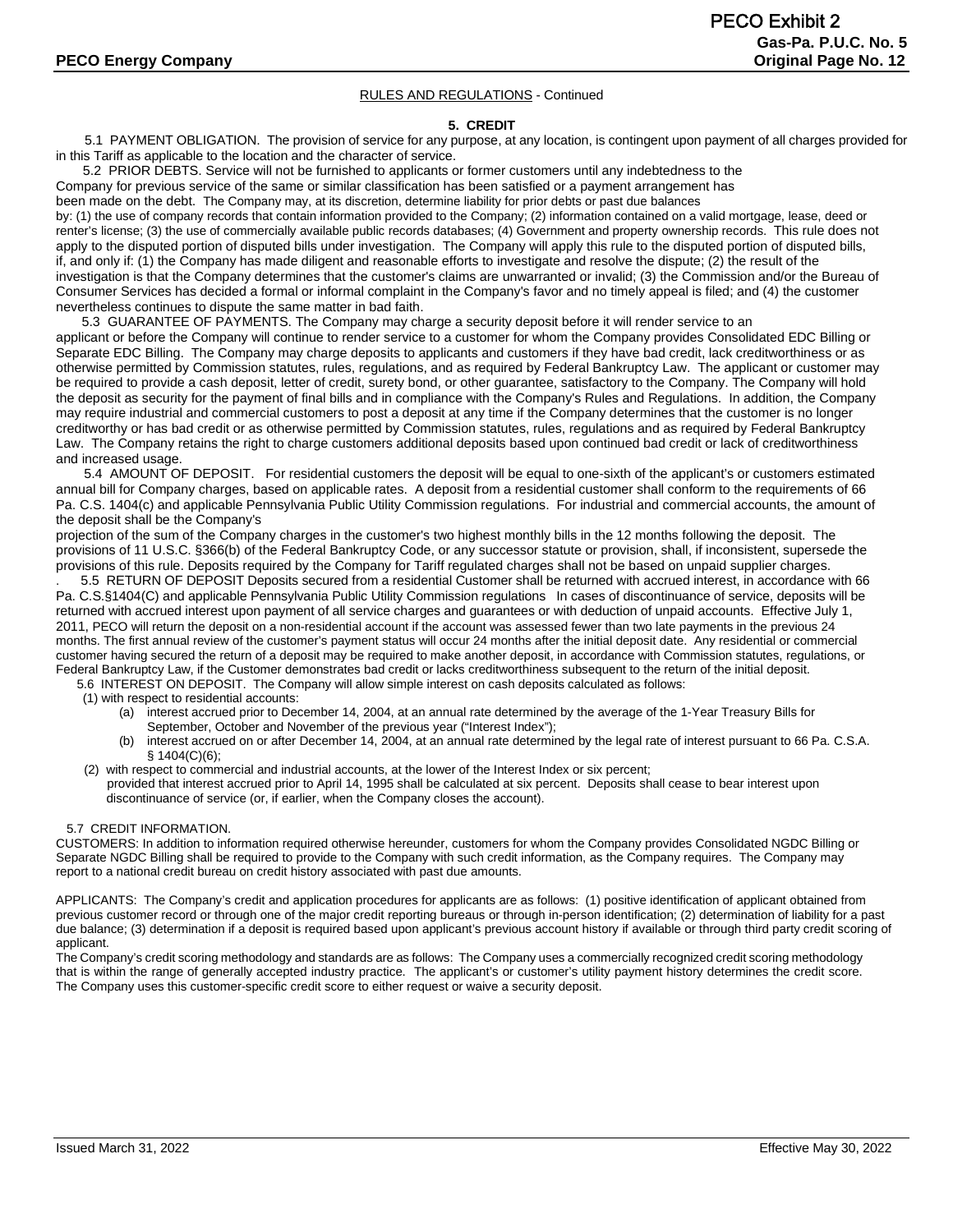#### **6. SERVICE-SUPPLY FACILITIES**

6.1 COMPANY'S SERVICE-SUPPLY PIPE. The Company will install, own and maintain the required service-supply pipe with Company participation in the cost of installation determined by the Company in accordance with Section 7 Extensions.

6.2 SERVICE-SUPPLY ALTERATIONS. Changes in location of service-supply pipe, or meter and connections,

for the accommodation of the Customer, shall be at the expense of the Customer. A customer or building owner requesting

that a meter or regulator be moved shall pay the costs associated with relocation when the meter and regulator are currently situated in a suitable location under State and Federal regulations per PA 52 Code § 59.18(a)(11).

6.3 STUB-SERVICE PIPE. When supply mains are in place, service-supply pipe to a point beyond the curb line may be installed, at the option of the Company, ahead of paving, providing the owners of the abutting property shall request and pay for such stub-service pipe. The cost of any such stub-service pipe may be refunded to the Customer over a term of years, upon such basis or condition as may be determined by the Company and specified in the contract for service.

6.4 METERS AND REGULATORS. The Company will provide, own and maintain any meter or meters, regulator or regulators, required in the supply of service.

#### **7. EXTENSIONS**

7.1 SUPPLY MAIN CONSTRUCTION. The Company will install, own and maintain gas supply mains located on the highway or on rights-of-way acquired by the Company and used or usable as part of the Company's general supply system.

7.2 OBLIGATION TO EXTEND. Subject to the terms set forth herein, the Company will extend its facilities to a new point of delivery without charge to a potential customer making a valid request for natural gas service. For additional details see Section 7.3, Service Pipe and Main Extension Policy. 7.3 SERVICE PIPE AND MAIN EXTENSION POLICY. When gas is available for sale to new customers under one of the Company's firm sales or transportation rate schedules, main and service facilities will be extended to an applicant in accordance with the following provisions:

A. General Economic Test. For firm service customers the Company will make a capital investment in the total cost of new main and service facilities to serve the customer (including, but not limited to, allocated overheads and related system modifications) when the net present value (NPV) from a proposed project is greater than or equal to zero. Net present value shall be calculated based on the capital investment, exclusive of the costs of meter and meter installation, required to serve the applicant(s) and the estimated base annual revenues (EBAR) generated from the applicant(s). The "EBAR" shall be calculated by multiplying the applicable Variable Distribution Charge rate (excluding any applicable gross receipts tax or certain fixed TCS costs) times the estimated annual consumption, plus the portion of annualized Fixed Distribution Charge attributable to service line capital costs. In calculating the NPV, the following assumptions will be made: 1) a 40 year evaluation period, 2) the discount rate shall be the Company's after–tax cost of capital, 3) revenue shall be assumed to be collected throughout the year, and 4) capital is assumed to be invested at the beginning of the year. If the proposed project has a negative NPV, the Customer shall make a payment to bring the net present value to a zero value. This will enable the proposed project to support a reasonable rate of return to the Company.

B. Developments. Payments shall be required in advance for all lot developments. If a payment is required, the amount of payment shall be based on the General Economic Test set forth in Section 7.3A and shall incorporate known gas applications in buildings under construction or buildings not yet under construction but which are expected to be fully constructed within a five year period from the date of the original contract signing. This requirement may alternatively be satisfied by payment of at least 35 percent of the required contribution upon execution of the service agreement with the remainder subject to payment bond and interest (at prime rate) and is due no later than 6 months after PECO certifies, in writing, that service is available to the development. At the time of execution of the service agreement, the developer shall also post a letter of credit, surety bond, or other security, satisfactory to the Company equal to 50% of the value of the revenue stream as calculated by the Company under Section 7.3A. If the developer does not fully develop the lots within five years, including, but not limited to, installing all required appliances and flowing natural gas to them, the Company reserves the right to use the security as payment for the contract amount. Lot developments are defined as tracts subdivided for sale as individual lots or groups of lots to more than one builder or buyer.

C. Interruptible Service Installations. The Company will make a capital investment in the total cost of new main, service facilities and dual fuel installations, (including, but not limited to allocated overheads and related system modifications) to serve Customers with interruptible service installations, up to an amount equal to three times the additional Estimated Base Annual Revenue (EBAR) attributable to the Customer. The Customer shall pay the cost, if any, in excess of the above limit exclusive of the costs of the meter and, meter installation.

 D. After-tax cost of capital ( discount rate) shall be determined on the basis of (1) the Company's capital structure and cost of long-term debt set forth in the Company's latest year-end Quarterly Earnings Report submitted to the Commission by March 31 of a year for the period ending December 31 of the previous year; and 2) the cost of equity approved in the most recent base rate case or, in the absence of a Commission determination or Commission approval of a stipulated cost of equity, the cost of equity that the Commission has determined should apply to Distribution System Improvement Charge ("DSIC") investment.

7.4 EXTENSION REFUNDS. Upon receipt of a written request by a Customer or developer made no earlier than the end of the third year following the date of an agreement for new gas service, PECO will: (a) review its records to determine if a refund is due the customer or the developer for additional customers beyond those used to calculate the projected revenue stream as determined in the General Economic Test above that attached to the facilities paid for by the customer or the developer within three (3) years after the execution date of the agreement for new gas service, and (b) within sixty (60) days of receipt of such request, (i) make payment to the customer or developer of any refund due and (ii) provide the customer or developer with documentation substantiating the refund calculations and identifying the attached loads for which the developer was credited. Customer or developer contributions may be refunded if, within three years of the date of the service agreement, new loads are added to facilities paid for by the contributing Customer or developer. Revenue and cost computations shall simulate that the original and new loads were installed at the same time. Refunds will be paid only to the contributing Customer or developer, and the original contribution shall be the maximum refund.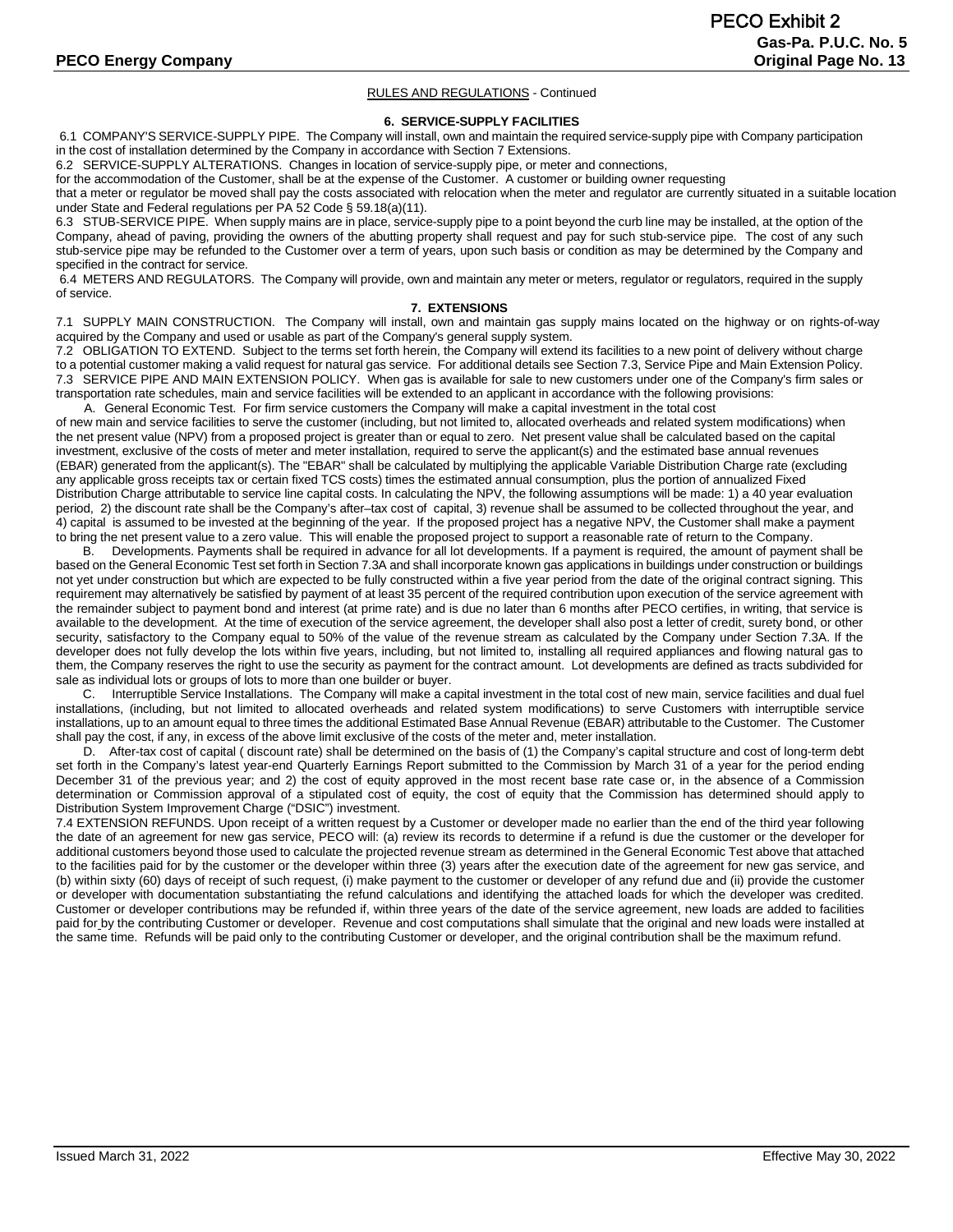7.5 TAX ACCOUNTING OF CONTRIBUTIONS IN AID OF CONSTRUCTION AND CUSTOMER ADVANCES. All contributions in aid of construction (CIAC), customer advances or other like payments received by the Company shall constitute taxable income as defined by the Internal Revenue Service. The income taxes on such CIAC or customer advances will be segregated in a deferred account for inclusion in rate base in a future rate case proceeding. Such income taxes associated with CIAC or customer advances will not be charged to the specific contributor of the capital.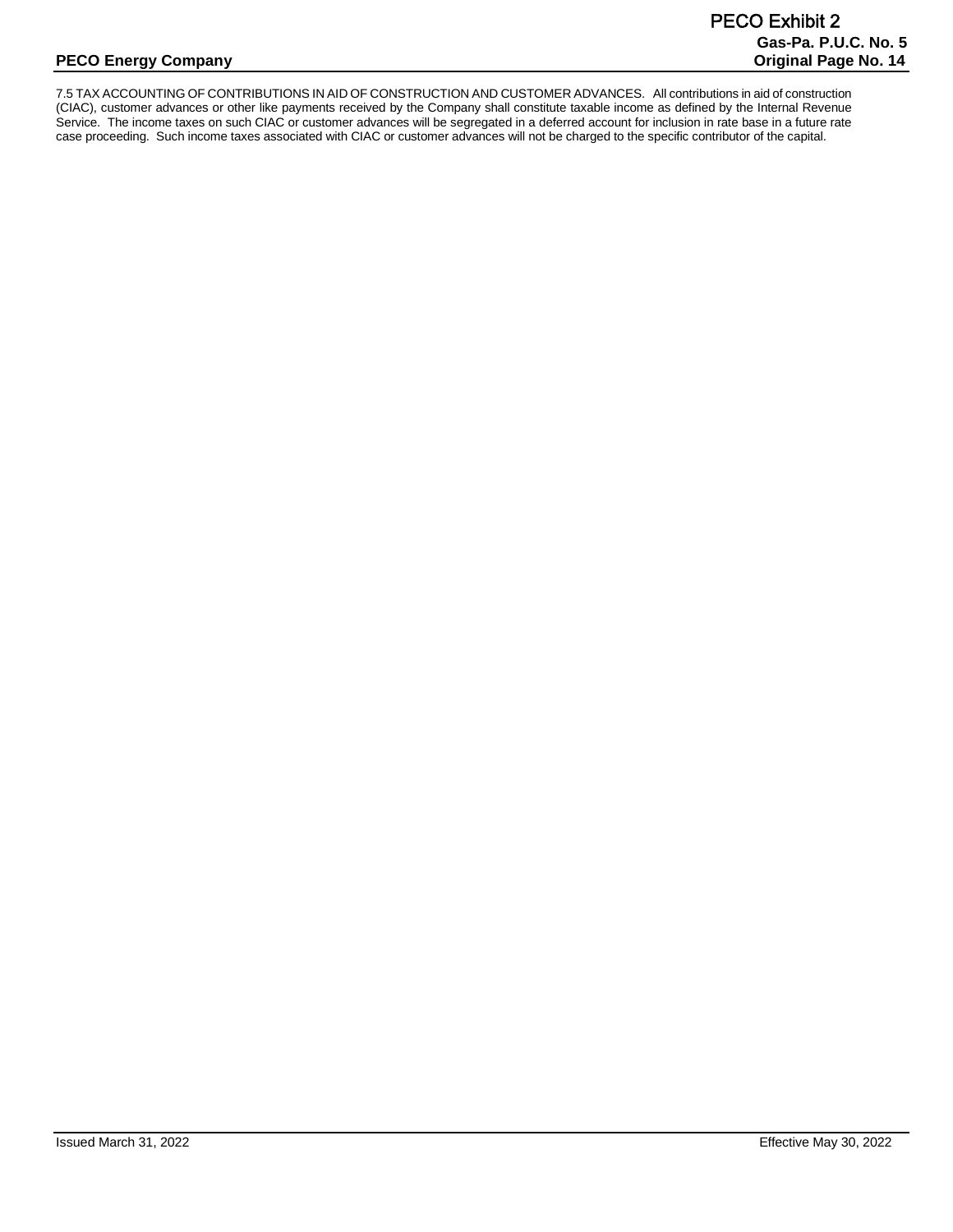#### **8. RIGHTS-OF-WAY**

8.1 TERM AND RENTALS. When the premises of a Customer is so located that the Customer can be served only by facilities extending over the property of another, the Customer shall accept service for such term as is provided in the permit or agreement covering the location and the maintenance of service equipment, and the Customer shall reimburse Company for any and all special or rental charges that may be made for such rights by said permit or agreement.

8.2 PROCUREMENT BY CUSTOMER. Customers applying for the construction of an extension may be required to secure to, and for, the Company, all necessary and convenient rights-of-way and to pay the costs incident thereto.

8.3 DELAYS. Applications for service from an extension to be constructed where a right-of-way is not owned by the Company will only be accepted subject to delays incident to obtaining a satisfactory right-of-way.

#### **9. INTRODUCTION OF SERVICE**

9.1 COMPANY'S RIGHT TO INSPECT. The Company shall have the right, but shall not be obliged, to inspect any installation before service is introduced or at any later time, and reserves the right to reject any piping or appliances not in accordance with the Company's standard requirements; but such inspection, or failure to inspect, or to reject, shall not render the Company liable or responsible for any loss or damage, resulting from defects in the installation, piping, or appliances, or from violation of Company rules, or from accidents which may occur upon the premises of the Customer.

9.2 DEFECTIVE INSTALLATION. The Company may refuse to connect if, in its judgment, the Customer's installation is defective, or does not comply with such reasonable requirements as may be necessary for safety or is in violation of the Company's standard requirements.

9.3 UNSATISFACTORY INSTALLATION. The Company may refuse to connect if, in its judgment, the Customer's equipment, or use thereof, might injuriously affect the equipment of the Company, or the Company's service to other Customers.

9.4 INITIAL SERVICE. In all cases gas shall be introduced to the Customer's installation by, or under the supervision of, a representative of the Company.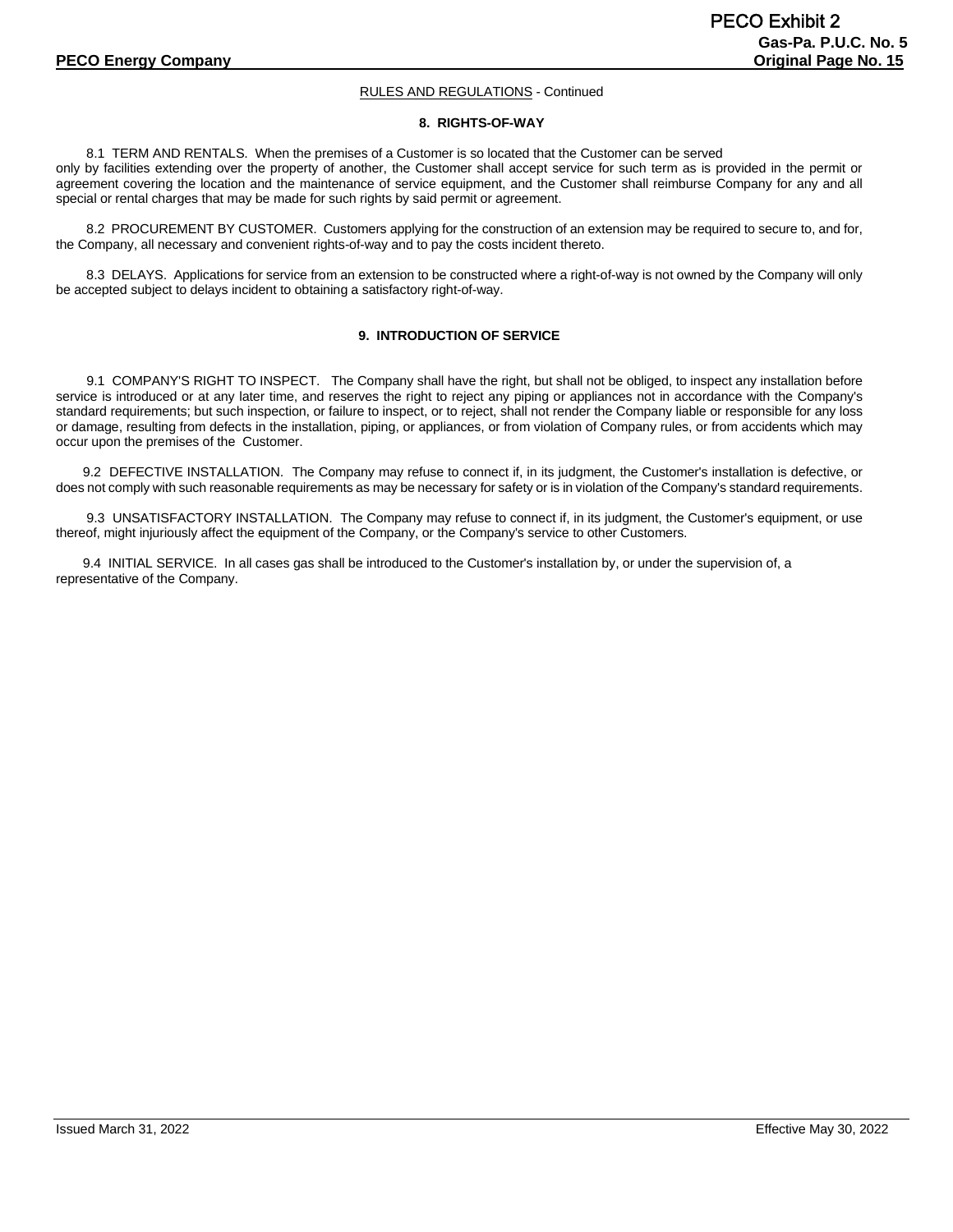#### **10. COMPANY EQUIPMENT**

10.1 COMPANY MAINTENANCE. The Company shall keep in repair and maintain its own property installed on the premises of the Customer.

 10.2 CUSTOMER'S RESPONSIBILITY. The Customer shall be responsible for safekeeping of the Company's property while on the Customer's premises. In event of injury or destruction of any such property the Customer shall pay the costs of repairs and replacement. Any changes made to the Customer's premises after the Company completes its service and meter installation that, in the opinion of the Company, creates an unsafe condition, shall be the Customer's responsibility to pay any costs associated with remedying the unsafe condition including but not limited to any required protective measures and/or relocations of Company property. Customers with privately owned or operated underground utility facilities on their premises may have obligations as facility owners under the Underground Utility Line Protection Act, 73 P.S. Section 176 et. seq. These include becoming a member of Pennsylvania One Call, maintaining said facilities, and providing approximate locations of said facilities with temporary markings within the required time period in response to Pennsylvania One Call notifications. Customers should create and retain asbuilt drawings reflecting the locations of said facilities on the premises and revise these drawings as necessary to reflect any changes made following installation. If said facilities are insufficiently marked prior to the lawful start date of any Company excavation or construction work, the Company has the right to require the associated customer to bear all incremental costs necessary to ensure safe digging by the Company, including but not limited to subsurface utility excavation and engineering, materials, supplies, transportation, labor, and overhead. If 1) said facilities are insufficiently marked prior to the lawful start date of any Company excavation or construction work or 2) the Company is unable to notify a facility owner of its intent for excavation or similar work covered under the Act because the facility owner is not a member of the Pennsylvania One Call system, the Company shall not be liable to customers or any other third parties for any damages, including property damage, economic damages, costs, associated consequential damages or personal injuries.

10.3 PROTECTION BY CUSTOMER. The Customer shall protect the equipment of the Company on the Customer's premises, and shall not permit any person, except a Company employee having a standard badge of the Company or other Company identification, to break any seals upon, or do any work on, any meter, service-supply pipe or other equipment of the Company located on the Customer's premises.

10.4 TAMPERING. In the event of the Company's meters or other property being tampered or interfered with, the Customer being supplied through such equipment shall pay the amount which the Company may estimate is due for service used but not registered on the Company's meter, and for any repairs or replacements required, as well as for costs of inspections, investigations, and protective installations.

10.5 RIGHT OF ACCESS. The Company's identified employees shall have access to the premises of the Customer at all reasonable times for the purpose of reading meters and disconnecting service, and for installing, testing, inspecting, repairing, removing or changing any or all equipment belonging to the Company. See 52 Pa. Code § 59.24.

10.6 OWNERSHIP AND REMOVAL. All equipment supplied by the Company shall remain its exclusive property, and the Company shall have the right to remove the same from the premises of the Customer at any time after the termination of service from whatever cause.

10.7 RELOCATION OF COMPANY FACILITIES REQUESTED BY NON-RESIDENTIAL PROPERTY OWNERS. Except as otherwise provided by law (e.g., 66 Pa. C.S. Section 2704 et seq.), a non-residential property owner, such as a builder, developer or contractor (Owner), shall compensate the Company for the costs of relocation of Company facilities or equipment, made for the accommodation of the Owner or in fulfillment of the Owner's obligation to any public authority.

If the facility relocation is made to accommodate the Owner's project or in fulfillment of the Owner's obligation to any public authority, then the Owner shall be responsible to pay PECO for the relocation costs even if the relocation request is made by an entity other than the Owner. A request for relocation of Company facilities shall be in writing. The relocation cost shall include labor (including overhead), materials, storeroom expense and transportation, less the depreciated value of any equipment replaced.

Where the relocation is done in conjunction with construction of a supply line to a development, the Company shall include in the relocation cost those costs caused by the Owner's request. Such relocation costs are not part of the capital investment toward supplying service and are, therefore, not included in the revenue test with which the line extension contribution is calculated.

The Company will notify the Owner in writing of the relocation cost. Advance payment of relocation costs will be required before the Company will commence the work, except, at the sole discretion of the Company, under special circumstances.

10.8 RECOVERY FOR PROPERTY DAMAGE. If Company equipment is damaged through the negligence or intentional act(s) of any individual(s) or entity(s), the one(s) responsible for causing the damage shall reimburse the Company for all aspects of the resulting damages. The reimbursement shall include costs related to: labor, material, transportation and tools. "Labor" shall include benefit and administrative overheads based on the Company's current standard schedule, including third party contract repairs or modifications. Additionally, "Labor" may be calculated using a "blended" or average pay rate consistent with the above referenced standards. "Materials" may include an added stores expense calculated using the above referenced standards.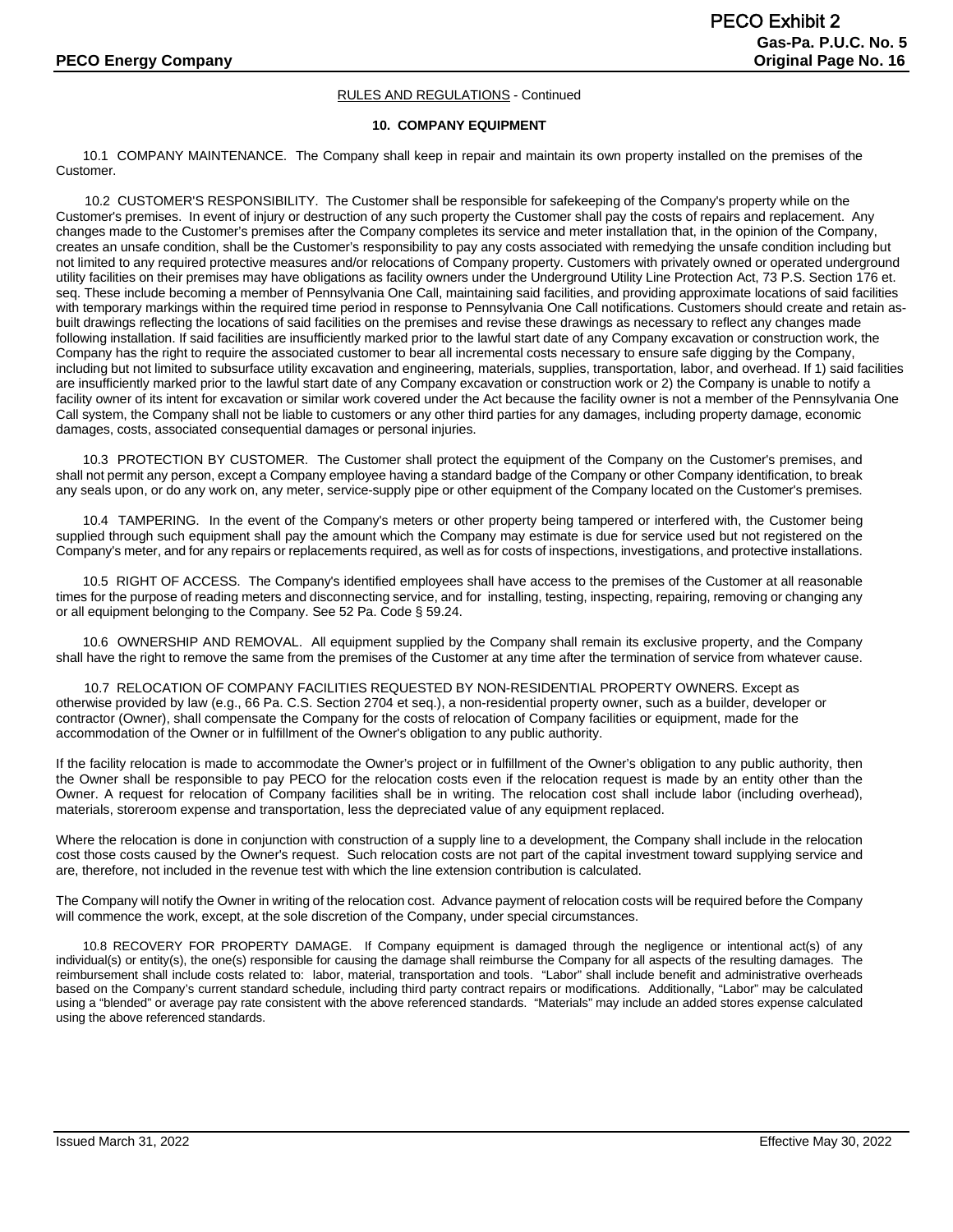# **11. TARIFF OPTIONS ON APPLICATIONS FOR SERVICE**

11.1 CHOICE OF RATE. Where the classes of service-supply or conditions of use are such that two or more rates are available, an applicant shall select the rate or rates to be applied to the applicant's service.

11.2 COMPANY ASSISTANCE. The Company upon request will, to a reasonable extent, assist an applicant in selecting the most advantageous rate or rate application.

11.3 RATE CHANGES. A Customer may not change rates during the "initial contract term" as defined in the "Definition of Terms and Explanation of Abbreviations" section above. At any other time, a Customer may change to a rate for which the Customer qualifies upon 30 days' notice to the Company. The new rate will be effective the next meter reading date after Company approval.

The Company will not make any rate change retroactive, unless the Company failed to adequately respond to a Customer's request for assistance or modification at the time of such request.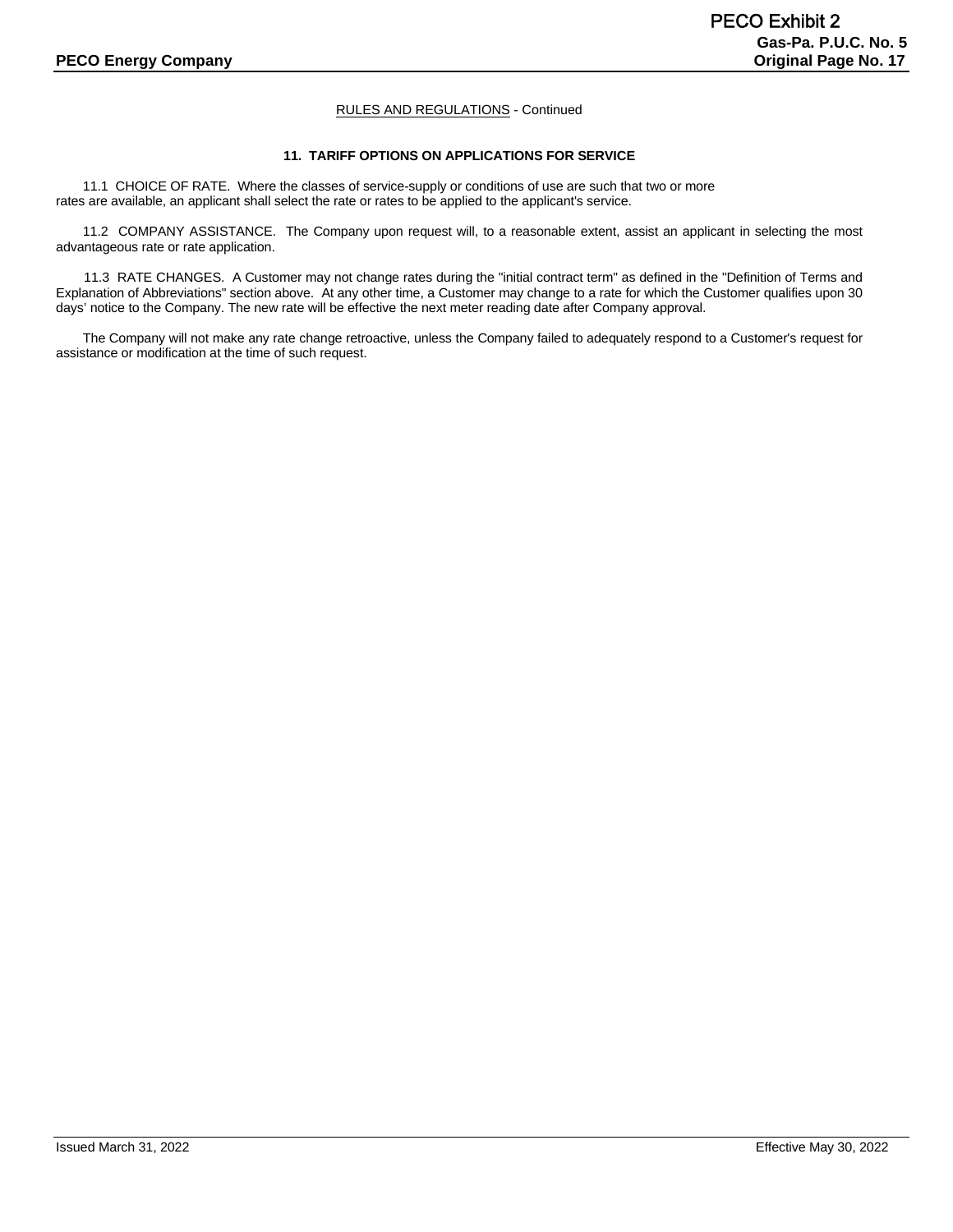#### **12. SERVICE CONTINUITY**

12.1 REGULARITY OF SUPPLY. The Company will use reasonable diligence to provide a continuous, regular and uninterrupted supply of service.

#### 12.2 CURTAILMENT OF SERVICE.

 a. Authority to Curtail. In the event of a natural gas emergency, the Company may curtail the availability of natural gas service to its Customers in accordance with this Rule 12.2.

b. Priority of Service. Following are the service priority categories listed in descending order of priority (highest to lowest):

#### **Priority 1**

(1) Residential and firm critical commercial essential human needs.

#### **Priority 2**

- (2) Firm small commercial requirements, excluding critical essential human needs requirements in Category 1, and firm large commercial and industrial requirements for plant protection.
- (3) Firm small industrial requirements.
- (4) Firm large critical commercial and industrial requirements, excluding firm critical commercial essential human needs requirements in Category 1.
- (5) Firm large non-critical commercial and industrial requirements other than requirements for boiler fuel use.
- (6) Firm large non-critical commercial and industrial requirements for boiler fuel use.

#### **Priority 3**

- (7) Contractually interruptible use.
- c. Definitions Applicable. The definition for terms used in the Curtailment of Service Rule are as follows:
	- (1) Alternate Fuel Capability. The installed and operable ability to use any fuel other than natural gas on a time sensitive basis. For purposes of this definition, alternate fuel means any fuel other than natural gas or its equivalent.
	- (2) Commercial Use. Gas usage by Customers engaged primarily in the sale of goods or services including, but not limited to, consumption by office buildings, institutions and governmental agencies and shall include Customers in Standard Industrial Classification Codes 01 through 09, 15 through 19, and 49 through 99. Commercial use shall not include use of gas for manufacturing or electric power generation.
	- (3) Critical Use. Gas usage where natural gas, or its equivalent, is the only feasible form of energy due to its combustion characteristics, controllability or chemical properties.
	- (4) Essential Human Needs Use. Gas usage in any building where persons normally dwell, including residences, apartment houses, dormitories, hotels, hospitals, and nursing homes, where the Customer does not have alternate fuel capability.
	- (5) Firm Service. Natural gas service offered to Customers under tariffs or contracts that anticipate no interruption of natural gas service.
	- (6) Industrial Use. Gas usage by Customers engaged primarily in a process which creates or changes raw or unfinished materials into another form or product including the generation of electric power and shall include Customers in Standard Industrial Classification Codes 10 through 14 and 20 through 39.
	- (7) Interruptible Service. Natural gas services that can be temporarily discontinued under terms and conditions specified by tariff or contract.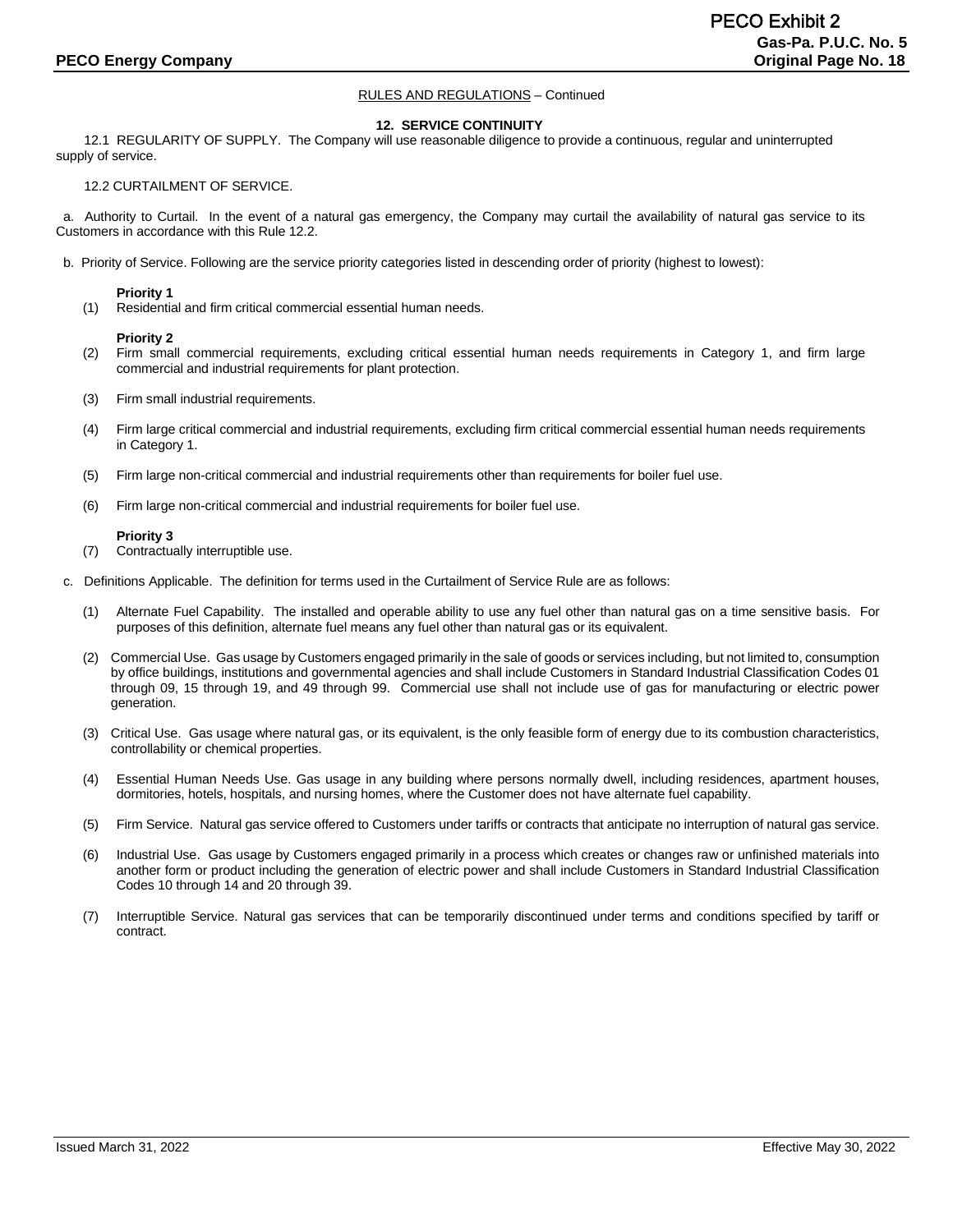#### **12. SERVICE CONTINUITY – Continued**

- (8) Large Customer. A customer with annual usage of at least 18,000 Mcf during the prior calendar year.
- (9) Natural Gas Emergency. Whenever the aggregate demand of firm service customers on the Company's system or portion of the Company's system, for any reason, exceeds or threatens to exceed the gas supply or capacity that is actually and lawfully available to the Company to meet the demands, and the actual or threatened excess creates an immediate threat to the Company's system operating integrity or the ability of the Company to satisfy the demand requirements of its Priority 1 Customers (including when continued delivery of gas to Customers would prevent the Company to arrange for the injection of gas into underground storage pools necessary for the protection of winter season supply requirements).
- (10) Non-Critical Use. Gas usage where natural gas is not the only feasible form of energy; i.e., where the Customer has alternate fuel capability.
- (11) Small Customer. A customer with annual usage of less than 18,000 Mcf during the prior calendar year.
- (12) System Maintenance Order ("SMO") as defined in the definitions section of the tariff.
- (13) Plant Protection Use. Minimum usage of natural gas required to prevent physical harm to an industrial or commercial customer's facility, or danger to personnel at the facility, when the protection cannot be afforded through the use of an alternative fuel. Plant protection requirements includes usage necessary for the protection of the material in process as would otherwise be destroyed, but does not include deliveries required to maintain production.
- (14) Residential Use. Gas usage in a residential dwelling or unit for space heating, air conditioning, cooking, water heating, or other domestic purposes.
- d. Curtailment Process.
	- (1) Reservation of Company Right to Curtail. The Company reserves the right to reduce or eliminate the availability of firm natural gas service to Customers during a natural gas emergency, on a system-wide or localized basis ("curtailment"), when, in the Company's sole judgment, curtailment of natural gas service is necessary to protect the integrity of service to Priority 1 customers and/or the Company's gas distribution system assets. When necessary, the Company may curtail service to Priority 1 customers.
	- (2) Pre-Curtailment Procedures. To avoid curtailment of service, the Company will use reasonable business and operational efforts to interrupt all Priority 3 services; issue appropriate system maintenance orders (SMO) to HVT and LVT Customers, their Natural Gas Suppliers or other agents; and/or request customers to institute voluntary usage reductions.
	- (3) Curtailment Directive. In the event that Pre-Curtailment Procedures are not practicable or fail to protect the integrity of service to Priority 1 customers and/or the Company's gas distribution system assets, the Company may issue a curtailment directive. The curtailment directive should be reasonably well-tailored by the Company to require Customers of lower priority services to reduce usage by an amount calculated by the Company, as necessary to minimize the potential threat to public health and safety and to minimize the effect of a natural gas emergency on the integrity of service to Priority 1 customers and/or the Company's gas distribution system assets but may be issued without regard to priorities of service. During the period specified by the curtailment directive, Customers directed to curtail usage must comply with the directive or face physical shut-off by the Company and/or the assessment of penalties elsewhere set forth in this Rule 12.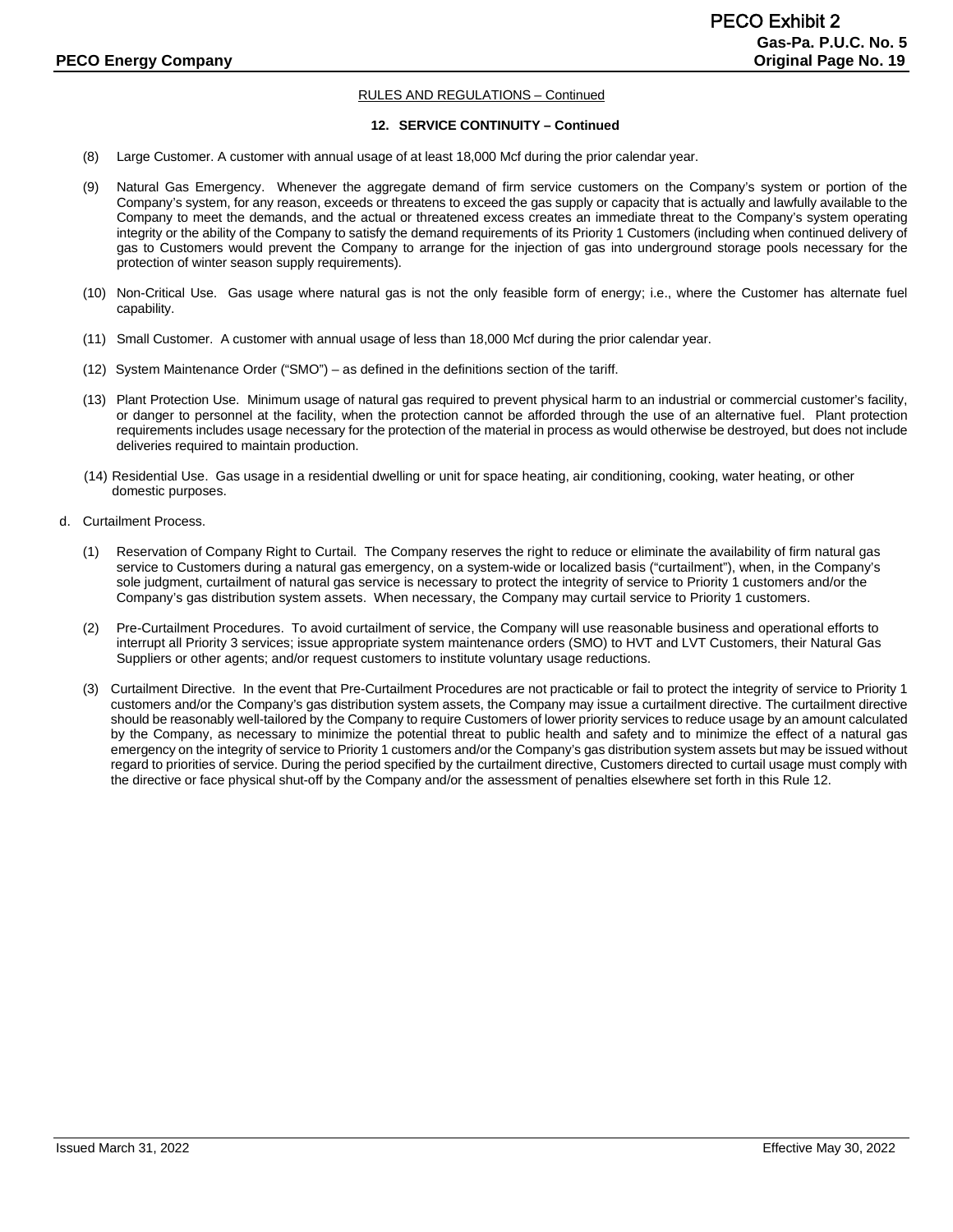#### **12. SERVICE CONTINUITY – Continued**

- (4) Curtailment Sequence. Curtailment of a customer class of a higher priority shall not be initiated until all Customers falling into the lower classifications have been completely curtailed. Where only partial curtailment of any one classification is required, customer usage should be reduced pro rata to the extent reasonably possible. As applied to High Volume Transportation Customers served under Rate TS-F, pro rata reductions will be based on a percentage of the Customer's Transportation Contract Quantity unless the Customer has alternative fuel capability. If the Customer has alternative fuel capability, a pro rata reduction shall be based on a percentage of the Customer's Transportation Contract Quantity less the daily alternative fuel capability. The Company shall restore service as soon as practicable to any gas-fired generation facility that is deemed critical to electric system reliability by the applicable electrical system's control area operator.
- (5) Customer Notification. The Company shall provide maximum notice possible of a curtailment directive or of a change in curtailment amount or priority level set forth in a curtailment directive. In the curtailment directive, the Company shall specify the authorized consumption for a specified period or until further notice. The Company reserves the right to provide notice by any reasonable means, including by telephone, pager, e-mail, facsimile or personal contact. If such notice is by telephone, then it will be followed by a written notice to the Customer, specifying the Customer's curtailment percentage and resulting peak day, daily, monthly, seasonal or annual authorized entitlement, as the case may be. An emergency curtailment may be made after oral notice to the Customer, effective when so given, but such oral notice will be confirmed in writing within 48 hours.
- (6) Commission Notification. The Company shall notify the Commission as soon as practicable after the issuance of a curtailment directive.
- (7) Curtailment Directive Exceeding 5 Days. The Company must obtain Commission authorization before it may extend a curtailment directive beyond a maximum duration of 5 business days. Business days shall be all days except Saturdays, Sundays, and federal holidays.
- (8) Natural Gas Emergency Plan. This Rule 12 is supplemented by Company procedures referenced in the Company's Natural Gas Emergency Plan filed by the Company in compliance with Commission Regulations, 52 Pa. Code § 59.63 and 59.71 et seq., and such procedures may be modified from time to time.

#### e. Unauthorized Use.

(1) Penalties. A Customer determined to have used natural gas in violation of a SMO issued pursuant to Rule 12.2.d(3) or a curtailment directive issued by the Company ("unauthorized use") shall pay the Company a penalty charge based on the following: for the period November 1 through March 31, the applicable penalty for unauthorized use is the greater of (a) \$75 per Mcf, or (b) the market rate as defined below for the cost of gas plus \$25 per Mcf. For the period April 1 through October 31, the applicable penalty for unauthorized use is the greater of (a) \$25 per Mcf or (b) the market rate as defined below for the cost of gas plus \$10 per Mcf. Also, included will be the actual, additional cost incurred by the Company as a result of such unauthorized gas usage, as reasonably determined by the Company.

The term "market rate" shall mean the Monthly Weighted Price (MWP) which is applied to all unauthorized gas volumes. The MWP shall be calculated by first dividing the daily unauthorized usage (in Mcf) by the total monthly unauthorized usage (in Mcf) for each day of the calendar month when unauthorized usage occurs. This results in the daily weighting factor for each day of the calendar month when unauthorized usage occurs. Subsequently, each daily weighting factor is multiplied by the greater of a) the Midpoint of Transco, Zone 6 non-Non NY North Daily rate for such unauthorized usage day; or b) the Midpoint Texas Eastern M3 Daily rate for such unauthorized usage day as reported in the Daily Price Survey published by Platts McGraw Hill Gas Daily or its successors, resulting in a daily weighted price. (In the event that Platts McGraw Hill Gas Daily or its successors ceases to publish these two indices, PECO will propose a reasonable substitute to the Commission.) All of the daily weighted prices for a particular calendar month are summed and the result is equal to the MWP.

- (2) Disposition of Penalties. As of December 31, of each year, the Company shall subtract the total of all penalties paid that year to the Company's suppliers from penalties collected that year from Customers. The Company will then distribute all remaining penalties collected by the Company to its curtailed Customers who did not incur penalties under e(i) above.
- (3) To determine the amount of reimbursement due a Customer, the total amount to be redistributed shall be divided by the total volume of sales during the twelve-month period to all Customers eligible for reimbursement. This quotient shall represent the factor, which when multiplied by an eligible Customer's total purchase volume during the twelve-month period will equal the amount to be credited to that Customer. However, no reimbursement shall be made to Customers who have terminated service during the year.
- (4) The Company will make periodic reports to the Commission containing itemized statements, status of penalty accounts and the extent and nature of disbursements from such accounts made during that period.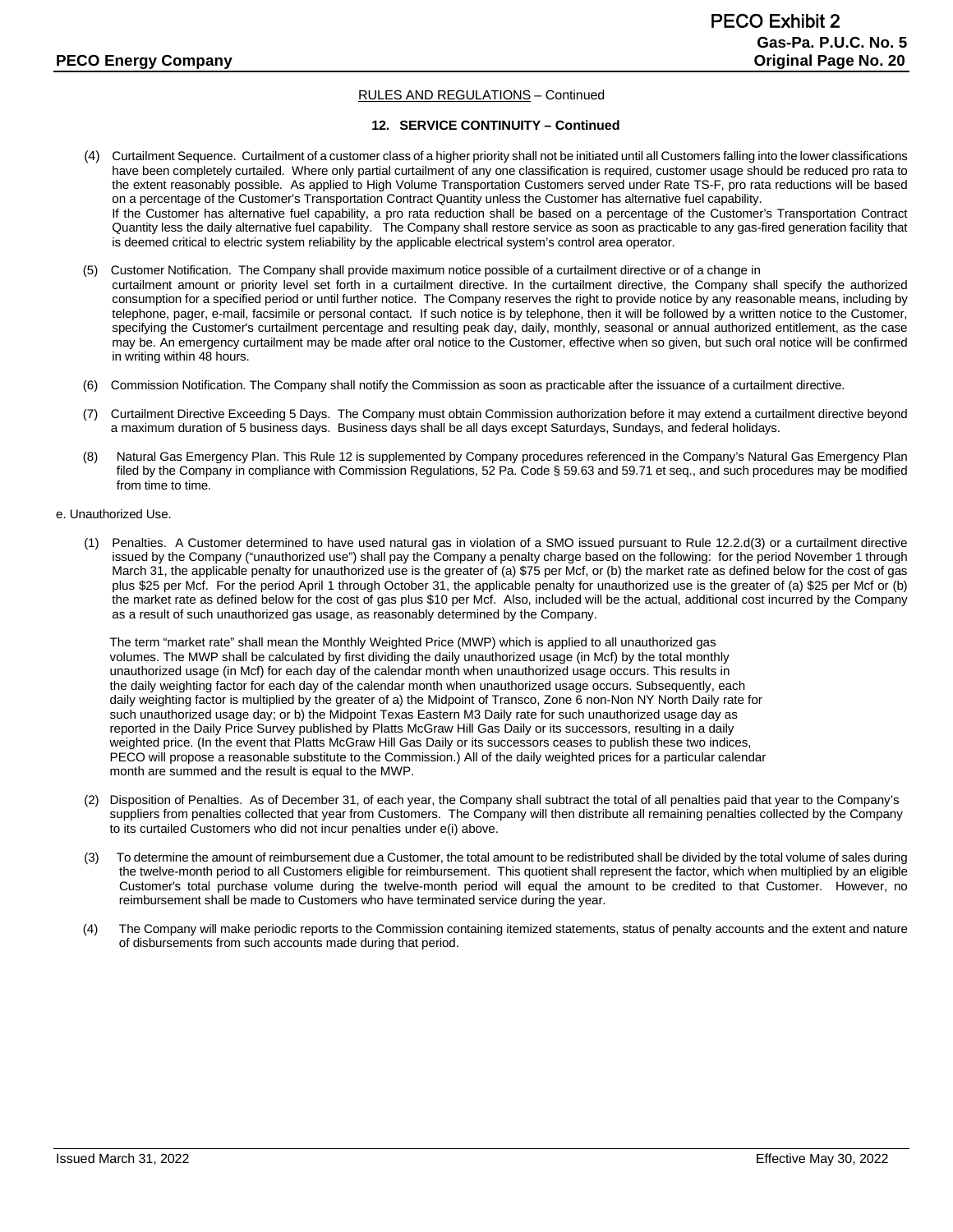#### **12. SERVICE CONTINUITY - Continued**

12.3 LIMITATION OF LIABILITY. Should the supply of service be curtailed or interrupted by the Company because of gas shortage, or for the purpose of making repairs, changes or improvements, in any part of its system for the general good of the service or the safety of the public, or should the supply of service be interrupted, curtailed or fail, by reason of accident, weather, strike, legal process, state or municipal interference, or any cause whatsoever the Company shall not be liable for damages, direct or consequential, resulting from such interruption or failure unless such interruption or failure resulted from the Company's wanton or willful misconduct. If the supply of service to a firm service Customer is interrupted for more than seven consecutive days as a result of the Company's wanton or willful misconduct, the Customer's bill will be prorated for the month during which this interruption occurs.

In all other circumstances, including but not limited to failure to furnish a sufficient supply of gas or failure to transport the customer's gas to the customer, the liability of the Company to customers or other persons for damages, direct or consequential, including damage to equipment and appliances, loss of business, or loss of production caused by any interruption or variation in supply or pressure, or any other failure in the supply of natural gas shall in no event, unless caused by the willful and/or wanton misconduct of the Company, exceed an amount in liquidated damages equivalent to the greater of \$1000 or two times the charge to the customer for the service affected during the period in which such interruption or variation in supply or pressure, or any other failure in the supply of natural gas occurs.

The Company makes no warranty as to merchantability or fitness for a particular purpose, express or implied, by operation of law or otherwise. To the extent applicable under the Uniform Commercial Code or on any theory of contract or products liability, the Company limits its liability in accordance with the previous paragraph to any Customer or third party for claims involving and including, but not limited to, strict products liability, breach of contract, and breach of actual or implied warranties of merchantability or fitness for an intended purpose.

12.4 ADDITIONAL LIMITATIONS OF LIABILITY IN CONNECTION WITH CUSTOMER CHOICE. Other than its duty to deliver natural gas, the Company shall have no other duty or liability to a Customer receiving Competitive Natural Gas Supply arising out of or relating to a contract or other relationship between such Customer and an NGS. The Company shall implement Low Volume Customer selection of an NGS consistent with applicable rules of the Commission and shall have no liability to a Low Volume Customer receiving Competitive Natural Gas Supply arising out of or relating to switching NGSs unless the Company is negligent in switching or failing to switch a Customer. The Company shall have no duty or liability with respect to natural gas before it is delivered by an NGS to a point of delivery on the Company's distribution system. After its receipt of natural gas at the point of delivery the Company shall have the same duty and liability for distribution service to Customers receiving Competitive Natural Gas Supply as to those purchasing natural gas from the Company.

12.5 NOTICE OF TROUBLE. The Customer must immediately notify the Company if there is any defect, leak, trouble or accident affecting the supply of gas.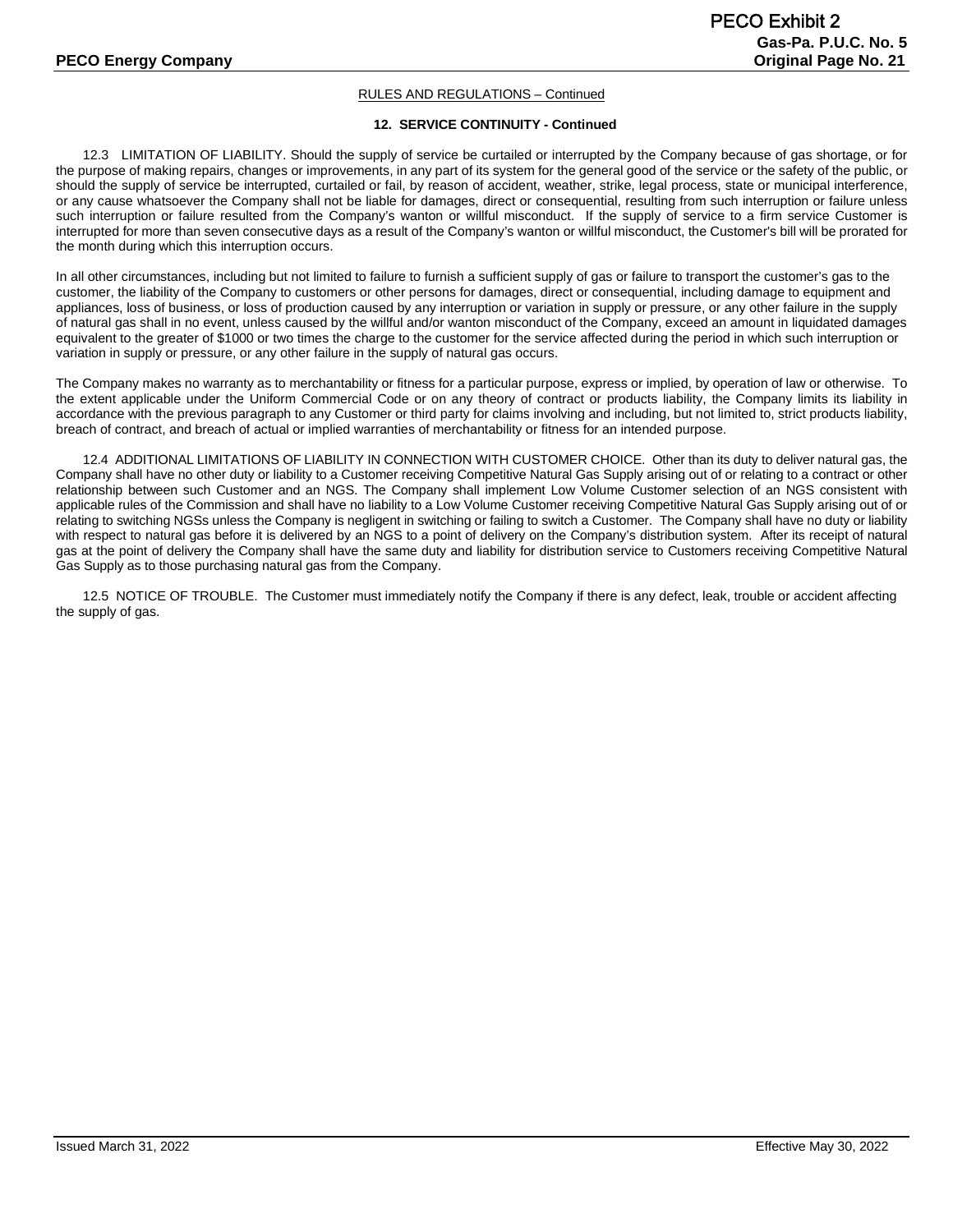# **13. CUSTOMER'S USE OF SERVICE**

13.1 RESALE OF SERVICE. As of January 5, 1980, the resale of gas and/or service provided by the Company is prohibited for Customers who receive gas service from the Company through a master meter and resell it to individual dwelling units by the use of submeters. Customers receiving service prior to January 5, 1980, may resell gas purchased from the Company through a single master meter in accordance with 66 Pa.C.S. § 1313 if the purchased gas is: (1) for the total requirements of the premises served and (2) the use of the resold gas conforms to the availability requirements of this tariff for the Customer's own account.

 13.2 FLUCTUATIONS. Gas and/or service must not be used in such a manner as to cause unusual fluctuations or disturbances in the Company's supply system, and, in the case of violation of this rule, the Company may discontinue service, or require the Customer to modify the installation and/or equip it with approved controlling devices.

 13.3 ADDITIONAL LOAD. Any additional loads, either connected to existing equipment or new equipment, will not be allowed except by consent of the Company.

 13.4 FAILURE TO GIVE NOTICE. Failure to give notice of additions or changes in load or location shall render the Customer liable for any damage to the regulator, meters, or other equipment of the Company, caused by the additional or changed installation.

#### **14. MEASUREMENT**

 14.1 SUPPLY OF METERS. The measurement of gas usage shall be by meters furnished and installed by the Company. The Company will select the type and make of metering equipment, and may, from time to time, change or alter the equipment, its sole obligation being to supply meters that will accurately and adequately furnish records for billing purposes.

 14.2 SPECIAL MEASUREMENTS. The Company shall have the right, at its option and its own expense, to place demand meters, pressure gauges, special meters, or other instruments, on the premises of any Customer for the purpose of determining the adequacy of the Company's service or for making tests of all or any part of the Customer's load.

 14.3 METER READING INTERVALS. The Company will read its meters at scheduled regular intervals of one or more months and will render standard bills for the recorded gas usage based upon the time interval between meter readings. Only those bills which cover a period of service of less than 27 days or more than 34 days will be prorated.

 14.4 ESTIMATED USAGE. The Company may estimate the amount of gas usage at the premises where access to the meter is not available, or to installations at remote locations, for such number of months as the type of installation, normal regularity of usage, or other circumstances may warrant, and will render bills in standard form based on such estimate and so marked, for the Customer's acceptance. Meter readings will be secured from time to time and billing will be revised when they disclose that the estimate failed to approximate the actual usage. For residential Customers, an actual meter reading will be obtained at least every six months, in accordance with Commission regulations.

 14.5 CORRECTION TO STANDARD CONDITIONS. The quantities of gas used may be corrected to standard conditions, namely 60 degrees Fahrenheit temperature and 30 inches of mercury barometric pressure. All methods employed in correcting measurements of gas volume to said standard conditions shall be in accordance with established industry standards.

# 14.6 TELEMETRY AND TELEPHONE EQUIPMENT

(a) Customer shall permit PECO to install and operate telemetering equipment to remotely read PECO's meter.

(b) Customer shall provide and pay for telephone service required for the operation of PECO's equipment and/or the transmittal of data from PECO's meter, as directed by PECO. Customer must maintain either a dedicated non-digital telephone line or telephone equipment that converts the digital signal to analog. Customer shall provide telephone service for this purpose at least fifteen (15) working days prior to the commencement of service under this agreement.

(c) Service will not be provided prior to the date on which Customer installs the required telephone service. Customer is responsible to maintain the telephone service in working order at all times.

(d) PECO will read the meter on the last day of the month if a reading is not transmitted. If PECO determines that the phone line is not functioning, Customer will be notified that the phone line must be repaired within thirty (30) days.

(e) If more than thirty (30) days elapse and the telephone service is not restored to working order to PECO's satisfaction, then the following steps will be taken: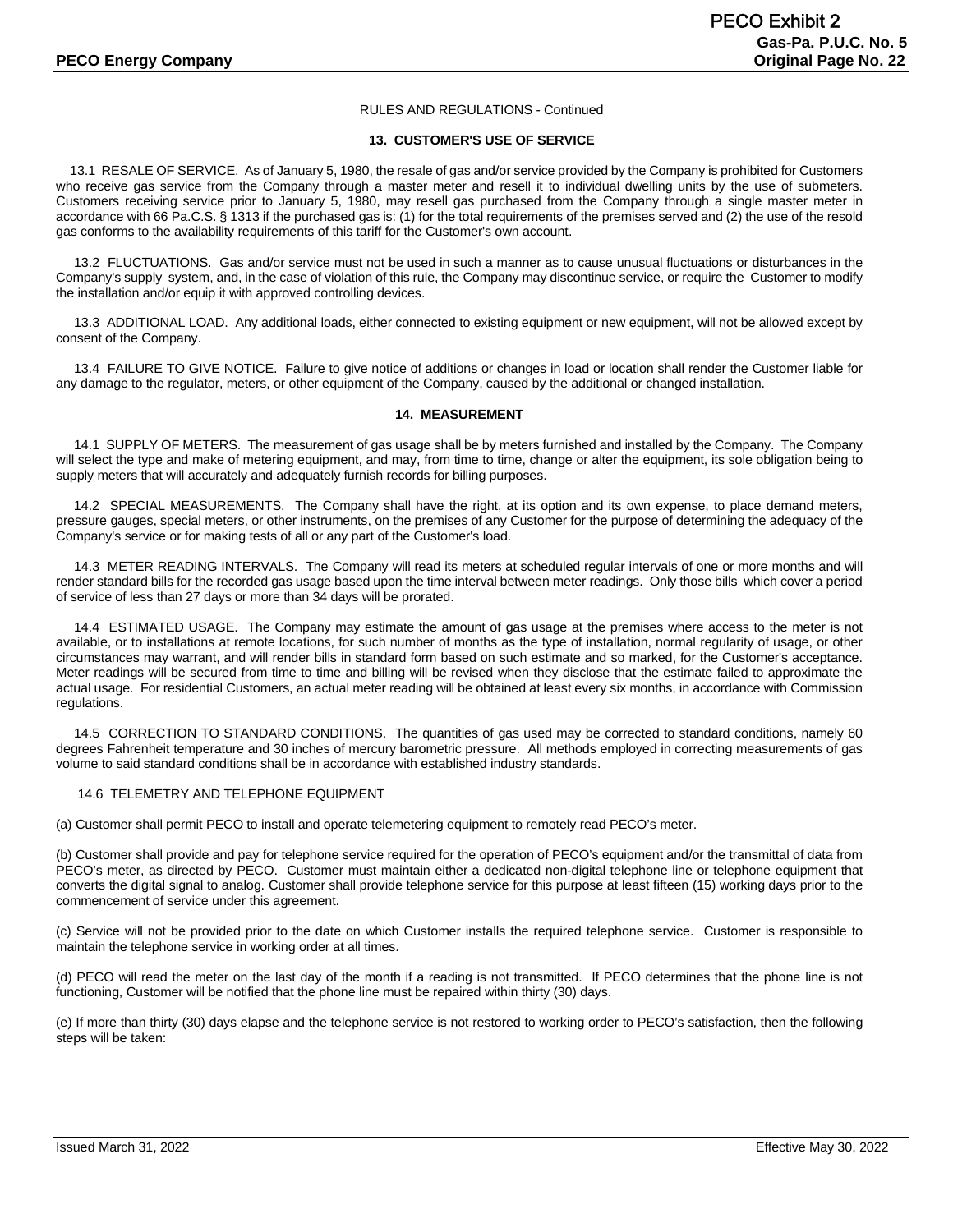(1) If PECO has sufficient capacity in its gas supply system to supply Customer, then Customer's Account will be served as firm service on PECO's Rate GC-General Service–Commercial and Industrial, for a minimum of twelve (12) months.

(2) If PECO does not have sufficient capacity in its gas supply system to supply Customer, then PECO will disconnect Customer's facility from the PECO gas supply system for a minimum of twelve (12) months. During any such period of disconnection, Customer will use an alternate fuel to meet its heating and process needs.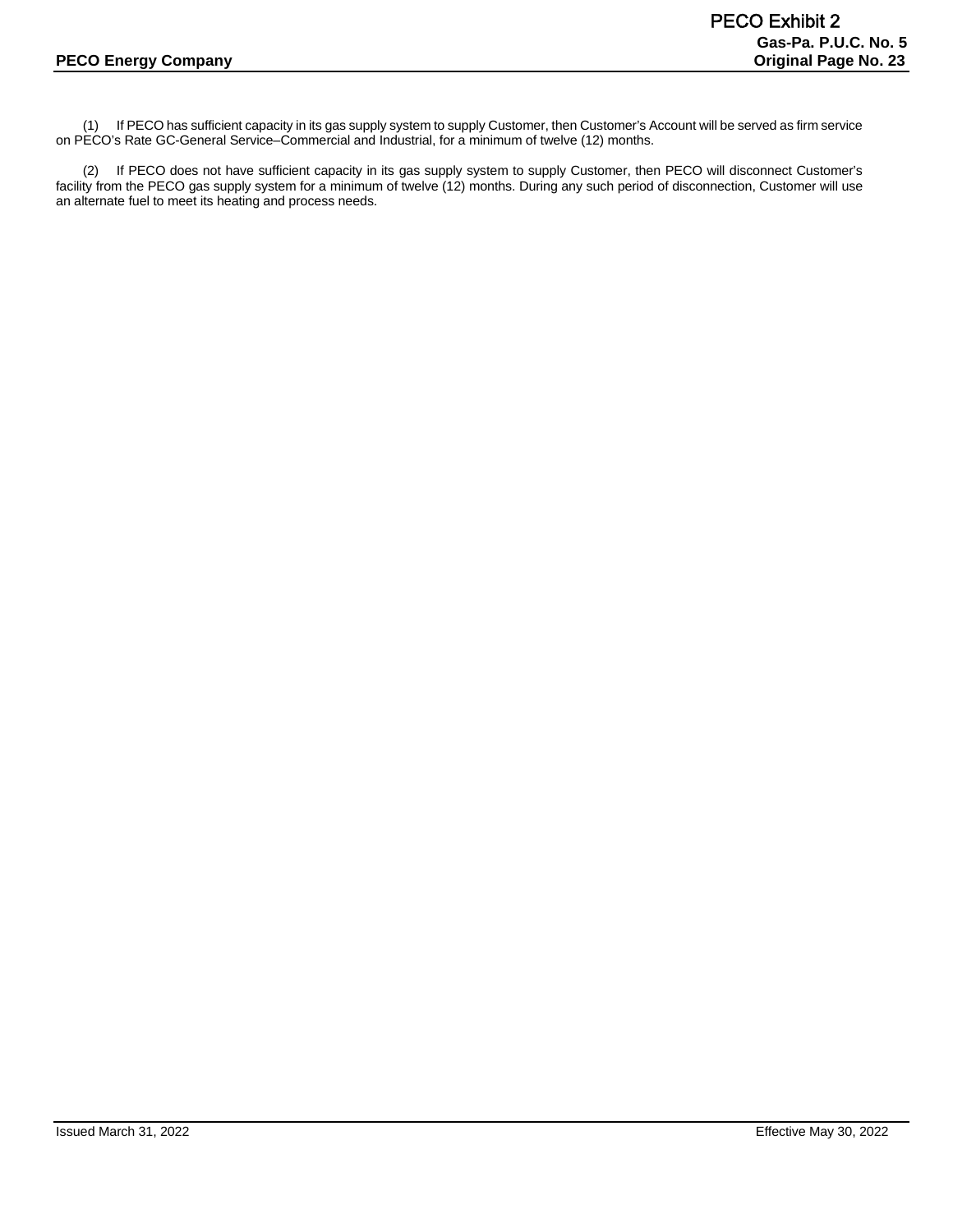#### **15. TESTS**

 15.1 METER TESTS. The Company, at its expense, will make periodic tests and inspections of its meters in order to maintain them at a high standard of accuracy. See 52 Pa. Code § 59.21.

 15.2 REQUEST TESTS. The Company will make additional tests or inspections of its meters at the request of a Customer, or an NGS providing Competitive Natural Gas Supply to a Customer, but reserves the right to charge the Customer or NGS, as applicable, any Commission-approved charge as provided in the Commission's Gas Regulations.

 15.3 ADJUSTMENT FOR ERROR. Should any meter become defective or fail to register correctly, the quantity of gas consumed shall be determined by a test of the meter, or by the registration of a meter set in its place during the period next following, or by averaging the amount of gas used for the nearest meter reading period preceding and the meter reading period immediately following the date when the meter was found not be to registering, taking into consideration the character of use by the Customer.

 15.4 RESIDENTIAL METER ERRORS. Meter errors in residential service may be determined on the basis of the registration of the corresponding period during the preceding year, if records are available and conditions of use remain the same.

 15.5 ADMINISTRATION TESTS. The Company, at its own expense, will make only such tests as it deems necessary for the proper administration of its rates, or as are required by law.

15.6 TESTING SERVICE. The Company will, upon request by the Customer, make tests to supply special information regarding the Customer's use of service, provided that the estimated cost of such special tests shall be paid by the Customer to the Company at the Company's discretion.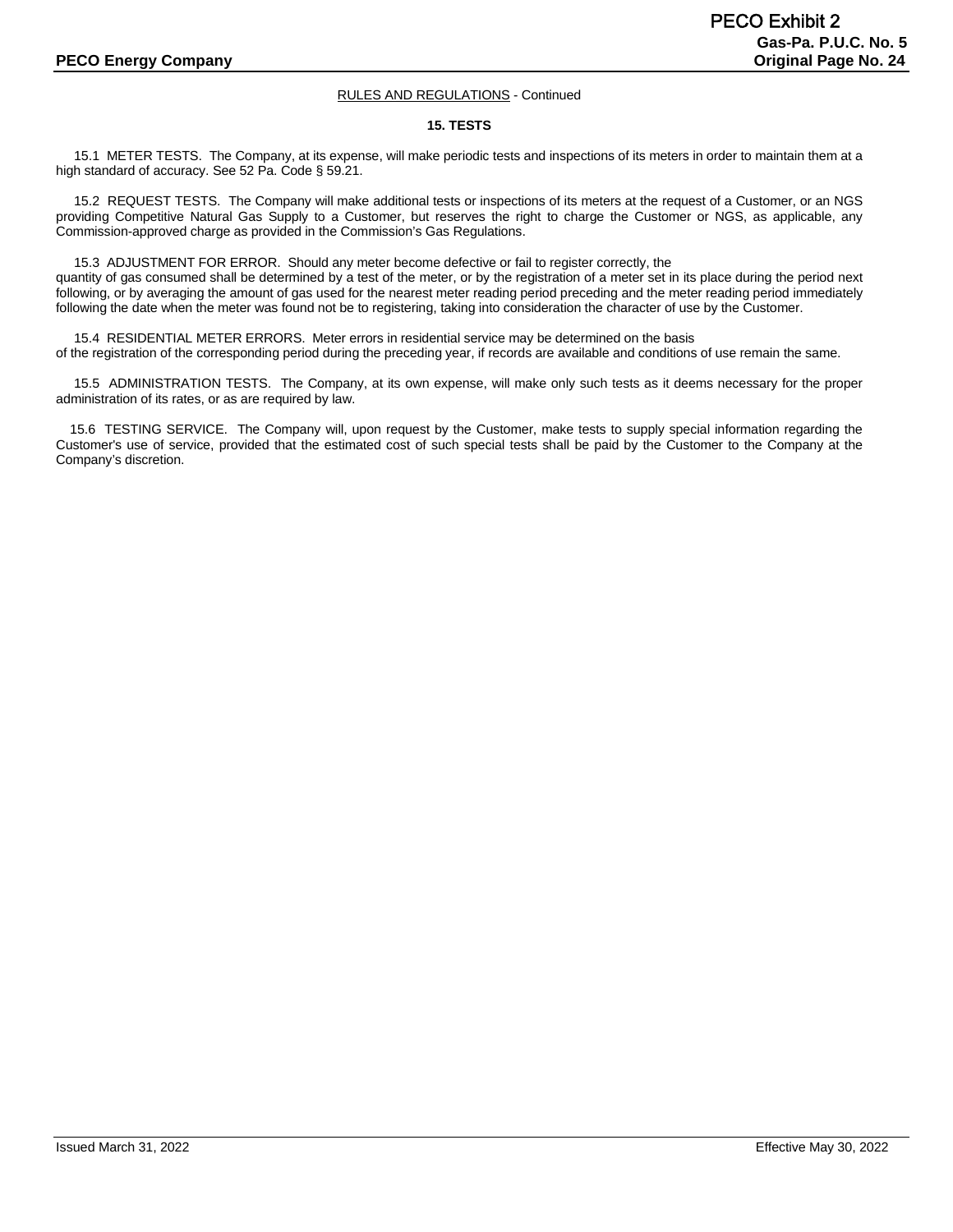#### **16. PAYMENT TERMS**

16.1 BILLING PERIOD. Billing for service will be based upon the amount of use and the time interval of its supply. Rate values stated for direct application to monthly periods will be adjusted when the time elapsed between readings is substantially greater or less than a month.

16.2 BILLING OPTIONS. A Low Volume Customer may select one of the following two billing options as communicated to PECO by the customers' supplier: (1) Consolidated NGDC Billing; or (2) Separate NGS Billing.

16.3 PAYMENT PERIOD. Bills are payable upon presentation, and payment may be made at any commercial office of the Company or at any authorized payment agency. Payment for service received must be made on or before the due date shown on the bill, which shall be not less than 20 days from the date of transmittal of the bill for Rate GR, GC and OL (excluding Summary Billing Accounts); not less than 15 days from the date of transmittal of the bill for all other rates, including Summary Billing Accounts, with the exception of accounts (including Summary Billing Accounts) with the United States of America or the Commonwealth of Pennsylvania or any of their departments or institutions for which 30 days will be allowed. If a normal due date should fall on a Saturday, Sunday, bank holiday, or any other day when the offices of the Company which regularly receive payments are not open to the general public, the due date shall be extended to the next business day. The payment period will not be extended because of the Customer's failure to receive a bill unless said failure is due to the fault of the Company.

16.4 FINANCE CHARGE. If payment may be made at a Company office or authorized payment agency after the due date shown on the bill, a finance charge will be added to the unpaid balance until the entire bill is paid. If payment is made by mail, the finance charge will be added if the payment is received by the Company more than 5 days after the due date shown on the bill. For Rates GR, GC and OL, this finance charge will be 1-1/2% per month; for all other rates the finance charge will be 2% per month.

#### 16.5 BUDGET BILLING

(a) At the option of a Customer receiving service under Rates GR, GC, and OL, an estimated total bill for all service to be received by the Customer over a twelve-month period may be budgeted over the period and an average bill rendered monthly for payment each month. Any difference between the budgeted amounts so paid and the actual charges for a twelve-month budget period will at the customer's option, either be amortized over the next twelve months or incorporated into the twelfth month bill. Absent an indication of preference from the customer, the debit or credit will be amortized. Budget billing may be discontinued upon the customer's request at which time any difference between budget billing amounts and actual charges becomes due and payable. If a monthly budget bill is not paid, a late fee will be added to the unpaid balance of actual charges on the next billing date in accordance with Rule 16.4. Any such late fee will be calculated based on the lesser of budget billing arrears and arrears from actual charges.

(b) When the Company provides Consolidated NGDC Billing, the NGSs charges will be included in the Customer's Budget Billing Plan.

16.6 CALCULATION OF FINANCE CHARGE. Where a finance charge is applicable, the amount of the finance charge to be added to the unpaid balance shall be calculated by multiplying the unpaid past due balance, exclusive of any previous unpaid finance charges, by the appropriate finance charge rate. Finance charges shall be applied to all charges when the Company is providing Supplier of Last Resort service and to the Fixed Distribution Service Charges, Variable Distribution Service Charges and any applicable service charges when the Customer has selected an NGS. The Company will apply finance charges to NGS charges at the NGS's electronic request when the Company is performing billing services for the NGS.

16.7 APPLICATION OF PAYMENT. When the Company provides Consolidated NGDC Billing or SLR (Sales) Service and a Low Volume Customer remits a partial payment to the Company, the payment will be applied as follows:

- 1. Any past due balances including those for prior PECO basic service charges, for prior NGS receivables purchased by the Company, for prior installment amounts on payment agreements, and also for any reconnection charges.
- 2. Any current charges including those for PECO basic service charges, for current NGS receivables purchased by the Company, and for current installment amounts on payment agreements.
- 3. Non-basic service charges.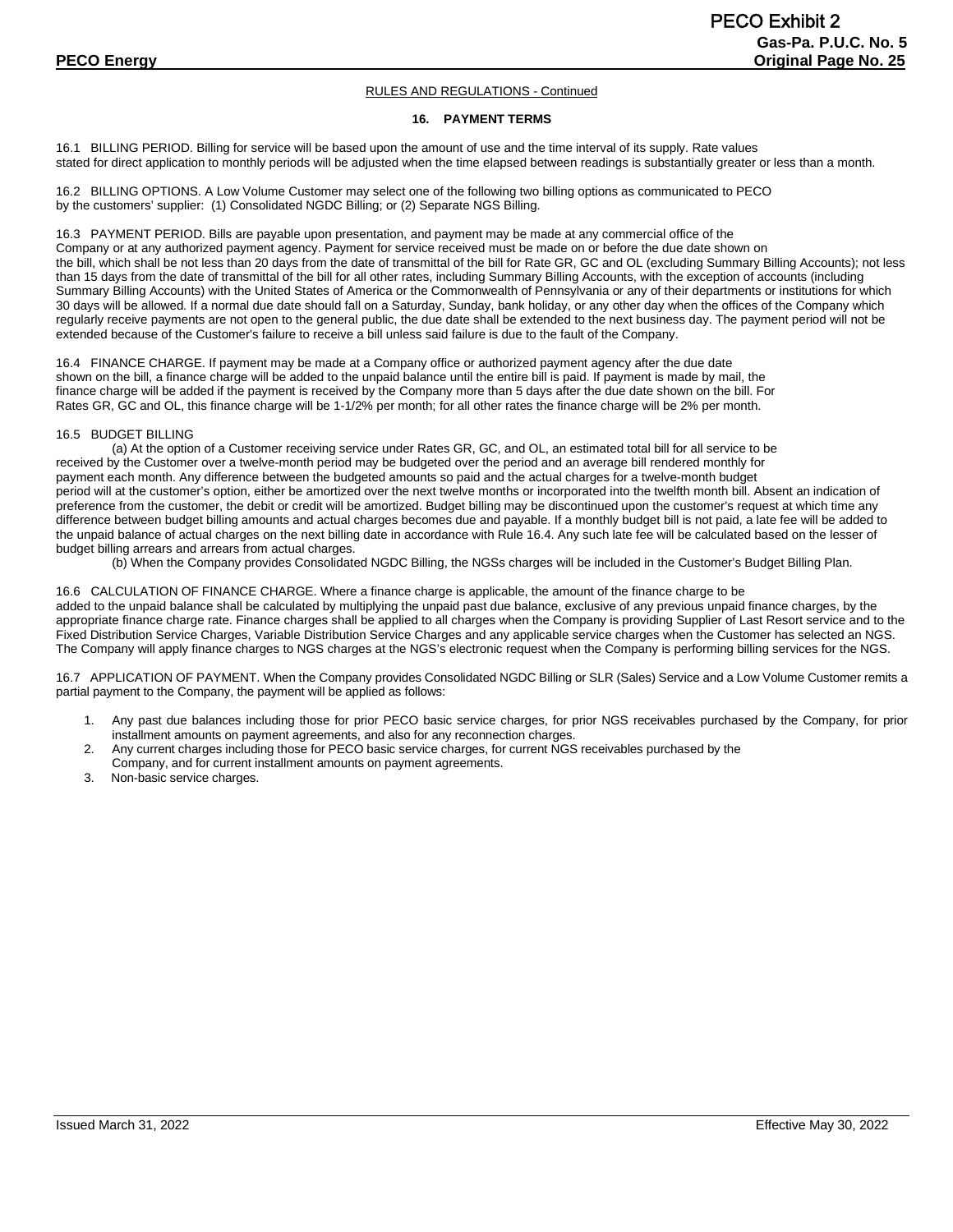16.8 RETURNED CHECK CHARGE. If a check received in payment of a Customer's account is returned to the Company unpaid by the Customer's bank and cannot be redeposited by the Company for payment on the second attempt, a \$20.00 charge for the returned check will be added to the Customer's account.

 16.9 BILLING ERRORS. When the Company provides Consolidated NGDC Billing, the Company shall not be responsible for billing errors resulting from incorrect information received from an NGS.

 16.10 PAYMENT TERMS. The Company will negotiate payment arrangements with Sales Service Customers The Company will also negotiate payment arrangements for customers served under Consolidated NDGC Billing which includes NGS charges. If the NGS is providing Separate NGS Billing ("dual billing"), the Company will not negotiate agreements on behalf of those NGS charges.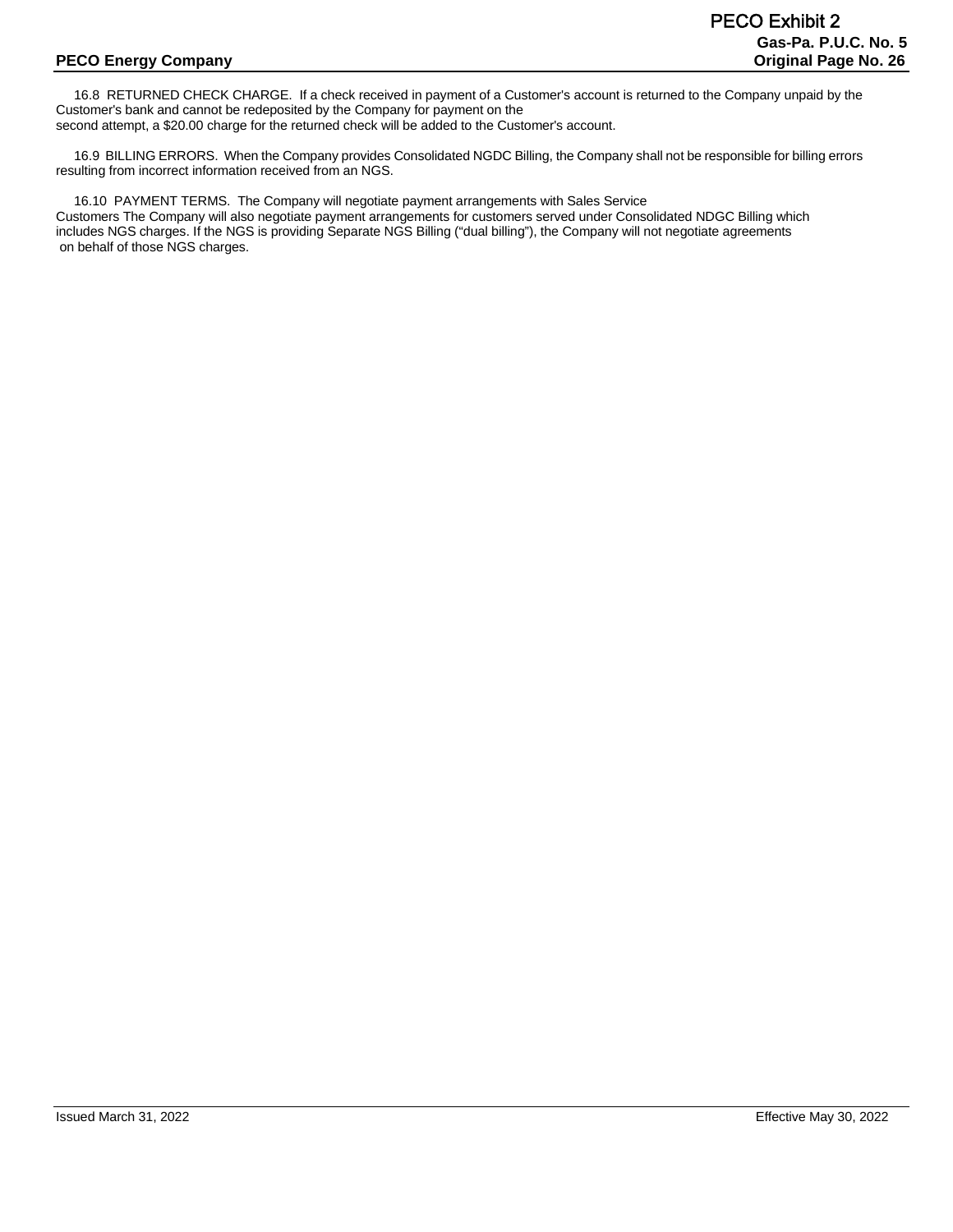#### **17. TERMINATION BY THE COMPANY**

 17.1 NON-PAYMENT SHUT-OFF. On reasonable notice, the Customer is subject to collection action, including termination of service (in accordance with the Pennsylvania Public Utility Code or the Commission's regulations, ) on the portion of the past due amount attributable to the Company's charges for service and/or gas commodity. Upon termination of service, the Company may also remove its equipment. Notice that complies with applicable Commission regulations shall conclusively be considered "reasonable hereunder". Consistent with 52 PA Code §56.100, the Company will accept the following most current and valid documents as proof of household income: (1) income tax returns; (2) pay stubs; (3) benefit letters and governmental agency verification; (4) other forms to be accepted at the Company's discretion. The customer must provide this information within 10 days of the Company's request. This information may also be used by the company to determine deposit requirements, payment arrangements, and any other income specific program.

 17.2 SHUT-OFF FOR CAUSE. The Company may terminate on reasonable notice if entry to its meter or meters is refused or if access thereto is obstructed or hazardous; or if utility service is taken without the knowledge or approval of the Company; or for other violation of these Rules and/or applicable Commission rules in accordance with the Pennsylvania Public Utility Code or the Commission's regulations.

17.3 SAFETY SHUT-OFF. The Company may terminate without notice if the Customer's installation has become hazardous or defective.

 17.4 DEFECTIVE EQUIPMENT SHUT-OFF. The Company may terminate without notice if the Customer's equipment or use thereof might injuriously affect the equipment of the Company, or the Company's service to other Customers.

 17.5 SHUT-OFF FOR FRAUD. The Company may terminate without notice for abuse, fraud, material misrepresentation of the customer's identity or tampering with the connections, meters, or other equipment of the Company.

 17.6 RECONNECTION CHARGE. If service is terminated or discontinued by reason or act of the Customer, the same Customer, whether an applicant or a customer as defined at 66 Pa. C.S. § 1403, shall pay a reconnection charge, prior to restoration of service at the same address within twelve months after discontinuance or termination. The reconnection charges, listed below, are based on the Company's current standard schedule of reconnection fees, which include direct labor costs, contractor costs, and material/transportation costs. In the case of fraud, the reconnection charge will also include allocated overheads, all investigative costs and administrative costs as determined by the Company.

|                        | <b>Reconnect Fees For Non-Payment</b> | Reconnect<br>Fees |
|------------------------|---------------------------------------|-------------------|
| Gas Reconnect at Meter | 80.00                                 | \$370.00          |
| Gas Reconnect at Curb  | 70.00                                 | \$370.00          |

17.7 **THEFT INVESTIGATION CHARGE**. If the Company establishes that there has been confirmed active theft resulting from tampering with the Company meter on the customer's premises, and the customer is or was a customer as defined at Pa. C.S. § 1403 the customer shall pay a theft investigation charge in addition to any amount that the Company establishes is due for service used, but not registered on the Company's meter. The Company reserves the right to assess theft investigation charges as a precedent to reconnection of service as well as the right to assess a separate reconnection charge as described in Rule 17.6.

|                           | <b>Theft Investigation Fees</b> |
|---------------------------|---------------------------------|
| <b>Gas Theft at Meter</b> | \$400.00                        |

#### **18. UNFULFILLED CONTRACTS**

18.1 NOTICE OF DISCONTINUANCE BY CUSTOMER. Notice to discontinue service prior to the expiration of a contract term will not relieve a Customer from any minimum, or guaranteed, payment under any contract or rate.

18.2 COMPLETION OF TERM. If, by reason of any act, neglect or default of a Customer, the Company's service is suspended, or the Company is prevented from supplying service in accordance with the terms of any contract it may have entered into with the Customer, the minimum charge for the unexpired portion of the contract term shall become due and payable immediately as liquidated damages in lieu of the anticipated returns from the said contract. These liquidated damages may, at the option of the Company, be offset by any estimated revenues from a succeeding Customer at the same location if such exists.

18.3 TEMPORARY SUSPENSION OF SERVICE. A residential or commercial Customer may elect to have service temporarily disconnected at the start of a period of suspension and then reconnected at the end of the period by paying a charge of \$115.00. During the period of suspension, the Customer will be relieved of the payment of minimum bills.

.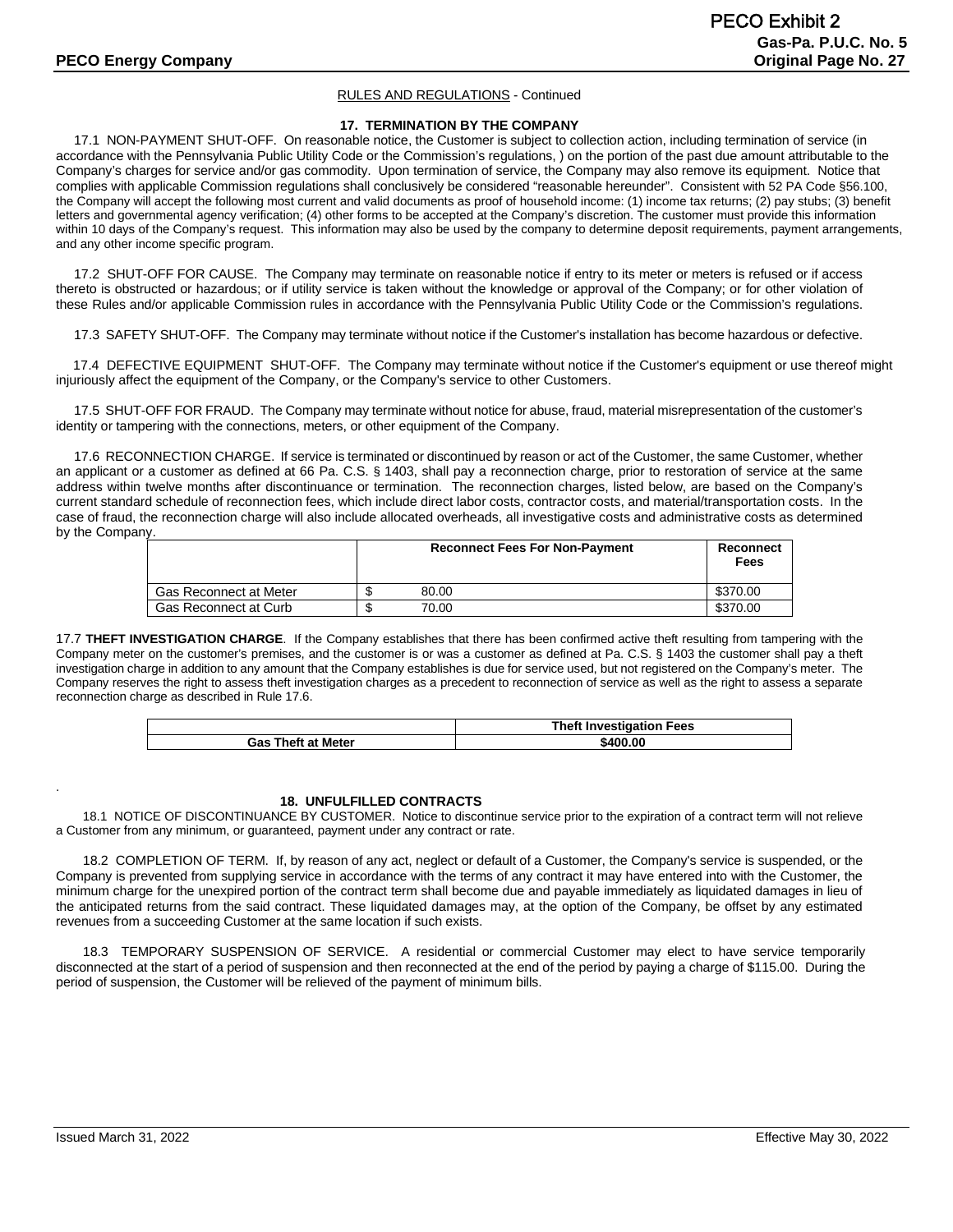#### **19. CANCELLATION BY CUSTOMER**

19.1 TERMINATION NOTICE. Customers who have fulfilled their initial contract term and wish to discontinue service must give at least 7 days' notice to that effect, unless otherwise provided for in a rate schedule or service agreement.

19.2 FINAL BILL. The Customer is liable for service taken after notice to terminate the contract until the meter is read and gas shut off. The final bill for service is then due and payable within 20 days from the date of transmittal of the bill for residential customers and 15 days for nonresidential customers.

19.3 EXIT FEES. A Customer, other than a Low Volume Customer, taking firm sales service that transfers to an interruptible service or to firm Transportation Service without firm standby sales service will be required to continue payment of the firm gas supply demand costs allocable to Customer's firm sales service until the Company is able to reduce its contract demand level or otherwise utilize the contract demand allocable to Customer's firm sales service.

#### **20. GENERAL**

20.1 OFFICE OF THE COMPANY. Wherever, in this Tariff, it is provided that notice be given or sent to the Company, or the office of the Company, such notice, delivered or mailed, postage prepaid, to any commercial office, shall be deemed sufficient, unless the Main Office of the Company at 2301 Market Street, Philadelphia, is expressly mentioned.

20.2 NO PREJUDICE OF RIGHTS. The failure by the Company to enforce any of the terms of this Tariff shall not be deemed a waiver of its right to do so.

20.3 GRATUITIES TO EMPLOYEES. The Company's employees are strictly forbidden to demand or accept any personal compensation, or gifts, for service rendered by them while working for the Company on the Company's time.

20.4 BILLING CHANGES. Where billing changes are made as the result of an investigation made at Customer's request or by routine inspection, the change of billing may be applied to the bill for the regular meter reading period preceding such investigation, and will in any event apply to the bill for the period during which the check is made.

20.5 EXCEPTIONAL CASES. Sales and/or Transportation service shall be subject to the provisions

of this Tariff; but where special conditions or problems arise for which provision is not otherwise made, the Company may modify or adapt its terms to meet the peculiar requirements of such case, provided that such modified terms are a rational expansion of standard tariff provisions.

20.6 ASSIGNMENT. Subject to the Rules and Regulations, all contracts made by the Company shall be binding upon, and oblige and ensure to the benefit of, the successors and assigns, heirs, executors, and administrators of the parties thereto.

20.7 OTHER CHARGES. Except as where otherwise provided in this tariff the Company may where feasible, provide and charge for services requested by the Customer or his agent. The Company is not obligated to provide such services. The Company will, if possible, give the Customer an advance written estimate of the costs to provide the service.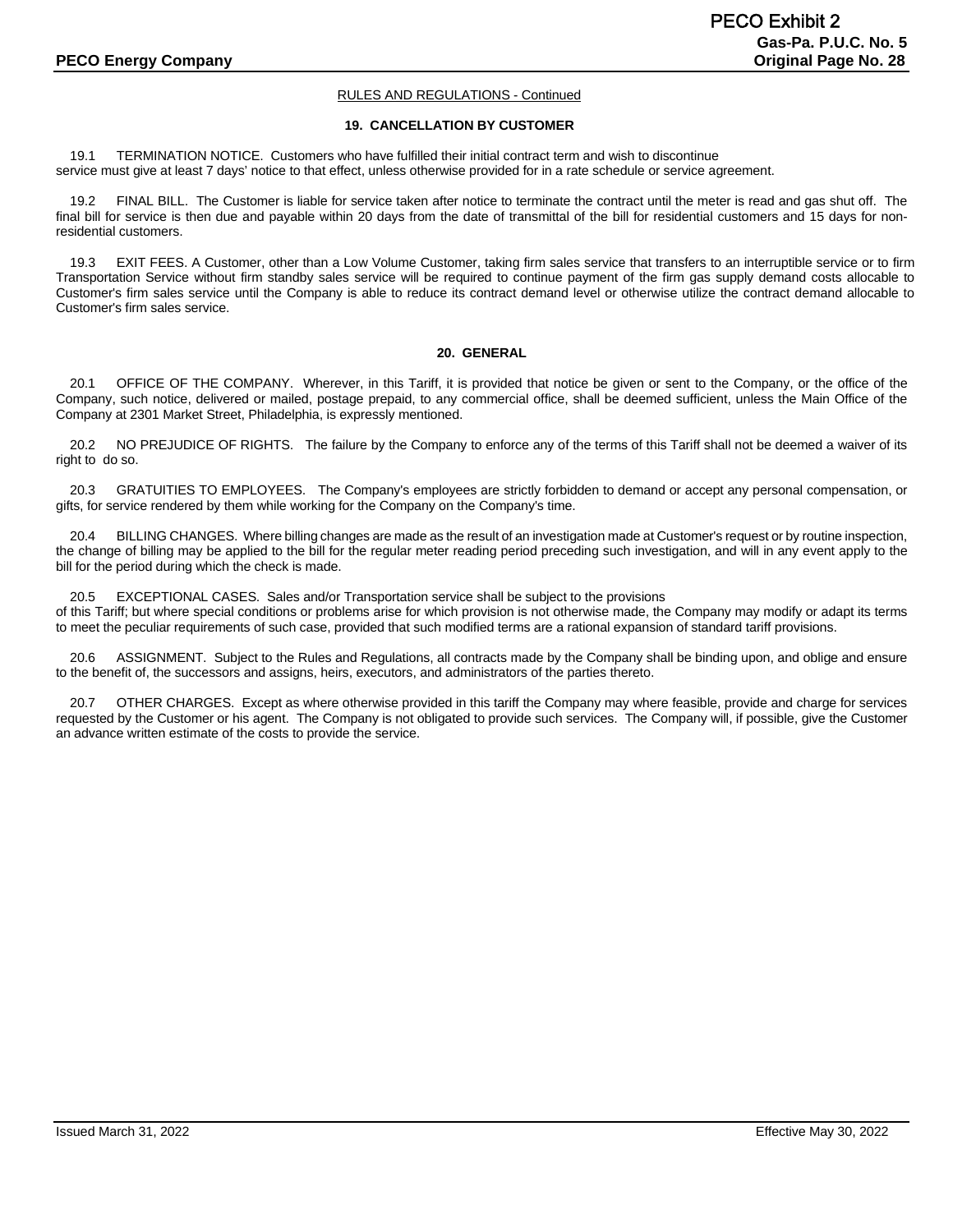#### 21. **GAS CHOICE PROGRAM ENROLLMENT AND SWITCHING**

In accordance with all applicable final Commission Orders:

21.1 All LVT Customers will be eligible to obtain Competitive Natural Gas Supply starting with their first regularly scheduled meter reading after July 1, 2000.

21.2 The Company will send Gas Choice Release of Information packets to all new LVT Customers, which information will provide Customers the opportunity to authorize the release of their confidential account information. PECO annually notifies customers that they can change this authorization. Every three years, in accordance with PUC Docket No. M-2012-2324075, PECO will re-solicit its entire customer base for the purpose of opting out of disclosing information.

21.3 Customers may select a Supplier, as often as monthly, in accordance with Commission Orders and the procedures contained in this Tariff and in the Supplier Coordination Tariff.

21.4 If a Customer, or agent authorized to act on the Customer's behalf, contacts the Company via telephone to select a Supplier, the Company will advise the Customer or agent to contact the selected Supplier to submit the required electronic enrollment file.

21.5 For a Customer's enrollment to become effective on the Customer's next regularly scheduled meter read date, the Supplier must submit the required electronic file at least eleven (11) days prior to said meter read date.

21.6 If, in any month, a Customer selects more than one Supplier, the Supplier that submitted to the Company, before the end of the applicable Supplier selection period, the Supplier enrollment file with the latest valid Supplier contract will become the Customer's Supplier of record.

21.7 The Company will send a confirmation notice to all Customers who have made a Supplier selection by the next business day after receiving the Customer's enrollment file from the Supplier. This confirmation shall include notification of a five (5) day waiting period in which the Customer may cancel its selection of a Supplier. The waiting period shall begin on the date the Company confirmation is mailed to the Customer. If the five (5)-day waiting period expires, and the Customer

has not contacted the Company to cancel the Supplier selection, the Supplier will become the Customer's Supplier of record.

 21.8 If the Customer elects to cancel its Supplier selection, the Company will notify the rejected Supplier electronically via an approved EDI transaction. In the event the Customer cancels its Supplier selection after the five (5) day waiting period, the Customer will be required to remain with the selected Supplier for a minimum of one billing cycle.

21.9 If at least eleven (11) days prior to the Customer's next regularly scheduled meter read date, a Customer contacts the Company to request a switch from a Supplier to the Company's (SLR) Sales Service, the request will be effective as of that meter read date and the Company as the supplier of-last resort will become the Supplier of record for delivery.

21.10 In the event the Customer requests a switch less than eleven (11) days before the Customer's next regularly scheduled meter read date, the switch will be effective as of the next following meter read date.

21.11 If, other than at the end of a billing cycle, and because of an NGS's default, an NGS terminates sales to a Customer prior to the end of the Customer's contract with the NGS, for gas supply provided through the end of the relevant billing cycle, said Customer will pay the NGS's contract rate in accordance with information filed by the NGS with the Commission.

#### **22. USAGE DATA**

At the request of the Customer, or at the request the Customer's designated Supplier or authorized agent, the Company will supply twelve (12) individual months of historical usage data for no charge. Any additional historical information requested will be provided, if available, for a fee of ninety-two dollars (\$92.00) per provision**.**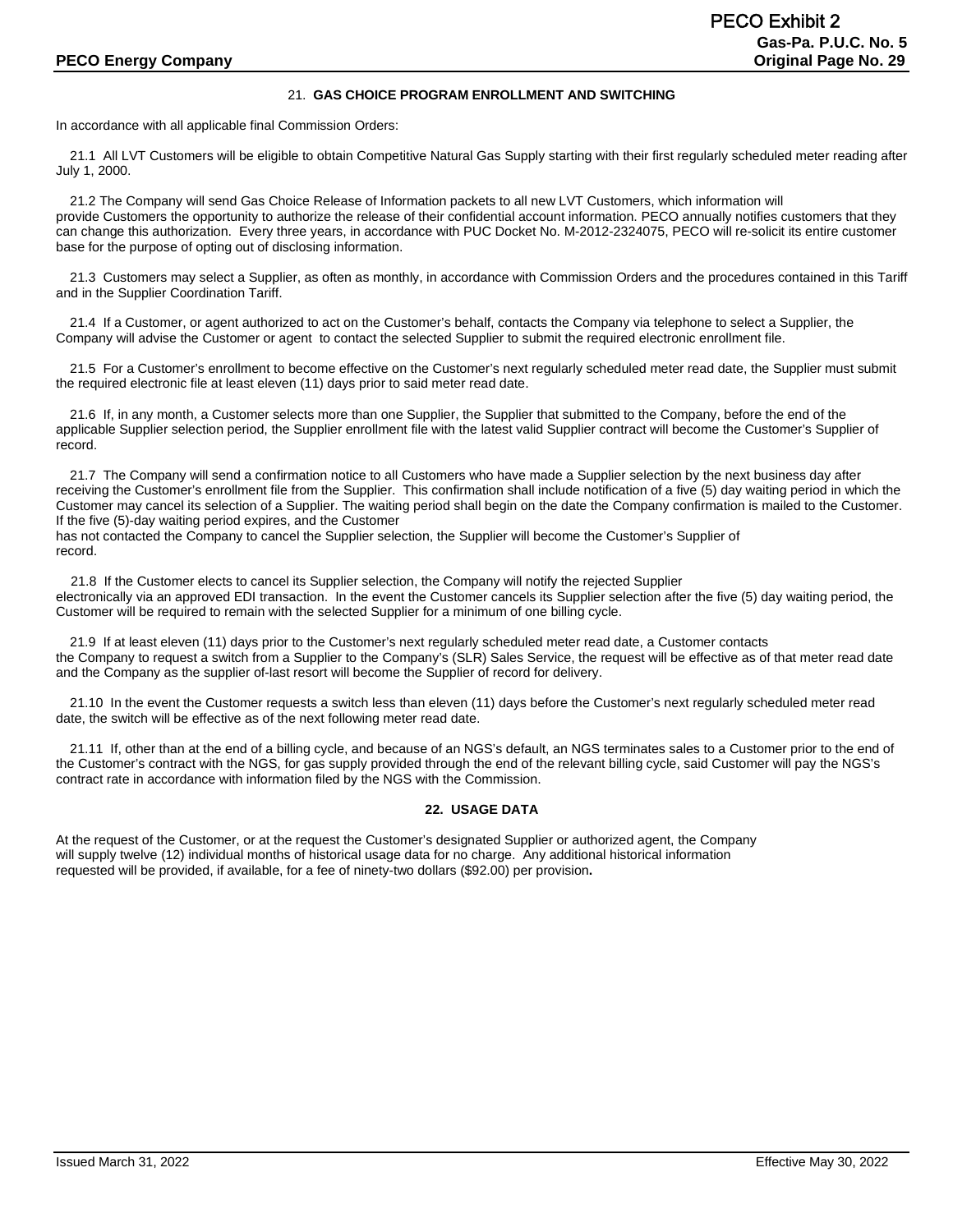# **23. AFFILIATED MARKETER STANDARDS OF CONDUCT**

PECO Energy and its affiliated natural gas supplier shall comply with the following requirements:

- (1) A natural gas distribution company shall apply its tariffs in a nondiscriminatory manner to its affiliated natural gas supplier and any nonaffiliated natural gas supplier.
- (2) A natural gas distribution company shall not apply a tariff provision in any manner that would give its affiliated natural gas supplier an unreasonable preference over other natural gas suppliers with regard to matters such as scheduling, balancing, transportation, storage, curtailment, capacity release and assignment, or non-delivery, and all other services provided to its affiliated natural gas supplier.
- (3) Mandatory tariff provisions shall not be waived by a natural gas distribution company for any natural gas suppliers absent prior approval of the Commission.
- (4) If a tariff provision is not mandatory or provides for waivers, a natural gas distribution company shall grant the waivers without preference to its affiliated natural gas supplier or non-affiliated natural gas supplier.
- (5) A natural gas distribution company shall maintain a chronological log of tariff provisions for which it has granted waivers. Entries shall include the name of the party receiving the waiver, the date and time of the request, the specific tariff provision waived and the reason for the waiver. The chronological log shall be open for public inspection during normal business hours.
- (6) A natural gas distribution company shall process requests for distribution services promptly and in a nondiscriminatory fashion with respect to other requests received in the same or a similar period. A natural gas distribution company shall maintain a chronological log showing the processing of requests for transportation services. The chronological log shall be open for public inspection during normal business hours.
- (7) If a natural gas distribution company provides a distribution service discount, fee waiver or rebate to its favored customers, or to the favored customers of its affiliated natural gas supplier, the natural gas distribution company shall offer the same distribution service discount, fee waiver or rebate to other similarly situated customers. Offers shall not be tied to any unrelated service, incentive or offer on behalf of either the natural gas distribution company or its affiliated natural gas supplier. A chronological log shall be maintained showing the date, party, time and rationale for the action. The chronological log shall be open for public inspection during normal business hours.
- (8) Subject to customer privacy or confidentiality constraints, a natural gas distribution company shall not disclose, directly or indirectly, any customer proprietary information to its affiliated natural gas supplier unless authorized by the customer. To the extent that a natural gas distribution company does disclose customer information without customer authorization, it shall contemporaneously provide this same information to other similarly situated natural gas suppliers in a similar fashion so as not to selectively disclose, delay disclosure, or give itself or its affiliated natural gas supplier any advantage related to the disclosure. A chronological log shall be maintained showing the date, time and rationale for the disclosure. The chronological log shall be open for public inspection during normal business hours.
- (9) A natural gas distribution company shall justly and reasonably allocate to its affiliated natural gas supplier the costs or expenses for general administration or support services provided to its affiliated natural gas supplier.
- (10) Natural gas distribution companies shall not condition or tie the provision of any product, service or price agreement by the natural gas distribution company (including release of interstate pipeline capacity) to the provision of any product or service by its affiliated natural gas supplier.
- (11) A natural gas distribution company shall not give its affiliated natural gas supplier preference over a non-affiliated natural gas supplier in the provision of goods and services including processing requests for information, complaints and responses to service interruptions. Natural gas distribution companies shall provide comparable treatment in its provision of such goods and services without regard to a customer's chosen natural gas supplier.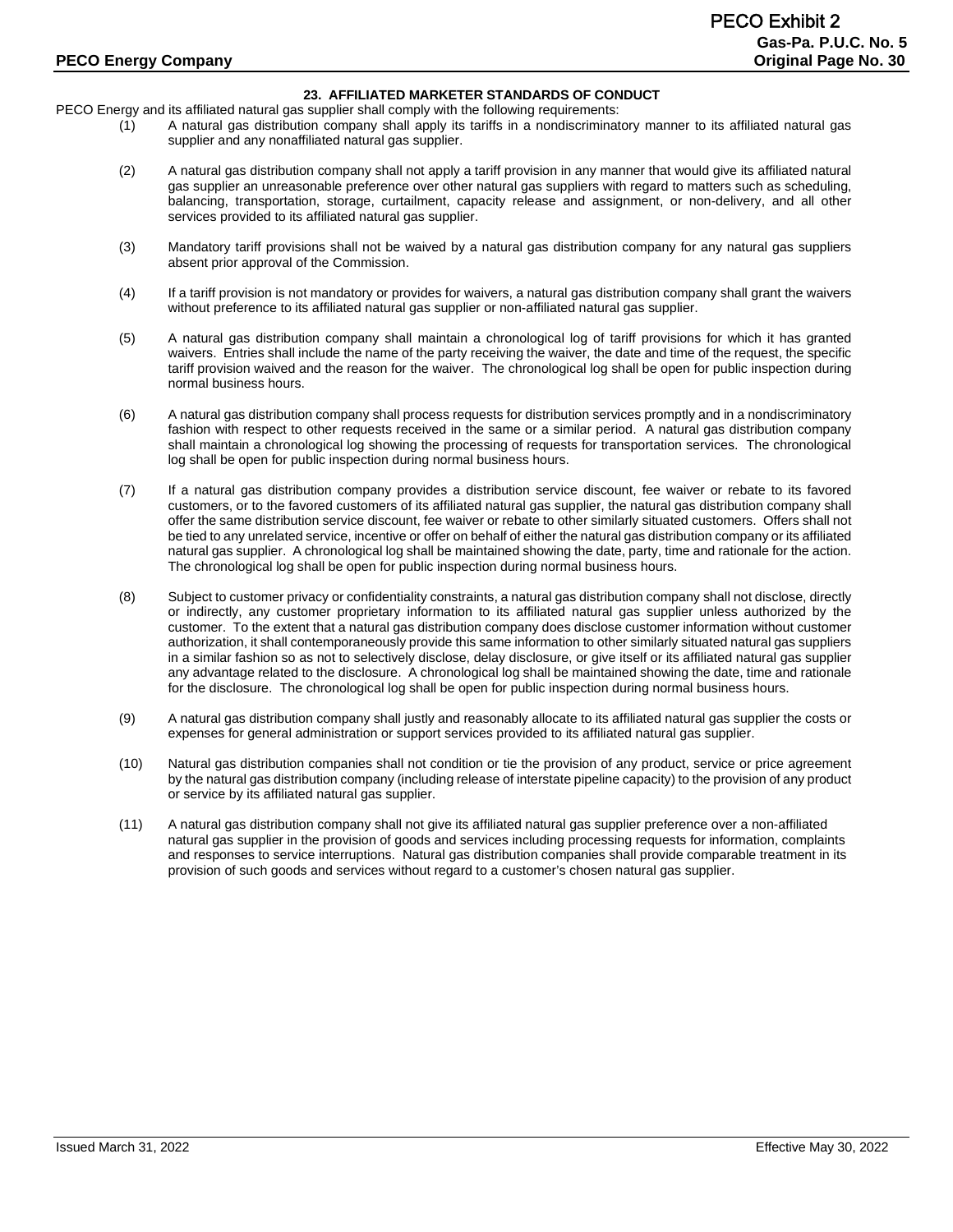- (12) A natural gas distribution company and its affiliated natural gas supplier shall maintain separate books and records. Further, transactions between the natural gas distribution company and its affiliated natural gas supplier shall not involve cross-subsidies. Any shared facilities shall be fully and transparently allocated between the natural gas distribution company function and the affiliated natural gas supplier function. The natural gas distribution company accounts and records shall be maintained such that the costs incurred on behalf of an affiliated natural gas supplier may be clearly identified.
- (13) Natural gas distribution company employees who have responsibility for operating the distribution system, including natural gas delivery or billing and metering, shall not be shared with an affiliated natural gas supplier, and their offices shall be physically separated from the office(s) used by those working for the affiliated natural gas supplier. Such natural gas distribution company employees may transfer to an affiliated natural gas supplier provided such transfer is not used as a means to circumvent these interim standards of conduct.
- (14) Neither the natural gas distribution company nor its affiliated natural gas supplier shall directly or by implication, falsely and unfairly represent to any customer, natural gas supplier or third party that an advantage may accrue to any party through use of the natural gas distribution company's affiliates or subsidiary, such as:
	- That the Commission regulated services provided by the natural gas distribution company are of a superior quality when services is purchased from its affiliated natural gas supplier; or
	- That the merchant services (for natural gas) are being provided by the natural gas distribution company when they are in fact being provided by an affiliated natural gas supplier;
	- That the natural gas purchased from a non-affiliated natural gas supplier may not be reliably delivered;
	- That natural gas must be purchased from an affiliated natural gas supplier to receive Commission regulated services.
- (15) When affiliated natural gas supplier market or communicate to the public using the natural gas distribution company name or logo, it shall include a legible disclaimer that states:
	- That the affiliated natural gas supplier is not the same company as the natural gas distribution company;
	- That the prices of the affiliated natural gas supplier are not regulated by the Pa PUC; and
	- That a customer does not have to buy natural gas or other products from the affiliated natural gas supplier in order to receive the same quality service from the natural gas distribution company.

When an affiliated natural gas supplier advertises or communicates verbally through radio or television to the public using the natural gas distribution company name or logo, the affiliated natural gas supplier shall include at the conclusion of any such communication a legible disclaimer that includes all of the disclaimers listed in this paragraph.

- (16) Except in competitive bid situations a natural gas distribution company shall not (a) jointly market or jointly package its Commission regulated services with the services of an affiliated natural gas supplier or (b) offer or provide to its affiliated natural gas supplier products or services, including bill inserts in its natural gas distribution company bills promoting an affiliated natural gas supplier's services or a link from the natural gas distribution company's web-site, unless the natural gas distribution company offers or provides the products or service to all non-affiliated natural gas supplier on the same terms and conditions.
- (17) A natural gas distribution company shall not offer or sell natural gas commodity or capacity to its affiliated natural gas supplier without simultaneously posting the offering electronically on a source generally available to the market or otherwise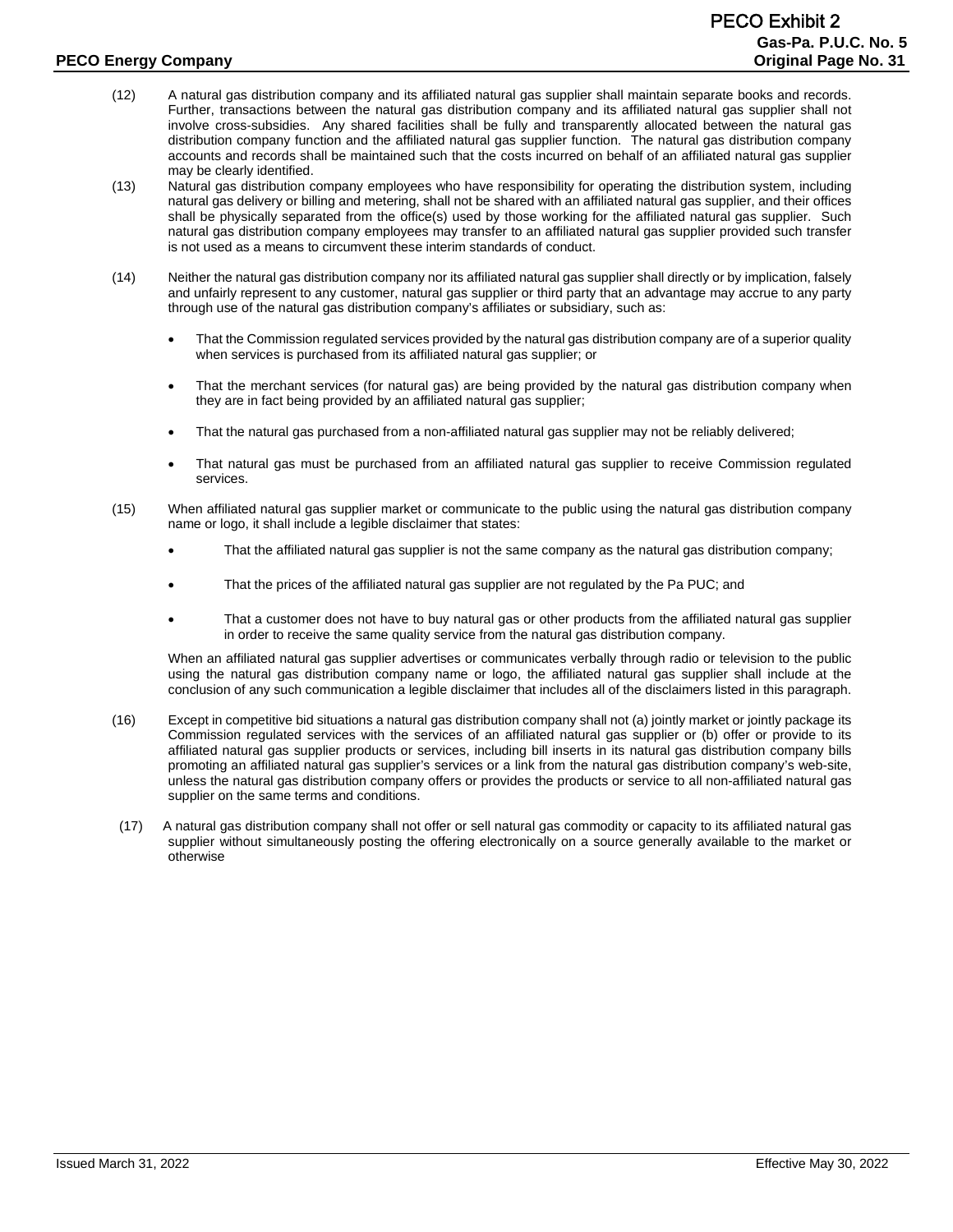making a sufficient offer to the market. The natural gas distribution company shall maintain a chronological log of these public disseminations. The chronological log shall be open for public inspection during normal business hours.

- (18) Natural gas distribution companies shall establish and file with the Commission a complaint procedure for dealing with any alleged violations of any of the standards of conduct, with the exception of paragraph (9), which are exclusively under the purview of the Commission. These procedures shall be developed in consultation with interested parties during consideration of any tariff guided by this section and §69.191 (relating to general). The Commission may grant an exception to these requirements if warranted by the facts or circumstances.
- (19) A natural gas distribution company shall keep a chronological log of any complaints, excepting paragraph (9), regarding discriminatory treatment of natural gas suppliers. This chronological log shall include the date and nature of the complaint and the resolution of the complaint. The chronological log shall be open for inspection during normal business hours.
- (20) Dispute Resolution Procedures: In addition to the procedure set forth in paragraph 18:
	- Any dispute between a natural gas supplier, and/or an affiliated natural gas supplier, and a non-affiliated natural gas supplier alleging a violation of any of these Standards of Conduct provisions, the natural gas supplier must provide the natural gas distribution company and/or affiliated natural gas supplier, as applicable, a written Notice of Dispute that includes the names of the Parties and Customer(s), if any, involved and a brief description of the matters in dispute.
	- Within five (5) days of a natural gas distribution company's and/or affiliated natural gas supplier's receipt of a Notice of Dispute, a designated senior representative of each of the Parties shall attempt to resolve the dispute on an informal basis.
	- In the event the designated representatives are unable to resolve the dispute by mutual agreement within thirty (30) days of said referral, the dispute shall be referred for mediation through the Commission's Office of Administrative Law Judge. A party may request mediation prior to that time if it appears that informal resolution is not productive.
	- If mediation is not successful, then the matter shall be converted to a formal proceeding before a Commission Administrative Law Judge.
	- Any Party may file a complaint concerning the dispute with the Commission under relevant provisions of the Public Utility Code.
	- Parties alleging violations of these standards may pursue their allegations through the Commission's established complaint procedures. A complainant bears the burden of proof consistent with 66 Pa. C.S. §332 (relating to Public Utility Code) in regard to the allegations and may impose penalties for such violations pursuant to 66 Pa.C.S.§ 3301.
- (21) A natural gas distribution company shall file a compliance filing within sixty (60) days of the entry of an order approving or modifying a restructuring plan, which sets forth a detailed plan for compliance with this Standard of Conduct as well as the Commission separation and cost allocation requirements already ordered.
- (22) Every natural gas distribution company and its affiliated natural gas supplier shall formally adopt and implement these provisions as company policy and shall take appropriate steps to train and instruct its employees in their content and application.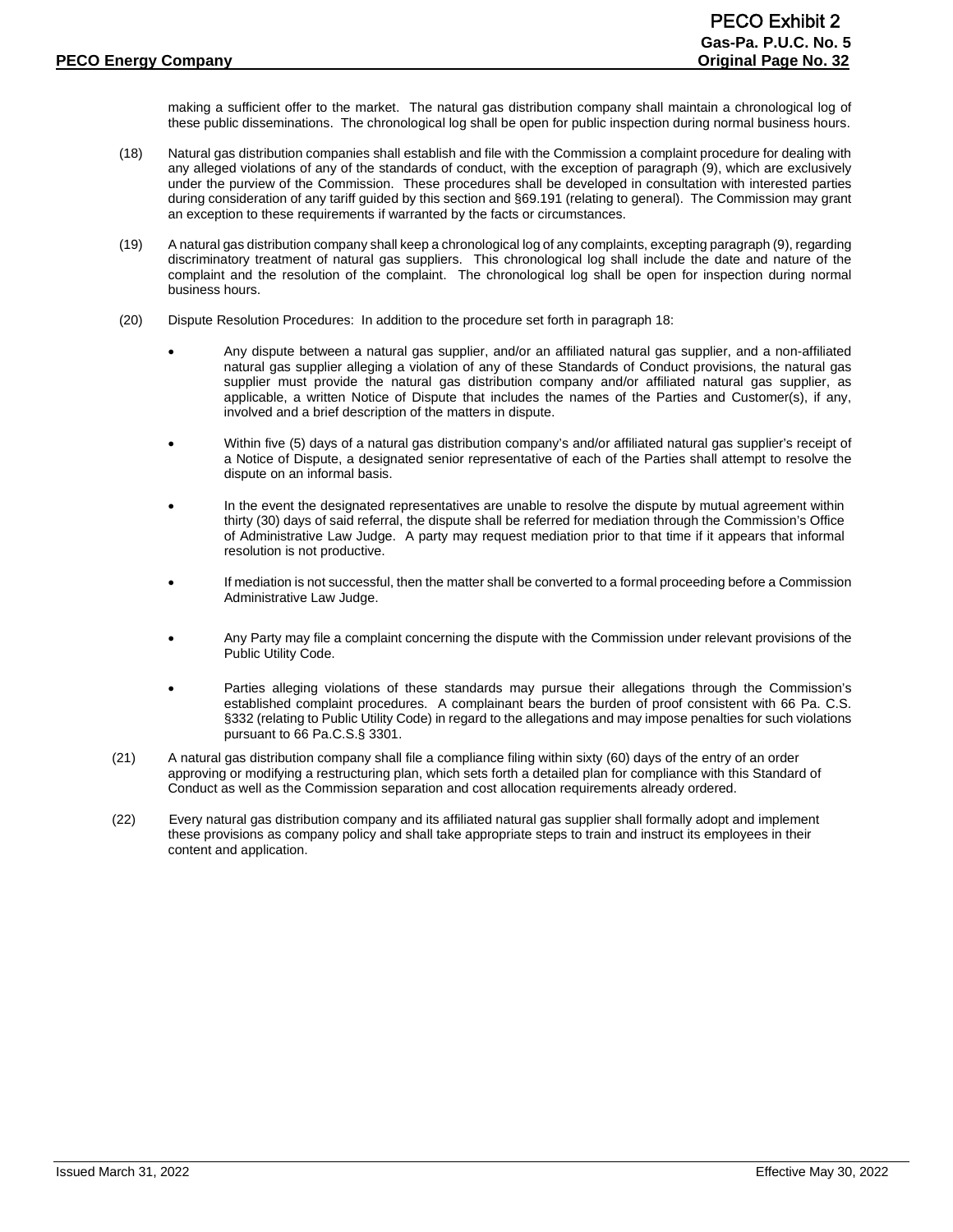#### **24 REQUESTS FOR ENERGY EFFICIENCY INFORMATION**

Upon request of a Customer for energy efficiency information, the Company will provide a copy of its then current residential or commercial energy efficiency guide, as applicable.

#### **25. CREDITWORTHINESS OF A NATURAL GAS SUPPLIER (NGS) SERVING HIGH VOLUME TRANSPORTATION CUSTOMERS**

- (a) Unless a mutual agreement is reached between the Company and a NGS, or other applicable entity as specified in 52 Pa. Code § 62.101 the amount and form of security shall be based on the criteria established in 52 Pa. Code §62.111. In accordance with §62.111, a NGS seeking to deliver natural gas supplies to the Company for the account of one or more of the Company's non-exempt HVT Customers must satisfy at least one of the following financial criteria:
	- (1) The NGS has a minimum credit rating of 3A2 from Dun & Bradstreet, a minimum bond rating of Baa2 from Moody's, or a rating of BBB from Standard & Poor's, Fitch ICBA or Duff & Phelps; or
	- (2) The NGS has furnished the Company with an irrevocable and binding form of security (e.g., surety bond, letter of credit, security interest in collateral acceptable to the Company, a corporate guaranty, or a written affirmation of financial support by a parent or affiliated company) issued by an obligor that has a minimum credit rating of 3A2 from Dun & Bradstreet, a minimum bond rating of Baa2 from Moody's, a minimum bond rating of BBB from Standard & Poor's, Fitch ICBA or Duff & Phelps, or, for an insurance company, an A.M. Best credit rating of no less than A-and in which the obligor designates the Company as the sole beneficiary and which otherwise is in a form and amount acceptable to the Company; or
	- (3) The NGS provides the Company with a cash deposit and/or a cash escrow arrangement in an amount and form acceptable to the Company, and agrees, in a writing furnished to the Company, to be responsible, as between the Company and the Supplier, for the payment of all deficient and excess delivery charges assessed in accordance with the Company's Gas Transportation Service – General Terms and Conditions that are caused by the NGS' excess or deficient deliveries. Such responsibility on the part of the NGS would not relieve the HVT Customer of its responsibility for the payment of the same charges in accordance with the Gas Transportation General Terms and Conditions. If the NGS is determined to have been responsible for the excess/deficient delivery and if the NGS pays the related charges to the Company, then the HVT customer would be relieved of such responsibility.

For the purposes of this subsection (a)**,** the "amount acceptable to the Company" shall be a dollar amount (\$US) equal to the monetary value obtained by multiplying 45 days of average daily winter usage for each HVT Customer supplied by the NGS times the then effective Commodity Charge.

(4) The NGS has furnished the Company with an acceptable amount of Security in the form of an escrow account or nets any gas supply sales that the NGS has made to the Company and for which the Company owes payment to the NGS against the amount of Security required. The amount of Security contained in either situation must be in an amount equal to the monetary value obtained by multiplying 45 days of average daily winter usage for each HVT Customer supplied by the NGS times the then effective Commodity Charge.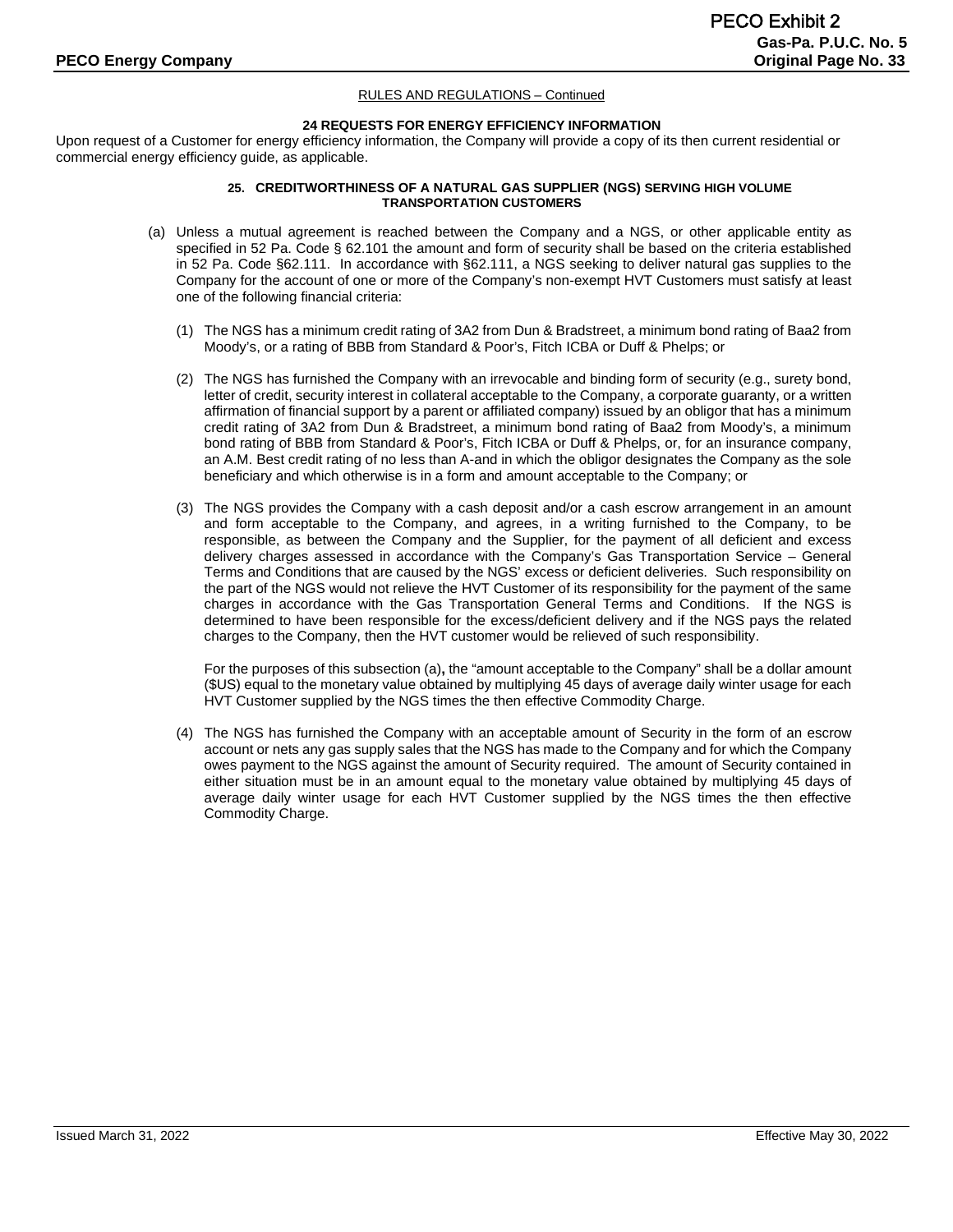- (b) The Company shall have the right to assess each NGS' creditworthiness on an annual basis. As such, the Supplier is required to furnish annual audited financial statements to the Company. In the event the Company does not receive any annual audited financial statements, unaudited financial statements may be acceptable. The Company also may perform more than one financial analysis for any Supplier during the course of the year when the Company reviews financial information of a Supplier and determines, in the Company's judgment that the Supplier's creditworthiness has materially changed.
- (c) Unless a mutual agreement is reached, the amount of Security required may be modified based on one or more of the following criteria:

1. The NGS's past operating history on all other NGDC systems, including the duration that the NGS operated on each system, the number of customers served on each system and any supply reliability problems that occurred on each system.

- 2. An NGS's credit reports.
- 3. The number and class of customers being served.
- 4. Information that materially affects a NGS's creditworthiness such as:
	- a) a change in the NGS's recent operating history on the Company's system or on other NGDC systems that has materially affected NGDC system operation or reliability. Such a change may occur when a Supplier fails to deliver natural gas supply to meet its customers' needs or fails to comply with NGDC operational flow orders as defined at 52 Pa. Code § 69.11;
	- b) a change in the NGS's credit reports that materially affects its creditworthiness. Creditworthiness could be materially affected when 2 of the following credit rating companies change the Supplier's credit rating:
		- 1. Dun & Bradstreet
		- 2. Standard & Poor's Rating Services Inc.
		- 3. Transunion LLC
		- 4. Equifax Inc.
		- 5. Experian Information Solutions, Inc;
	- c) a significant change, defined as a 25% change over a 30-day period, in the number and class of customers served, the volume of gas delivered or the average unit price of natural gas;
	- d) a change in operational or financial circumstances that materially affects a NGS's creditworthiness. This can occur when 2 of the following investment rating companies change the NGS's rating of its issued securities from
		- an investment grade or good rating to a speculative or moderate credit risk rating and vice versa:
		- 1. Standard & Poor's Rating Services Inc.
		- 2. Moody's Investment Service, Inc.
		- 3. Fitch, Inc.
		- 4. A.M. Best Company, Inc.
		- 5. DBRS, Inc.;
	- e) a change in the NGS's demonstrated capability to provide the necessary volume of natural gas to meet its customers' needs that materially affects the Company's system operation or reliability. Such a change may occur when the NGS fails to deliver natural gas supply sufficient to meet its customers' needs on 5 separate occasions within a 30-day period or fails to comply with the Company's operational flow orders.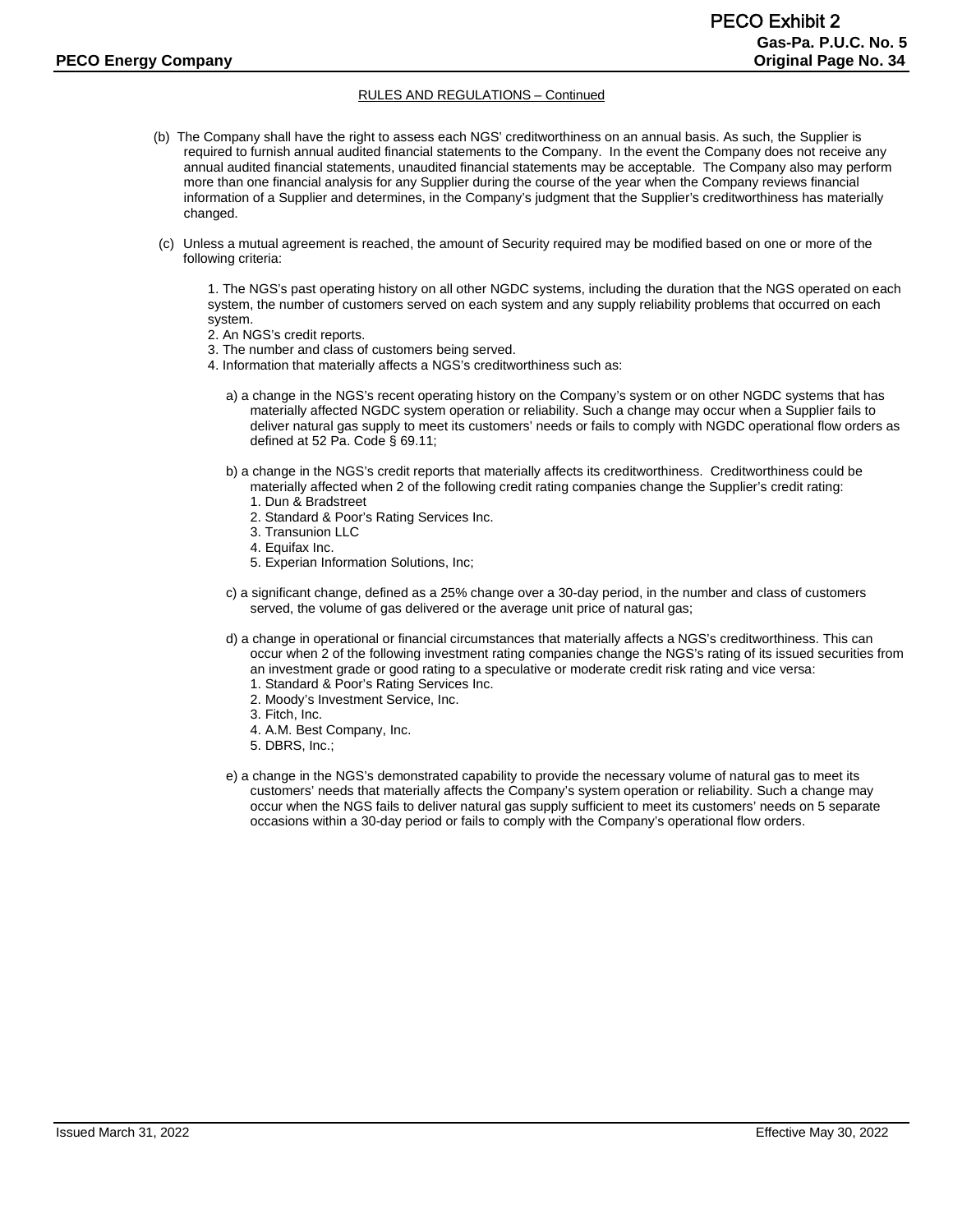- 5. The NGS's demonstrated capability to provide the volume of natural gas necessary to meet its customers' needs.
- (d) After it is reasonably determined by the Company that an adjustment to the amount of Security provided by the Supplier is required, the Company will adjust the Security amount in accordance with subsection (a)(3).
- (e) The NGS shall have the affirmative obligation to inform the Company in writing of any material change in its financial condition in a timely manner.
- (f) Notwithstanding anything to the contrary stated in this Rule 25, an NGS shall not be creditworthy if, for any reason, it owes a past due amount to the Company that is not subject to a good faith billing dispute and the payment has not been received by the Company within two business days after the Company has provided a past due notice, or if so determined by order of the Pennsylvania Public Utility Commission.
- (g) When the Company determines that a Security adjustment is required, it will provide written notice to the NGS. The NGS shall comply with the Company's determination within 5 business days after the NGS is served with such notice. If the NGS disagrees with the Company's determination, it shall file a dispute in accordance with subsection (h). However, the NGS is still required to post the full amount of adjusted Security requested by the Company within 5 business days after the NGS is served with the Company's notice. An NGS also may request, in writing, that the Company adjust its Security amount according to the criteria set forth in subsection (c). The Company will provide a written response to the NGS within 5 business days after receipt of the written request from the NGS. In the event that the Company agrees with the NGS's request, the NGS shall post the Security adjustment within 5 business days after the NGS is served with the Company's determination. In the event that the NGS disagrees with the Company's determination, it may file a dispute in accordance with subsection (h). However, if the Company requires an adjustment of Security, the NGS is still required to post the full amount of adjusted Security within 5 business days after the NGS is served with the Company's notice.
- (h) An applicant, licensee or NGS shall notify the Company in writing of any dispute(s) it may have regarding the form and amount of Security or the adjustment of Security requested by the Company. If a resolution cannot be reached within 30 days after the Company receives the written notice, the applicant, licensee or NGS may do any of the following:
- 1. Request that the Secretary of the PUC initiate an informal mediation and resolution process. If the NGS is dissatisfied with the PUC's decision at the informal level, it may petition to appeal the decision or file a Formal Complaint.
- 2. File a Formal Complaint at the Commission.
- 3. File a Petition challenging the criteria used by the Company to determine the form and amount of Security requested or the Security adjustment amount.

If a NGS initiates a dispute or files a complaint related to an adjustment in Security by the Company, the following requirements exist during the pendency of the dispute:

- 1. The NGS is required to provide and maintain the full adjusted Security amount to the Company until the dispute is resolved.
- 2. The NGS must continue to operate in accordance with the Company's system operations and business rules and practices.
- 3. The NGS must continue to deliver natural gas volumes necessary to fulfill customer needs and provide customer support services.
- 4. The Company shall allow the NGS to continue to operate on the Company's system.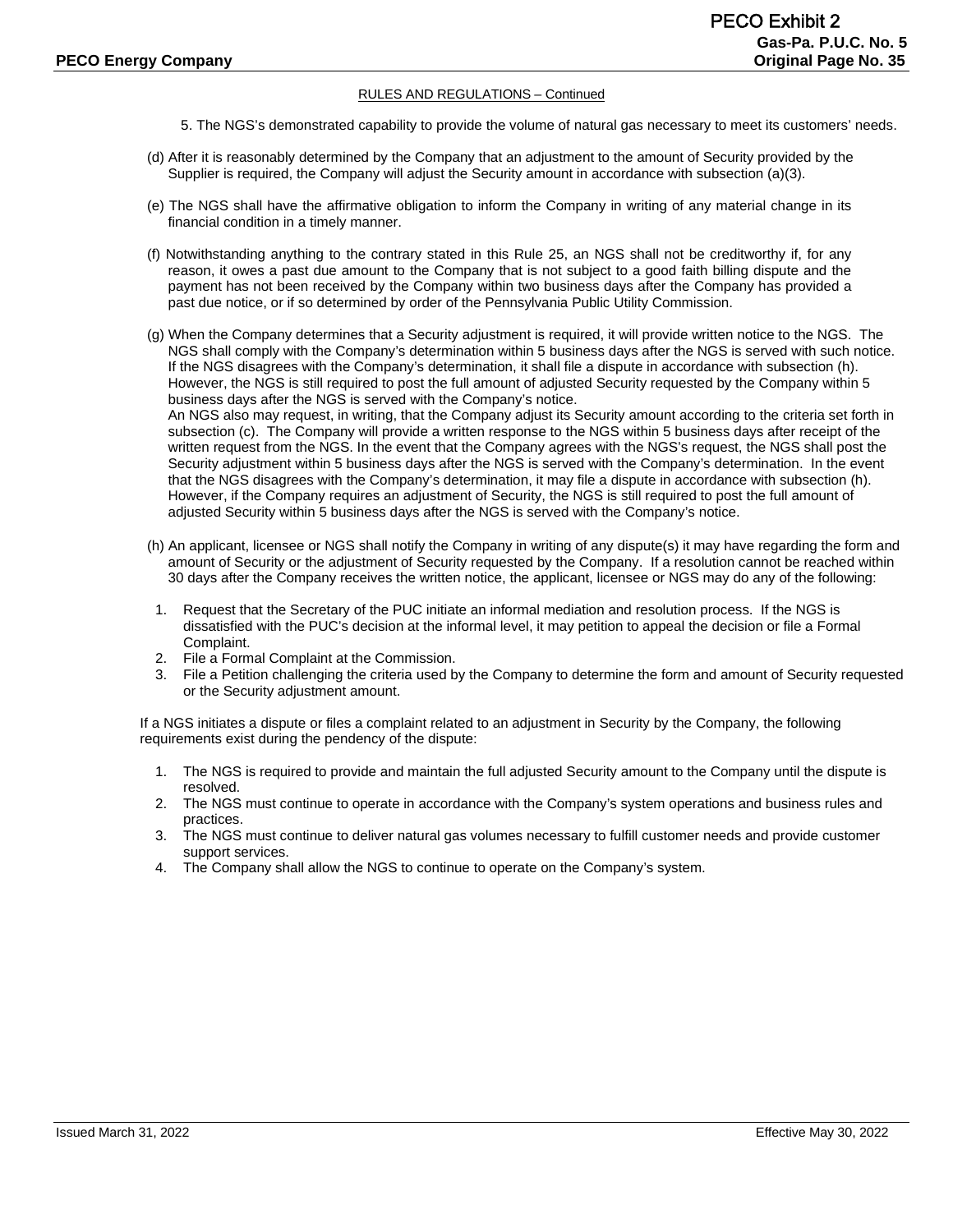#### **26. GAS QUALITY STANDARDS: Quality of Gas Delivered to the Company**

#### **A. Terms Defined. The following definitions shall apply throughout the Gas Quality Standards sections of this Tariff.**

**Biogas** is a mixture of naturally produced gases resulting from the decomposition of organic matter under anaerobic conditions (in an oxygen-free environment). The principal constituents are methane and carbon dioxide.

**Interconnect or interconnection** is the physical connection between the Company's natural gas system and the physical equipment of another natural gas system associated with the interconnection point, which may include the interconnection metering, pressure control, filtration and odorization equipment.

**Renewable Natural Gas (RNG)** is a term used to describe Biogas that has been upgraded for use in place of fossil natural gas. The Biogas used to produce RNG may come from a variety of sources, including municipal solid waste landfills, digesters at water resource recovery facilities (wastewater treatment plants), livestock farms, food production facilities, and organic waste management operations.

**RNG Counterparty** is any individual, entity, Customer, or otherwise-described party that executes a Renewable Natural Gas agreement with the Company for purposes of injecting, transporting, using, or otherwise introducing or causing RNG to be introduced into the Company's natural gas system. This definition includes RNG producers and/or production facilities.

#### **B. Quality of Gas at Point(s) of Receipt with an Interstate Pipeline.**

Natural gas delivered by or caused to be delivered on behalf of Customer to the Company at point(s) of receipt with an interstate pipeline shall conform to the quality specifications of the pipeline(s) used to transport natural gas.

#### **C. For Quality of Gas at Point(s) of Receipt for Renewable Natural Gas**.

Gas Quality Standards are specifications meant to ensure that the RNG entering the Company's natural gas system will be interchangeable with the natural gas that the Company currently distributes and will not damage the Company's or the Company's customers' equipment. RNG being injected into the Company's natural gas system shall conform to the following quality specifications at the time of receipt at the interconnection point. With advance notice from RNG Counterparty in writing, the Company may allow deviations from these standards on a case-by-case basis at its sole discretion. With notice to RNG Counterparty in writing, the Company may require adherence to additional specifications, for good cause as determined by the Company on a case-by-case basis at its sole discretion.

#### **C.1 General Specifications:**

(a) The Company's interconnection equipment will have automatic and remote shut-off capabilities to ensure the following constituents and standards can be adequately monitored at the point of interconnection and the safety and reliability of the Company's natural gas system protected. The Company may temporarily discontinue the receipt of RNG without notice if it does not conform to the following specifications.

The following constituents and values will be monitored by the Company via chromatograph or other such measurement device as the Company may employ and will be monitored on a regular basis as the Company may determine from time to time (i.e., hourly):

(i) **Heating Value**: The following minimum and maximum heating values apply, both measured on a dry basis at a temperature of sixty degrees Fahrenheit (60<sup>o</sup> F) and a pressure of 14.73 pounds per square inch absolute (PSIA)—the minimum heating value is 970 Btu (gross) per standard cubic foot (SCF) and the maximum heating value is 1070 Btu (gross) per SCF.

(ii) **Delivery Temperature**: The RNG delivery temperature is not to be below fifty degrees Fahrenheit (50<sup>o</sup>F) or above one hundred and twenty degrees Fahrenheit (120<sup>o</sup> F).

(iii) **Methane:** The gas shall contain a minimum of 95% Methane.

(iv) **Propane**: The gas shall contain a maximum of 20% Propane.

(v) **Hydrogen Sulfide:** The gas shall contain no more than 0.5 grains per 100 SCF.

(vi) **Total Sulfur**: The gas shall contain no more than 5 grains per 100 SCF total sulfur. This includes Carbonyl Sulfide (COS) and Carbon Disulfide (CS2), hydrogen sulfide, mercaptans, and mono, di- and poly-sulfides.

(vii) **Carbon Dioxide and Nitrogen**: The gas shall contain no more than 2% by volume of carbon dioxide (CO<sub>2</sub>), not more than 3% by volume of nitrogen (N<sub>2</sub>), and shall contain no more than 5% by volume of combined nonhydrocarbon gases including, but not limited to, CO2, N2, and O<sub>2</sub>.

(viii) **Hydrogen:** The gas shall contain no more than 0.1% by volume of hydrogen.

(ix) **Oxygen:** The gas shall not contain in excess of 0.3% by volume of oxygen, and the parties agree to exercise every reasonable effort to keep the gas completely free of oxygen.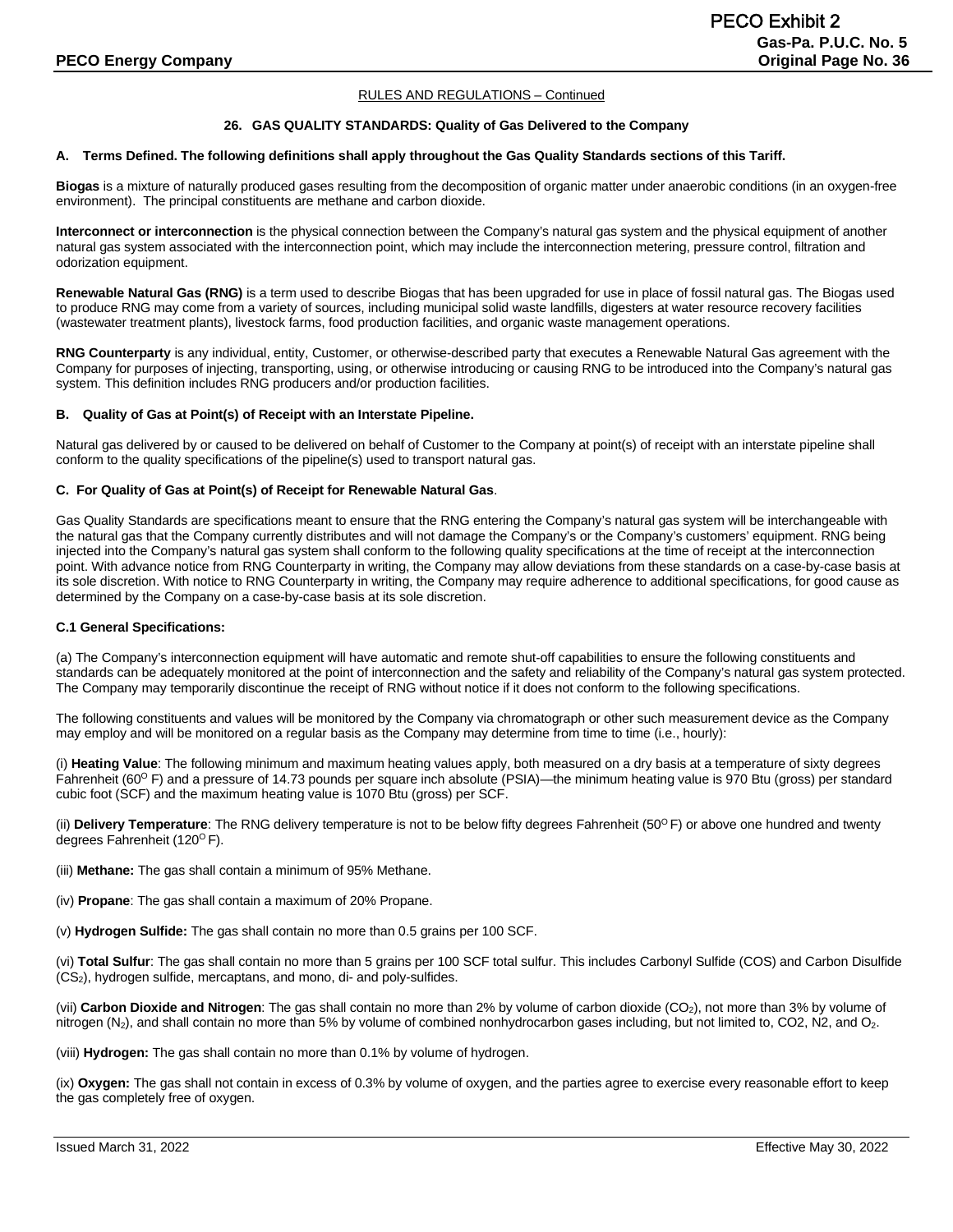(x) Hydrocarbons: The RNG hydrocarbon dew point is not to exceed forty-five degrees Fahrenheit (45<sup>o</sup> F) at the delivery pressure.

(xi) **Water Vapor:** The gas shall not contain in excess seven (7) pounds (lbs.) of water vapor/1mcf.

#### **C.2 RNG Constituents:**

(a) RNG Counterparty shall complete laboratory testing, as described in Section C.3, for the trace constituents listed in the following table. If testing results do not meet the standards listed in the table below, the Company may temporarily interrupt RNG service as outlined in Section C.4.

|                               |                  | Level (max unless |                              |
|-------------------------------|------------------|-------------------|------------------------------|
| Parameter                     | <b>Symbol</b>    | noted otherwise)  | <b>Units</b>                 |
| Siloxanes                     | Si               | 5                 | Mg Si/m <sup>3</sup>         |
| Hydrogen                      | H <sub>2</sub>   | 0.1               | % vol                        |
| Ammonia                       | NH <sub>3</sub>  | 0.00%             | Mol%                         |
| Mercury                       | Hg               | 0.08              | mg/m <sup>3</sup>            |
| Arsenic                       | As               | 0.19              | mg/m <sup>3</sup>            |
| Copper                        | Cu               | 0.6               | mg/m <sup>3</sup>            |
| Oxygen                        | O <sub>2</sub>   | 0.3               | $%$ vol                      |
| Propane                       | $C_3H_8$         | 20                | $%$ vol                      |
| Nitrogen                      | $N_2$            | 3                 | % vol                        |
| Methane                       | CH <sub>4</sub>  | 95                | $%$ vol                      |
| Hydrogen Sulfide              | $H_2S$           | 0.5               | Grains per 100<br><b>SCF</b> |
| Carbon Dioxide                | CO <sub>2</sub>  | $\overline{2}$    | $%$ vol                      |
| Carbon Monoxide               | <b>CO</b>        | 0.1               | $%$ vol                      |
| Volatile Organic<br>Compounds | VOCs             | 5                 | <b>PPM</b>                   |
| Moisture or Water<br>Content  | H <sub>2</sub> O | $\overline{7}$    | Pounds per million<br>cu ft  |
| <b>Total Sulfur</b>           | S                | 5                 | Grains per 100<br><b>SCF</b> |

(b) Additional Quality Requirements:

(i) Wobbe Index: The RNG shall have a minimum Wobbe Number of 1255 Btu/ft<sup>3</sup> and shall not have a maximum Wobbe Number greater than 1375 Btu/ft<sup>3</sup>.

(ii) **Dust, Gums, etc.**: The gas shall be free of objectionable odors, dust, gum, dirt, impurities and other solid or liquid or hazardous matter which might interfere with proper operation of the facilities, lines, regulators, meters or other appliances through which it flows. Filters shall be installed on the RNG Counterparty's equipment (i.e., the supply side) to catch any debris.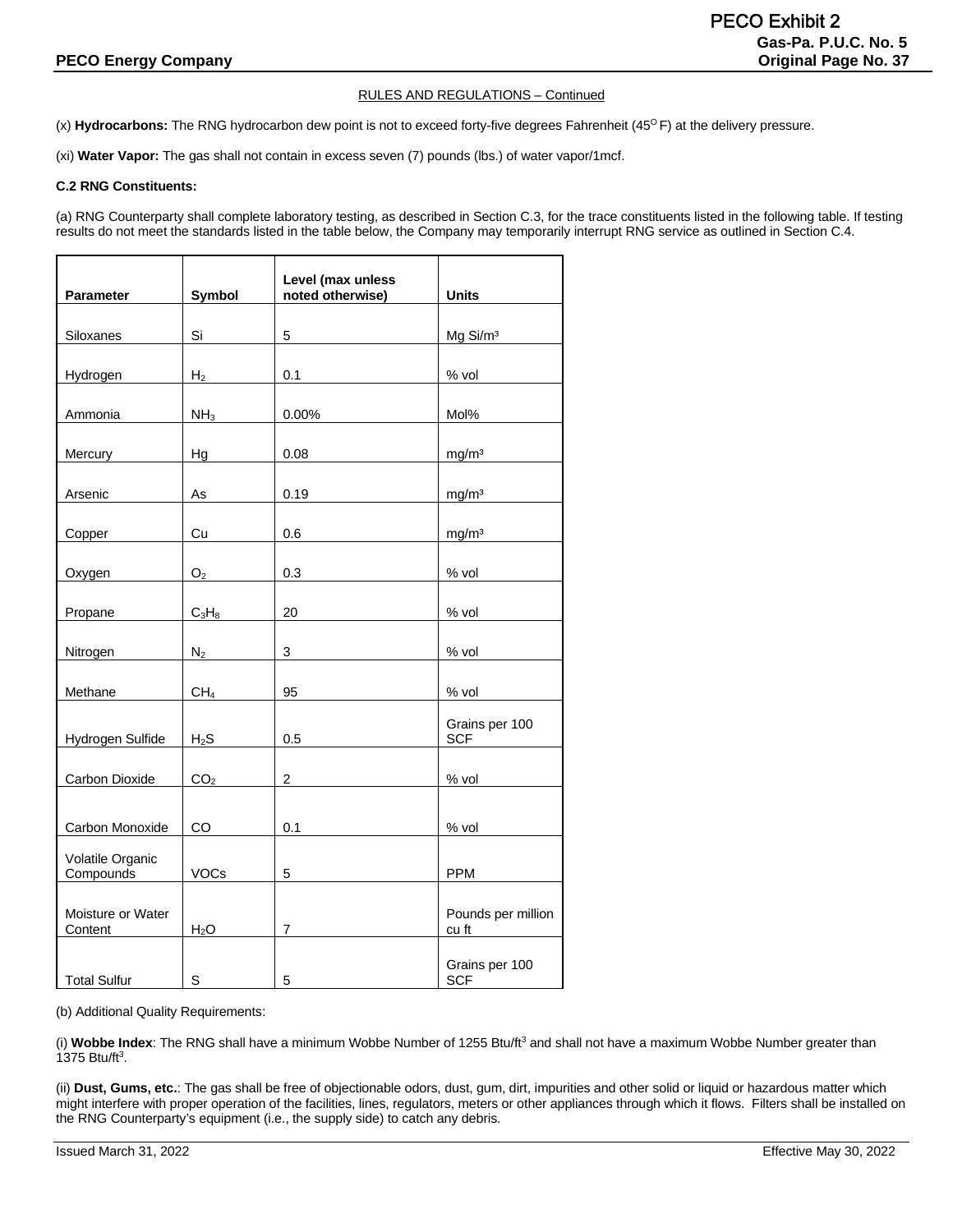(iii) **Bacteria:** The gas and any associated liquids shall not contain any active bacteria or bacterial agent capable of contributing to or causing operational problems.

#### **C.3 Testing Requirements:**

(a) To ensure adherence to the Gas Quality Standards, testing required under this section will be performed by RNG Counterparty using independent, certified third-party laboratories. The Company shall be notified at least five (5) calendar days in advance of the RNG sampling and tests and have the option to observe the samples being taken. Test results will be shared with the Company within five (5) calendar days of the test results being received by RNG Counterparty. Unless otherwise noted herein, the costs associated with the required testing shall be paid by RNG Counterparty.

In its discretion, the Company may, at its own cost and expense, collect samples for testing at the utility meter at the point of interconnection. Retesting shall be allowed to verify and validate the results of any test. The cost of retesting shall be paid by the entity requesting the retest.

(b) **RNG Pre-Interconnection Testing:** Prior to the injection of RNG into the Company's natural gas system, RNG Counterparty shall conduct two (2) tests over a two (2)-to four (4)-week period for the Gas Quality Standards. If during pre-injection testing, the RNG is found to be non-compliant with the Gas Quality Standards, RNG Counterparty shall make necessary modifications to reduce constituent levels and restart pre-interconnection testing. Connection to the Company's natural gas system is subject to successfully passing these two (2) tests.

(i) **RNG Periodic Testing:** The Company will require RNG Counterparty to conduct periodic testing for the Gas Quality Standards on a quarterly basis (at least once in every three-month period).

#### **C.4 Temporary Discontinuance of Gas Receipt:**

(a) **Temporary Discontinuance:** The Company reserves the right to temporarily discontinue the receipt of gas on an immediate basis whenever the RNG is non-compliant with any of the specifications as detailed in the Gas Quality Standards and, as applicable, an RNG agreement, whenever there is an imminent safety risk (including any risk stemming from either Company or RNG Counterparty-owned facilities or equipment), or whenever Company reasonably determines it is necessary to maintain system integrity.

(i) The Company may temporarily disconnect RNG equipment from the Company's natural gas system in the event of an emergency condition as determined by the Company, for scheduled maintenance, construction or repair, or if it is reasonably determined to be necessary in order to maintain the safety and reliability of its system.

(ii) The Company shall notify RNG Counterparty promptly when it becomes aware of an emergency condition or any other condition that that may reasonably be expected to affect RNG Counterparty's operation of its RNG production facility. RNG Counterparty shall notify the Company promptly when it becomes aware of an emergency condition or any other condition that may reasonably be expected to affect the Company's natural gas system. To the extent information is known, the notification shall describe the emergency condition, the extent of the damage or deficiency, the expected effect on the operation of both parties' facilities and operations, its anticipated duration, and the necessary corrective action.

(iii) In the event the Company temporarily discontinues the receipt of RNG for any reason, RNG Counterparty is responsible for ceasing production or diverting RNG from the point of interconnection, as applicable.

(iv) The Company and the RNG Counterparty shall provide five (5) business days' notice prior to temporarily interrupting service for scheduled maintenance, construction, or repair. The Company shall use reasonable efforts to coordinate such temporary disconnection with RNG Counterparty.

(v) The Company and RNG Counterparty shall cooperate with each other to restore any production facility, interconnection facilities, and the Company's natural gas system to their normal operating state as soon as reasonably practicable following any disconnection pursuant to this section, as long as the safety and reliability of the Company's natural gas system is ensured, including ensuring that all Gas Quality Standards are met. During a temporary discontinuance of service, RNG Counterparty shall still be charged the Customer Charge.

(vi) The Company shall not be liable, under any circumstances or in any respect, to RNG Counterparties or any other person or entity for damages arising either directly or indirectly from temporary discontinuance of service.

#### (b) **Restart Procedures:**

(i) To restart RNG injection following a temporary discontinuance, RNG Counterparty will complete a minimum of one (1) test of the RNG in accordance with the testing requirements specified above. Injection may then resume if the test indicates the RNG complies with the Gas Quality Standards. This test must be reviewed and approved by both the Company and RNG Counterparty.

(ii) To restart RNG injection following a shut-off resulting from above concerns, RNG Counterparty shall notify the Company and may begin injections only once the Company has given approval.

(iii) When the Company's crews are required on-site to restart the RNG injection, including but not limited to on-site testing, the Company has the right to require the associated RNG Counterparty to bear all costs required for such activities, including but not limited to materials, transportation, labor, and overhead.

(iv) The Company and RNG Counterparty may agree to modify the restart procedures identified in this Section on a case-by-case basis, upon written agreement between each party.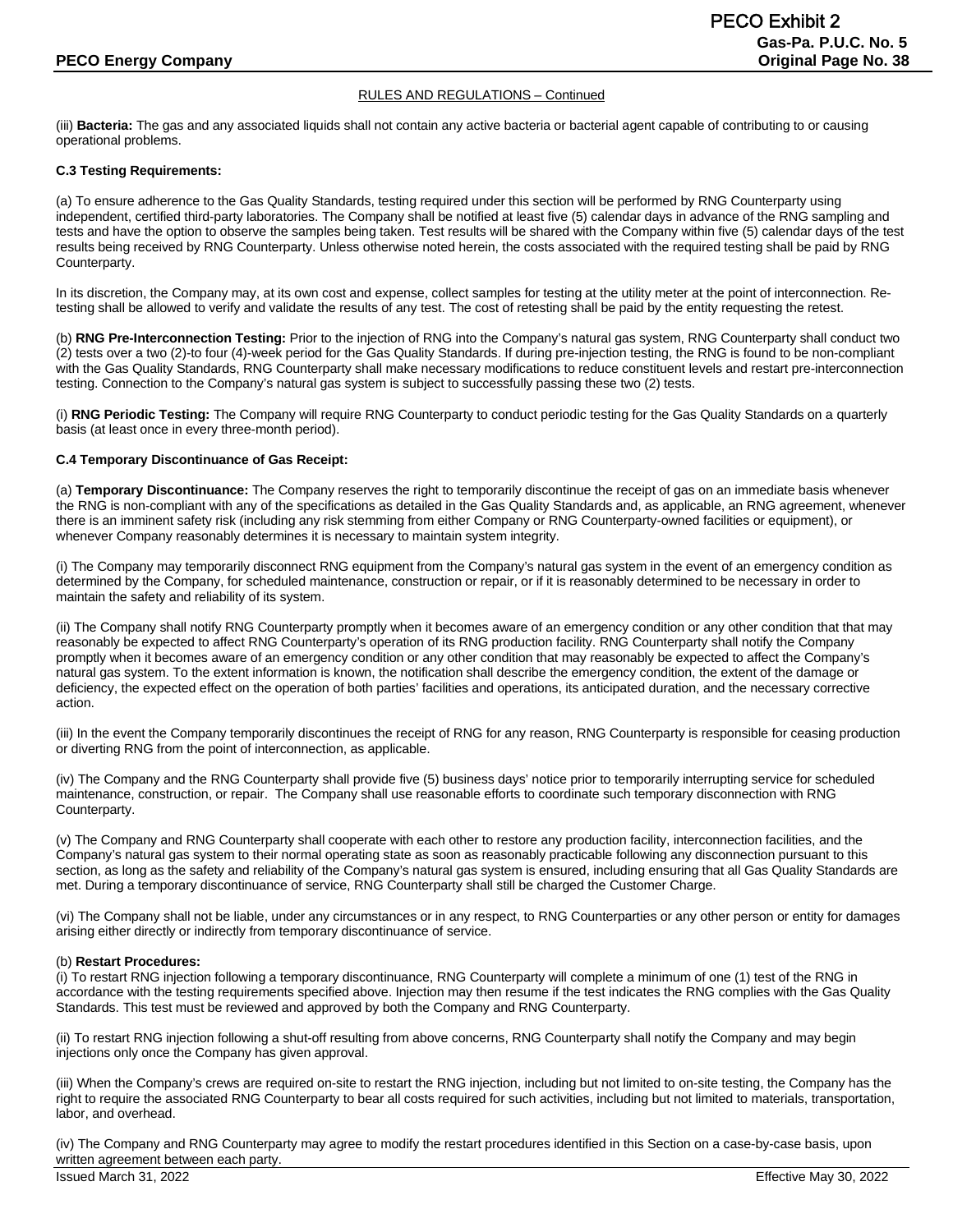#### **C.5 Changes Impacting Gas Quality:**

The Company must be notified as soon as possible of any substantive expected change to the feedstock, raw gas quality or conversion process that has the potential to impact RNG quality, so that the Company can review whether any action is required including, but not limited to, additional testing, new or revised Gas Quality Standards or a suspension of the receipt of RNG into the Company's natural gas system.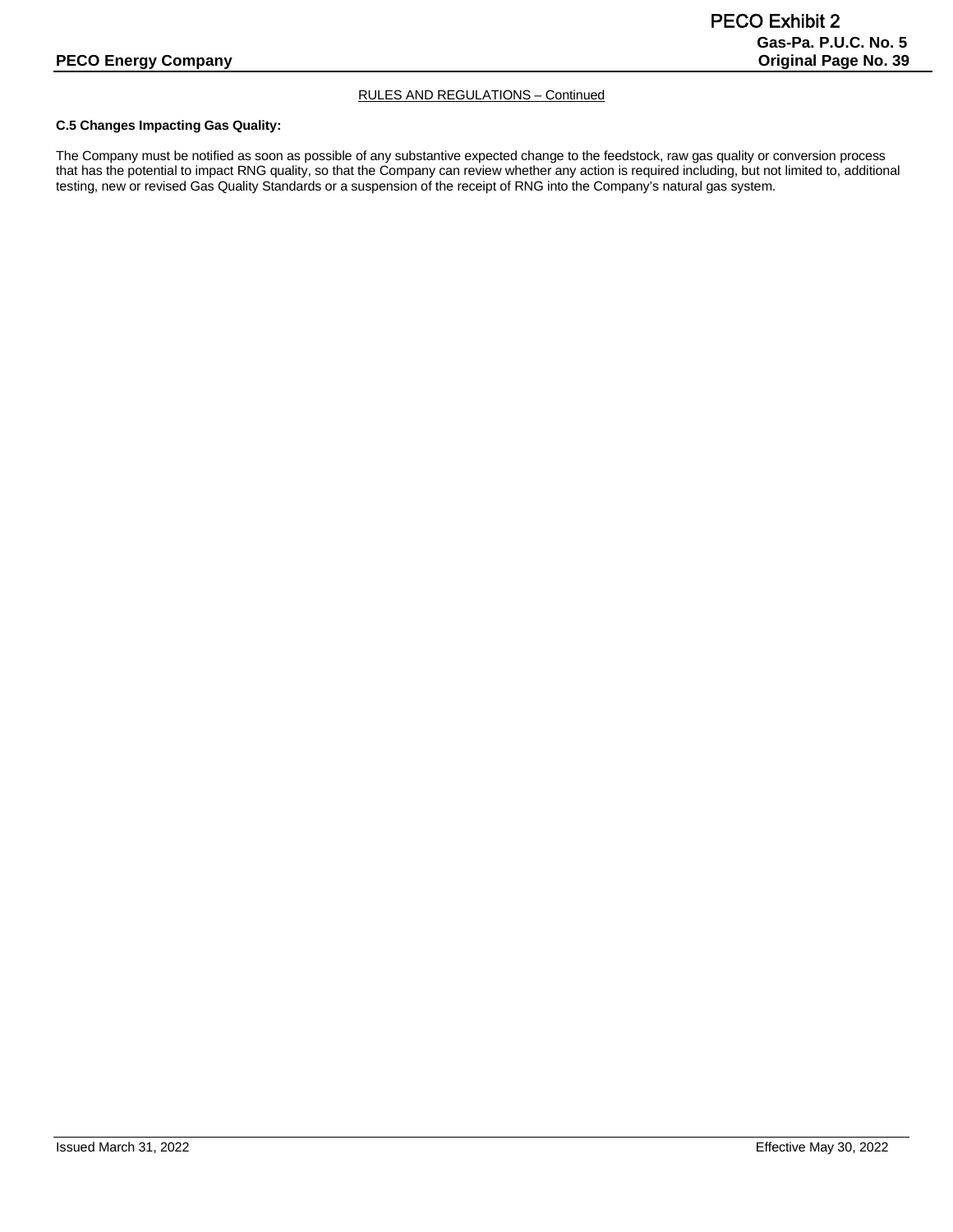# **STATE TAX ADJUSTMENT CLAUSE**

In addition to the net charges provided for in this Tariff, a surcharge value of 0.06% will apply to all service on and after January 1, 2022.

Whenever any of the tax rates used in the calculation of the surcharge are changed, the surcharge will be recomputed as prescribed by the Commission. The recalculation will be submitted to the Commission within ten days after the tax rates change occurs and the effective date shall be ten days after filing.

In addition, if a recalculation is submitted as a result of a tax rate change, the Company will thereafter file each year on December 21 annual updates with the Commission which will reflect only this tax change. These annual updates will be effective ten days after filing and will continue until such as the effect of the change in tax rates has been included in base rate.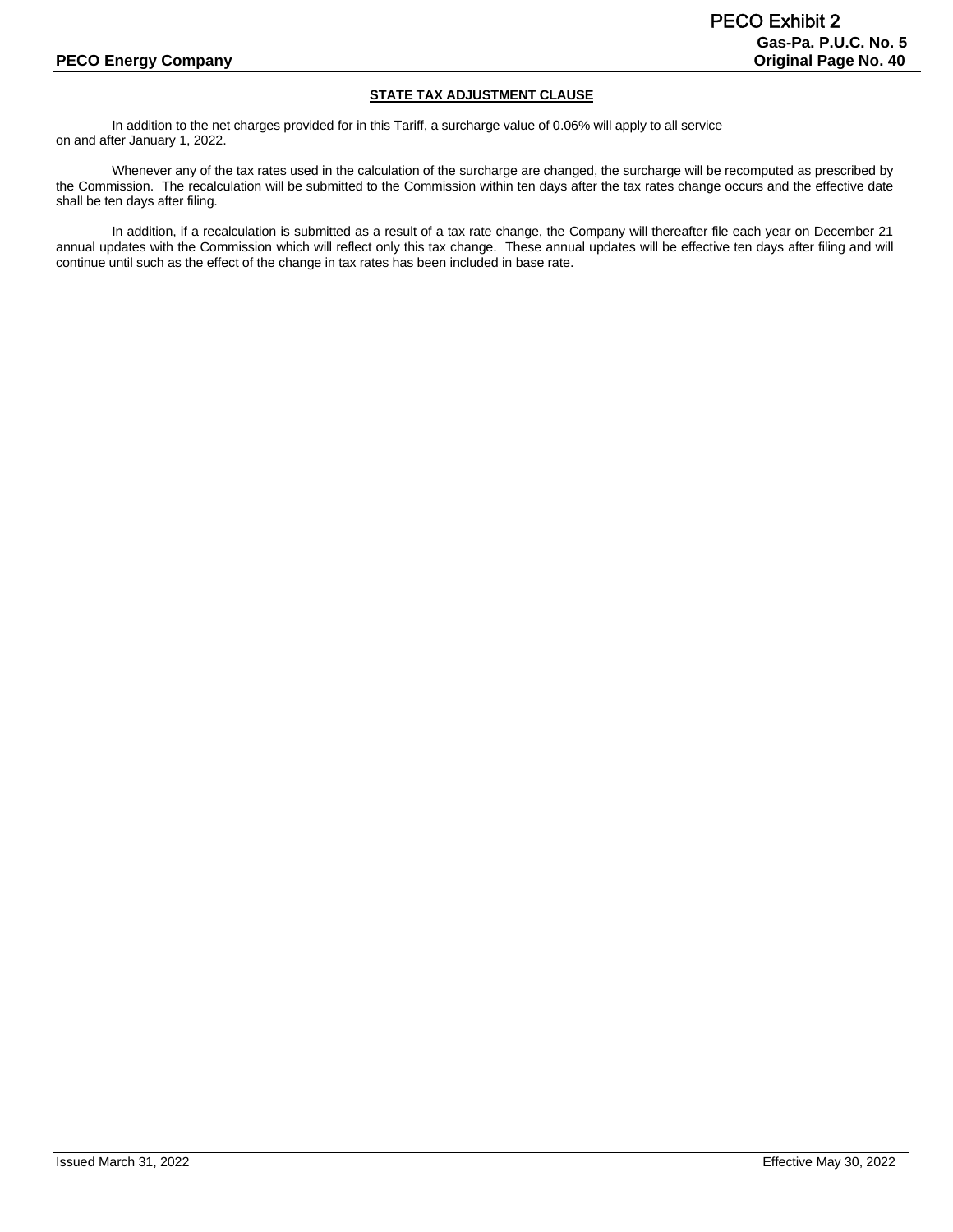# **TCJA VOLUNTARY SURCHARGE**

To implement the effects of the Tax Cuts and Jobs Act (TCJA), on March 15, 2018 the Pennsylvania Public Utility Commission (Commission) issued a Temporary Rates Order at Docket No. M-2018-2641242 directing PECO to file its current base rates and riders as temporary rates, pursuant to Section 1310(d) of the Public Utility Code. 66 Pa. C.S. § 1310(d). Subsequently, on May 17, 2018, the Commission entered an Order at Docket R-2018-3000512 superseding the March 15, 2018 Temporary Rates Order directing PECO to establish a surcharge effective July 1, 2018 to provide the benefits of the TCJA to customers.

A surcharge of 0.94% will apply to intrastate service to all customer bills rendered on and after March 1, 2022. This surcharge will be distributed equally among the utility's various customer classes and will be provided through a separate mechanism showing a line item on customer bills (e.g., Federal Tax Adjustment Credit – "FTAC").

PECO will file revised surcharges (or FTAC) as required at least thirty (30) days prior to the effective date of January 1<sup>st</sup> of each year reflecting an estimate of the savings for the TCJA from January 1 through December 31 exclusive of STAS and non-distribution automatic adjustment clause revenues.

This surcharge or FTAC will be reconciled at the end of each calendar year and will remain in place until PECO files and the Commission approves new base rates for PECO pursuant to Section 1308(d) that include the effects of the TCJA tax rate changes. Interest on the over or under collection shall be computed monthly at the residential mortgage lending rate specified by the Secretary of Banking in accordance with the Loan Interest and Protection Law (41 P.S. §§ 101, et seq.). The reconciliation shall be submitted by April 30th of each calendar year and shall be subject for review and audit by the Commission's Bureau of Audits.

The Company may file an interim rate adjustment in order to eliminate any over or under recovery of the surcharge outside of the annual filing period. Such adjustment would be filed on at least 10 days' notice.

A final reconciliation statement will be filed within 30 days after completion of the final over/under collection refund/recovery. The FTAC revenues and reconciliation will be subject to audit by the Commission's Bureau of Audits.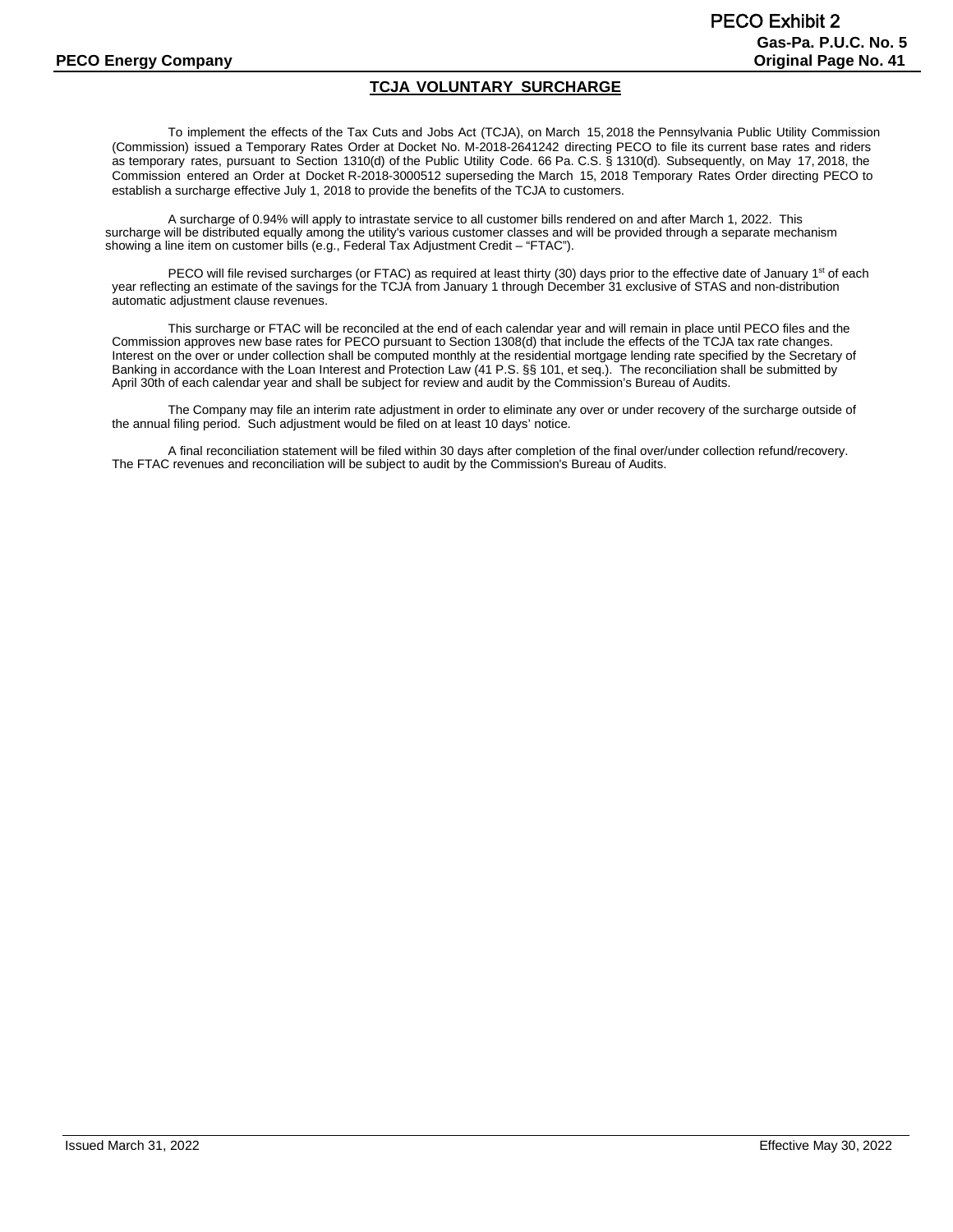# **Gas-Pa. P.U.C. No. 5 PECO Energy Company Company Company Company Company Company Company Company Company Company Company Company Company Company Company Company Company Company Company Company Company Company Company Company Company Company C** PECO Exhibit 2

#### **PROVISIONS FOR RECOVERY OF UNIVERSAL SERVICE FUND CHARGE (USFC)\_**

Variable Distribution Service Charge rates for gas service in Residential Rate Schedule GR of this Tariff shall include a credit of **(\$0.1516)** per Mcf (1,000 cubic feet) for recovery of Universal Service Fund Cost (USFC), calculated in the manner set forth below. The USFC rate for gas service shall be increased or decreased annually, to reflect changes in the level of Universal Service Fund costs, net of base rate recoveries, in the manner described below:

#### **COMPUTATION OF USFC.**

The USFC per Mcf (\$x.xxxx), shall be computed in accordance with the formula set forth below:



The USFC, so computed, shall be included in distribution rates charged to Customers for service pursuant to the rate schedule identified above. The amount of USFC, per Mcf, will vary, if appropriate, based upon annual filings by the Company.

In computing the USFC, per Mcf, pursuant to the formula above, the following definitions shall apply:

**"Reconcilable Customer Assistance Program (CAP) Costs" –** The difference between discounts provided to CAP customers (CAP revenue shortfalls) recovered through base rates and total CAP discounts, net of a 27% offset factor.

**USFC** – Universal Service Fund Charge determined to the nearest one-hundredth cent (0.01¢) to be included in the rate for each Mcf of Variable Distribution Service Charge calculated under Rate Schedule GR, to recover or refund Reconcilable CAP Costs and other items as addressed in the "E" factor.

**C** - Cost in dollars of the Reconcilable CAP Costs for the projected period.

 **E** - the net (overcollection) or undercollection of Universal Service Fund Charges. The net overcollection or undercollection shall be determined for the most recent period, beginning with the month following the last month which was included in the previous overcollection or undercollection calculation reflected in rates. Included in the "E" factor will be Reconcilable CAP Costs, and up to \$250,000 of LIURP expenditures above the \$2.25 million threshold included in base rates. Also included in the "E" Factor will be any rate credit due customers to the extent PECO expends less than \$3,227,500 annually in its Energy Efficiency Plan effective January 1, 2023.

Each overcollection or undercollection statement shall also provide for refund or recovery of amounts necessary to adjust for overrecovery or underrecovery of "E" factor amounts under the previous USFC.

**I** – Interest shall be computed monthly at a 6% annual simple interest rate from the month that the overcollection or undercollection occurs to the mid-point of the period such overcollection is refunded or undercollection is recouped. The interest calculation will not apply to the LIURP amounts.

" **S** - projected Mcf of gas service to be billed under Rate GR (exclusive of CAP Rider) during the projected period when rates will be in effect. Mcf's shall be consistent with the projected residential throughput used in the applicable Purchased Gas Cost filing.

#### FILING WITH PENNSYLVANIA PUBLIC UTILITY COMMISSION; AUDIT; RECONCILIATION.

The Company's annual USFC filing and its annual reconciliation statement shall be submitted to the Commission 120 days prior to new rates being effective December 1 of each year, or at such time as the Commission may prescribe. The USFC mechanism is subject to annual audit review by the Bureau of Audits.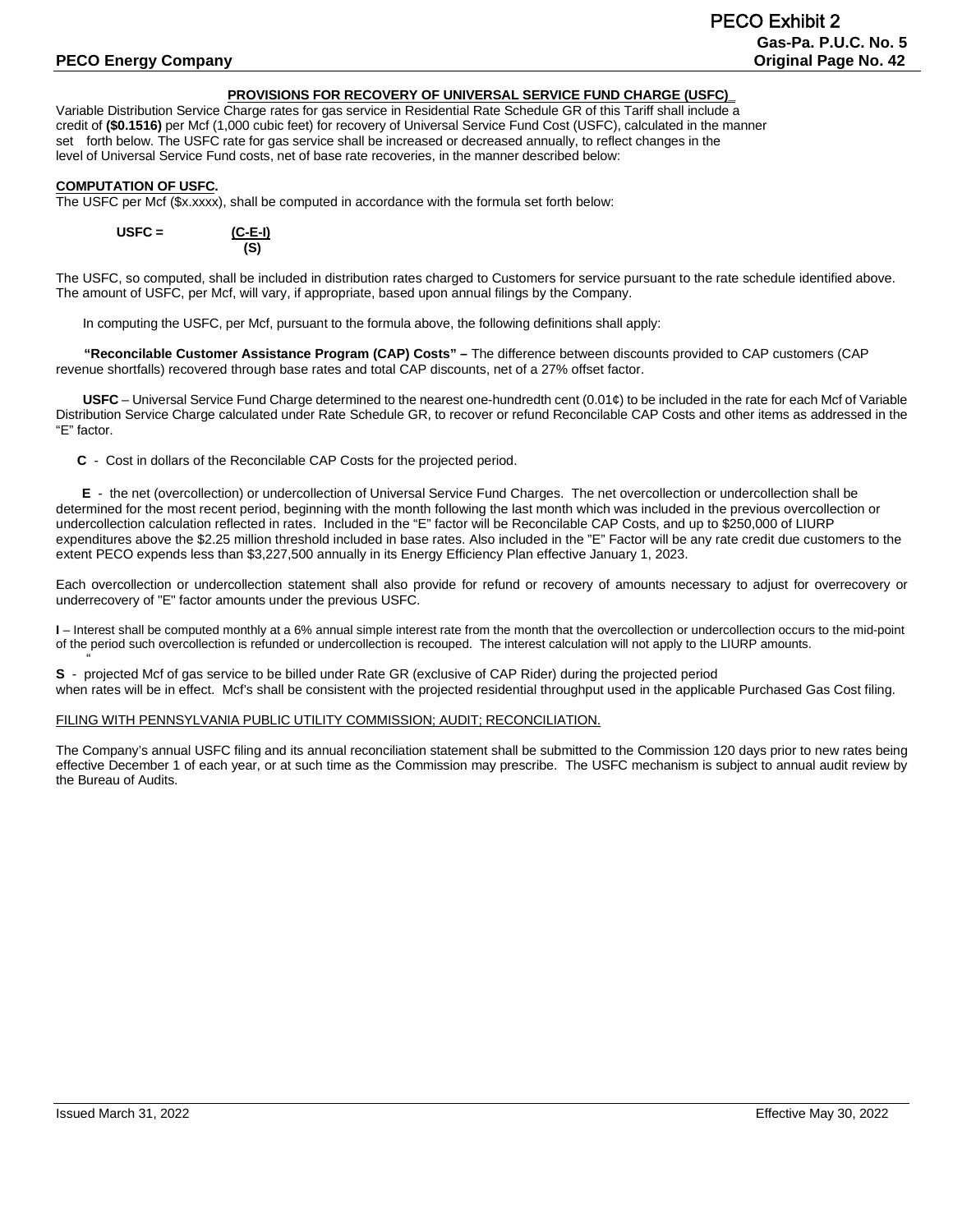# **SALES SERVICE COSTS (SSC) - Section 1307(f**)

# **PROVISIONS FOR RECOVERY OF GAS COSTS RELATED TO SALES SERVICE**

Rates for all Sales Service gas supplied under Rate Schedules GR, CAP, GC, OL, L and MV-F of this Tariff shall include the Commodity Charge (CC) at **\$4.9077** per Mcf (1,000 cubic feet) for Rate Schedules GR and CAP, **\$4.8936** per Mcf for Rate Schedules GC and **\$4.8892** per Mcf for Rate Schedules OL, L and MV-F for recovery of gas costs related to Sales Service, calculated in the manner set forth below, pursuant to Section 1307(f) of the Public Utility Code as well as procurement costs as reflected in the Gas Procurement Charge ("GPC") and uncollectable charge-offs as reflected in the Merchant Function Charge ("MFC"). In addition, the Gas Cost Adjustment Charge (GCA) in the amount of **\$0.4985** per Mcf will be applicable to customers served under the above mentioned Rate Schedules. Such rates for Sales Service gas shall be increased or decreased, from time to time, as provided by Section 1307(f) of the Public Utility Code and the Commission's regulations, to reflect changes in the level of recovery of gas costs related to Sales Service.

COMPUTATION OF CC AND GCA PER MCF.

The CC and GCA, per Mcf, shall be computed to the nearest one-hundredth cent  $(0.01¢)$  in accordance with the formulas set forth below:

$$
CC = \frac{(C)}{(S)} \times \frac{1}{(1-T)} + GPC + MFC
$$
  
and  

$$
GCA = \frac{(E)}{(S)} \times \frac{1}{(1-T)}
$$

For March 1, June 1 and September 1 quarterly updates, CC is revised to:

$$
CC = (CC1 + \frac{O + C1}{S1} \times \frac{1}{1} + GPC + MFC)
$$

The CC and GCA so computed, shall be applicable to Customers receiving Sales Service pursuant to the rate schedules identified above. The CC and GCA, per Mcf, will vary, if appropriate, based upon annual filings by the Company pursuant to Section 1307(f) of the Public Utility Code and such supplemental filings as may be required or be appropriate under Section 1307(f) or the Commission's regulations adopted pursuant thereto.

In computing the Charges, per Mcf, pursuant to the formulas above, the following definitions shall apply:

"CC" - Purchased Gas Costs determined to the nearest one-hundredth cent (0.01¢) to be charged for each Mcf of Sales Service gas supplied under Rate Schedules GR, CAP, GC, OL, L and MV-F of this Tariff.

"C" - Cost in dollars: (a) for all types of purchased gas, project the commodity and all non-storage interstate pipeline costs for each purchase (adjusted for net current gas stored) for the projected period when rates will be in effect; plus (b) the cost of gas provided from storage and LNG facilities, less (c) the new monthly cash-out result determined pursuant to Rule 10.11.3, or the successor thereto, of the Gas Choice Supplier Coordination Tariff .

"C1" - defined as the difference between the current projection of "C" and the projection of "C" used to establish the rates effective December 1 for the period starting with the month of the effective date of the quarterly rate change through the end of the PGC period.

"CC1" – defined as the Commodity Charge rate effective December 1 of the current PGC period.

"O" – defined as the difference between the current net over/under collections and the associated projected net over/under collections from the applicable PGC rate calculation, as defined by Commodity Charge revenues less associated gas costs, from December 1 of the current PGC year through the end of the month before the applicable quarterly rate change.

GCA - the "E" factor component of the CC, representing the net overcollection or undercollection of Purchased Gas Costs. Applicable to Sales Service and determined to the nearest one-hundredth cent (0.01¢) for service provided under Rate Schedules GR, GC, CAP, OL, L, and MV-F of this Tariff.

"E" - the net (overcollection) or undercollection of Purchased Gas Costs applicable to the CC.

The net overcollection or undercollection shall be determined for the most recent period permitted under law, which shall begin with the month following the last month which was included in the previous overcollection or undercollection calculation reflected in rates. The annual filing date shall be the date specified by the Commission for the Company's Section 1307(f) tariff filing.

Supplier refunds received after July 1, 2001 associated with Commodity Charges will be included in the calculation of "E" with interest added at the annual rate of six percent (6%) beginning with the month such refund is received by the Company.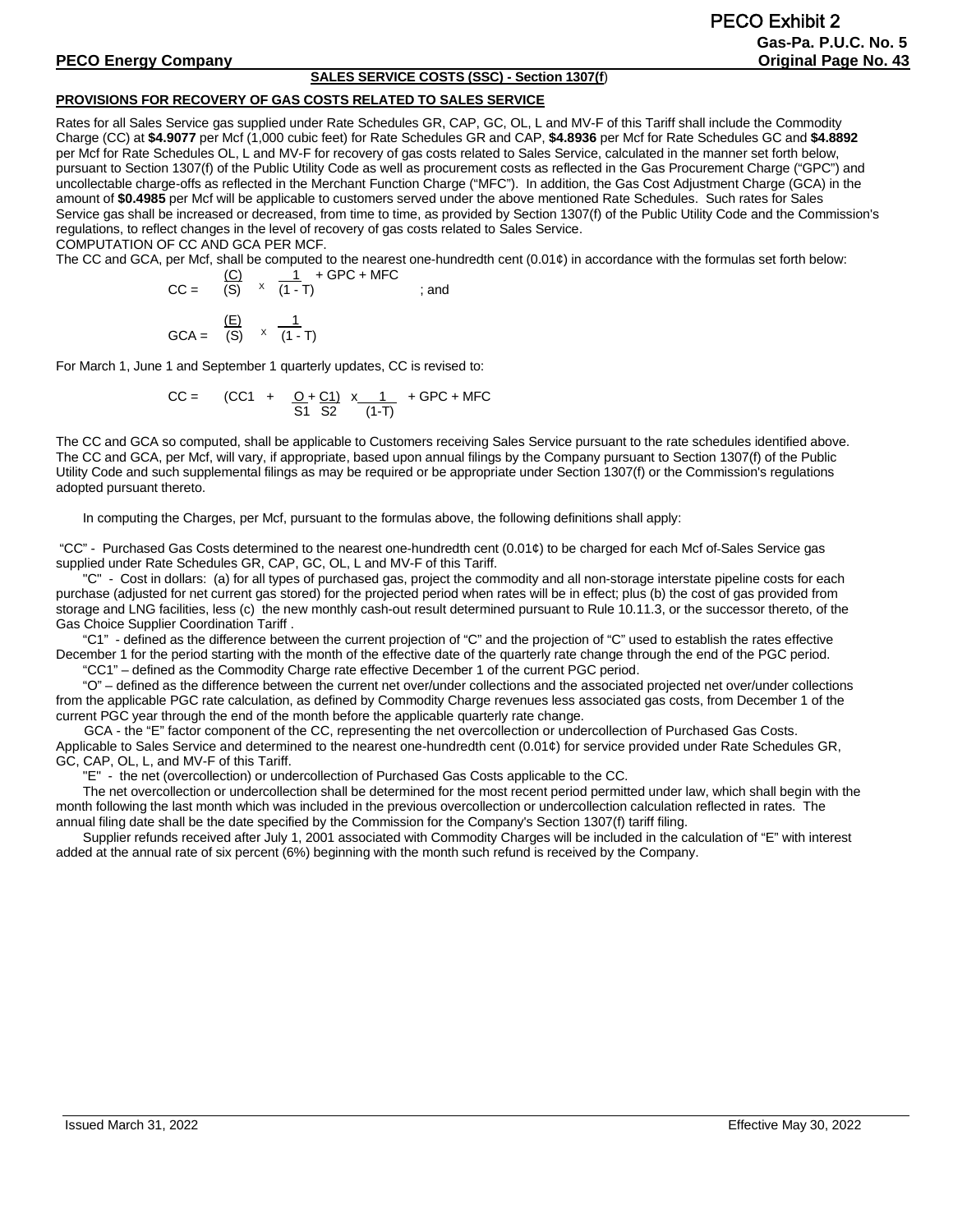"GPC" – Gas Procurement Charge determined to the nearest one-hundredth cent (0.01¢) to be charged for each Mcf of Sales Service gas supplied under Rate Schedules GR, CAP, GC, OL, L, and MV-F of this Tariff.

"MFC" – Merchant Function Charge determined to the nearest one hundredth cent  $(0.01¢)$  to be charged for each Mcf of Sales Services gas supplied under Rate Schedules GR, CAP, GC, OL, L and MV-F of this Tariff.

Each overcollection or undercollection statement shall also provide for refund or recovery of amounts necessary to adjust for overrecovery or underrecovery of "E" factor amounts under the previous 1307(f) GCA.

Interest shall be computed monthly at the prime rate for commercial borrowing in effect sixty days prior to the tariff filing in accordance with Section 1307(f) of the Public Utility Code as modified by PA Act 47. The interest rate will be based on that reported in the Wall Street Journal. Interest will be computed from the month that the overcollection or undercollection occurs to the effective month such overcollection is refunded or undercollection is recouped. The interest rate basis will become effective with the December 2016 billing cycle

 "S" projected Mcf of gas to be billed to Customers receiving Sales Service under Rate Schedules GR, GC, CAP, OL, L & and MV-F during the projected period when rates will be in effect.

"S1" - defined as the applicable twelve month mcf sales billed to customers receiving Sales Service under Rate Schedules GR, GC, CAP, OL, L, and MV-F.

"S2" – defined as mcf sales billed to customers receiving Sales Service under Rate Schedules GR, GC, CAP, OL, L, and MV-F and for the period starting with the month of the effective date of the quarterly rate change through the end of the PGC period.

 "T" the portion of any applicable state gross receipts tax rate recovered through base rates, expressed as a decimal. The tax rate, if any, shall be the one in effect when the computation is made.

"Purchased Gas Costs" - Include the direct costs paid by the Company for the purchase and delivery of natural gas (which also includes liquefied natural gas, synthetic natural gas, and natural gas substitutes, excluding propane, the cost of which is included in the Balancing Service Costs) to its system to supply its Customers (plus such portion of the Company's used and unaccounted for gas as the Commission permits), including costs paid under agreements to purchase natural gas from sellers; costs paid for transporting natural gas to its system; all charges, fees, taxes and rates paid in connection with such purchases, pipeline gathering, and transportation; and costs paid for employing futures, options and other risk management tools.

#### QUARTERLY UPDATES

The Company's rates for recovery of gas costs related to Sales Service are also subject to quarterly adjustments under procedures set forth in Section 1307 (f) of the Public Utility Code and in the Commission's regulations. Such updates shall reflect, adjustments for under or overcollections and, adjustments to the projected cost of gas related to Sales Service based upon more current versions of the same sources of data and using the same methods to project the gas costs related to Sales Service approved by the Commission in the Company's most recent annual proceeding for recovery of gas costs related to Sales Service under section 1307 (f).

#### OFF-SYSTEM SALES SHARING MECHANISM

 The rate for Sales Service gas as determined above shall be adjusted to reflect the operation of the off-system sales sharing mechanism set forth herein. Revenues received by PECO Energy from third party storage management services and revenues from exchanges or swaps of gas, excluding the Customer's share of such revenue attributable to use or management of storage or related storage transportation capacity by customers not connected to the Company's system (which revenue shall be included in the Balancing Service Costs E factor, shall be included as off-system sales revenues). Effective April 1, 2001 through March 30, 2008, PECO Energy will be permitted to retain 25% of off system sales margin revenues up to the first \$3.5 million in margin revenues, and PECO Energy will be permitted to retain 30% of off system sales margin revenues for margin revenues over \$3.5 million. Subsequently, effective March 31, 2008 through November 30, 2024 and thereafter, until terminated or otherwise revised by Final Order of the Commission, PECO Energy will be permitted to retain 25% of off-system sales margin revenues. PECO Energy's share shall be computed on a pre-income tax basis, "below the line" for ratemaking purposes. The remaining off-system sales margin will be credited to the recovery of purchased gas costs. Margin revenues derived from sales of gas which is taken from system supply are defined as the unit revenue less the monthly weighted average commodity cost of gas, less any applicable taxes other than income taxes. Margin revenues derived from specific purchase sales (sales where a specific gas supply has been purchased to make a sale) shall be defined as the unit revenue less the specific purchase commodity cost of gas, less any applicable taxes other than income taxes. Specific purchase sales will have no impact on the cost of system supply. Off-system sales for operational purposes such as for meeting mandatory storage withdrawals are excluded from the mechanism. The calculations under this mechanism shall be subject to audit and to review in annual 1307(f) proceedings.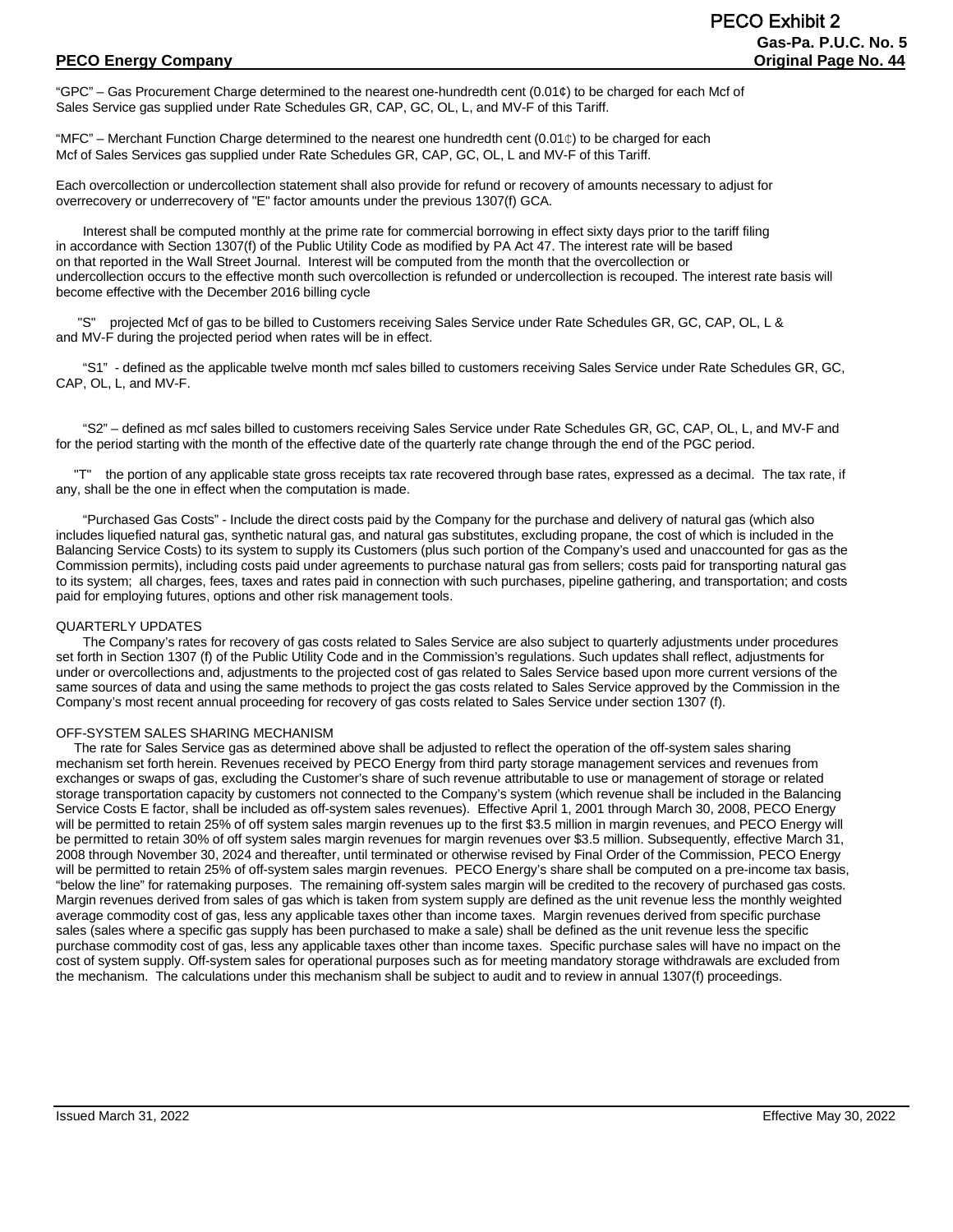# **SALES SERVICE COSTS (SSC) - Section 1307 (f) - Continued**

FILING WITH PENNSYLVANIA PUBLIC UTILITY COMMISSION; AUDIT; RECTIFICATION.

The Company's annual Section 1307(f) filing or its annual reconciliation statement shall be submitted to the Commission by June 1 of each year, or such other time as the Commission may prescribe by order or by regulation.

 The Company shall notify the Commission of any change in the price of purchased gas from any supplier, which change would cause an increase or decrease of more than one per cent (1%) in the "C" factor, defined above. Such notification will be given within thirty (30) days after the effective date of such change in price, or as soon as reasonably practical thereafter.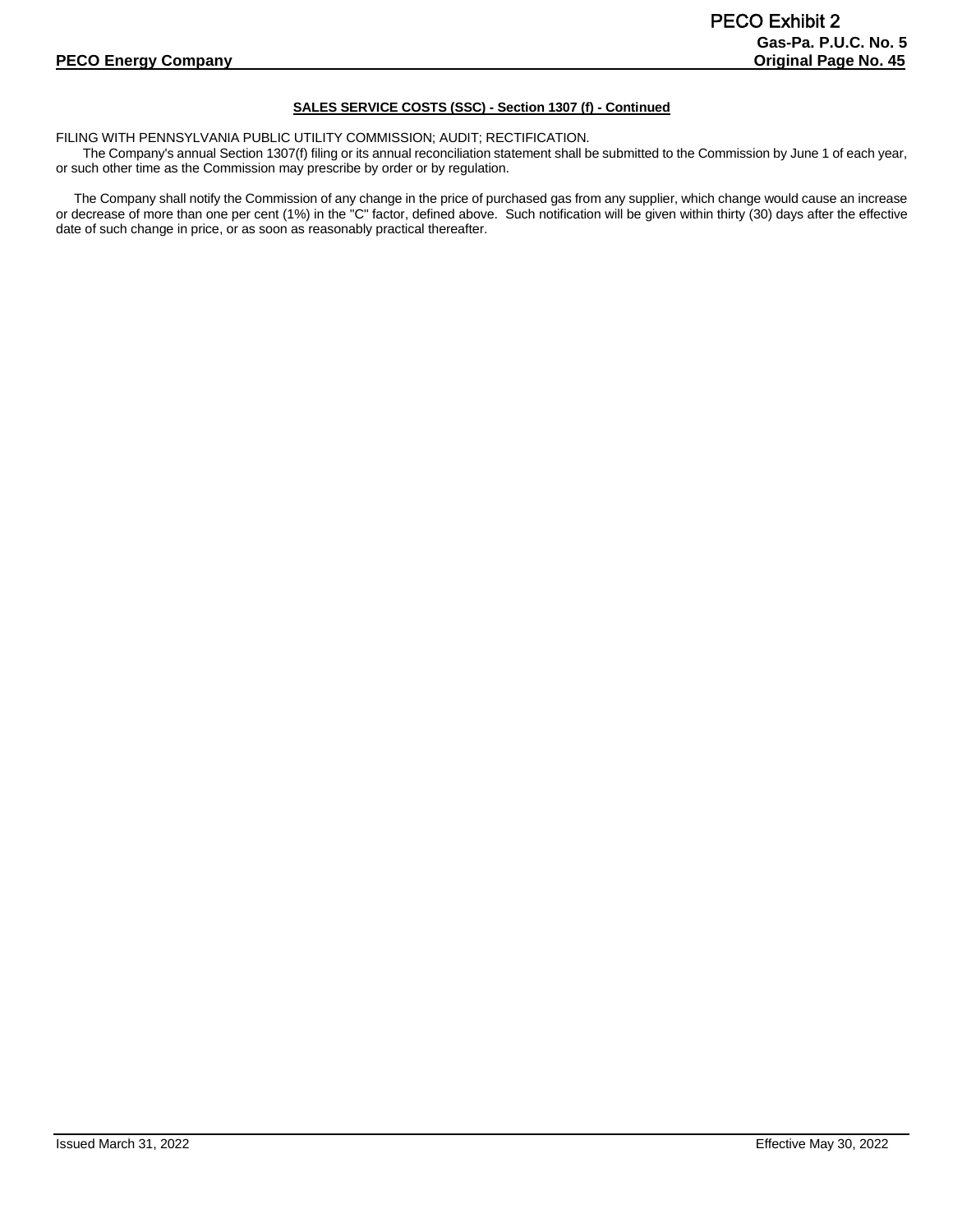# **GAS PROCUREMENT CHARGE**

# **PROVISIONS FOR RECOVERY OF GAS PROCUREMENT CHARGES**

Rates for all Sales Service gas supplied under Rate Schedules GR, CAP, GC, OL, L and MV-F of this Tariff shall include the Gas Procurement Charge ("GPC") at **\$0.0386** per Mcf (1,000 cubic feet) for recovery of gas procurement costs related to Sales Service, calculated in the manner set forth below and pursuant to the Final Orders at Docket No. P-2012-2328614 and Docket No. R-2022-3031113.

The GPC will be included in the Company's Commodity Charge ("CC") and the Price to Compare ("PTC").

#### **COMPUTATION OF GAS PROCUREMENT CHARGE**

The GPC shall include gas procurement costs incurred by the Company on behalf of its Sales Service customers. The GPC shall include the following costs:

- 1. Natural gas supply service, acquisition and management costs, including natural gas supply bidding, contracting, hedging, credit, risk management costs and working capital.
- 2. Administrative, legal, regulatory and general expenses related to those natural gas procurement activities, excluding those related to the administration of firm storage and transportation capacity.

The GPC shall be computed as follows:

 $GPC = GPCC/S$  x  $1/(1-T)$ 

"GPCC" – applicable gas procurement costs as defined in Items 1 and 2 above.

"S" – defined as twelve months of Mcf sales billed to customers receiving Sales Service under Rate Schedules GR CAP, GC, OL, L, and MV-F.

"T" – the portion of any applicable state gross receipts tax rate recovered through base rates, expressed as a decimal. The tax rate, if any, shall be the one in effect when the computation is made.

The costs for the GPC shall remain in effect until reviewed and updated in each base rate case filed by the Company. The calculation of the GPC shall be updated in conjunction with updates in costs for the GPC. The GPC shall not be subject to reconciliation for any prior period over or under collections.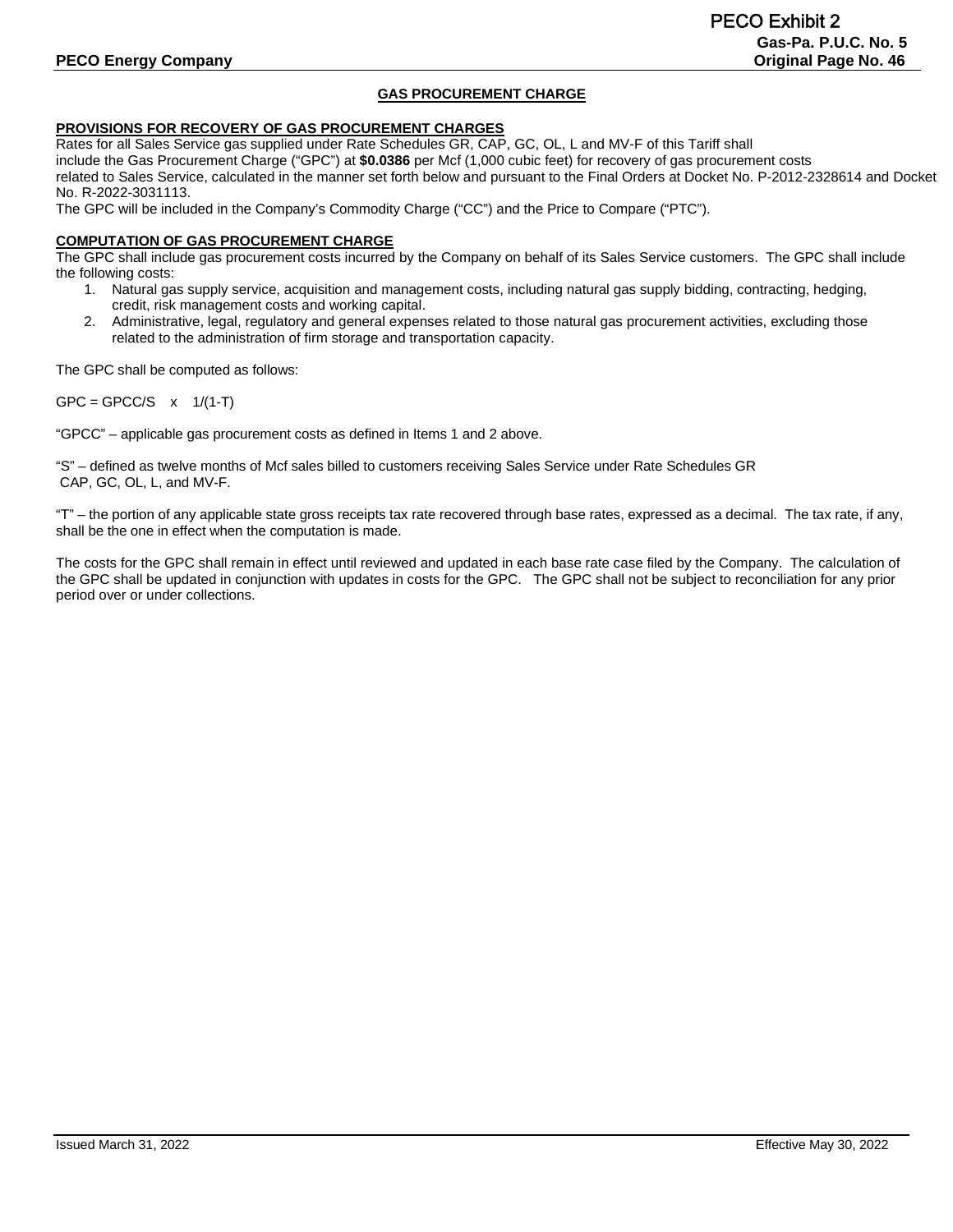# **MERCHANT FUNCTION CHARGE**

#### **PROVISIONS FOR RECOVERY OF MERCHANT FUNCTION CHARGES**

Rates for all Sales Service gas supplied under Rate Schedules GR, CAP GC, OL, L and MV-F shall include the Merchant Function Charge ("MFC") at **\$0.0205** per Mcf (1,000 cubic feet) for Rate Schedules GR and CAP, at **\$0.0064** per Mcf for Rate Schedule GC and at **\$0.0020** per Mcf for Rate Schedules OL, L and MV-F for recovery of gas uncollectible charge-offs related to Sales Service, calculated in the manner set forth below and pursuant to the Final Order at Docket No. P-2012-2328614 and at Docket No. R-2020-3018929. The MFC will be included in the Company's Commodity Charge ("CC") and the Price to Compare ("PTC") and shall be updated quarterly in conjunction with the calculation of the CC.

## **COMPUTATION OF MERCHANT FUNCTION CHARGE**

The MFC shall include uncollectible charge-offs incurred by the Company on behalf of its Sales Service customers and calculated for Rate Schedules GR, CAP, GC, OL, L and MV-F. The MFC shall be computed as follows:

 $MFC = Write-Off Factor x CCEMFC x 1 / (1 - T)$ 

"Write-Off Factor" - the write-off factors for Rate Schedules GR and CAP **(0.42%),** Rate Schedule GC **(0.13%)** and Rate Schedules OL, L and MV-F (**0.04%)** as determined at Docket No R-2022-3031113, the Company's 2022 gas base rate case. The write-off factors shall be updated as part of future base rate cases.

"CCEMFC" – the applicable quarterly CC including the GPC and excluding the MFC.

"T" – the portion of any applicable state gross receipts tax rate recovered through base rates, expressed as a decimal. The tax rate, if any, shall be the one in effect when the computation is made.

The calculation of the MFC shall be updated in conjunction with changes in the CC including the GPC and excluding the MFC and updates in the write-off factors. The MFC shall not be subject to reconciliation for any prior period over or under collections.

### **PRICE TO COMPARE**

The Price to Compare ("PTC") is comprised of the Commodity Charge ("CC"), the Gas Cost Adjustment ("GCA"), the Gas Procurement Charge ("GPC") and the Merchant Function Charge ("MFC). The Commodity Charge includes the Gas Procurement Charge and the Merchant Function Charge. The PTC will change whenever any components of the PTC change. The current PTC's are detailed below:

| <b>COMPONENT</b> |
|------------------|
|------------------|

Commodity Charge excluding GPC and MFC Gas Cost Adjustment  $$0.4985$  per Mcf Gas Procurement Charge \$0.0386 per Mcf Merchant Function Charge Price to Compare \$5.4062 per Mcf

**COMPONENT**<br> **Commodity Charge excluding GPC**<br> **RATES GC**<br> **RATES GC**<br> **RATES GC**<br> **RATES GC** Commodity Charge excluding GPC and MFC Gas Cost Adjustment  $$0.4985$  per Mcf Gas Procurement Charge  $$0.0386$  per Mcf Merchant Function Charge  $$0.0064$  per Mcf Price to Compare \$5.3921 per Mcf

# **RATES GR and CAP**<br>\$4.8486 per Mcf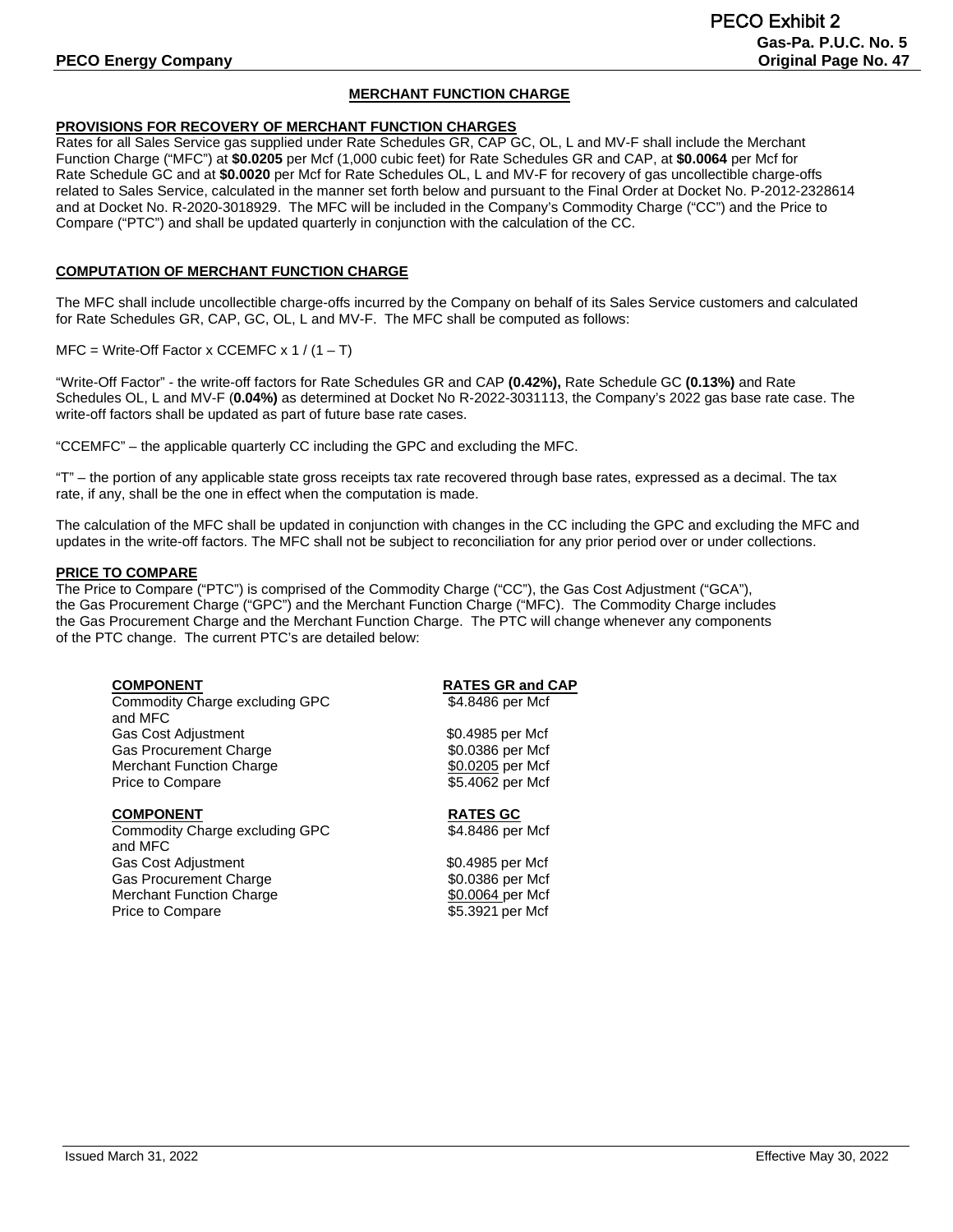Commodity Charge excluding GPC  $$4.8486$  per Mcf and MFC Gas Cost Adjustment<br>
Gas Procurement Charge<br>
\$0.0386 per Mcf Gas Procurement Charge \$0.0386 per Mcf<br>Merchant Function Charge \$0.0020 per Mcf Merchant Function Charge Price to Compare \$5.3877

# **COMPONENT RATES OL, L and MV-F**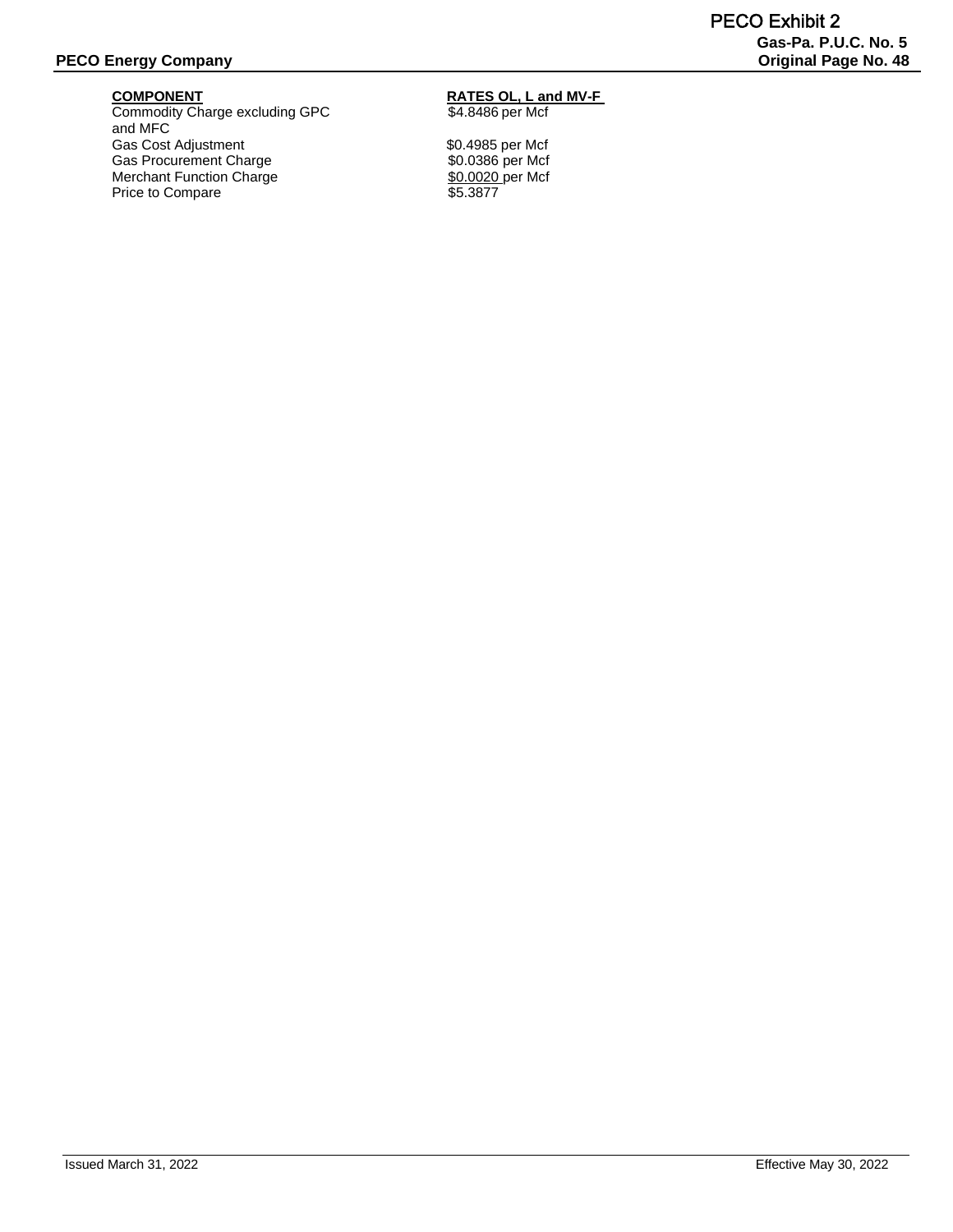#### **BALANCING SERVICE COSTS (BSC)- Section 1307(f)**

#### **PROVISIONS FOR RECOVERY OF BALANCING SERVICE COSTS.**

Rates for Balancing Service for all gas delivered under Rate Schedules GR, CAP, GC, OL, L and MV-F

of this Tariff shall be charged at **\$0.4247** per Mcf (1,000 cubic feet) for recovery of those costs, calculated in the manner set forth below, pursuant to Section 1307(f) of the Public Utility Code. Such rates for Balancing Service shall be increased or decreased, from time to time, as provided by Section 1307(f) of the Public Utility Code and the Commission's regulations, to reflect changes in the level of recovery of Balancing Service Costs.

#### **COMPUTATION OF BALANCING SERVICE COSTS PER MCF**

Balancing Service Costs, per Mcf, shall be computed to the nearest one-hundredth cent (0.01¢) in accordance with the formula set forth below:

$$
BSC = \frac{(C - E)}{(S)}
$$
 1  
(S) (1 - T)

For March 1, June 1 and September 1 quarterly updates, the BSC is revised to:

$$
BSC = (CC1 + Q + C1 - E) \times 1
$$
  
ST S2 S1 (1-T)

Projected Balancing Service Costs, so computed, shall be charged to Customers for all gas delivered pursuant to the rate schedules identified above. The amount of those costs, per Mcf, will vary, if appropriate, based upon annual filings by the Company pursuant to Section 1307(f) of the Public Utility Code and such supplemental filings as may be required or be appropriate under Section 1307(f) or the Commission's regulations adopted pursuant thereto.

In computing the Balancing Service Costs, per Mcf, pursuant to the formula above, the following definitions shall apply:

"BSC" - Balancing Service Costs determined to the nearest one-hundredth cent (0.01¢) to be charged to each Mcf of gas delivered under Rate Schedules GR, CAP, GC, OL, L and MV-F of this Tariff.

"C" - Cost in dollars: for all types of storage and related services, project the cost for the projected period when rates will be in effect. "C1" - defined as the difference between the current projection of "C" and the projection of "C" used to establish the rates effective

December 1 for the period starting with the month of the effective date of the quarterly rate change through the end of the PGC period. "CC1"- defined as the rate associated with "C" effective December 1 of the current PGC period.

 "O" – defined as the difference between the current net over/under collections and the associated projected net over/under collections from the applicable PGC rate calculation, as defined by storage and related services revenues less associated storage and related services costs from December 1 of the current PGC year through the end of the month before the applicable quarterly rate change.

"E" - the net overcollection or undercollection of Balancing Service Costs.

The net overcollection or undercollection shall be determined for the most recent period permitted under law, which shall begin with the month following the last month which was included in the previous overcollection or undercollection calculation reflected in rates. The annual filing date shall be the date specified by the Commission for the Company's Section 1307(f) tariff filing.

Each overcollection or undercollection statement shall also provide for refund or recovery of amounts necessary to adjust for overrecovery or underrecovery of "E" factor amounts under the previous Balancing Service Costs Rate.

Interest shall be computed monthly at the prime rate for commercial borrowing in effect sixty days prior to the tariff

filing in accordance with Section 1307(f) of the Public Utility Code as modified by PA Act 47. The interest

rate will be based on that reported in the Wall Street Journal. Interest will be computed from the month that the overcollection or undercollection occurs to the effective month such overcollection is refunded or undercollection is recouped. The interest rate

basis will become effective with the December 2016 billing cycle. As otherwise described in the Sales Service Costs section "Off-System Sales Sharing Mechanisms", the portion of margin revenue attributable to certain balancing assets shall be included in the calculation of "E".

Supplier refunds received prior to July 1, 2001 will be included in the calculation of "E" with interest added at the annual rate of six per cent (6%) beginning with the month such refund is received by the Company.

"S" - projected Mcf of gas to be delivered to Customers during the projected period when rates will be in effect.

"S1" - defined as the applicable twelve months of mcf of gas to be delivered to customers.

"T" - the portion of any applicable state gross receipts tax rate recovered through base rates, expressed as a decimal. The tax rate, if any, shall be the one in effect when the computation is made.

"S2" – defined as mcf sales delivered to customers for the period starting with the month of the effective date of the quarterly rate change through the end of the PGC period.

"T" - the portion of any applicable state gross receipts tax rate recovered through base rates, expressed as a decimal. The tax rate, if any, shall be the one in effect when the computation is made.

 Balancing Service Costs - fixed and variable storage costs and the cost of propane to be charged to all customers served under Rate Schedules GR, CAP, GC, OL, L, and MV-F of this Tariff.

# **QUARTERLY UPDATES**

The Company's rates for recovery of Balancing Service Costs are also subject to quarterly adjustments under procedures set forth in the Commission's regulations at 52.Pa. Code 53.64 (1) (5). Such updates shall reflect adjustments for under or over collections and adjustments to the projected cost of Balancing Services based upon more current versions of the same sources of data and using the same methods to project the Balancing Service Costs approved by the Commission in the Company's most annual proceeding for recovery of Balancing Service Costs under section 1307 (f) of the Public Utility Code.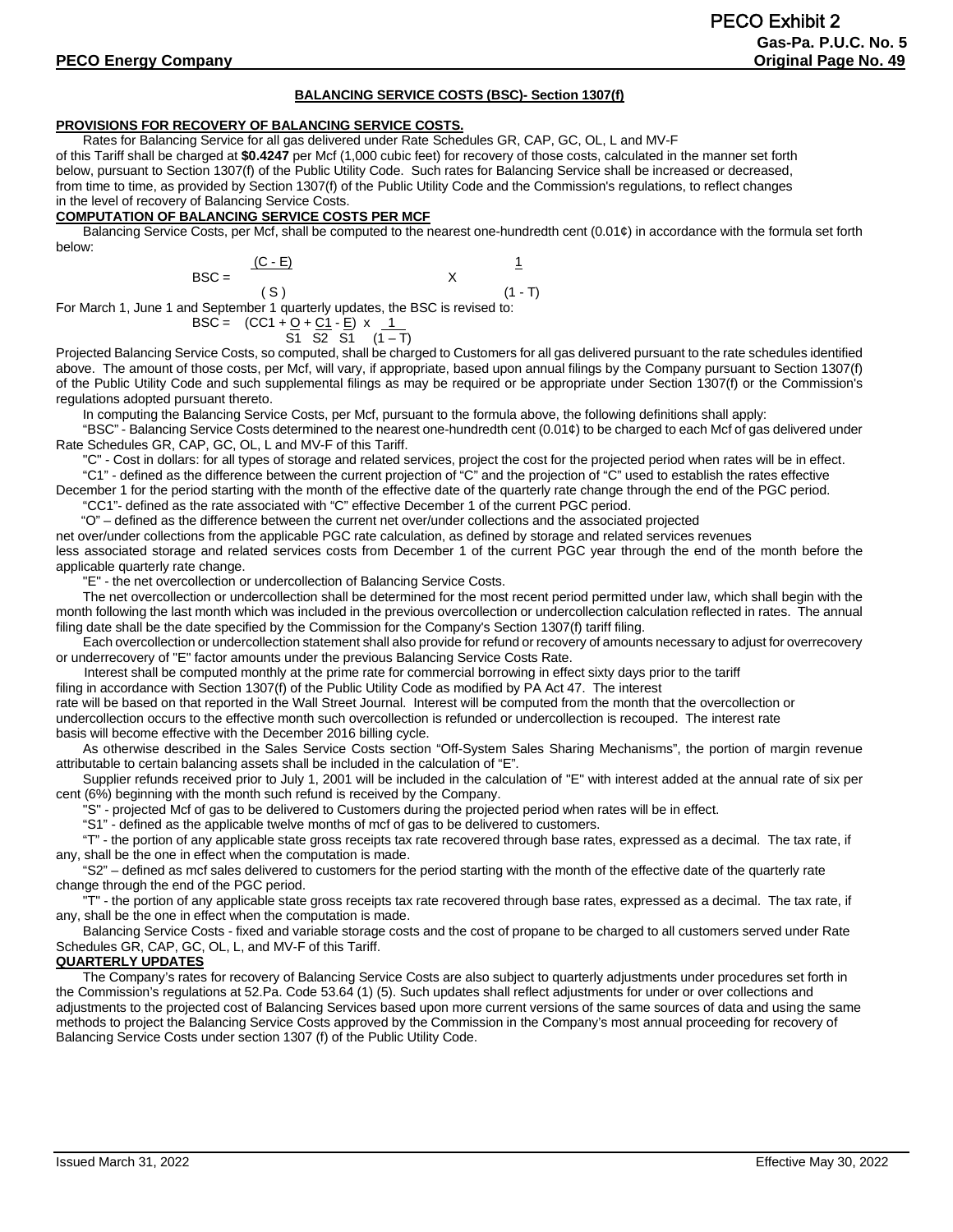# **FILING WITH PENNSYLVANIA PUBLIC UTILITY COMMISSION; AUDIT; RECTIFICATION.**

The Company's annual Section 1307(f) filing or its annual reconciliation statement shall be submitted to the Commission by June 1 of each year, or such other time as the Commission may prescribe by order or by regulation.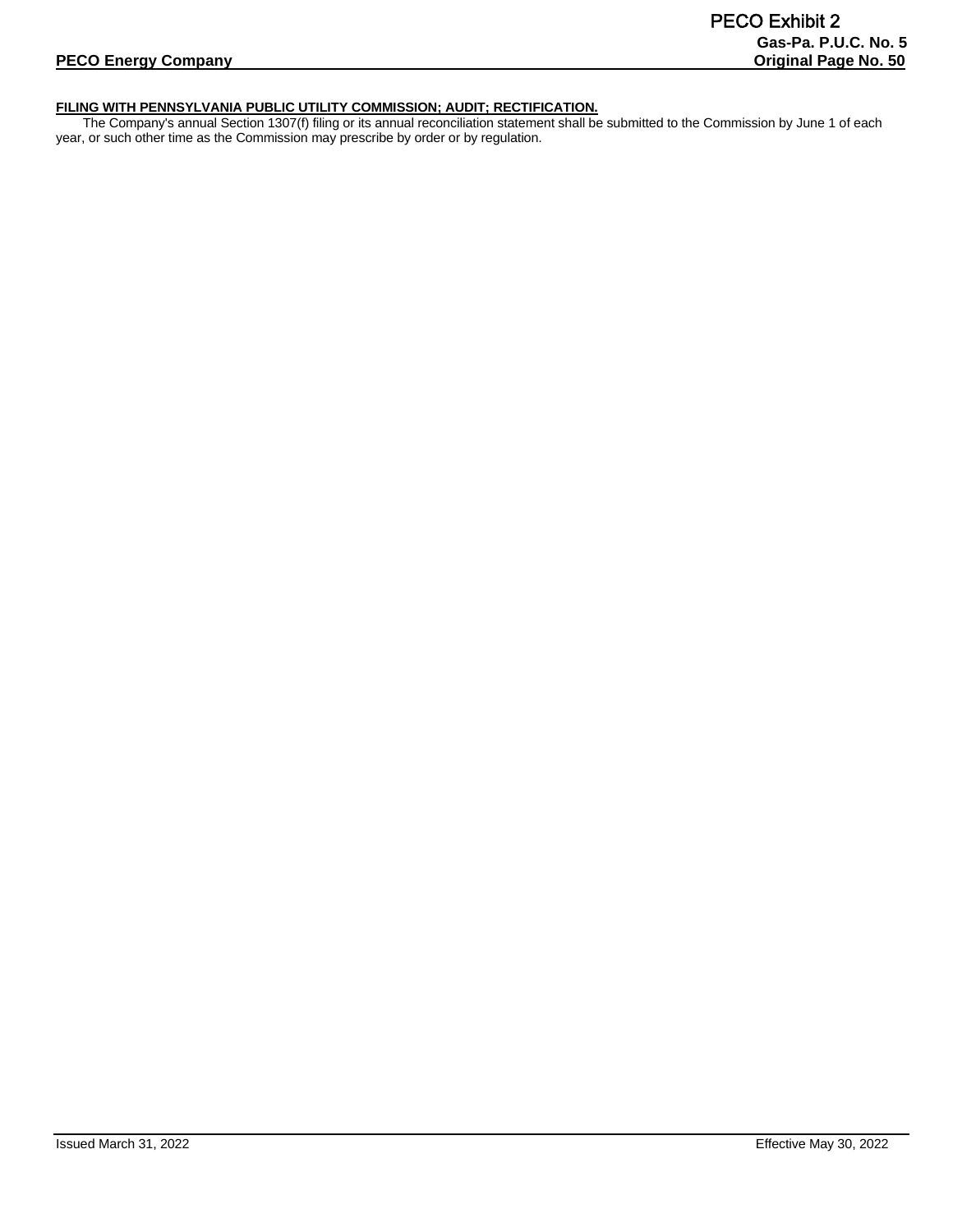# **Consumer Education Charge (CEC**)

#### **PROVISIONS FOR RECOVERY OF CONSUMER EDUCATION COSTS**

**Purpose -** The purpose of this surcharge is to provide for full and current cost recovery of expenditures associated with the Company's approved gas consumer education costs.

**Applicability -** The surcharge shall be charge calculated to the nearest one-hundredth cent (0.01¢), which shall be added to the Variable Distribution rates for all Low Volume Customers for recovery of Consumer Education Costs associated with Gas Choice. The rate shall be calculated separately for each customer class. The current Consumer Education Plan Cost for each Class 1 is 1 is \$0.0020 per Mcf for Rates GR and CAP, Class 2 is \$0.0000 per Mcf for Rate GC and for Class 3 is \$0.0000 per Mcf for Rates L and MV-F.

#### **COMPUTATION OF CEC**

The CEC per MCF shall be calculated on an annual basis using the following formula:

#### **CEC(n)** = **(C+E+I)\_ S(n)**

In computing the CEC, pursuant to the formula above, the following definitions shall apply:

**C** – the cost of the consumer education program includes the following:

**Consumer Education Cost**: Costs attributable to the Company's payment of the Commission's Statewide Education Assessment and all incremental external and incremental internal costs of the Company's own local customer choice education program. Such program costs may include outreach programs, paid media, direct mail, company call center, grass roots outreach and other costs as approved by the Commission.

**CEC(n)** - consumer education costs for Low Volume Customers in rate class "n" including over/(under) recovery and associated interest.

**E** – The estimated over or (under) recovery from the prior year. The reconciliation period shall be the 12 months ended December 31.

I Interest on any over or (under) recovery balance. Interest shall be a rate of 6% and shall be calculated from the month of over or under collection to the mid-point of the recovery period.

**n** – rate class where 1 = residential (Rate GR) 2 = small C&I (Rate GC) 3 = large C&I (Rate L).

S – projected MCF of gas, as included in the Balancing Service Costs (BSC) provided in the Company's most recent Commission approved annual 1307(f) Purchase Gas Cost (PGC) filing.

#### **Filing Schedule:**

The estimated surcharge shall be filed with the Commission by January 1 of each year to be effective on the following March 1. The application period shall be the 12 months that start the March 1 effective date of the surcharge.. The CEC mechanism is subject to annual audit review by the Bureau of Audits.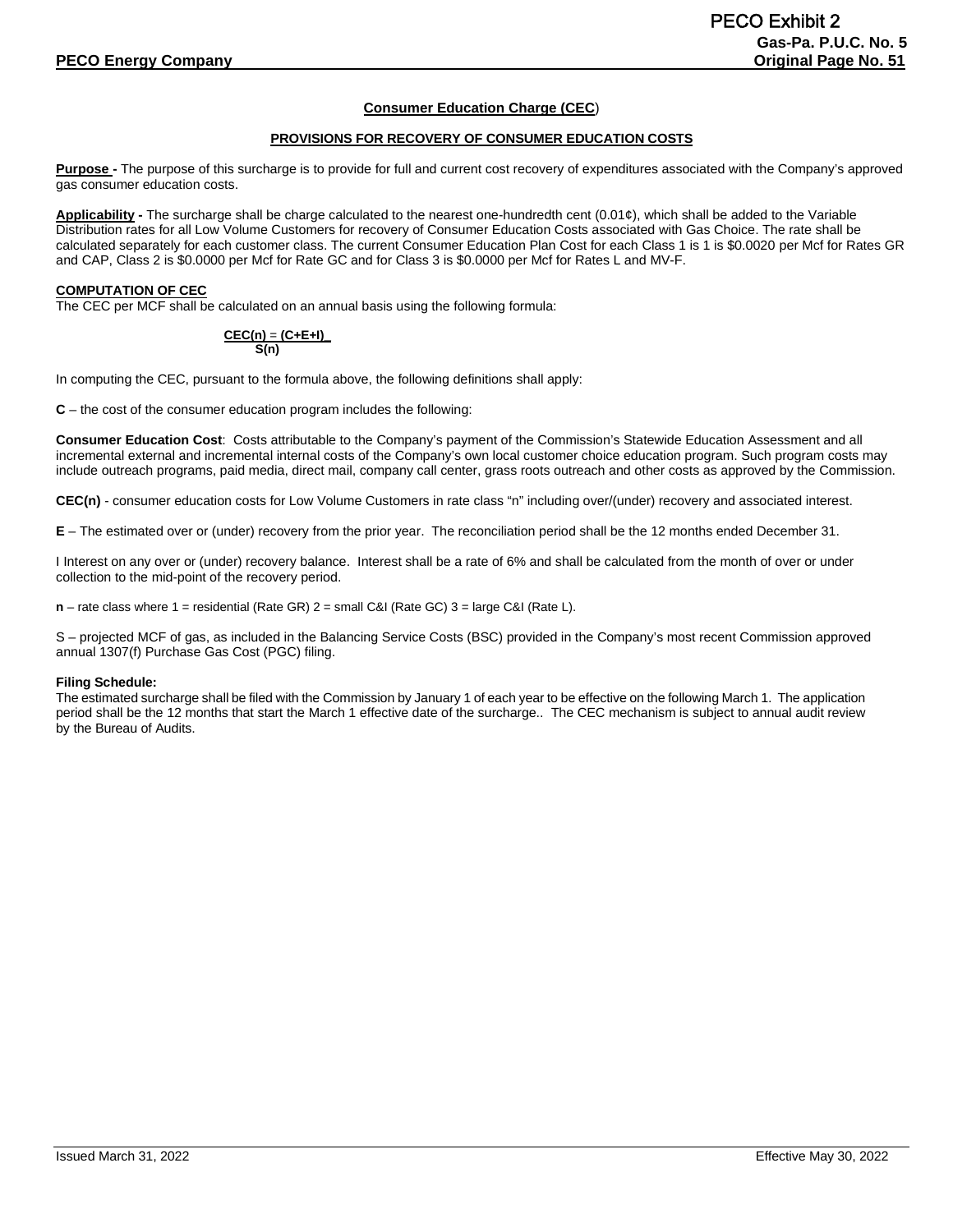# **Gas-Pa. P.U.C. No. 5**

# **DISTRIBUTION SYSTEM IMPROVEMENT CHARGE (DSIC)**

In addition to the net charges provided for in this Tariff, a charge of 0.00% will apply consistent with the Commission Order dated September 3, 2015 at Docket No. P-2013-2347340, approving the DSIC.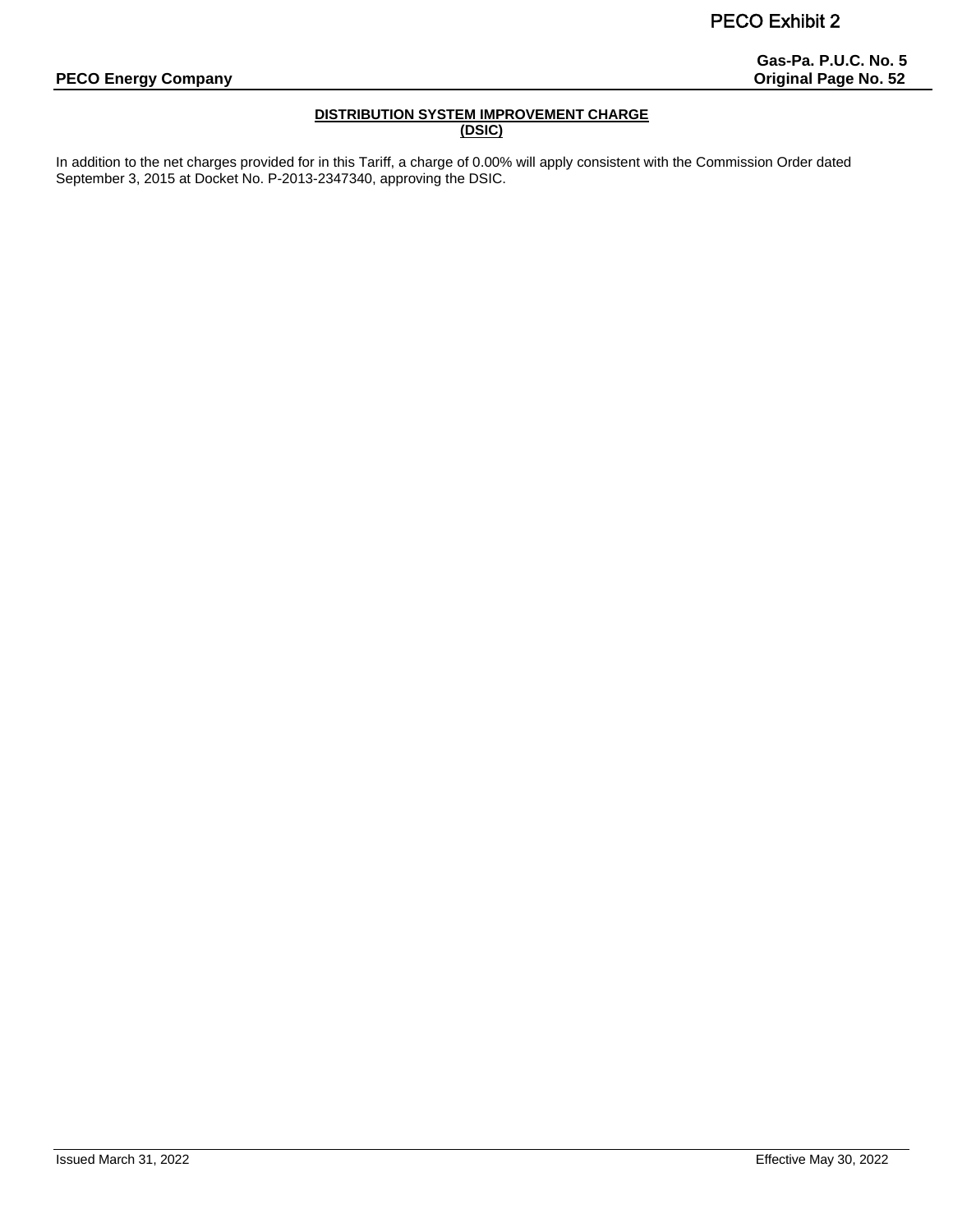## **1. General Description**

**A. Purpose**: To recover the reasonable and prudent costs incurred to repair, improve, or replace eligible property which is completed and placed in service and recorded in the individual accounts, as noted below, between base rate cases and to provide the Company with the resources to accelerate the replacement of aging infrastructure, to comply with evolving regulatory requirements and to develop and implement solutions to regional

supply problems.

The costs of extending facilities to serve new customers are not included for recovery in the DSIC.

**B. Eligible Property:** The DSIC-eligible property will consist of the following:

Piping (account 376); Couplings (account 376); Gas services lines (account 380) and insulated and non-insulated fittings (account 378); Valves (account 376); Excess flow valves (account 376); Risers (account 376); Meter bars (account 382); Meters (account 381); Unreimbursed costs related to highway relocation projects where a natural gas distribution company or city natural gas distribution operation must relocate its facilities; and Other related capitalized costs.

**C. Effective Date:** The DSIC will become effective October 1, 2015.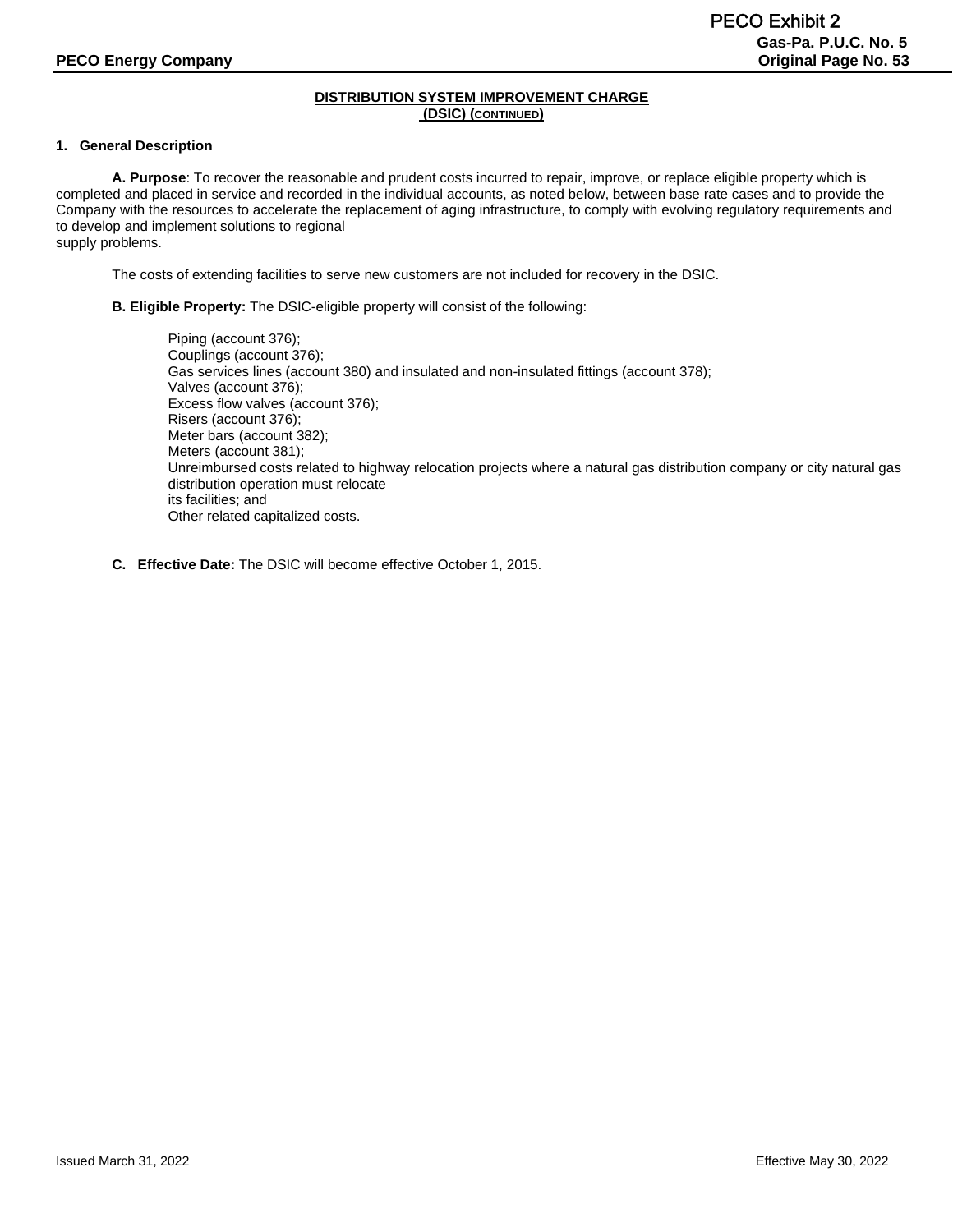#### **2. Computation of the DSIC**

**A. Calculation:** The initial DSIC, effective October 1, 2015, shall be calculated to recover the fixed costs of eligible plant additions that have not previously been reflected in the Company's rates or rate base and will have been placed in service between June 1, 2015 and August 31, 2015. Thereafter, the DSIC will be updated on a quarterly basis to reflect eligible plant additions placed in service during the three-month periods ending one month prior to the effective date of each DSIC update. Billing for the DSIC will be on a bills rendered basis. Thus, changes in the DSIC rate will occur as follows:

| Effective Date of Change | Date to which DSIC Eligible Plant Additions Reflected |
|--------------------------|-------------------------------------------------------|
| Januarv 1                | September - November                                  |
| April 1                  | December - February                                   |
| July 1                   | March - Mav                                           |
| October 1                | June - August                                         |

**B. Determination of Fixed Costs:** The fixed costs of eligible distribution system improvements projects will consist of depreciation and pre-tax return, calculated as follows:

> **1. Depreciation:** The depreciation expense shall be calculated by applying the annual accrual rates employed in the Company's most recent base rate case for the plant accounts in which each retirement unit of DSIC-eligible property is recorded to the original cost of DSIC-eligible property.

**2. Pre-tax return:** The pre-tax return shall be calculated using the statutory state and federal income tax rates, the Company's actual capital structure and actual cost rates for long-term debt and preferred stock as of the last day for the three-month period ending one month prior to the effective date of the DSIC and subsequent updates. The cost of equity will be the equity return rate approved in the Company's last fully litigated base rate proceeding for which a final order was entered not more than two years prior to the effective date of the DSIC. If more than two years shall have elapsed between the entry of such a final order and the effective date of the DSIC, then the equity return rate used in the calculation will be the equity return rate calculated by the Commission in the most recent Quarterly Report on the Earnings of Jurisdictional Utilities released by the Commission.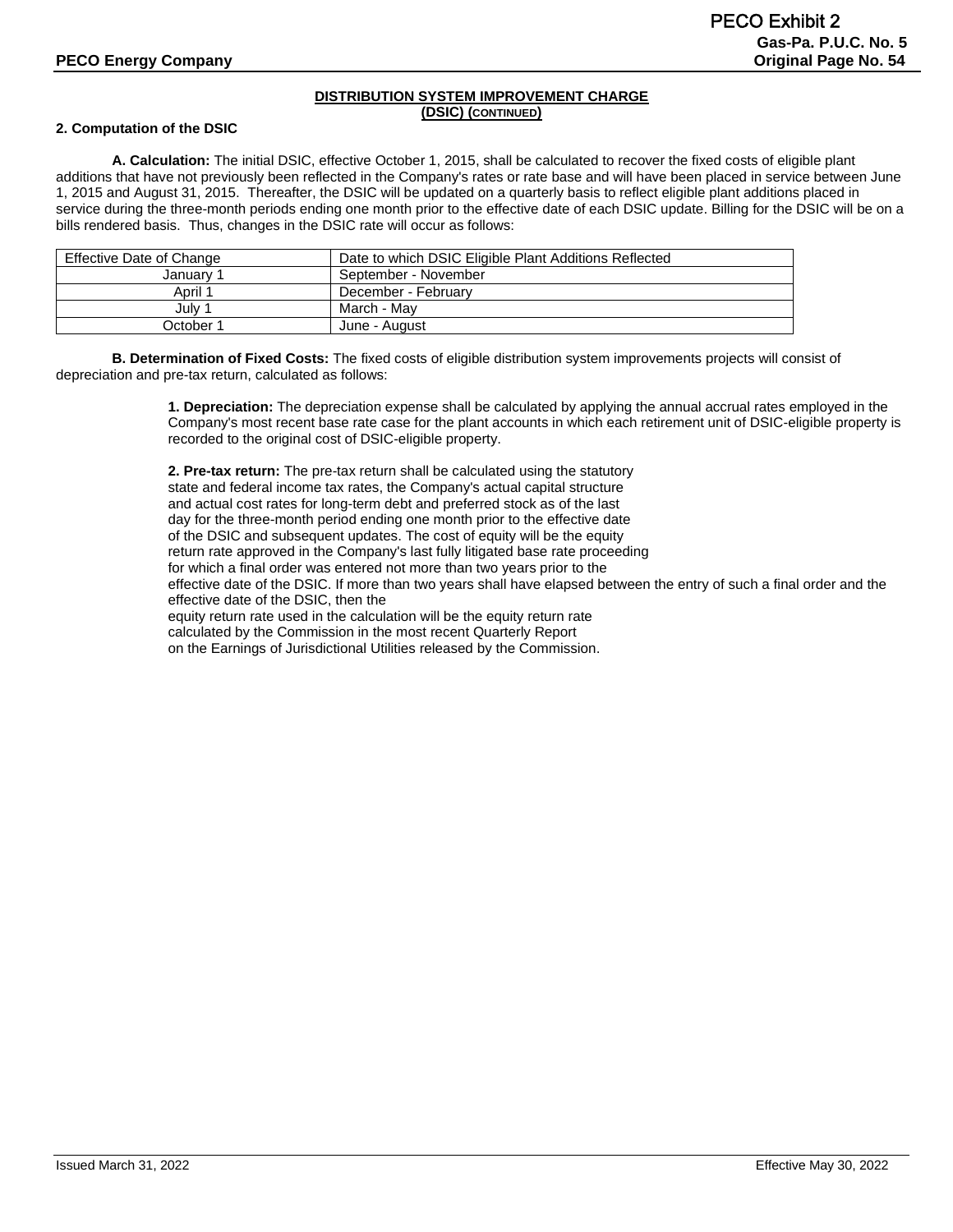**C. Application of DSIC:** The DSIC will be expressed as a percentage carried to two decimal places and will be applied to the total amount billed to each customer for distribution service and the State Tax Adjustment Surcharge (STAS). To calculate the DSIC, one-fourth of the annual fixed costs associated with all property eligible for cost recovery under the DSIC will be divided by the Company's projected revenue for distribution service (including all applicable clauses and riders) for the quarterly period during which the charge will be collected, exclusive of the STAS.

**D. Formula**: The formula for calculation of the DSIC is as follows:

$$
DSIC = \underbrace{DSI * PTRR) + Dep + e}_{PQR}
$$

Where:

DSI = Original cost of eligible distribution system improvement projects net of accrued depreciation.

PTRR = Pre-tax return rate applicable to DSIC eligible property.

Dep = Depreciation expense related to DSIC-eligible property.

e = Amount calculated (+/-) under the annual reconciliation feature or Commission audit, as described below.

PQR = Projected quarterly revenues for distribution service (including all applicable clauses and riders) from existing customers plus netted revenue from any customers which will be gained or lost by the beginning of the applicable service period.

Revenue shall be based on one fourth of the projected annual revenue.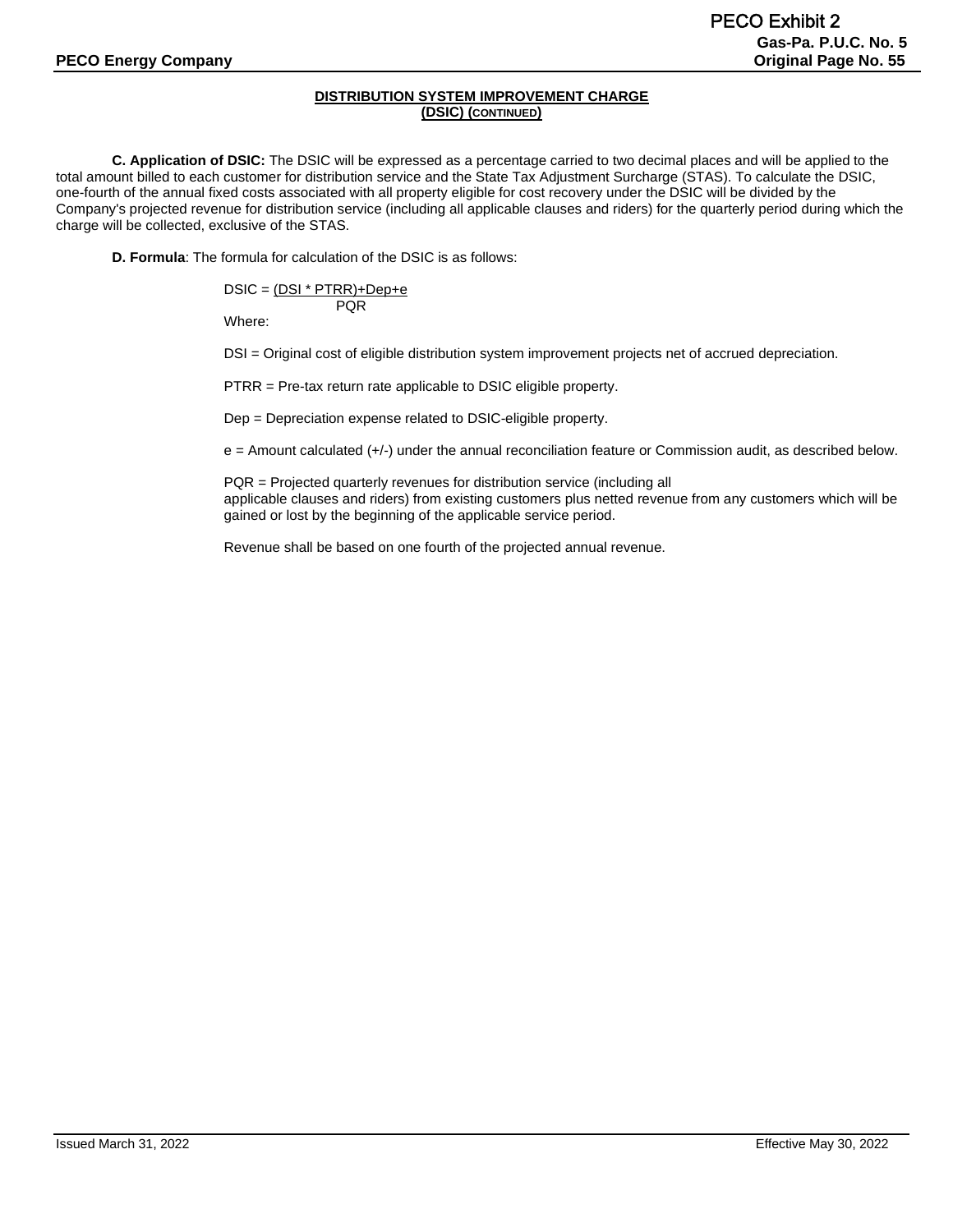**3. Quarterly Updates.** Supporting data for each quarterly update will be filed with the Commission and served upon the Commission's Bureau of Investigation and Enforcement, the Commission's Bureau of Audits, the Office of Consumer Advocate, and the Office of Small Business Advocate at least ten (10) days prior to the effective date of the update.

# **4. Customer Safeguards**

**A. Cap:** The DSIC is capped at 5.0% of the amount billed to customers for distribution service (including all applicable clauses and riders) as determined on an annualized basis.

**B. Audit/Reconciliation:** The DSIC is subject to audit at intervals determined by the Commission. Any cost

determined by the Commission not to comply with any provision of 66 Pa C.S. §§ 1350, *et seq*., shall be credited to customer accounts. The DSIC is subject to annual reconciliation based on a reconciliation period consisting of the

twelve months ending December 31 of each year, or the Company may elect to subject the DSIC to quarterly

reconciliation but only upon request and approval by the Commission. The revenue received under the DSIC for the reconciliation period will be compared to the Company's eligible costs for that period. The difference between revenue and costs will be recouped or refunded, as appropriate, in accordance with Section 1307(e), over a one-year period commencing on April 1 of each year or in the next quarter if permitted by the Commission. If DSIC revenues exceed DSIC-eligible costs, such over-collections will be refunded with interest. Interest on over-collections and credits will be calculated at the residential mortgage lending specified by the Secretary of Banking in accordance with the Loan Interest and Protection Law (41 P.S. §§ 101, *et seq*.) and will be refunded in the same manner as an over-collection. The Company is not permitted to accrue interest on under collections

**C. New Base Rates:** The DSIC will be reset at zero upon application of new base rates to customer billings that provide for prospective recovery of the annual costs that had previously been recovered under the DSIC. Thereafter, only the fixed costs of new eligible plant additions that have not previously been reflected in the Company's rates or rate base will be reflected in the quarterly updates of the DSlC.

**D. Customer Notice:** Customers shall be notified of changes in the DSIC by including appropriate information on the first bill they receive following any change. An explanatory bill insert shall also be included with the first billing.

**E. All customer classes:** The DSIC shall be applied equally to all customer classes, except that the Company may reduce or eliminate the Rider DSIC to any customer with competitive alternatives who are paying flexed or discounted rates and customers having negotiated contracts with the Company, if it is reasonably necessary to do so.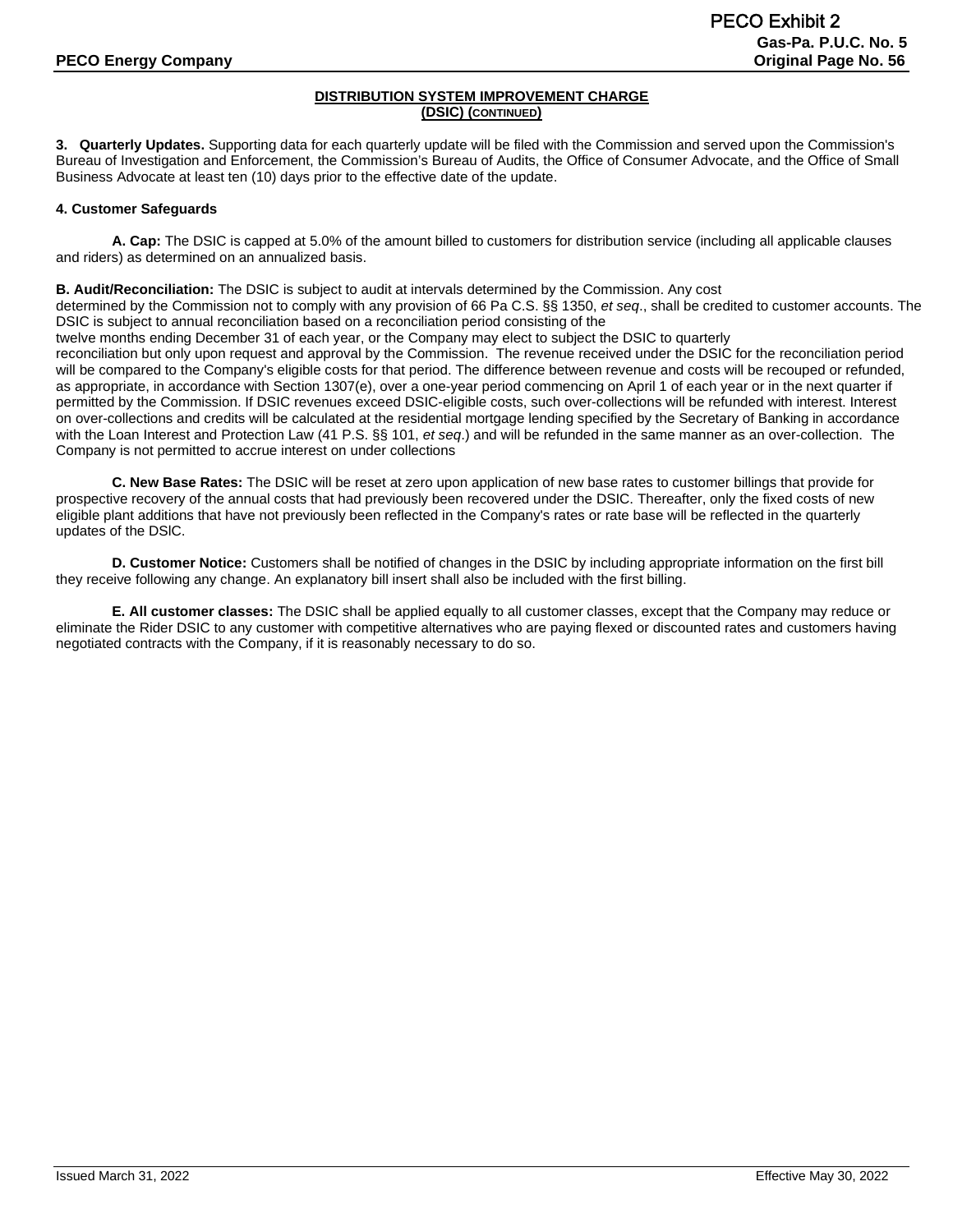**F. Earning Reports:** The DSlC will also be reset at zero if, in any quarter, data filed with the Commission in the Company's then most recent Annual or Quarterly Earnings reports show that the Company would earn a rate of return that would exceed the allowable rate of return used to calculate its fixed costs under the DSIC as described in the pre-tax return section. The Company shall file a tariff supplement implementing the reset to zero due to overearning on oneday's notice and such supplement shall be filed simultaneously with the filing of the most recent Annual or Quarterly Earnings reports indicating that the Company has earned a rate of return that would exceed the allowable rate of return used to calculate its fixed costs

**G. Residual E-Factor Recovery Upon Reset To Zero**: The Company shall file with the Commission interim rate revisions to resolve the residual over/under collection or E-factor amount after the DSIC rate has been reset to zero. The Company can collect or credit the residual over/under collection balance when the DSIC rate is reset to zero. The Company shall refund any overcollection to customers and is entitled to recover any undercollections as set forth in Section 4.B. Once the Company determines the specific amount of the residual over or under collection amount after the DSIC rate is reset to zero, the Company shall file a tariff supplement with supporting data to address that residual amount. The tariff supplement shall be served upon the Commission's Bureau of Investigation and Enforcement, the Bureau of Audits, the Office of Consumer Advocate, and the Office of Small Business Advocate at least ten (10) days prior to the effective date of the supplement.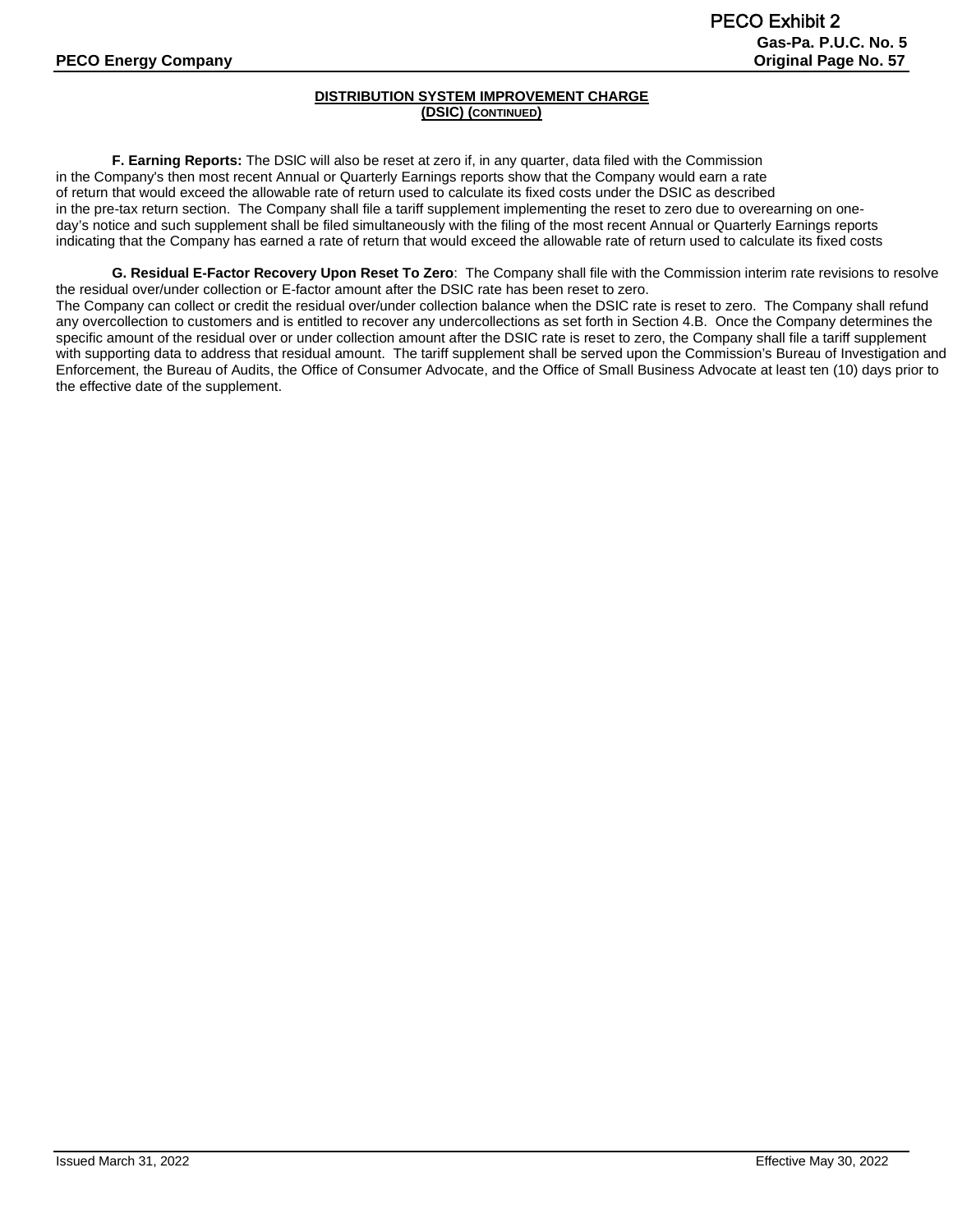# **RATE GR - GENERAL SERVICE -RESIDENTIAL**

AVAILABILITY.

 Service in the entire service territory of the Company to the dwelling and appurtenances of a single private family (or to a multiple dwelling unit building consisting of two to five dwelling units whether occupied or not), for domestic requirements of its members when such service is supplied through one meter. Resale of gas and/or service provided by the Company under this rate is only allowed for those locations being served through a single meter prior to January 6, 1980.

## MONTHLY RATE TABLE.

FIXED DISTRIBUTION CHARGE: \$18.50. per month VARIABLE DISTRIBUTION CHARGE: \$5.2400 per Mcf

MINIMUM CHARGE: The minimum charge per month will be the Fixed Distribution Charge.

STATE TAX ADJUSTMENT CLAUSE, DISTRIBUTION SYSTEM IMPROVEMENT CHARGE (DSIC), TAX CUTS AND JOBS ACT (TCJA) VOLUNTARY SURCHARGE, COMMODITY CHARGE ("CC") (if customer receives Sales Service), GAS COST ADJUSTMENT CHARGE ("GCA"), GAS PROCUREMENT CHARGE ("GPC"), MERCHANT FUNCTION CHARGE ("MFC"), and BALANCING SERVICE COST ("BSC") apply to this rate. The Consumer Education Charge is incorporated in the Variable Distribution Charge. The Universal Service Fund Charge is incorporated in the Variable Distribution Charge.

CONTROLLED LOW PRESSURE SERVICE AND 2 PSIG DELIVERY.

 For those Customers served from medium or high pressure mains, low pressure delivery of gas at 12.2 inches of water column or 2 PSIG will be provided upon request in lieu of the normal low pressure delivery. For these Customers multipliers of 1.03 will be applied to all meter readings for 12.2 inches of water column delivery and 1.14 for 2 psig delivery to recognize the additional volume of gas delivered.

BUDGET BILLING.

At the option of the Customer, budget billing is available in accordance with the provisions of Rule 16.5.

RULES AND REGULATIONS.

 The Company's rules and regulations in effect from time to time where not inconsistent with any specific provisions hereof are a part of this rate schedule.

TERM OF CONTRACT. The initial term for any contract shall be at least one year.

PAYMENT TERMS. Standard.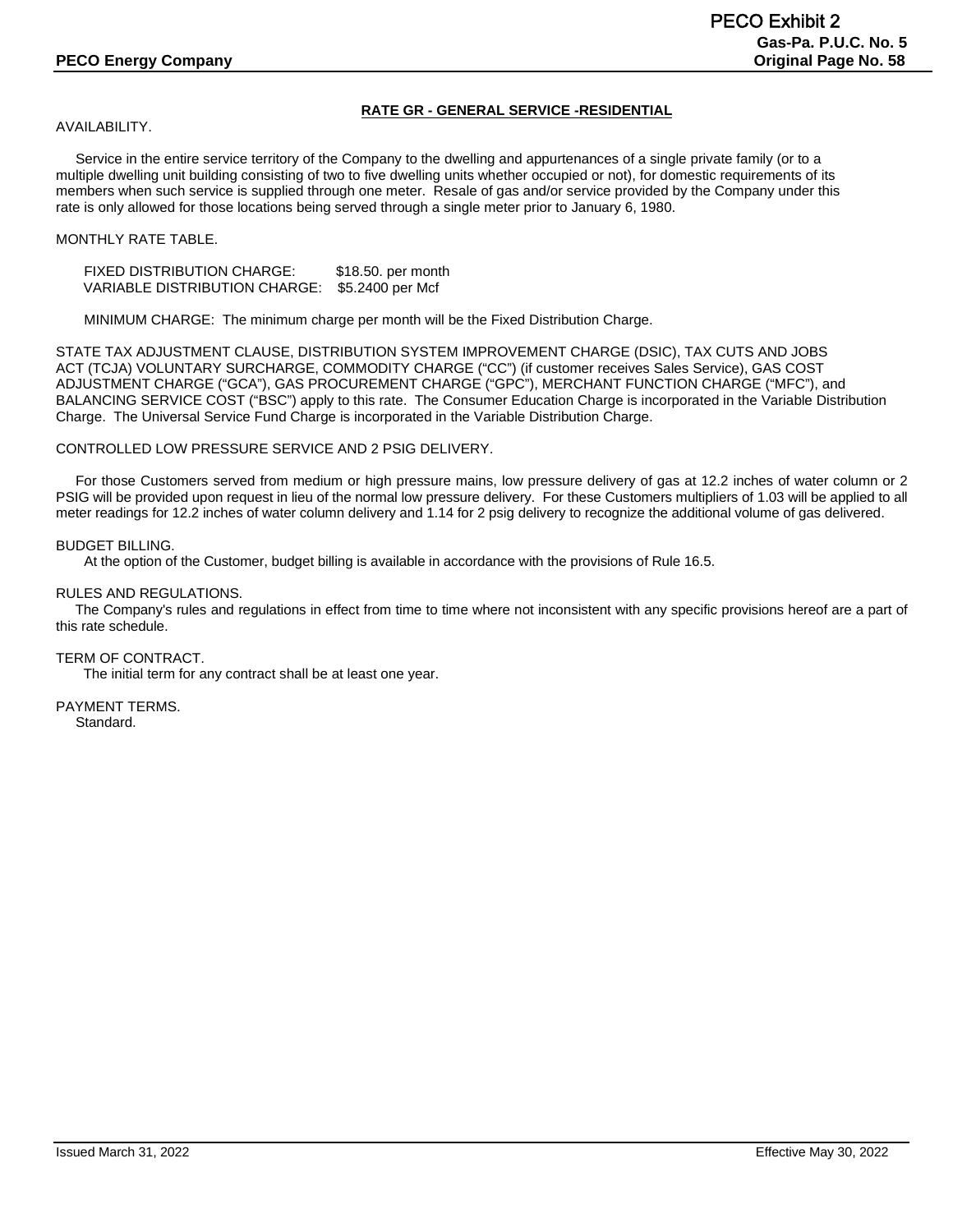#### **RATE GC - GENERAL SERVICE - COMMERCIAL AND INDUSTRIAL**

AVAILABILITY.

 Service for use in commercial and/or industrial applications, with the right reserved to restrict its use as boiler fuel and for other non-critical use.

MONTHLY RATE TABLE.

FIXED DISTRIBUTION CHARGE: \$38.82 per month

VARIABLE DISTRIBUTION CHARGE: \$4.4439 per Mcf for all or any part of the first 200 Mcf \$3.3483 per Mcf for the additional use

MINIMUM CHARGE: The minimum charge per month will be the Fixed Distribution Charge.

STATE TAX ADJUSTMENT CLAUSE, DISTRIBUTION SYSTEM IMPROVEMENT CHARGE (DSIC), TAX CUTS AND JOBS ACT (TCJA) VOLUNTARY SURCHARGE, COMMODITY CHARGE ("CC") (if customer receives Sales Service), GAS COST ADJUSTMENT CHARGE ("GCA"), GAS PROCUREMENT CHARGE ("GPC"), MERCHANT FUNCTION CHARGE ("MFC"), and BALANCING SERVICE COST ("BSC") apply to this rate. The Consumer Education Charge is incorporated in the Variable Distribution Charge.

CONTROLLED LOW PRESSURE SERVICE AND 2 PSIG DELIVERY.

 For those Customers served from medium or high pressure mains, low pressure delivery of gas at 12.2 inches of water column or 2 PSIG will be provided upon request in lieu of the normal low pressure delivery. For these Customers multipliers of 1.03 will be applied to all meter readings for 12.2 inches of water column delivery and 1.14 for 2 psig delivery to recognize the additional volume of gas delivered.

#### BUDGET BILLING.

At the option of a Customer, budget billing is available in accordance with the provisions of Rule 16.5

#### RULES AND REGULATIONS.

 The Company's rules and regulations in effect from time to time where not inconsistent with any specific provisions hereof are a part of this rate schedule.

#### TERM OF CONTRACT.

The initial contract term shall be at least one year.

PAYMENT TERMS. Standard.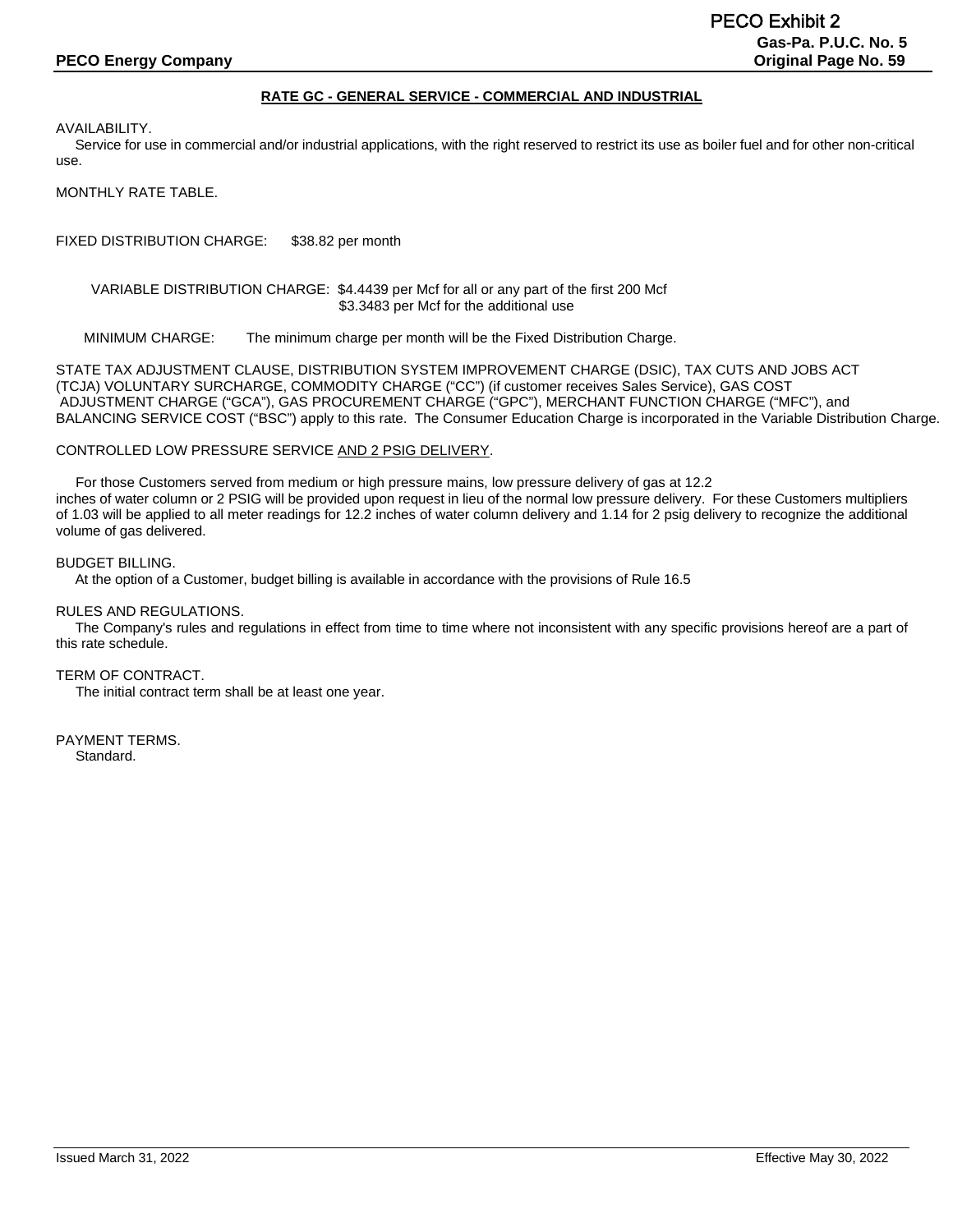# **RATE OL - OUTDOOR LIGHTING SERVICE**

AVAILABILITY. Service for outdoor lighting by Company-approved lighting devices of the sizes hereinafter specified, where the consumption is not registered on a meter.

#### MONTHLY RATE TABLE.

#### Distribution Charges

| Manufacturer's Rated<br>Input to Lighting Devices | Nominal<br>Mcf Rating<br>Per Month | When Not in Conjunction When in Conjunction<br>With Service Under<br><b>Other Gas Rates</b> | With Service Under<br>Other Gas Rates |
|---------------------------------------------------|------------------------------------|---------------------------------------------------------------------------------------------|---------------------------------------|
| 1.999 Btu/Hr.or less                              | $1.5$ Mcf                          | \$9,0768                                                                                    | \$4.5172                              |
| 2,000 Btu/Hr.to 2,499 Btu/Hr.                     | $1.7$ Mcf                          | \$10,5594                                                                                   | \$6,0339                              |
| 2,500 Btu/Hr.to 2,999 Btu/Hr.                     | 2.1 Mcf                            | \$11.8530                                                                                   | \$7,3105                              |
| 3,000 Btu/Hr.to 3,499 Btu/Hr.                     | 2.4 Mcf                            | \$13,2326                                                                                   | \$8.7068                              |

STATE TAX ADJUSTMENT CLAUSE, DISTRIBUTION SYSTEM IMPROVEMENT CHARGE (DSIC), TAX CUTS AND JOBS ACT (TCJA) VOLUNTARY SURCHARGE, COMMODITY CHARGE ("CC") if customer receives Sales Service), GAS COST ADJUSTMENT CHARGE ("GCA"), GAS PROCUREMENT CHARGE ("GPC"), and BALANCING SERVICE COST ("BSC") apply to this rate. The Consumer Education Charge is incorporated in the Distribution Charge.

#### INSTALLATIONS.

 The Customer shall install, own and maintain the lighting devices and all tubing from the Company's service-supply pipe to the lighting devices.

#### FINAL CONNECTION.

 The final connection of any lighting devices or tubing to the supply system shall be made by or under the supervision of a representative of the Company and the costs of such connections shall be borne by the Customer.

#### BUDGET BILLING.

At the option of the Customer, budget billing is available in accordance with the provisions of Rule 16.5

#### RULES AND REGULATIONS.

 The Company's rules and regulations in effect from time to time where not inconsistent with any specific provisions hereof are a part of this rate schedule.

#### TERM OF CONTRACT.

The initial contract term shall be at least one year.

# PAYMENT TERMS.

Standard.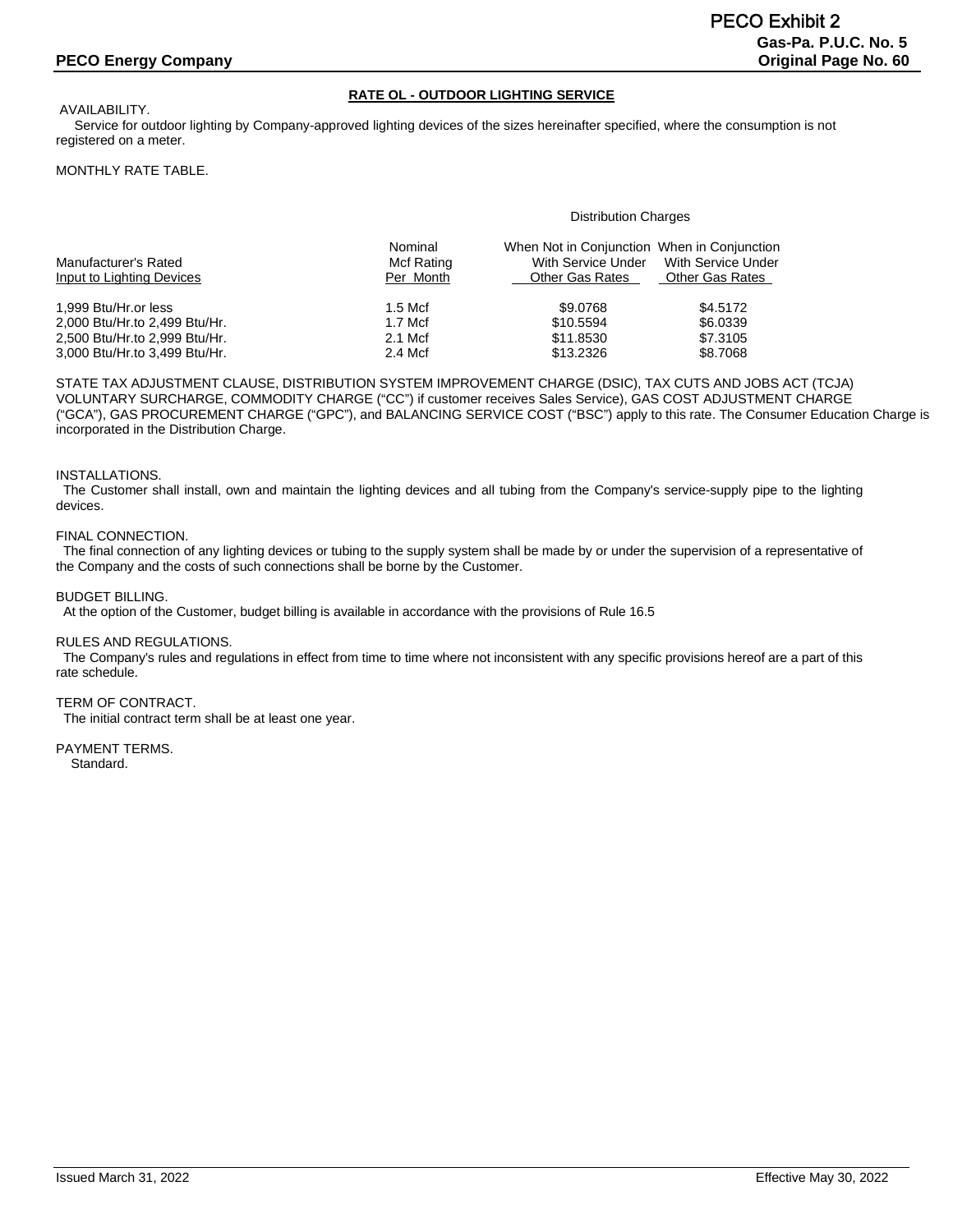# **RATE L - LARGE HIGH LOAD FACTOR SERVICE**

AVAILABILITY.

Large volume high load factor service for use in commercial and/or industrial applications, with the right reserved to restrict its use as a boiler fuel and for other non-critical use. This service shall be under a contract specifying in Mcf, the maximum daily quantity (MDQ) of natural gas to be supplied on a seasonal basis. The winter period MDQ may not exceed the summer period MDQ. Deliveries shall be as nearly as practicable at uniform hourly rates of flow.

MONTHLY RATE TABLE. FIXED DISTRIBUTION CHARGE: \$260.00 per month<br>VARIABLE DISTRIBUTION CHARGE: \$7.3232 per Mcf fo \$7.3232 per Mcf for the first 50% of all usage. \$2.2244 per Mcf for the additional use.

STATE TAX ADJUSTMENT CLAUSE, DISTRIBUTION SYSTEM IMPROVEMENT CHARGE (DSIC), TAX CUTS AND JOBS ACT (TCJA) VOLUNTARY SURCHARGE, COMMODITY CHARGE ("CC") (if customer receives Sales Service), GAS COST ADJUSTMENT CHARGE ("GCA"), GAS PROCUREMENT CHARGE ("GPC"), and BALANCING SERVICE COST ("BSC"), apply to this rate. The Consumer Education Charge is incorporated in the Variable Distribution Charge.

#### MINIMUM CHARGE.

The monthly minimum charge shall be the Fixed Distribution Charge.

#### MEASUREMENT.

 The quantities of gas used shall be determined from the Company's meters, corrected to standard conditions, namely 60° Fahrenheit temperature and 30 inches of mercury barometric pressure.

#### UNAUTHORIZED OVERRUN.

 Any quantity of gas taken for this service on any day of the month in excess of the MDQ specified in the contract for this service shall constitute unauthorized overrun volume for such day, except when such excess results from fluctuations in day-to-day deliveries hereunder determined by the Company to be normal and in accordance with good operating practices. The sum of all such unauthorized volume in a month shall be billed at the following: for the period November 1 through March 31, the applicable penalty for unauthorized use is the greater of (a) \$75 per Mcf, or (b) the market rate as defined below for the cost of gas plus \$25 per Mcf. For the period April 1 through October 31, the applicable penalty for unauthorized use is the greater of (a) \$25 per Mcf or (b) the market rate as defined below for the cost of gas plus \$10 per Mcf. The resulting amount shall be paid in addition to the charges specified in this rate.

The term "market rate" shall mean the Monthly Weighted Price (MWP) which is applied to all unauthorized gas volumes. The MWP shall be calculated by first dividing the daily unauthorized usage (in Mcf) by the total monthly unauthorized usage (in Mcf) for each day of the calendar month when unauthorized usage occurs. This results in the daily weighting factor for each day of the calendar month when unauthorized usage occurs. Subsequently, each daily weighting factor is multiplied by the greater of a) the Midpoint of Transco, Zone 6 non-NY North Daily rate for such unauthorized usage day; or b) the Midpoint Texas Eastern M3 Daily rate for such unauthorized usage day as reported in the Daily Price Survey published by Platts McGraw Hill Gas Daily or its successors, resulting in a daily weighted price. (In the event that Platts McGraw Hill Gas Daily or its successors ceases to publish these two indices, PECO will propose a reasonable substitute to the Commission.) All of the daily Weighted prices for a particular calendar month are summed and the result is equal to the MWP.

#### RULES AND REGULATIONS.

The Company's rules and regulations in effect from time to time where not inconsistent with any specific provisions hereof are a part of this rate schedule.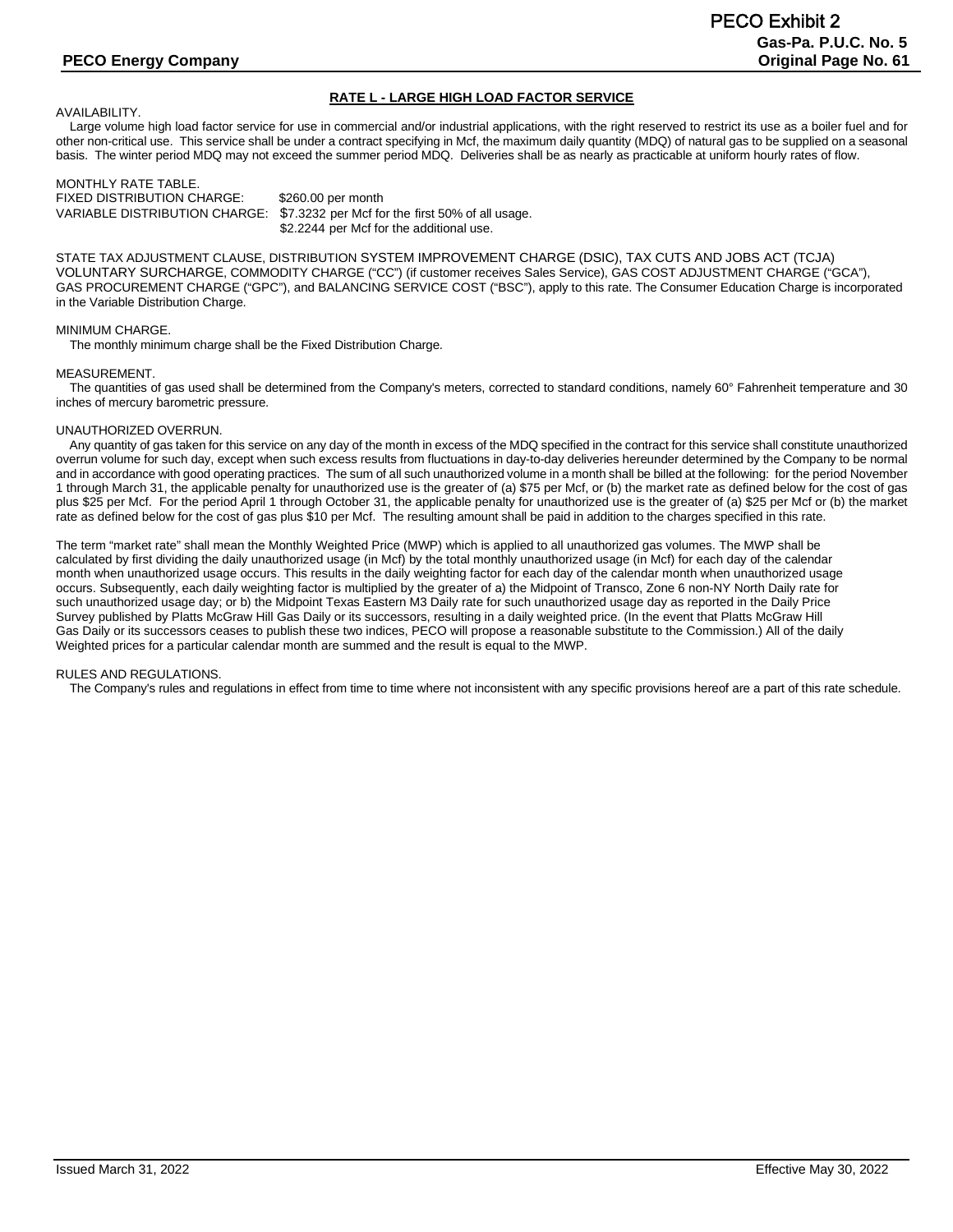#### MDQ DETERMINATION.

 Each Customer shall review the contract annually and shall supply the Company written notification by August 1 of the Customer's requested MDQ(s) for the coming contract year. The MDQ requested shall be subject to reduction by the Company for either or both of the seasonal periods in light of available gas supplies, winter deliverability constraints, or for other good reason before the contract becomes effective. Any reduction made by the Company below the prior year's MDQ(s) shall be limited to the Customer's boiler fuel and other non-critical use.

 The Company may, with the consent of the Customer, increase the existing winter MDQ up to the level of the contracted summer MDQ at such time during the winter period when, in the judgment of the Company, sufficient quantities of gas are available for the balance of the contract year.

#### TERM OF CONTRACT.

The initial contract term shall be at least one year.

PAYMENT TERMS. Standard.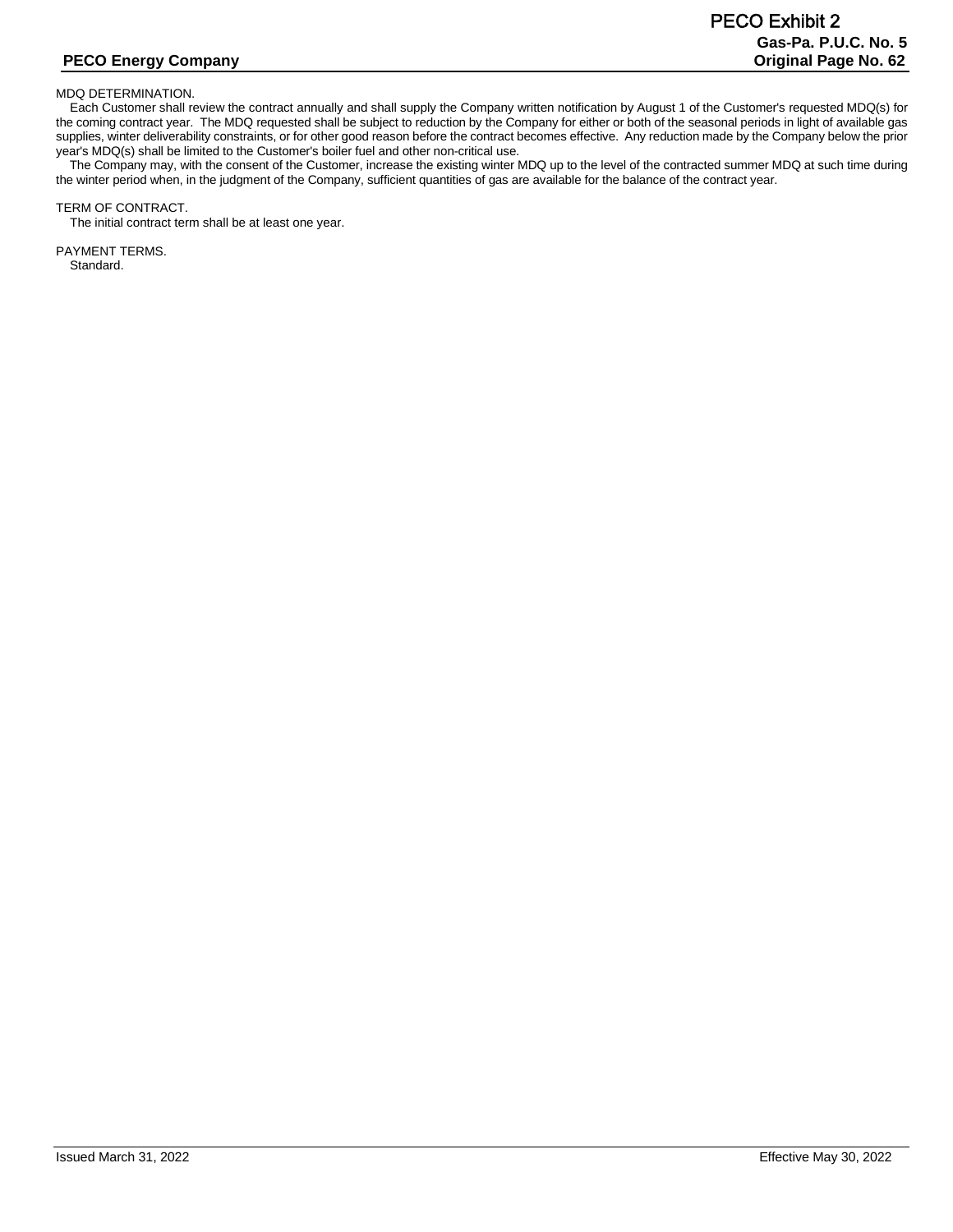# **RATE MV-F MOTOR VEHICLE SERVICE-FIRM**

AVAILABILITY.

Firm motor vehicle service is available to Customers using natural gas exclusively as fuel for motor vehicles.

MONTHLY RATE TABLE.

FIXED DISTRIBUTION CHARGE: \$49.84 per month.

ADDITIONAL FIXED DISTRIBUTION CHARGE: If the Customer contracts with the Company for the installation and maintenance of compressor equipment to deliver gas at the necessary pressure for vehicle use, there will be an additional Customer Charge as specified in the Customer's contract.

VARIABLE DISTRIBUTION CHARGE: \$1.0913 per Mcf

ADDITIONAL VARIABLE DISTRIBUTION CHARGE: If the Customer contracts with the Company for the purchase of compressed gas at a Company-owned refueling location, there will be a compression and refueling charge of \$2.66 per Mcf added for each Mcf of gas supplied.

MINIMUM CHARGE: The minimum charge per month shall be the Fixed Distribution Charge.

STATE TAX ADJUSTMENT CLAUSE, DISTRIBUTION SYSTEM IMPROVEMENT CHARGE (DSIC), TAX CUTS AND JOBS ACT (TCJA) VOLUNTARY SURCHARGE, COMMODITY CHARGE ("CC") (if customer receives Sales Service), GAS COST ADJUSTMENT CHARGE ("GCA"), GAS PROCUREMENT CHARGE ("GPC"), BALANCING SERVICE COST ("BSC"), and any applicable fuel taxes apply to this rate. The Consumer Education Charge is incorporated in the Variable Distribution Charge.

#### RULES AND REGULATIONS.

 The Company's rules and regulations in effect from time to time where not inconsistent with any specific provisions hereof are a part of this rate schedule.

TERM OF CONTRACT.

The initial contract term shall be at least one year.

PAYMENT TERMS. Standard.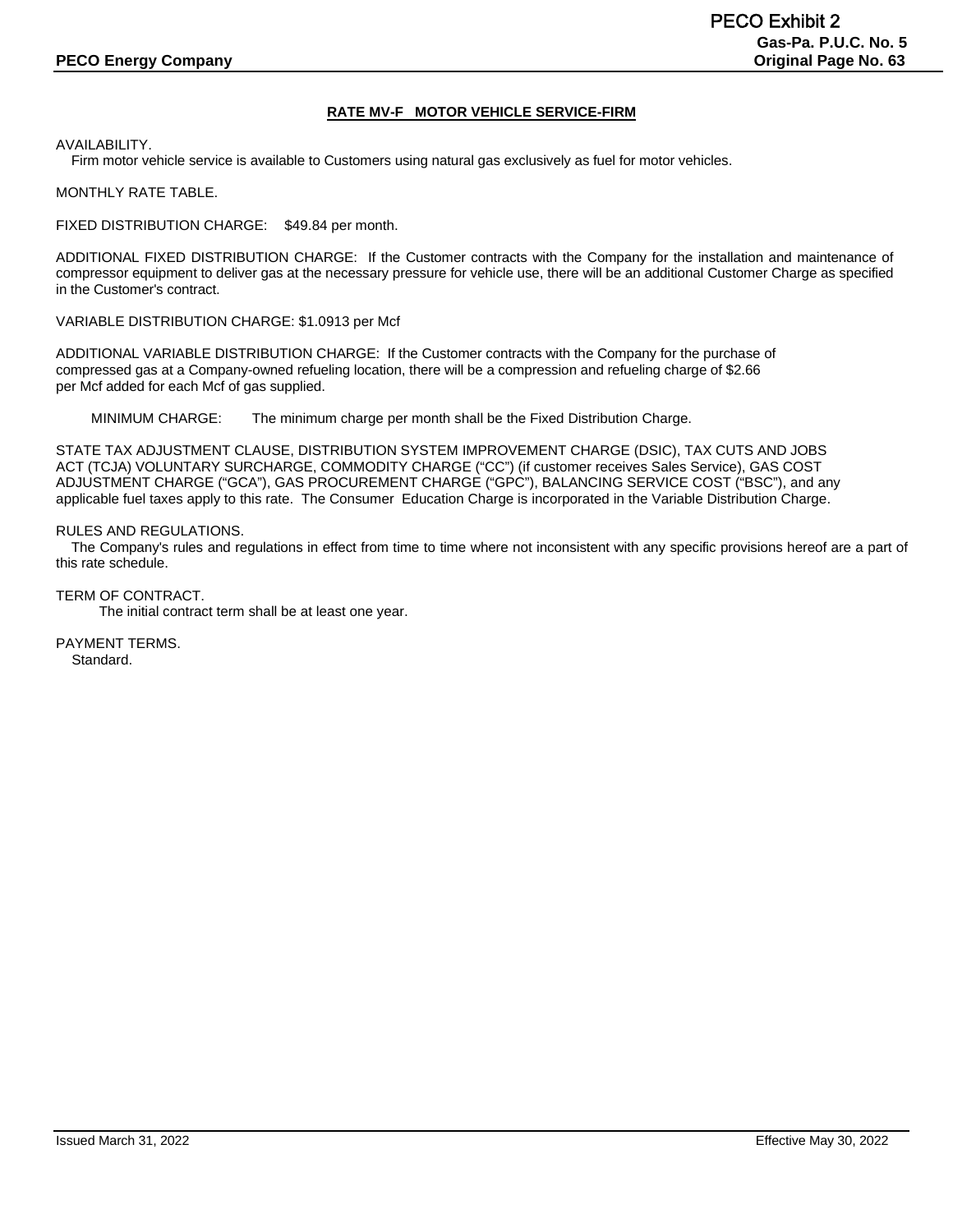## **RATE MV-I - MOTOR VEHICLE SERVICE-INTERRUPTIBLE**

#### AVAILABILITY.

Interruptible motor vehicle service is available to Customers using natural gas for the sole purpose of a fuel for motor vehicles which have installed dual-fuel capability.

#### QUALITY OF SERVICE.

Upon notification by the Company, the Customer is required to transfer load to an alternate fuel. Under normal operating conditions, a minimum of four hours' notice will be given before interruptions of service. The standard interruption of service will begin and end at 10:00 AM to coincide with the gas day. However, the notice period in emergency situations may be less than four hours and the Company may interrupt service at times other than the start of the gas day. The Customer shall be responsible for maintaining alternate fuel equipment in good operating condition and arranging for adequate supplies of alternate fuel. Sales under this rate schedule are subordinate to all firm sales or firm transportation service provided by the Company.

#### MONTHLY RATE TABLE.

FIXED DISTRIBUTION CHARGE: \$49.84 per month

ADDITIONAL FIXED DISTRIBUTION CHARGE: If the Customer contracts with the Company for the installation and maintenance of compressor equipment to deliver gas at the necessary pressure for vehicle use, there will be an additional Customer Charge as specified in the Customer's contract.

#### VARIABLE DISTRIBUTION CHARGE AND COMMODITY CHARGES:

Prices shall be established by the Company based on the alternate fuels that this Customer class has the economic capability of consuming.

The total of the Variable Distribution Charge and the Commodity Charge shall be no less than the allocated monthly cost of gas plus three cents, plus the applicable gross receipts tax factor.

The total of the Variable Distribution Charge and the Commodity Charge shall not exceed the sum of the end block of the Variable Distribution Charge, Commodity Charge, Balancing Service Cost ("BSC") and the Gas Cost Adjustment Charge ("GCA") of Rate GC.

The Company will provide the Pennsylvania Public Utility Commission with written notification of the Rate MV-I prices on an unbundled basis at least eight (8) business days before the beginning of the month in which any price revision is to occur. Once established, the price will remain in effect from month to month unless changed by the above notification procedure.

ADDITIONAL COMMODITY CHARGE: If the Customer contracts with the Company for the purchase of compressed gas at a Company-owned refueling location, there will be a compression and refueling charge of \$2.65 per Mcf added for each Mcf of gas supplied.

MINIMUM CHARGE: The minimum charge per month will be the Fixed Distribution Charge.

STATE TAX ADJUSTMENT CLAUSE, DISTRIBUTION SYSTEM IMPROVEMENT CHARGE (DSIC), TAX CUTS AND JOBS ACT (TCJA) VOLUNTARY SURCHARGE and any applicable fuel taxes apply to this rate.

#### OTHER CONDITIONS.

 1. The Company reserves the right to enter the Customer's premises to inspect the equipment and apparatus at any time to determine whether the Customer's equipment and the Company's equipment is properly functioning, and whether the Customer is in compliance with all the provisions of this rate. It is the Customer's responsibility to inform the Company immediately if the Customer-owned or Company-owned control equipment does not operate properly.

 2. Service under this rate may be separately supplied to a Customer who is also supplied under one or more other gas rates at the same premises, provided that each supply shall be separate and distinct with respect to delivery, metering and billing, and that no piping connections shall be made between the fuel line systems on the load side of the separate metering installation.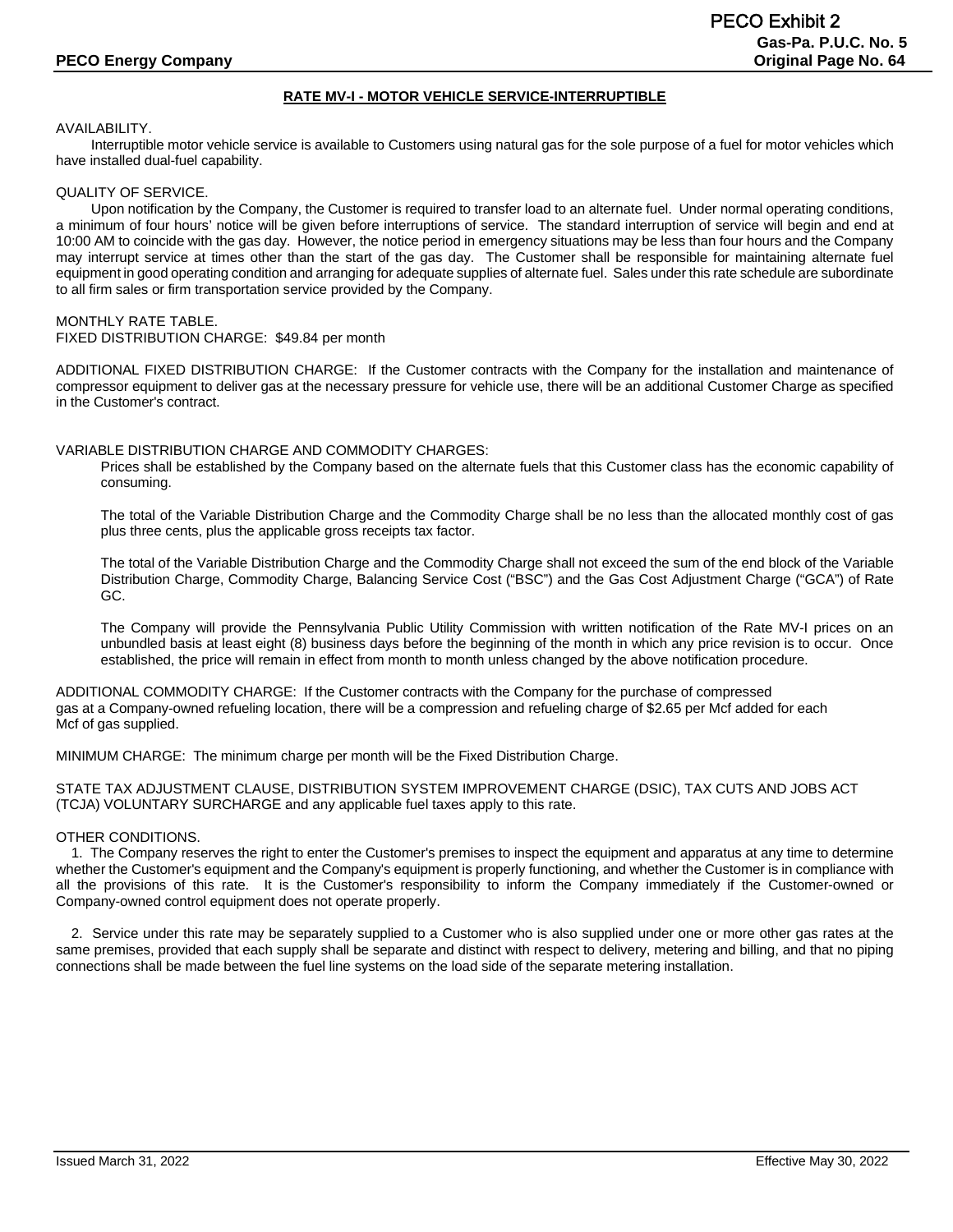### **RATE MV-I - MOTOR VEHICLE SERVICE-INTERRUPTIBLE - Continued**

3. Upon notification by the Customer to the Company that an emergency condition exists, the Company may, in its sole discretion, authorize the Customer to continue the use of gas during a period of interruption until such emergency condition has been corrected. The price of each Mcf of gas consumed during such emergency authorization will be increased by the difference between the allocated monthly cost of gas and the greater of:

- a. The highest incremental supply cost incurred by the Company during the period such emergency service is provided;
- b. The equivalent unleaded gasoline dealer tank wagon price as posted in the Journal of Commerce and as determined from the average of the three highest prices at Philadelphia for the month.

 The Company may require affidavits or other documentation in order to verify the cause and duration of the emergency condition sustained by the Customer. The revenue received for Customer emergency service which is in excess of the normal Rate MV-I revenue will be returned to Customers by including the revenues in the GCA of the Sales Service Costs provision.

4. Any unauthorized gas consumed in violation of the provisions of this rate shall be billed at the following: for the period November 1 through March 31, the applicable penalty for unauthorized use is the greater of (a) \$75 per Mcf, or (b) the market rate as defined below for the cost of gas plus \$25 per Mcf. For the period April 1 through October 31, the applicable penalty for unauthorized use is the greater of (a) \$25 per Mcf or (b) the market rate as defined below for the cost of gas plus \$10 per Mcf. The resulting amount shall be paid in addition to the charges specified in this rate. Such payment by the Customer for unauthorized use shall not be deemed as giving the Customer any rights to use such gas.

The term "market rate" shall mean the Monthly Weighted Price (MWP) which is applied to all unauthorized gas volumes. The MWP shall be calculated by first dividing the daily unauthorized usage (in Mcf) by the total monthly unauthorized usage (in Mcf) for each day of the calendar month when unauthorized usage occurs. This results in the daily weighting factor for each day of the calendar month when unauthorized usage occurs. Subsequently, each daily weighting factor is multiplied by the greater of a) the Midpoint of Transco, Zone 6 non-NY North Daily rate for such unauthorized usage day; or b) the Midpoint Texas Eastern M3 Daily rate for such unauthorized usage day as reported in the Daily Price Survey published by Platts McGraw Hill Gas Daily or its successors, resulting in a daily weighted price. (In the event that Platts McGraw Hill Gas Daily or its successors ceases to publish these two indices, PECO will propose a reasonable substitute to the Commission). All of the daily weighted prices for a particular calendar month are summed and the result is equal to the MWP.

5. Should the Customer cause the control device to be ineffective, or in any way change the operation thereof, all gas registered on the meter since the last meter reading, in addition to all other rates and charges, will be subject to the penalty charge shown above.

6. The Company may, after furnishing reasonable notice, permanently discontinue service to such Customer upon a finding by the Company that the Customer has not complied with the conditions and provisions of this rate.

#### RULES AND REGULATIONS.

 The Company's rules and regulations in effect from time to time where not inconsistent with any specific provisions hereof are a part of this rate schedule.

#### TERM OF CONTRACT.

The initial contract term shall be at least one year.

PAYMENT TERMS. Standard.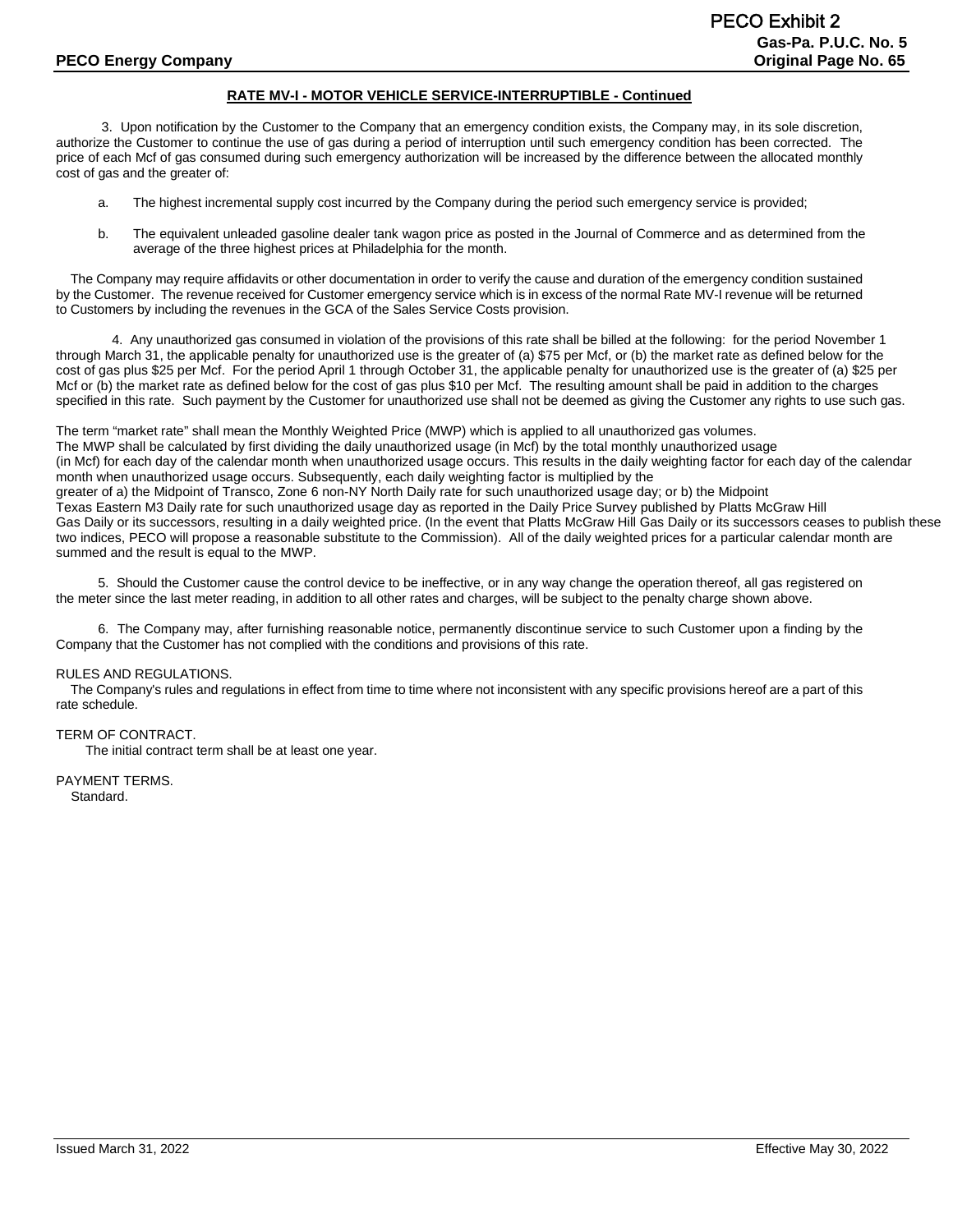# **RATE IS - INTERRUPTIBLE SERVICE**

#### AVAILABILITY.

 Interruptible sales service is available to individual Customers who have dual-fuel capability or are willing to accept interruption of gas service. The Customer must have an estimated gas consumption of at least 3,000 Mcf per month during each summer month. The summer period includes the months of April through November. For a Customer that also receives service under Rates L, TS-I, or TS-F, the 3,000 Mcf per month use requirement does not apply.

 Rate GC or other firm sales services may not be used as a backup supply during periods of interruption under this rate schedule. Rate GC service may be provided through separate metering where firm service is required. Piping connections between the firm and interruptible fuel line systems are prohibited.

 The Customer will be required to execute a contract specifying the maximum daily quantity (MDQ) of gas that the Company's service and metering facilities are designed to supply. The maximum hourly capacity that the Company's facilities are designed to supply shall not be more than 6.5% of the MDQ.

#### QUALITY OF SERVICE.

 Service under this rate is made available to Customers for purposes of balancing the Company's gas demands and optimizing its daily use of pipeline supplies and is strictly within the discretion of the Company. When the available quantity of gas is inadequate to serve the needs of all Customers under this rate, the Company will impose limitations, as necessary, endeavoring to provide each Customer with the opportunity to take gas from time to time. Under normal operating conditions, a minimum of four hours' notice will be given before interruptions of service. The standard interruption of service will begin and end at 10:00 AM to coincide with the gas day. However, the notice period in emergency situations may be less than four hours and the Company may interrupt service at times other than the start of the gas day. Those Customers who have dual fuel capability shall be responsible for maintaining alternate fuel equipment in good operating condition and arranging for adequate supplies of alternate fuel. Interruptible sales are subordinate to all firm sales or firm transportation service provided by the Company.

#### BILLING.

FIXED DISTRIBUTION CHARGE: \$217.89 per month.

#### VARIABLE DISTRIBUTION AND COMMODITY CHARGES:

Prices shall be established by the Company based on the alternate fuels the Customer has the economic capability of consuming. The total of the Variable Distribution Charge and the Commodity Charge shall be no less than the applicable commodity cost of gas for the current month plus three cents, increased by the applicable gross receipts tax factor and shall be no higher than the applicable delivered price, on an equivalent BTU basis of alternate fuel.

The Company will provide the Pennsylvania Public Utility Commission with written notification of each of the prices on an unbundled basis at least eight (8) business days before the beginning of the month in which any price revision is to occur. Once established, prices will remain in effect from month to month unless changed in accordance with the above notification procedure. If there is a major change in competitive fuel prices during the month, the Company may change the Commodity Charge prices within the same upper and lower limits on notice of five working days to the Commission.

MINIMUM CHARGE: The minimum charge per month will be the Fixed Distribution Charge.

#### METERING SEQUENCE.

 Service under this rate may be supplied in combination with Rates L, TS-F or TS-I at a single point and through a single metering installation, in which case the MDQ for each rate schedule shall be specified in the contract. The Company will assume for billing purposes that metered volumes first reflect deliveries of the Contract Maximum Daily Quantity of Rate L gas, next the Firm Transportation Contract Quantity of Rate TS-F, next the Contract Quantity of Interruptible Transportation under Rate TS-I, and finally the Interruptible Gas under this rate schedule. Determination of Rate IS deliveries will be made at the end of the billing period. The number of Mcf billed under Rate L shall never be less than the number of Mcf resulting from 15 days' use of the Rate L billing demand.

STATE TAX ADJUSTMENT CLAUSE, DISTRIBUTION SYSTEM IMPROVEMENT CHARGE (DSIC), and TAX CUTS AND JOBS ACT (TCJA) VOLUNTARY SURCHARGE apply to this rate.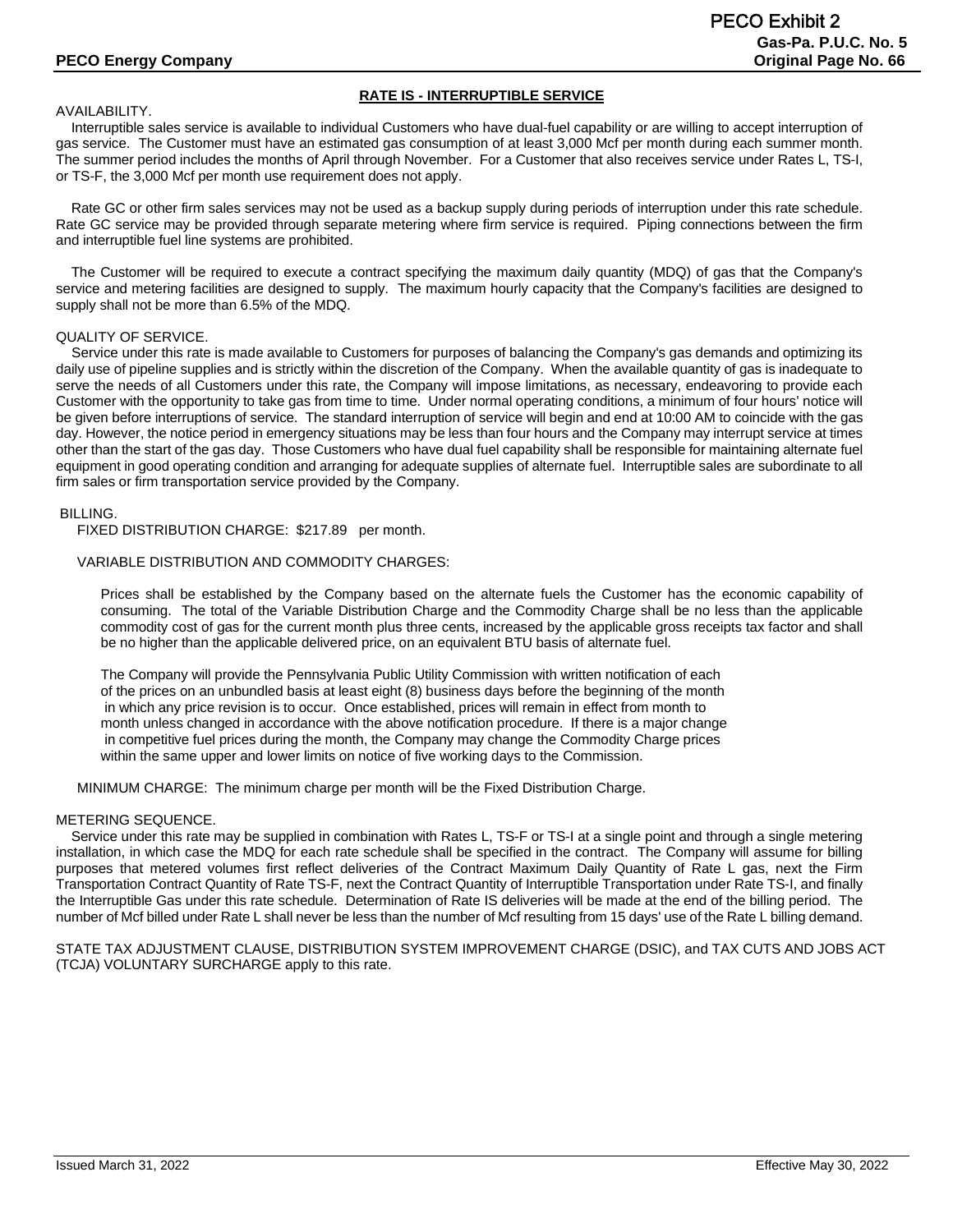**Gas-Pa. P.U.C. No. 5**

# **PECO Energy Company Company Company Company Company Company Company Company Company Company Company Company Company Company Company Company Company Company Company Company Company Company Company Company Company Company C**

# **RATE IS - INTERRUPTIBLE SERVICE - Continued**

### OTHER CONDITIONS.

1. Any quantity of gas taken for this service on any day of the month in excess of the MDQ specified in the contract shall constitute unauthorized overrun volume for such day, except when such excess results from fluctuations in day-to-day deliveries hereunder determined by the Company to be normal and in accordance with good operating practices. The sum of all such unauthorized volume in a month shall be billed at the following: for the period November 1 through March 31, the applicable penalty for unauthorized use is the greater of (a) \$75 per Mcf, or (b) the market rate as defined below for the cost of gas plus \$25 per Mcf. For the period April 1 through October 31, the applicable penalty for unauthorized use is the greater of (a) \$25 per Mcf or (b) the market rate as defined below for the cost of gas plus \$10 per Mcf. The resulting amount shall be paid in addition to the charges specified in this rate.

The term "market rate" shall mean the Monthly Weighted Price (MWP) which is applied to all unauthorized gas volumes. The MWP shall be calculated by first dividing the daily unauthorized usage (in Mcf) by the total monthly unauthorized usage (in Mcf) for each day of the calendar month when unauthorized usage occurs. This results in the daily weighting factor for each day of the calendar month when unauthorized usage occurs. Subsequently, each daily weighting factor is multiplied by the greater of a) the Midpoint of Transco, Zone 6 non-NY North Daily rate for such unauthorized usage day; or b) the Midpoint Texas Eastern M3 Daily rate for such unauthorized usage day as reported in the Daily Price Survey published by Platts McGraw Hill Gas Daily or its successors, resulting in a daily weighted price. (In the event that Platts McGraw Hill Gas Daily or its successors ceases to publish these two indices, PECO will propose a reasonable substitute to the Commission). All of the daily weighted prices for a particular calendar month are summed and the result is equal to the MWP.

2. Upon notification by the Customer to the Company that an emergency condition exists, the Company may, in its sole discretion, authorize the Customer to continue the use of gas during a period of interruption until such emergency condition has been corrected. The price of each Mcf of gas consumed during such emergency authorization will be increased by the difference between the applicable commodity cost used to establish the current Rate IS Commodity Charge for the Customer and the greater of:

- a. The highest incremental supply cost incurred by the Company during the period such emergency service is provided;
- b. The equivalent No. 2 oil consumer tank car price as posted in the Journal of Commerce and as determined from the average of the three highest prices at Philadelphia for the month.

The Company may require affidavits or other documentation in order to verify the cause and duration of the emergency condition sustained by the Customer. The Company may, after furnishing reasonable notice, permanently discontinue service to such Customer upon a finding by the Company that the Customer has not complied with the conditions and provisions of this rate schedule.

The revenue received for Customer emergency service which is in excess of the normal Rate IS revenue will be returned to Customers by including the revenues in the GCA of the Sales Service Costs provision.

#### EXTENSION OF MAIN - INSTALLATION OF SERVICE.

Each Customer shall prepay the total cost of any main extension, service installation, meter installation, or enlargement or rearrangement of existing facilities required for service under this rate schedule.

#### RULES AND REGULATIONS.

The Company's rules and regulations in effect from time to time where not inconsistent with any specific provisions hereof are a part of this rate schedule.

#### TERM OF CONTRACT.

The initial contract term shall be at least 1 year.

PAYMENT TERMS. Standard.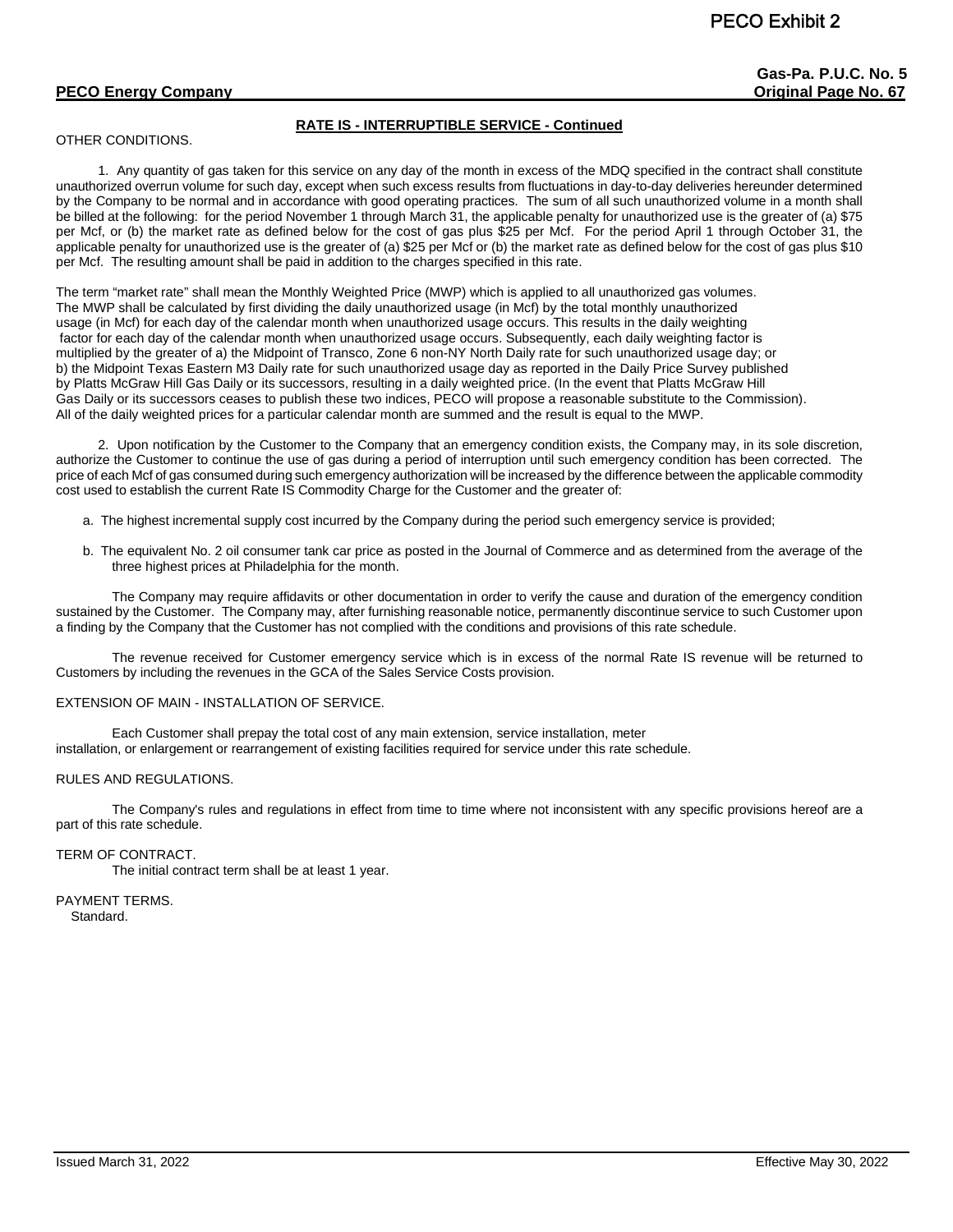#### **RATE TCS - TEMPERATURE CONTROLLED SERVICE**

#### AVAILABILITY

 Temperature controlled service is available to individual Customers that have dual-fuel equipment with a rated input of more than 2,100,000 Btu per hour and an estimated fuel use which totals 5,000 Mcf or more during the billing months of December, January, February and March and are willing to accept interruption of service at the cut-off temperature specified by the Company.

#### QUALITY OF SERVICE.

 Upon notification by the Company, the Customer is required to transfer load to an alternate fuel whenever the outdoor temperature is below the cut-off limit specified by the Company. Under normal operating conditions, a minimum of four hours' notice will be given before interruptions of service. The standard interruption of service will begin and end at 10:00 AM to coincide with the gas day. However, the notice period in emergency situations may be less than four hours and the Company may interrupt service at times other than the start of the gas day. During August of each year the Company will notify each Customer of the cut-off temperature limit to be effective during the twelve-month period beginning September 1. Those Customers who have dual fuel capability shall be responsible for maintaining alternate fuel equipment in good operating condition and arranging for adequate supplies of alternate fuel. Sales under this rate are subordinate to all firm sales or firm transportation service provided by the Company.

#### BILLING.

FIXED DISTRIBUTION CHARGE: \$147.93 per month.

VARIABLE DISTRIBUTION AND COMMODITY CHARGES:

Prices shall be established by the Company based on the alternate fuels that this Customer class has the economic capability of consuming.

Monthly prices shall not exceed the sum of the end block of the Variable Distribution Charge of Rate GC, the monthly projected weighted average commodity cost of gas (WACCOG) and the Fixed Cost Credit determined in the most recent annual 1307(f) proceeding. Monthly prices shall be no less than monthly projected WACCOG and the 1307(f) Fixed Cost Credit, plus three cents. The Company will provide the Pennsylvania Public Utility Commission with written notification of the prices on an unbundled basis at least eight (8) business days before the beginning of the month in which any price revision is to occur. If there is a significant change in WACCOG during a month, the Company may change the commodity charge prices within the same upper and lower limits on notice of five working days to the Commission.

"Fixed Cost Credit" means the result derived by dividing the Company's annual projected interstate pipeline transportation and storage demand charges by its projected annual firm sales throughput as determined by reference to the Company's Section 1307(f) filing made immediately prior to the period in which the Fixed Cost Credit shall apply.

"Commodity cost of gas" shall include all purchased gas costs charged by the Company's natural gas and interstate pipeline suppliers on a volumetric or commodity basis (including but not limited to interstate pipeline fuel and the Company's company use and unaccounted for gas) and shall exclude all costs used in determining the Fixed Cost Credit.

MINIMUM CHARGE: The minimum charge per month will be the Fixed Distribution Charge.

STATE TAX ADJUSTMENT CLAUSE DISTRIBUTION SYSTEM IMPROVEMENT CHARGE (DSIC), and TAX CUTS AND JOBS ACT (TCJA) VOLUNTARY SURCHARGE apply to this rate.

#### OTHER CONDITIONS.

1. The Company reserves the right to enter the Customer's premises to inspect the equipment and apparatus at any time to determine whether the Customer's equipment and the Company's equipment is properly functioning, and whether the Customer is in compliance with all the provisions of this rate.

It is the Customer's responsibility to inform the Company immediately if the Customer-owned or Company-owned control equipment does not operate properly.

Service under this rate may be separately supplied to a Customer who is also supplied under one or more other gas rates at the same premises, provided that each supply shall be separate and distinct with respect to delivery, metering and billing, and that no piping connections shall be made between the fuel line systems on the load side of the separate metering installation.

 The Company may, in its sole discretion, permit minimal volumes of gas which would otherwise be supplied under Rate GC to flow through the Rate TCS metering where, in the Company's judgment, the cost of installing separate metering is uneconomical.

(Continued)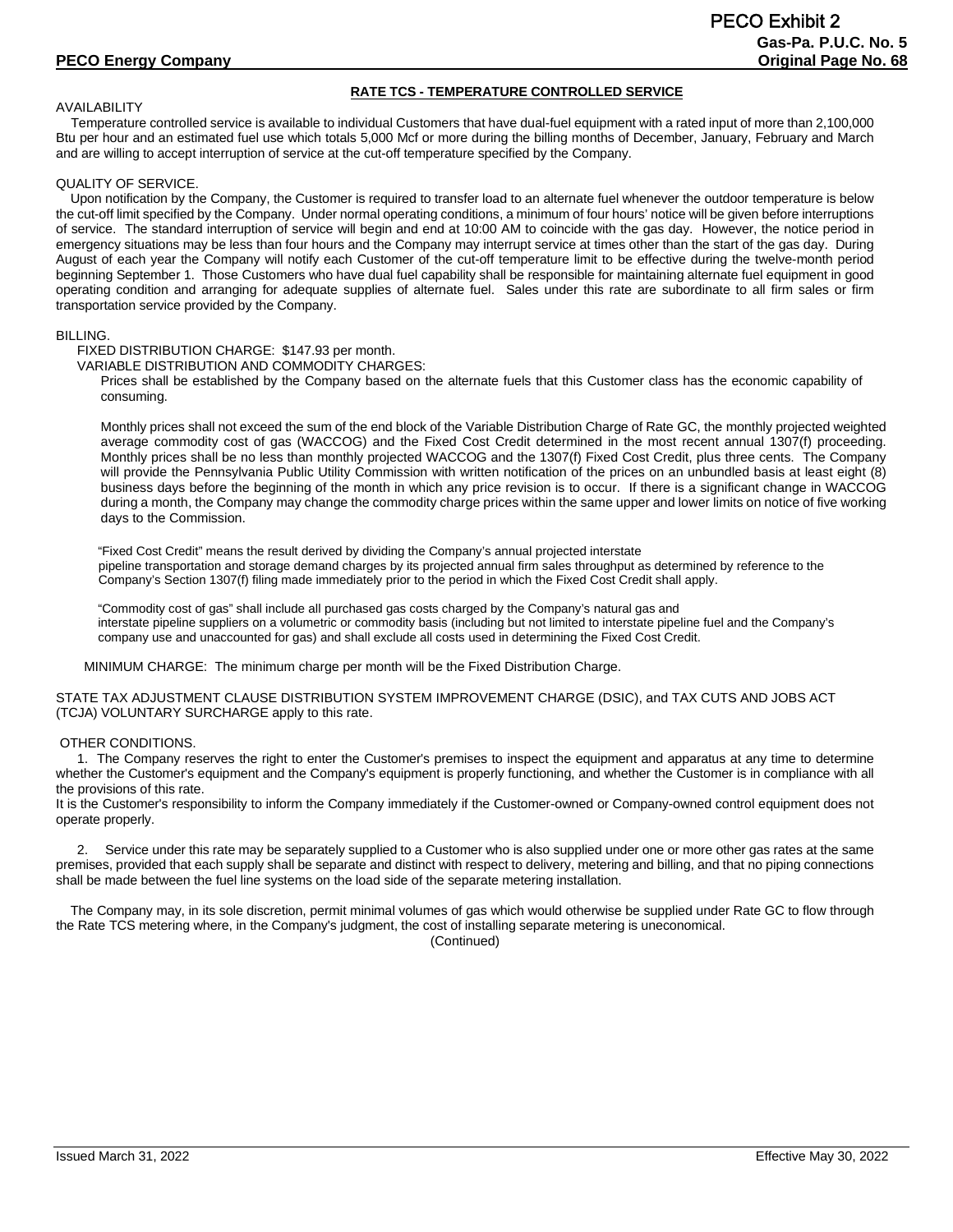#### **RATE TCS - TEMPERATURE CONTROLLED SERVICE – Continued**

3. Upon notification by the Customer to the Company that an emergency condition exists, the Company may, in its sole discretion, authorize the Customer to continue the use of gas during a period of interruption until such emergency condition has been corrected. The price of each Mcf of gas consumed during such emergency authorization will be increased by the difference between the allocated monthly cost of gas and the greater of:

- a. The highest incremental supply cost incurred by the Company during the period such emergency service is provided;
- b. The equivalent No. 2 oil consumer tank car price as posted in the Journal of Commerce and as determined from the average of the three highest prices at Philadelphia for the month.

 The Company may require affidavits or other documentation in order to verify the cause and duration of the emergency condition sustained by the Customer. The revenue received for Customer emergency service which is in excess of the normal Rate TCS revenue will be returned to Customers by including the revenues in the GCA of the Sales Service Costs provision.

4. Upon notification to the Customer by the Company that an emergency condition exists, the Company may change the threshold outdoor ambient temperature at which service is provided, for the duration of the emergency.

5. Any unauthorized gas consumed in violation of the provisions of this rate shall be billed at the following: for the period November 1 through March 31, the applicable penalty for unauthorized use is the greater of (a) \$75 per Mcf, or (b) the market rate as defined below for the cost of gas plus \$25 per Mcf. For the period April 1 through October 31, the applicable penalty for unauthorized use is the greater of (a) \$25 per Mcf or (b) the market rate as defined below for the cost of gas plus \$10 per Mcf. The resulting amount shall be paid in addition to the charges specified in this rate. Such payment by the Customer for unauthorized use shall not be deemed as giving the Customer any rights to use such gas.

The term "market rate" shall mean the Monthly Weighted Price (MWP) which is applied to all unauthorized gas volumes. The MWP shall be calculated by first dividing the daily unauthorized usage (in Mcf) by the total monthly unauthorized usage (in Mcf) for each day of the calendar month when unauthorized usage occurs. This results in the daily weighting factor for each day of the calendar month when unauthorized usage occurs. Subsequently, each daily weighting factor is multiplied by the greater of a) the Midpoint of Transco, Zone 6 non-NY North Daily rate for such unauthorized usage day; or b) the Midpoint Texas Eastern M3 Daily rate for such unauthorized usage day as reported in the Daily Price Survey published by Platts McGraw Hill Gas Daily or its successors, resulting in a daily weighted price.(In the event that Platts McGraw Hill Gas Daily or its successors ceases to publish these two indices, PECO will propose a reasonable substitute to the Commission.) All of the daily weighted prices for a particular calendar month are summed and the result is equal to the MWP.

6. Should the Customer cause the control device to be ineffective, or in any way change the operation thereof, all gas registered on the meter since the last meter reading, in addition to all other rates and charges, will be subject to the penalty charge shown above.

7. The Company may, after furnishing reasonable notice, permanently discontinue service to such Customer upon a finding by the Company that the Customer has not complied with the conditions and provisions of this rate.

#### RULES AND REGULATIONS.

 The Company's rules and regulations in effect from time to time where not inconsistent with any specific provisions hereof are a part of this rate schedule.

#### TERM OF CONTRACT.

The initial contract term shall be at least 1 year.

PAYMENT TERMS. Standard.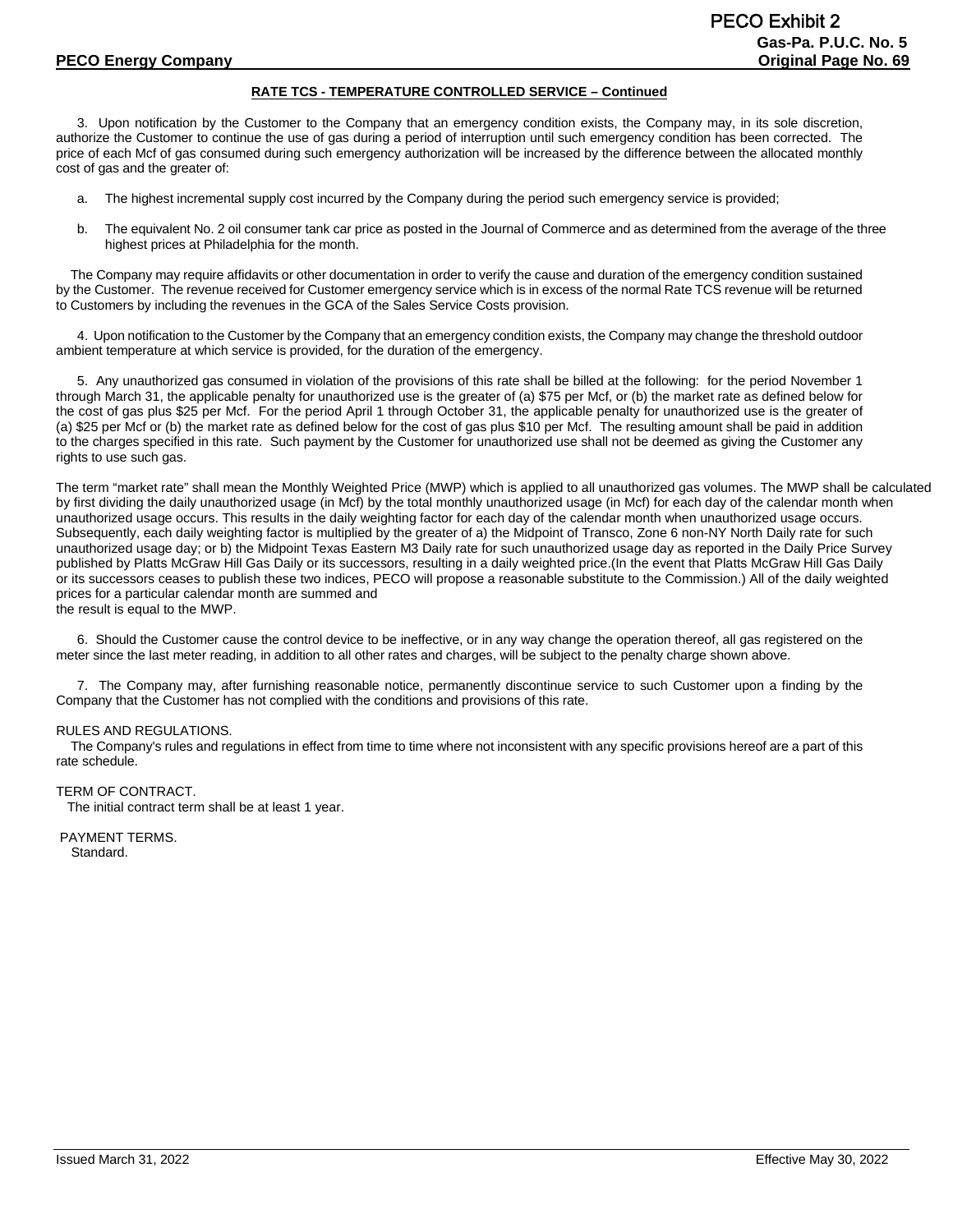## **GAS TRANSPORTATION SERVICE - GENERAL TERMS AND CONDITIONS**

(Applicable to: Rate TS-I Gas Transportation Service-Interruptible and Rate TS-F Gas Transportation Service-Firm.) 1. TRANSPORTATION SERVICE

 1.1 GENERAL. Transportation service shall consist of: the receipt of gas on behalf of a Customer; the transportation of gas through the Company's distribution facilities, and the delivery of equivalent quantities of gas to the Customer, adjusted for thermal correction and system losses where applicable.

 Transportation service may also include Standby Sales Service to permit purchases of gas under one of the Company's retail sales rate schedules.

1.2 TERMS DEFINED. The following definitions shall apply throughout the transportation portion of this tariff:

RECEIVED/RECEIPT shall refer to gas tendered to the Company for the Customer's account at one or more of the interconnections between the Company and its interstate pipeline suppliers, or other specified location. The normal unit of measurement is the dekatherm or mmBtu.

DELIVERED/DELIVERY shall refer to gas tendered to the Customer by the Company at the Customer's specified location. The normal unit of measurement is the Mcf.

USE/USAGE shall refer to gas actually consumed by the Customer at the specified location as measured by the Company's meter in Mcf.

DEFICIENT DELIVERIES shall refer to occurrences in which the Customer uses more gas than the quantity of transportation gas tendered by the Company for delivery.

EXCESS DELIVERIES shall refer to occurrences in which the Customer uses less than the quantity of gas tendered by the Company for delivery.

1.3 VOLUME ADJUSTMENT. The quantity of transportation gas received into the Company's distribution system for the Customer's account shall be: (a) reduced by 2.3% for system losses; and (b) adjusted for thermal correction determined by dividing the daily average Btu content per cubic foot of gas for the Company's system by a reference Btu content of 1,000 Btu per cubic foot. Where the transported gas can be delivered directly to the Customer without commingling with other system supplies, no reduction for system losses shall be made, and the thermal correction shall be based on the daily average Btu content of the pipeline to which the Customer is directly connected.

 1.4 SUPPLY COST ADJUSTMENT. If the Company incurs any added gas supply cost in order to provide transportation service by displacement, or for other reasons, such additional cost will be charged to the Customer. Displacement occurs when a Customer, who is directly connected to one of the Company's pipeline suppliers, arranges for receipt of transportation gas on another pipeline to which the Customer is not directly connected. Revenues received by the Company in payment for added gas supply cost will be credited to firm sales Customers through the annual Sales Service Costs reconciliation (Section 1307[f]).

 1.5 SERVICE AGREEMENT. The Customer will be required to execute a Transportation Service Agreement which will specify an initial Transportation Contract Quantity (TCQ) to be the maximum daily volume of gas, expressed in Mcf net of system losses where applicable, to be transported and delivered to the Customer. The agreement will also specify delivery locations, the election of Standby Sales Service, the commodity charge to be in effect for the term of the agreement, and any special provisions for service. The standard term for a Transportation Service Agreement shall be twelve months, unless the Company and the Customer agree to a shorter or longer term.

 The TCQ shall not exceed the lower of (a) the capacity of the Company's metering and regulating equipment at the Customer's location; or (b) 110% of the maximum daily usage of the Customer during the twelve-month period prior to the execution of the Transportation Service Agreement, unless full documentation of new or additional gas usage capability is provided by the Customer. If a Customer chooses to designate an Agent to act on the Customer's behalf for scheduling, dispatching, billing and other administrative aspects of transportation service, such designation shall be made in the Transportation Service Agreement. The designation of an Agent shall not relieve the Customer of ultimate responsibility for payment for service or other obligations incurred under this tariff.

Every November 1 following execution of the Transportation Service Agreement, the Customer's TCQ shall be automatically adjusted by the Company to be 110% of the maximum daily usage of the Customer during the prior twelve-month period if such adjustment would raise or lower the customer TCQ by the higher of either 10 mcf or 10%. The TCQ may also be adjusted by mutual agreement of the Customer and the Company.

(Continued)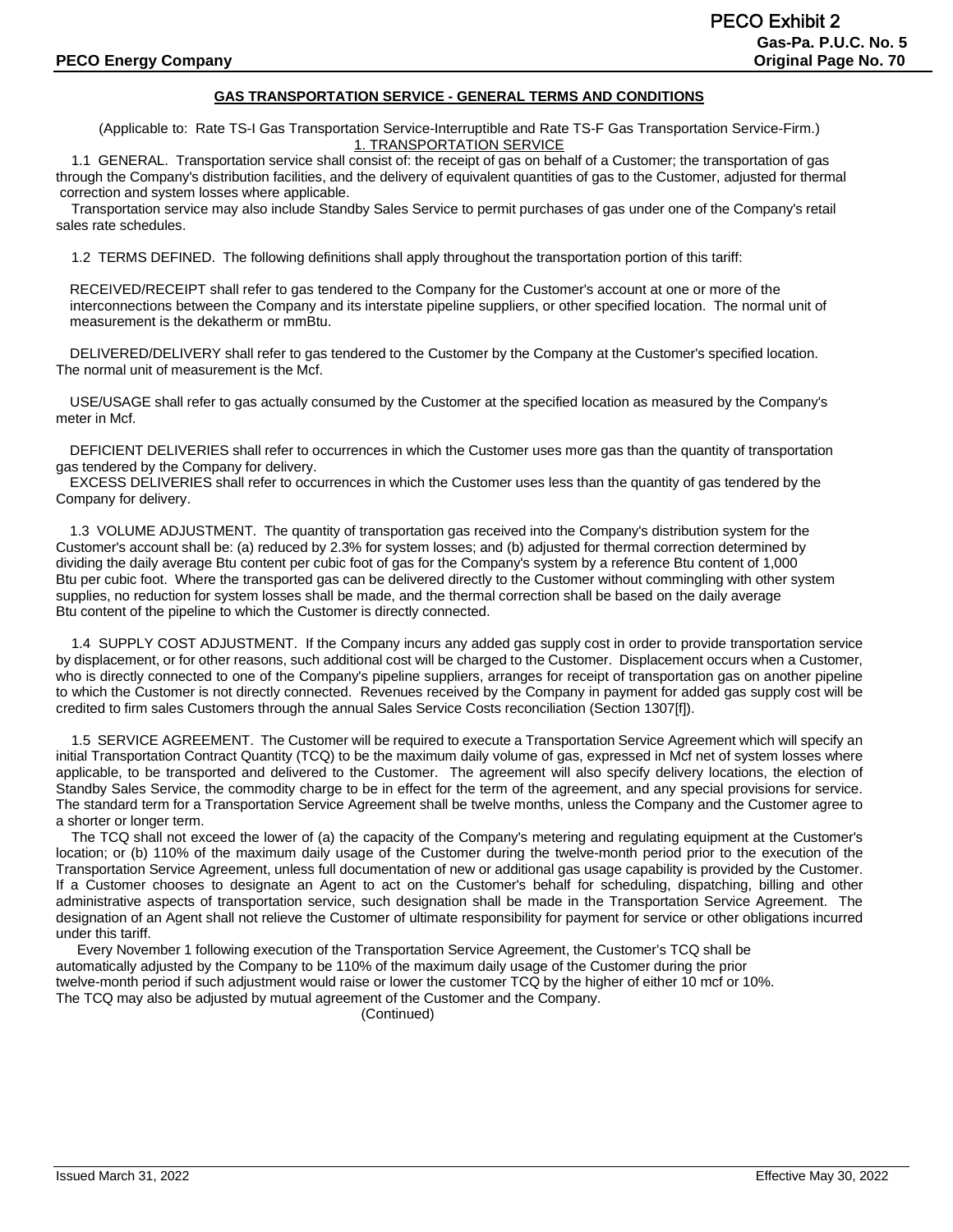#### **GAS TRANSPORTATION SERVICE GENERAL TERMS AND CONDITIONS – Continue**

**d** (Applicable to: Rate TS-I Gas Transportation Service Interruptible and Rate TS F Gas Transportation Service Firm.)

1.6 BUYER GROUP/LEAD CUSTOMER. A Buyer Group generally consists of up to ten individual Customers who voluntarily join together to obtain either firm or interruptible transportation service. The Company, at its discretion, may require all members of the Buyer Group to execute the same Transportation Service Agreement and make the same elections as to Standby Sales Service. One member of the Buyer Group may be designated by the Company as the Lead Customer who shall be responsible for the timely payment of all bills rendered to the Buyer Group, as well as all day to day dispatch scheduling coordination and administrative communication between the Company and all members of the Buyer Group. A member of one Buyer Group may not be a member of another Buyer Group. Eleven or more individual Customers may form a Buyer Group only upon specific agreement by the Company. Unless otherwise described, the term "Customer" as used throughout these general terms and conditions shall refer to an individual Customer or to a Buyer Group. The Company, at its discretion, may set the maximum Commodity Charge for a Buyer Group at the maximum which any member would be individually required to pay.

1.7 MINIMUM SIZE. The minimum total gas consumption capability required to be eligible for transportation service shall be less than or equal to 5,000 Mcf per year. This minimum shall apply to an individual Customer or to a Buyer Group which, in the aggregate, uses less than or equal to 5,000 Mcf of gas annually.

#### **2. BALANCING PROVISIONS**

2.1 GENERAL. Transportation balancing is provided to adjust for the unavoidable minor variations between Customer usage and scheduled deliveries, and is not intended to function as a storage service or a standby sales service. Each Customer shall use best efforts to balance deliveries and usage at all times.

2.2 INTERRUPTED RECEIPTS. On days when no transportation gas is received for the Customer's account, all gas used by the Customer shall be billed as a purchase from the Company. For Customers which have elected Standby Sales Service, the usage shall be billed at the applicable rate. For Customers which have not elected Standby Sales Service, the usage shall be billed at the sum of the Variable Distribution Charge, Commodity Charge, Balancing Service Cost ("BSC") and, the Gas Cost Adjustment Charge ("GCA") of Rate GC and a penalty charge based on the following: for the period November 1 through March 31, the applicable penalty for unauthorized use is the greater of (a) \$75 per Mcf, or (b) the market rate as defined below for the cost of gas plus \$25 per Mcf. For the period April 1 through October 31, the applicable penalty for unauthorized use is the greater of (a) \$25 per Mcf or (b) the market rate as defined below for the cost of gas plus \$10 per Mcf. Excess deliveries already being held for the Customer at the time of interruption will be tendered for delivery when transportation receipts resume. If the interruption of receipts continues for more than thirty days, the Company will tender excess deliveries as soon as practicable subject to operating and gas procurement considerations.

The term "market rate" shall mean the Monthly Weighted Price (MWP) which is applied to all unauthorized gas volumes. The MWP shall be calculated by first dividing the daily unauthorized usage (in Mcf) by the total monthly unauthorized usage (in Mcf) for each day of the calendar month when unauthorized usage occurs. This results in the daily weighting factor for each day of the calendar month when unauthorized usage occurs. Subsequently, each daily weighting factor is multiplied by the greater of a) the Midpoint of Transco, Zone 6, non-NY

North Daily rate for such unauthorized usage day; or b) the Midpoint Texas Eastern M3 Daily rate for such unauthorized usage day as reported in the Daily Price Survey published by Platts McGraw Hill Gas Daily or its successors, resulting in a daily weighted price. (In the event that Platts McGraw Hill Gas Daily or its successors ceases to publish these two indices, PECO will propose a reasonable substitute to the Commission.) All of the daily weighted prices for a particular calendar month are summed and the result is equal to the MWP.

2.3 BALANCING CHARGE. A **\$0.0211** per Mcf balancing charge shall be imposed on all transportation deliveries in a billing month. The Balancing Charge shall be reviewed and adjusted annually, as necessary, effective December 1 subject to approval of the new charge in the Company's annual purchased gas cost filing under 66 Pa. C.S. § 1307(f)

2.4 ALLOWABLE DAILY VARIATION. In order to minimize the effect of transportation imbalances on the operation of the system, the allowable daily variation between delivered quantities and Customer usage is ten percent of the TCQ.

 If a Customer exceeds these limits, the Company shall: (a) in the case of excess deliveries, impose a \$0.25 per Mcf penalty charge on that portion of daily excess deliveries greater than the allowable daily variation and have the right to limit the receipt of Gas Transportation if a customer has excess deliveries greater than the allowable daily variation (b) in the case of deficient deliveries, have the right to bill such deficiency as a purchase from the Company. For Customers which have elected Standby Sales Service, the deficiency shall be billed at the applicable rate. For Customers which have not elected Standby Sales Service, the deficiency shall be billed at the sum of the Variable Distribution Charge, Commodity Charge, Balancing Service Cost ("BSC") and, the Gas Cost Adjustment Charge ("GCA") of Rate GC, and a penalty charge based on the following: for the period November 1 through March 31, the applicable penalty for unauthorized use is the greater of (a) \$75 per Mcf, or (b) the market rate as defined below for the cost of gas plus \$25 per Mcf. For the period April 1 through October 31, the applicable penalty for unauthorized use is the greater of (a) \$25 per Mcf or (b) the market rate as defined below for the cost of gas plus \$10 per Mcf.

The term "market rate" shall mean the Monthly Weighted Price (MWP) which is applied to all unauthorized gas volumes. The MWP shall be calculated by first dividing the daily unauthorized usage (in Mcf) by the total monthly unauthorized usage (in Mcf) for each day of the calendar month when unauthorized usage occurs. This results in the daily weighting factor for each day of the calendar month when unauthorized usage occurs. Subsequently, each daily weighting factor is multiplied by the greater of a) the Midpoint of Transco, Zone 6, Non-NY North Daily rate for such unauthorized usage day; or b) the Midpoint Texas Eastern M3 Daily rate for such unauthorized usage day as reported in the Daily Price Survey published by Platts McGraw Hill Gas Daily or its successors, resulting in a daily weighted price. (In the event that Platts McGraw Hill Gas Daily or its successors ceases to publish these two indices, PECO will propose a reasonable substitute to the Commission.) All of the daily weighted prices for a particular calendar month are summed and the result is equal to the MWP.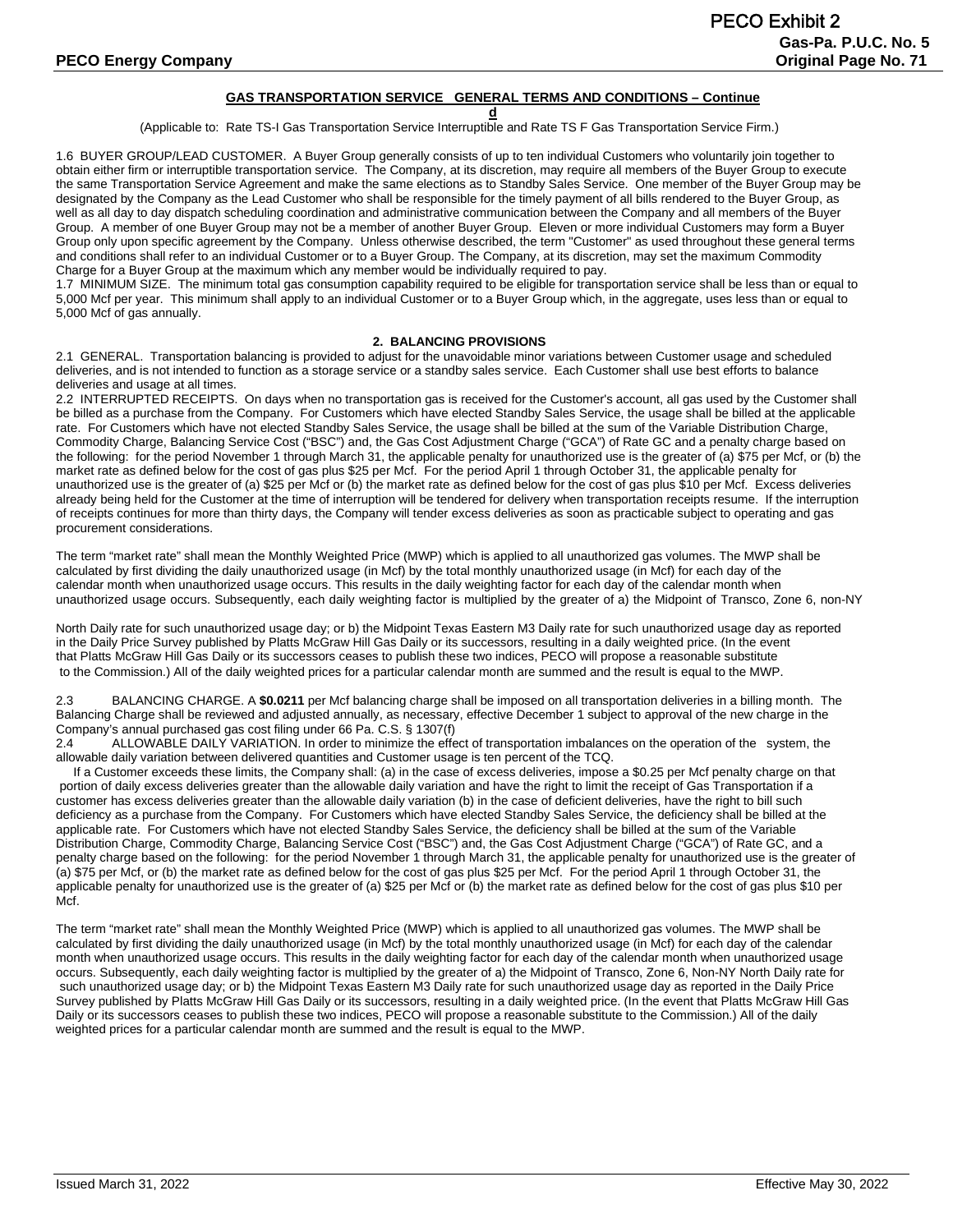## **GAS TRANSPORTATION SERVICE - GENERAL TERMS AND CONDITIONS - Continued**

#### (Applicable to: Rate TS-I Gas Transportation Service-Interruptible and Rate TS-F Gas Transportation Service-Firm.)

#### 2.5 MONTHLY BALANCING FOR DEFICIENT DELIVERIES. If in any billing month a Customer has deficient

deliveries, the volumes shall be billed at the applicable rate for those customers that have elected Standby Sales Service. For Customers which have not elected Standby Sales Service, the volumes shall be billed at the sum of the Variable Distribution Charge, Commodity Charge, Balancing Service Cost ("BSC") and Gas Cost Adjustment Charge ("GCA") of Rate GC, and a penalty charge based on the following: for the period November 1 through March 31, the applicable penalty for unauthorized use is the greater of (a) \$75 per Mcf, or (b) the market rate as defined below for the cost of gas plus \$25 per Mcf. For the period April 1 through October 31, the applicable penalty for unauthorized use is the greater of (a) \$25 per Mcf or (b) the market rate as defined below for the cost of gas plus \$10 per Mcf.

The term "market rate" shall mean the Monthly Weighted Price (MWP) which is applied to all unauthorized gas volumes. The MWP shall be calculated by first dividing the daily unauthorized usage (in Mcf) by the total monthly unauthorized usage (in Mcf) for each day of the calendar month when unauthorized usage occurs. This results in the daily weighting factor for each day of the calendar month when unauthorized usage occurs. Subsequently, each daily weighting factor is multiplied by the greater of a) the Midpoint of Transco, Zone 6 Non-NY North Daily rate for such unauthorized usage day; or b) the Texas Eastern M3 Daily rate for such unauthorized usage day as reported in the Daily Price Survey published by Platts McGraw Hill Gas Daily or its successors, resulting in a daily weighted price. (In the event that Platts McGraw Hill Gas Daily or its successors ceases to publish these two indices, PECO will propose a reasonable substitute to the Commission.) All of the daily weighted prices for a particular calendar month are summed and the result is equal to the MWP.

2.6 MONTHLY BANKING SERVICE FOR EXCESS DELIVERIES. The Customer is permitted to carry over or bank a positive imbalance each month at the following monthly charges:

- (a) where the monthly excess does not exceed the TCQ \$0.00 per Mcf;
- (b) for the monthly excess greater than the TCQ and less than twice the TCQ \$1.00 per Mcf;
- (c) for the monthly excess greater than twice the TCQ and less than three times the TCQ \$5.00 per
- Mcf<sup>-</sup> (d) for the monthly excess greater than three times the TCQ - \$10.00 per Mcf.

#### 3. STANDBY SALES SERVICE

3.1 GENERAL. Standby Sales Service permits the Customer to purchase gas under one of the Company's retail sales rate schedules when:

- (a) no transportation gas is received for the Customer;
- (b) transportation deliveries are deficient with respect to the Customer's usage;
- (c) a Customer elects to purchase gas from the Company in lieu of transportation service.

Transportation service under Rate TS-I automatically provides Standby Sales Service as described in Section 3.2 below. A Customer purchasing transportation service under Rate TS-F shall indicate in the Transportation Service Agreement if the Customer elects to have Standby Sales Service. If the Customer elects Standby Sales Service, the Customer shall specify the election in the Transportation Service Agreement as well as the Standby Sales Quantity (SSQ) which is the maximum daily quantity of gas expressed in Mcf that the Customer may purchase. A penalty charge based on the following will be imposed on volumes taken in excess of the SSQ: for the period November 1 through March 31, the applicable penalty for unauthorized use is the greater of (a) \$75 per Mcf, or (b) the market rate as defined below for the cost of gas plus \$25 per Mcf. For the period April 1 through October 31, the applicable penalty for unauthorized use is the greater of (a) \$25 per Mcf or (b) the market rate as defined below for the cost of gas plus \$10 per Mcf.

The term "market rate" shall mean the Monthly Weighted Price (MWP) which is applied to all unauthorized gas volumes. The MWP shall be calculated by first dividing the daily unauthorized usage (in Mcf) by the total monthly unauthorized usage (in Mcf) for each day of the calendar month when unauthorized usage occurs. This results in the daily weighting factor for each day of the calendar month when unauthorized usage occurs. Subsequently, each daily weighting factor is multiplied by the greater of a) the Midpoint of Transco, Zone 6 non-NY North Daily rate for such unauthorized usage day; or b) the Texas Eastern M3 Daily rate for such unauthorized usage day as reported in the Daily Price Survey published by Platts McGraw Hill Gas Daily or its successors, resulting in a daily weighted price. (In the event that Platts McGraw Hill Gas Daily or its successors ceases to publish these two indices, PECO will propose a reasonable substitute to the Commission.) All of the daily weighted prices for a particular calendar month are summed and the result is equal to the MWP.

 The Company maintains no current or future duty to provide retail sales service to a Customer who declines to elect Standby Sales Service. Availability of Standby Sales Service for new gas loads not previously served under a retail firm sales rate schedule is contingent upon the Company's ability to arrange the required supply contracts.

 3.2 INTERRUPTIBLE SERVICE. Interruptible Standby Sales Service under Rate IS is automatically provided to the Customer in conjunction with Rate TS-I. The billing and all other conditions of service shall be as stated under the Rate IS tariff, except that the Customer Charge shall be waived.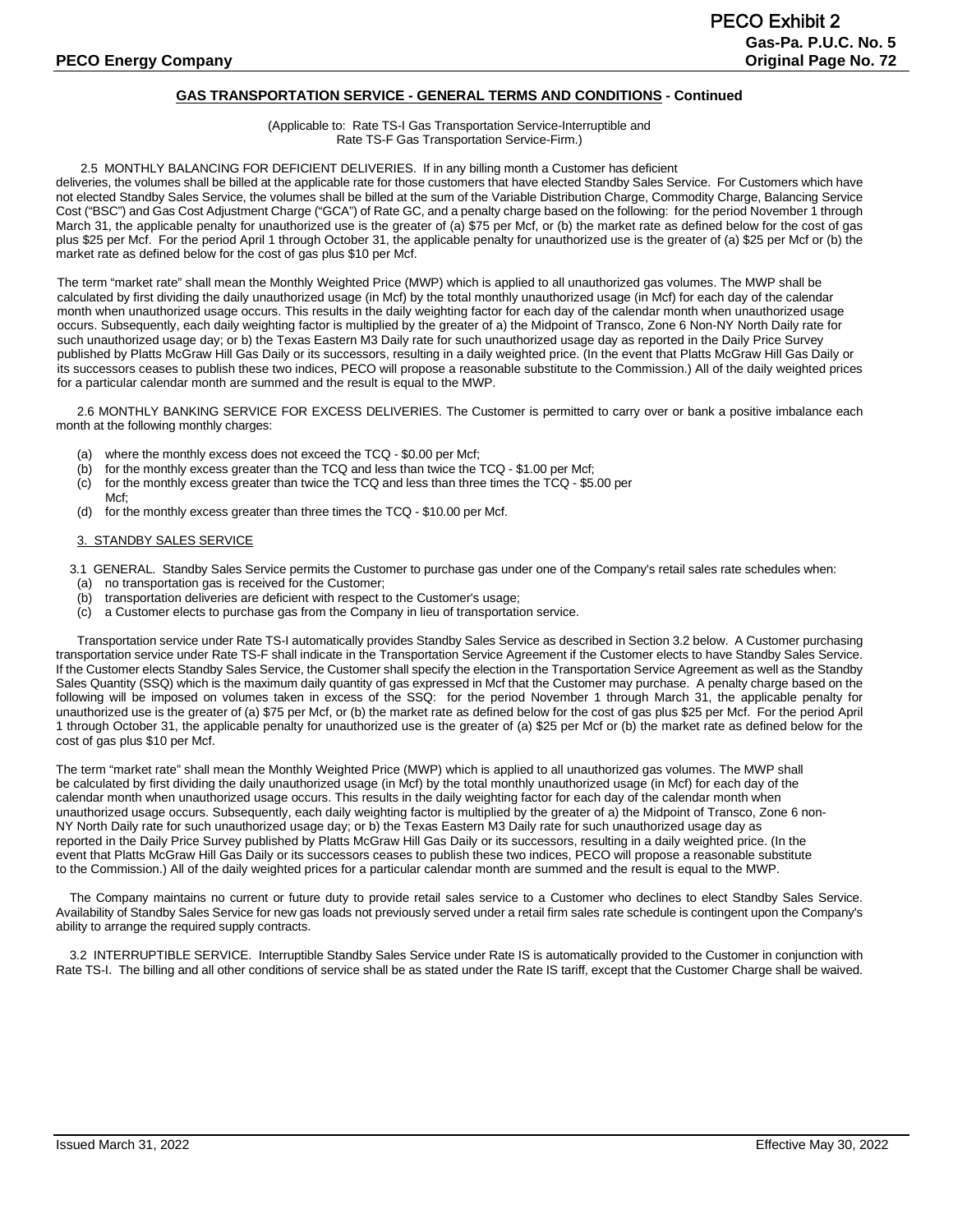### **GAS TRANSPORTATION SERVICE - GENERAL TERMS AND CONDITIONS** - Continued

(Applicable to: Rate TS-I Gas Transportation Service-Interruptible and Rate TS-F Gas Transportation Service-Firm.)

3.3 FIRM SERVICE. All Rate TS-F Customers may elect Standby Sales Service under:

(a) Rate L, for Customers with an SSQ of at least 100 Mcf per day and gas consumption capability of at least 18,000 Mcf per year;

(b) Rate GC, for Customers with an SSQ of less than 100 Mcf per day or gas consumption capability of less than 18,000 Mcf per year except that the Standby Sales Service rate schedule applicable to a Buyer Group may, at the Company's discretion, be set at the highest priced rate schedule under which any member would be individually required to pay. The billing and all other conditions of service shall be as stated in the applicable rate schedule and prorated for actual days of use, except that the Customer Charge shall be waived. In addition, the Customer shall pay a monthly demand charge per Mcf of SSQ which is based on 110% of the average monthly demand charges paid for the Company's firm supply. The monthly demand charge, prorated on an Mcf-per-day basis, will be credited to all volumes purchased. Following the end of the Company's supply contract year (October 31), the Customer shall also be assessed those minimum bill, take-or-pay, supply inventory, or other similar charges actually paid by the Company, which are attributable to the annual volume reserved but not taken under this provision. Customers that request to terminate Standby Sales Service after one or more years will be required to continue payment of the monthly demand charge until the Company is able to reduce its purchase obligations or otherwise utilize the released supplies.

### **4. OTHER PROVISIONS**

 4.1 METERING SEQUENCE. Where gas is used by the Customer under more than one of the Company's rate schedules through the same meter location, the Company will assume for billing purposes that metered volumes reflect deliveries in the following sequence where applicable:

(a) Rate L, up to maximum daily quantity.

(b) Rate TS-F, up to transportation contract quantity.

(c) Rate TS-I, up to transportation contract quantity, or actual delivered quantity, whichever is lower.

(d) Rate IS.

**4.2** GAS SUPPLY SHORTAGE. The Company shall have the right to appropriate natural gas supplies to be delivered by or on behalf of a Customer in the event of a natural gas emergency (as defined in Rule 12 of the Rules and Regulations). In the event of a natural gas emergency, the Customer or its Natural Gas Supplier (NGS) shall continue to deliver all available natural gas supplies to the Company for which the Customer is contracted to purchase from the NGS. As compensation, the Company shall pay a price not in excess of the greater of the city gate cost of the appropriated natural gas, including transportation charges up to the Company's city gate, or the reasonable cost actually paid by the customer for delivered substitute energy, as documented by the Customer. The Company may also provide compensation in kind at the discretion of the affected customer or NGS. Upon request, the Customer shall demonstrate its cost of natural gas by making a copy and invoice of the contract with the natural gas supplier available to the Company upon request.

(Continued)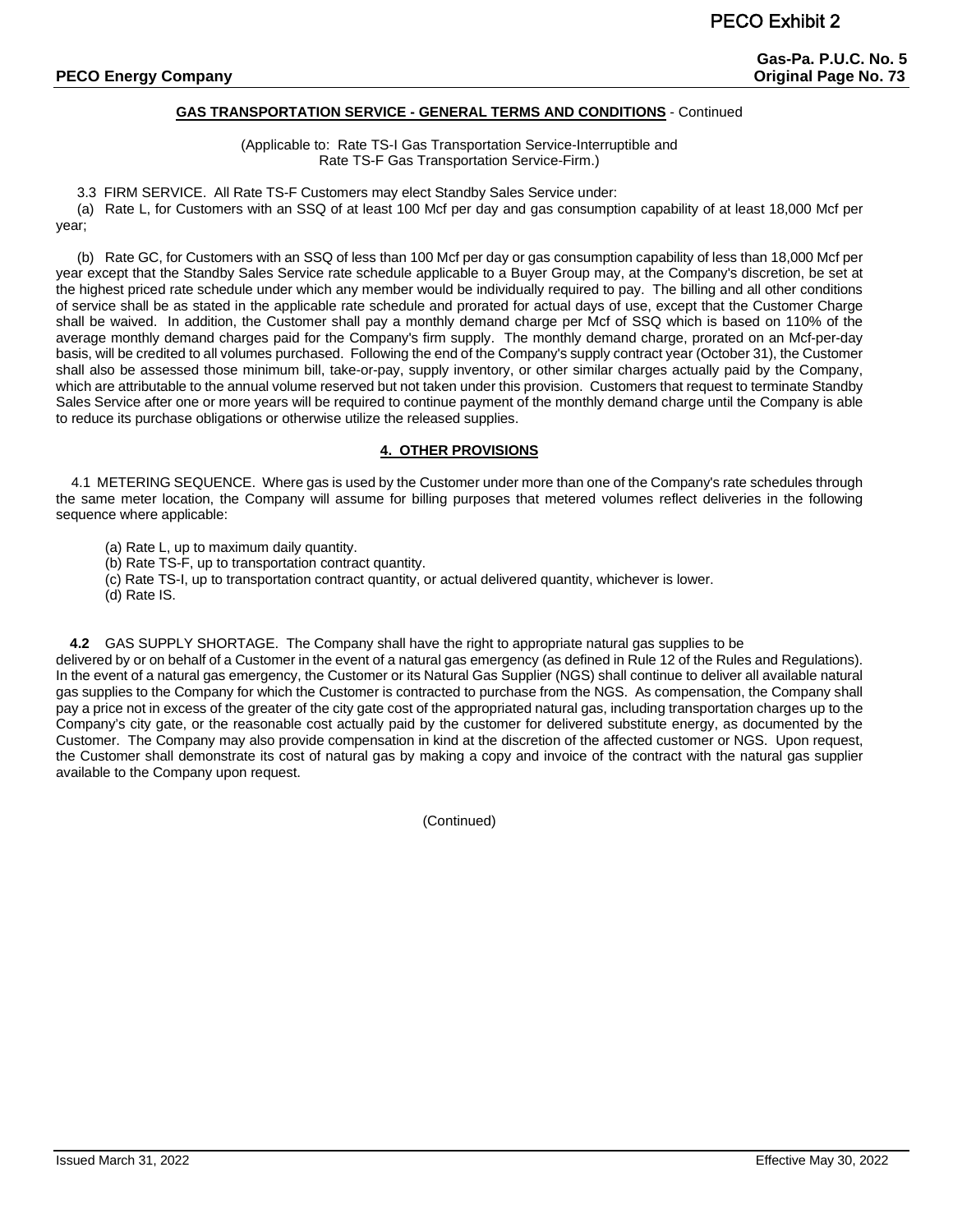# 4.3 LIABILITY.

- (a) The Company shall not be liable for curtailment of service under this rate schedule or loss of gas of the Customer as a result of any steps taken to comply with any law, regulation, or order of any governmental agency with jurisdiction to regulate, allocate, or control gas supplies or the rendering of service hereunder, and regardless of any defect in such law, regulation, or order.
- (b) Gas shall be and remain the property of the Customer while transported and delivered by the Company. The Customer shall be responsible for maintaining all insurance it deems necessary to protect its property interest in such gas before, during, and after receipt by the Company.
- (c) The Company shall not be liable for any loss to the Customer arising from or out of service under this rate schedule, including loss of gas in the possession of the Company or any other cause. The Company reserves the right to commingle gas of the Customer with other supplies.
- (d) The Company shall not be liable, under any circumstances or in any respect, to a Customer, to a gas producer or natural gas supplier, or to any other person or entity for damages arising either directly or indirectly from interruption, curtailment, or termination of transportation service.

## TERM OF CONTRACT.

The initial contract term shall be at least one year.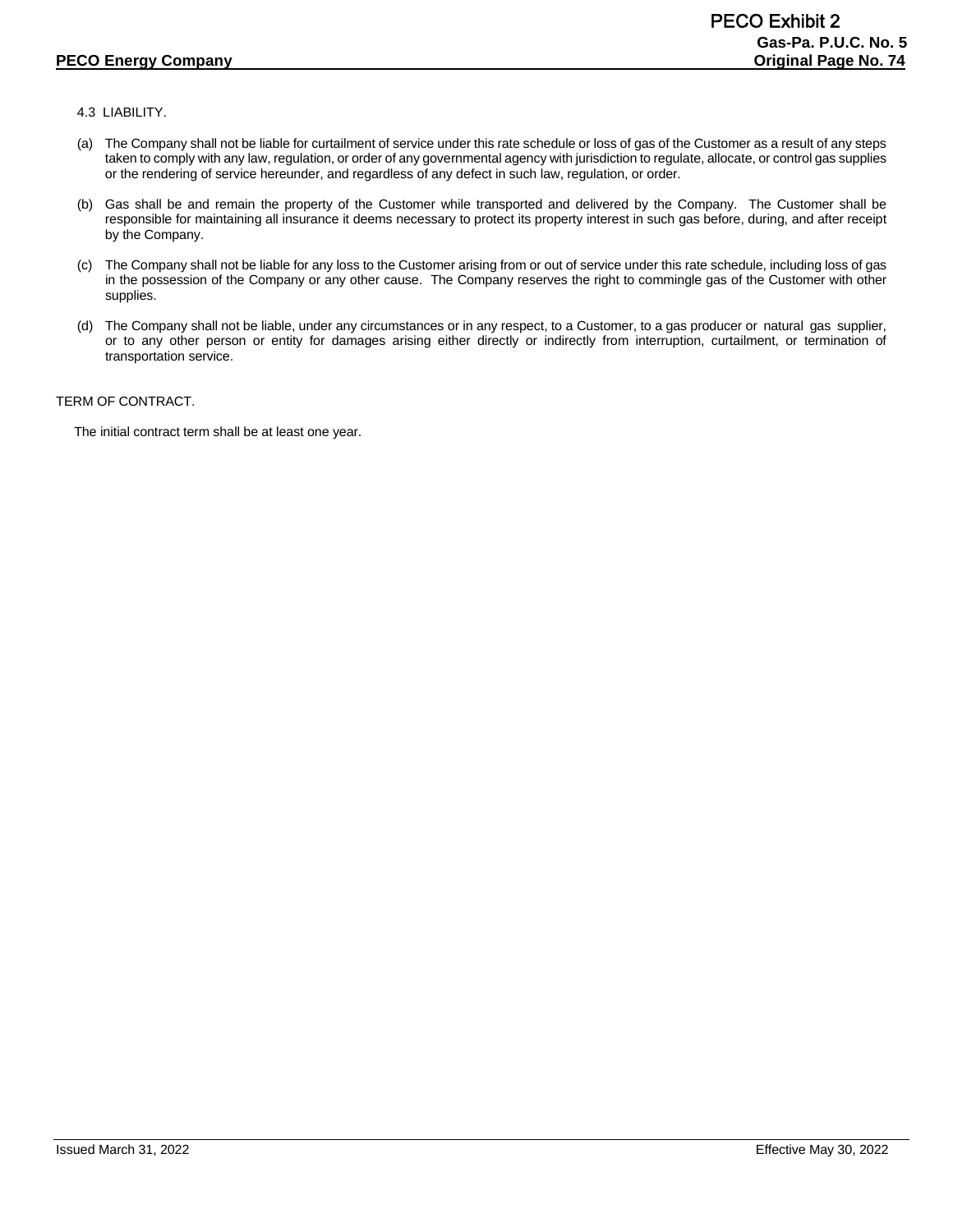# **RATE TS-I GAS TRANSPORTATION SERVICE-INTERRUPTIBLE**

(Gas Transportation Service - General Terms and Conditions Apply To This Rate.)

## AVAILABILITY.

Interruptible transportation service (Rate TS-I) is available to an individual Customer, or a Buyer Group, who may have dual fuel capability or is willing to accept interruption of gas service.

Service is available under this rate only to customers served by a licensed natural gas supplier who is deemed creditworthy by the Company pursuant to Rule 25 of the Rules and Regulations of the Gas Service Tariff.

High Volume Transportation (HVT) Customers receiving service under this Rate, as of March 1, 2002, shall be exempt from the above supplier eligibility criteria; provided, however, such an HVT Customer may waive such exemption, in a writing submitted to the Company, by indicating its desire to be served by a natural gas supplier deemed creditworthy by the Company pursuant to the above referenced Rule 25.

### UPGRADING AND OR INSTALLATION OF FACILITIES.

Upgrading and/or installation of mains and services required to provide adequate delivery capacity for interruptible transportation service for the Customer will be in accordance with the Rules and Regulations governing Extensions. The Customer shall prepay the total cost of any new receipt point for Customer-owned gas into the Company system, or improvements to an existing receipt point, which then shall be constructed, subject to specific contract terms and conditions, owned, and maintained by the Company.

## QUALITY OF SERVICE.

 Interruptible transportation service will be provided on a best efforts basis by the Company and may be restricted or interrupted from time to time due to operating and capacity limitations. Under normal operating conditions a minimum of four hours' notice will be given before interruptions of service. The standard interruption of service will begin and end at 10:00 AM to coincide with the gas day. However, the notice period in emergency situations may be less than four hours and the Company may interrupt service at times other than the start of the gas day.

### BILLING.

A. For each meter location having a gas consumption capability of at least 18,000 Mcf per year.

1. FIXED DISTRIBUTION CHARGE.

\$379.36 per month less any Fixed Distribution Charges billed on other rate schedules for gas service through

the same meter location; but in no event shall the Fixed Distribution Charge be less than \$159.00.

2. VARIABLE DISTRIBUTION CHARGE.

The applicable Variable Distribution Charge shall be specified in the Transportation Service Agreement for each individual Customer. The maximum Variable Distribution Charge shall be \$0.9036 per Mcf.

- B. For each meter location having a gas consumption capability of less than 18,000 Mcf per year.
- 1. FIXED DISTRIBUTION CHARGE.

\$318.86 per month less any Fixed Distribution Charges billed on other rate schedules for gas service through

the same meter location; but in no event shall the Fixed Distribution Charge be less than \$159.00.

2. VARIABLE DISTRIBUTION CHARGE.

The applicable Variable Distribution Charge shall be specified in the Transportation Service Agreement for each individual customer. The maximum Variable Distribution Charge shall be \$1.6968 per Mcf.

- C. The State Tax Adjustment Clause does not apply to this rate.
- D. TAX CUTS AND JOBS ACT (TCJA), DISTRIBUTION SYSTEM IMPROVEMENT CHARGE (DSIC), and VOLUNTARY SURCHARGE applies to this rate.

## MINIMUM CHARGE.

The monthly minimum charge shall be the Customer Charge.

## SEPARATION OF SERVICE.

Service under this rate may be separately supplied to a Customer who is also supplied under Rate GC at the same premises provided that each supply shall be separate and distinct with respect to delivery, metering, and billing, and that no piping connections shall be made between the fuel line systems on the load side of the separate metering installation.

PAYMENT TERMS. Standard.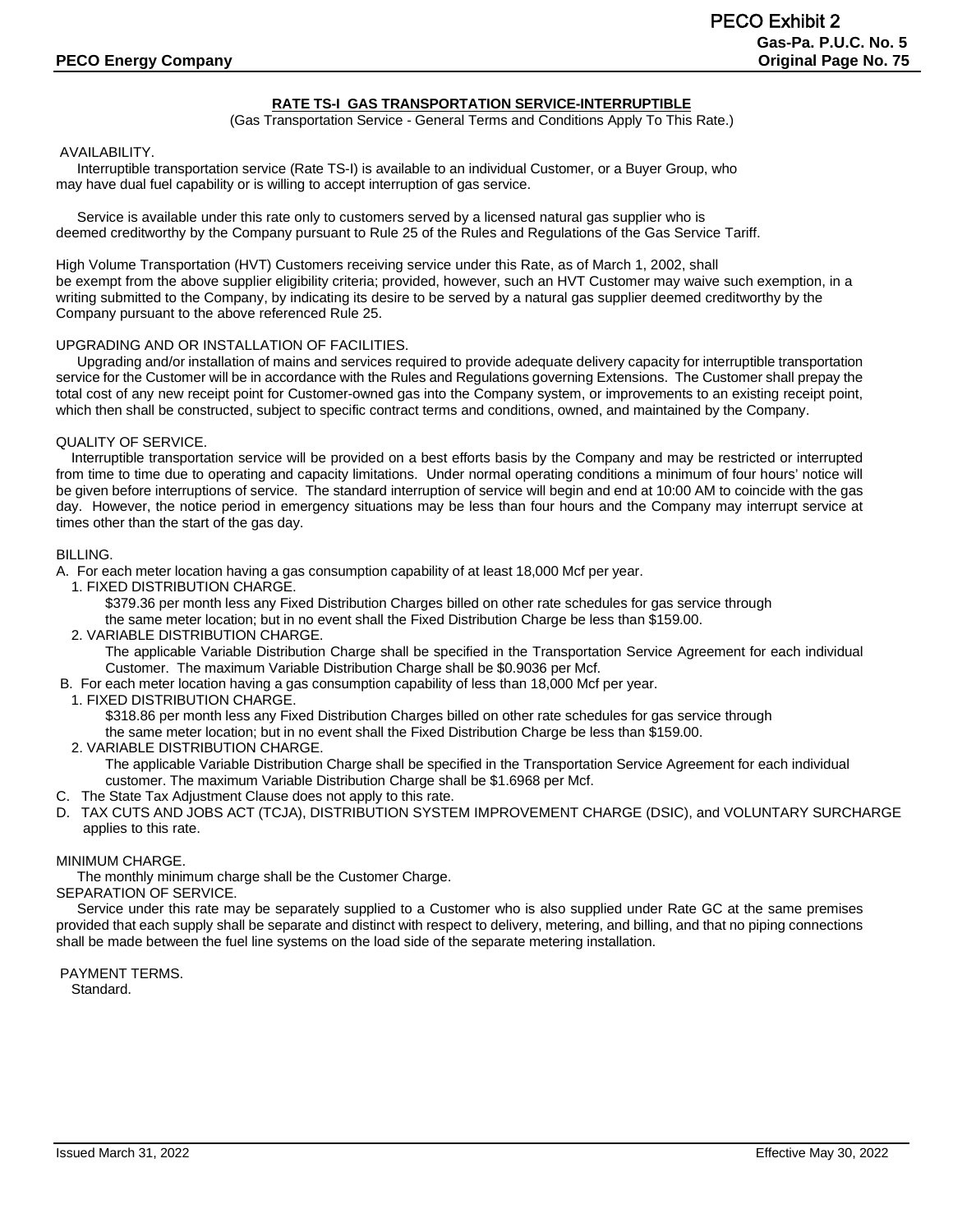## **RATE TS-F GAS TRANSPORTATION SERVICE-FIRM**

(Gas Transportation Service - General Terms and Conditions Apply To This Rate.) **AVAILABILITY**.

Firm transportation service (Rate TS-F) is available to an individual Customer or a Buyer Group, who desires uninterrupted transportation service. Firm transportation service is not available with Rate GC through the same meter, except as provided under Standby Sales Service of the General Terms and Conditions.

Service is available under this rate only to customers served by a licensed natural gas supplier who is deemed creditworthy by the Company pursuant to Rule 25 of the Rules and Regulations of the Gas Service Tariff.

High Volume Transportation (HVT) Customers receiving service under this Rate as of March 1, 2002, shall be exempt from the above supplier eligibility criteria; provided, however, such an HVT Customer may waive such exemption, in a writing submitted to the Company, by indicating its desire to be served by a natural gas supplier deemed creditworthy by the Company pursuant to the above referenced Rule 25.

## **UPGRADING AND OR INSTALLATION OF FACILITIES.**

Upgrading and/or installation of mains and services required to provide adequate delivery capacity for firm transportation service for the Customer will be in accordance with the Rules and Regulations governing Extensions. The Customer shall prepay the total cost of any new receipt point for Customer-owned gas into the Company system, or improvements to an existing receipt point, which then shall be constructed, subject to specific contract terms and conditions, owned, and maintained by the Company.

## **QUALITY OF SERVICE.**

Transportation service under this rate schedule is firm and shall be interrupted only in cases of operating emergencies experienced by the Company or in the case of a natural gas shortage when the supply of gas is insufficient to meet the requirements of Priority 1 Customers.

## **BILLING.**

A. For each meter location having a gas consumption capability of at least 18,000 Mcf per year.

1. FIXED DISTRIBUTION CHARGE

\$334.80 per month less any Fixed Distribution Charges billed on other rate schedules for gas service through the same meter location; but in no event shall the Fixed Distribution Charge be less than \$162.00. 2. VARIABLE DISTRIBUTION CHARGE.

The applicable Variable Distribution Charge shall be specified in the Transportation Service Agreement for each individual Customer. The maximum Variable Distribution Charge shall be \$ 1.2102 per Mcf**.** 

B. For each meter location having a gas consumption capability of less than 18,000 Mcf per year. 1. FIXED DISTRIBUTION CHARGE.

 \$278.66 per month less any Fixed Distribution Charges billed on other rate schedules for gas service through the same meter location; but in no event shall the Fixed Distribution Charge be less than \$162.00. 2. VARIABLE DISTRIBUTION CHARGE.

 The applicable Variable Distribution Charge shall be specified in the Transportation Service Agreement for each individual Customer. The maximum Variable Distribution Charge shall be \$2.5356 per Mcf.

- C. The State Tax Adjustment Clause does not apply to this rate.
- D. TAX CUTS AND JOBS ACT (TCJA), DISTRIBUTION SYSTEM IMPROVEMENT CHARGE (DSIC) and VOLUNTARY SURCHARGE applies to this rate.

## MINIMUM CHARGE.

The monthly minimum charge shall be the Customer Charge plus 15 days' use of the TCQ at the Customer's applicable commodity charge.

## SEPARATION OF SERVICE.

Service under this rate may be separately supplied to a Customer who is also supplied under Rate GC at the same premises provided that each supply shall be separate and distinct with respect to delivery, metering, and billing, and that no piping connections shall be made between the fuel line systems on the load side of the separate metering installation.

PAYMENT TERMS.

Standard.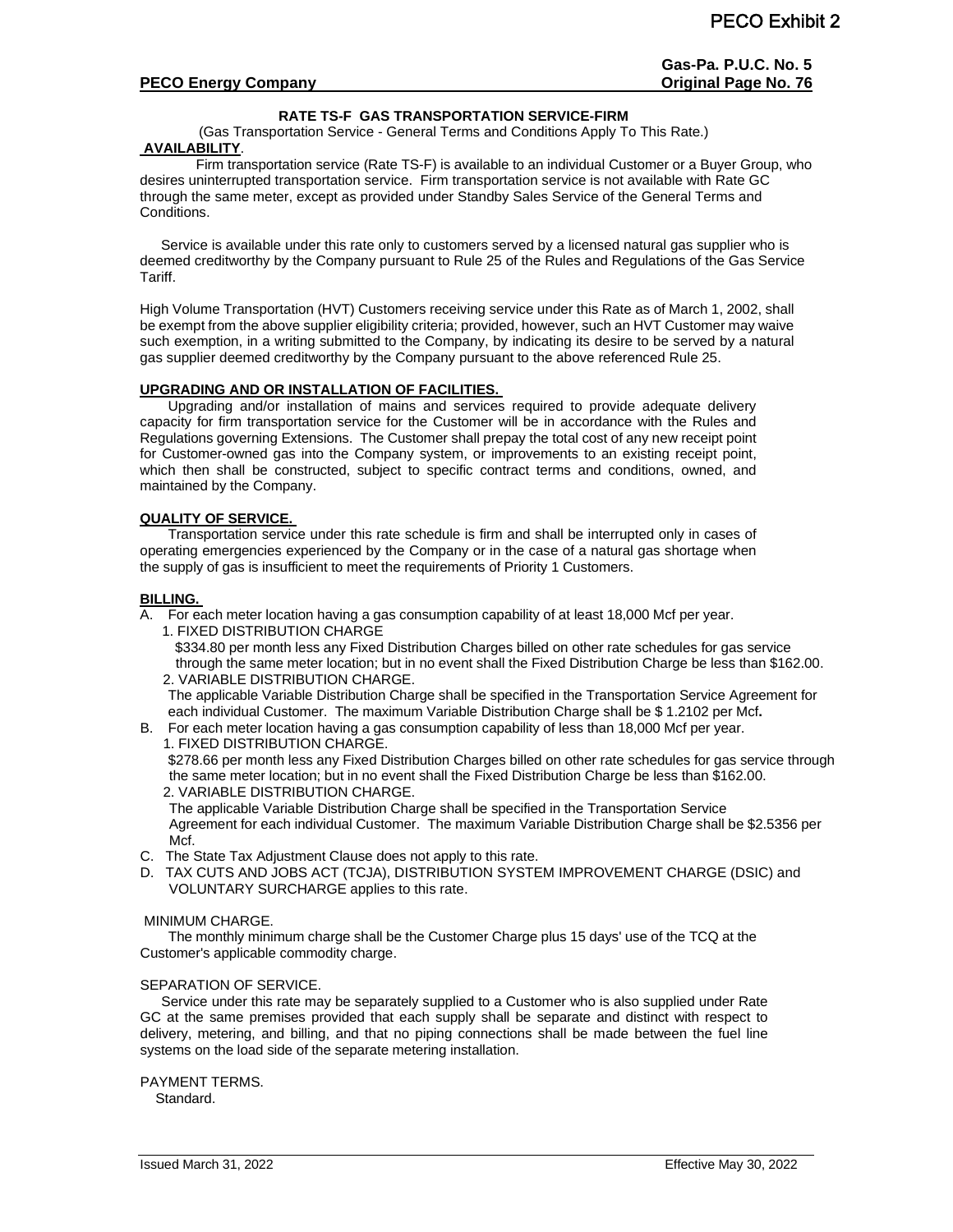**Gas-Pa. P.U.C. No. 5**

# **PECO ENERGY COMPANY Original Page No. 77**

## **RATE NGS - Negotiated Gas Service**

AVAILABILITY. Service under this rate is available only to customers that satisfy the following criteria:

- 1. The customer either must have a history of at least 18,000 Mcf of annual natural gas usage billed by the Company. Alternatively, if a new customer, the customer must establish that the facilities to be served are likely to consume at least 18,000 Mcf of annual natural gas usage.
- 2. The customer must document a viable, currently available competitive alternative to service under the Rates GC, L, TS-F, or TS-I including any applicable riders. Documentation must include a written description of the competitive alternative and any further information necessary to establish the cost and demonstrate the viability of the customer's competitive alternative with reasonable certainty. The Company shall have sole discretion over whether the customer is eligible for a rate negotiated pursuant to this rate based on the information provided by the customer. If the customer already has in place a competitive alternative, the Company may require such written proof of the existence, nature, and working condition of such alternative, as the Company deems appropriate and necessary.
- 3. The customer executes an NGS agreement that comports with all other provisions of this rate.
- 4. As per Commission Order at Docket No. R-2020-3018929 (Order Entered June 22, 2021), the Company is required to provide an updated competitive alternative analysis to the Commission for any customer that has not had their alternative fuel source verified for a period of five years or more at the point when the Company files a base rate case.

QUALITY OF SERVICE. Service quality shall be negotiated and specified in each service agreement. Service quality may be firm, interruptible or a hybrid thereof. Priority 1 customers, however, shall be required to take firm standby service as a component of service provided under this rate schedule unless the customer demonstrates to the Company's reasonable satisfaction that it has an installed, operable backup system. Unless expressly stated in the service agreement, an interruptible customer shall bear the entire risk for any and all damages associated with an interruption.

NATURE OF SERVICE. The nature of service shall be negotiated and specified in each service agreement. Service may involve any one or more of the following services: supply; transportation; storage; upgrade or installation of mains, services, and appurtenant facilities; and such other natural gas management services the customer may require from time to time. The service agreement shall include all essential terms and conditions of the negotiated service. Where a term is not defined expressly in the service agreement, it shall have the meaning specified in the Tariff or, if the Tariff does not provide a definition, the meaning generally understood within the natural gas industry.

TERM LENGTH/NOTICE OF TERMINATION. The primary term length of a service agreement shall be no less than one year in length. Either the customer or the Company may terminate the agreement at the end of the primary term by giving written notice of termination at least one hundred-eighty (180) days before primary term ending date unless otherwise stated in the service agreement. If neither party gives such notice, then the agreement shall continue for consecutive one year terms until terminated by either party giving written notice of termination at least one hundred-eighty (180) days before the end of the continued term. Terms and conditions applicable to any continued term shall be stated in the service agreement.

# RATES, CHARGES, BILLING.<br>1 Rates for service shall be

- Rates for service shall be negotiated and specified in the applicable service agreement. Rates negotiated for this service shall be presumed to have been designed to recover a fair rate of return on the incremental investment in facilities needed to provide service to the customer.
- 2. Rates will be, in the Company's sole judgment, competitive but the Company shall not be obligated to agree to charges that match the customer's costs under the customer's viable, currently available competitive alternative.
- 3. Unless otherwise stated in the service agreement, no charge of otherwise general applicability (e.g., State Tax Adjustment Clause) shall apply to service under this rate.
- 4. Unless otherwise stated in the service agreement, no charge applicable to other sales or transportation services offered under the Company's tariff (e.g., Rates GC, L, TS-I, TS-F) shall apply to service under this rate.

PAYMENT TERMS. Payment terms may be negotiated and specified in the service agreement. Unless the service agreement provides specific terms governing the billing of charges, Section 16. Standard Payment Terms of the Rules and Regulations of the Tariff shall apply.

RULES AND REGULATIONS. The Company's Rules and Regulations in effect from time to time, where not inconsistent with any provision hereof or the terms and conditions of the applicable service agreement, shall apply to a service agreement negotiated under this rate.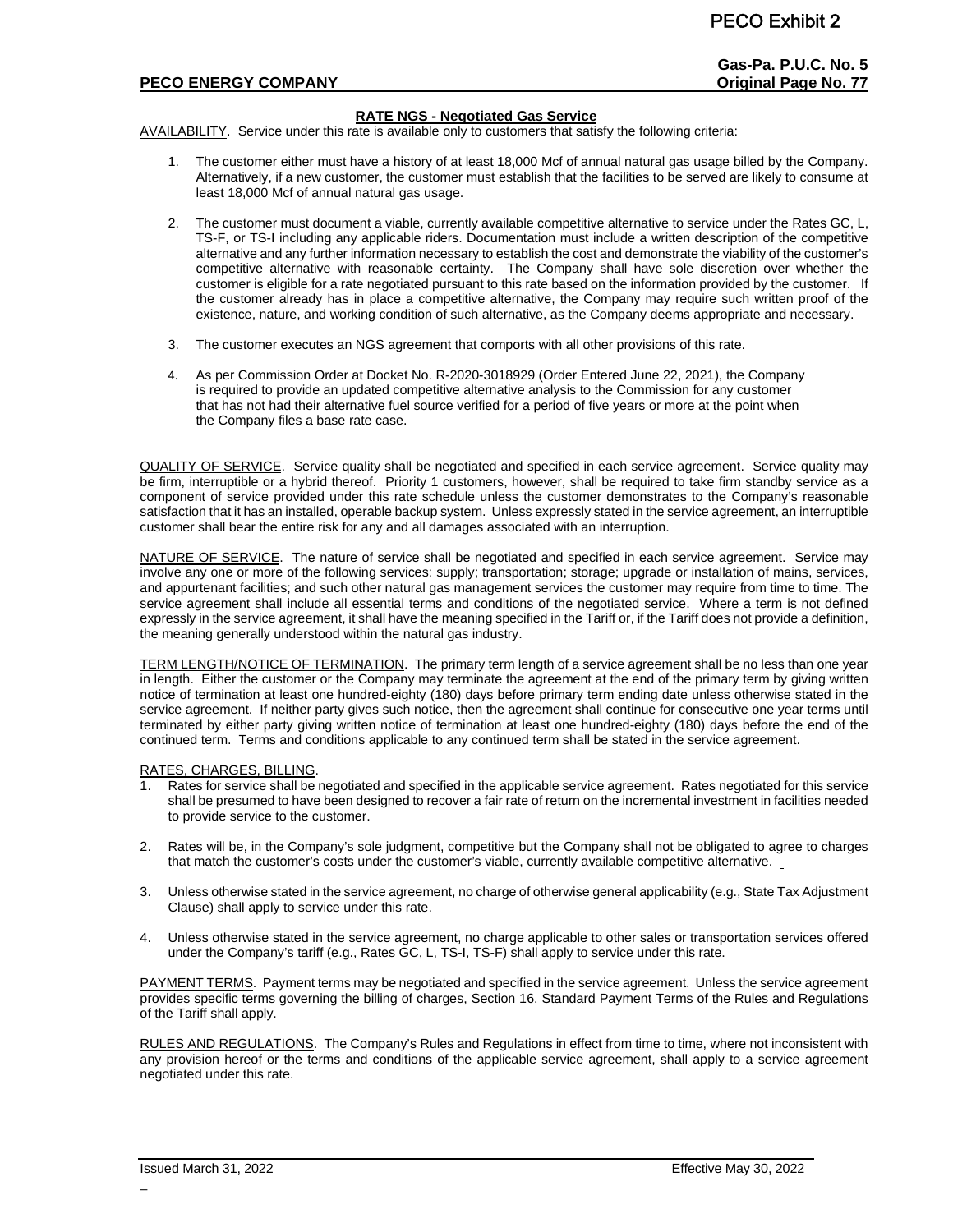# **RATE NGS - Negotiated Gas Service - Continued**

## CREDITWORTHINESS

- 1. Prior to commencement of performance, or at any time during the term of service under this rate, Customer must provide financial information reasonably requested by the Company to ascertain Customer's ability to discharge its payment or other obligations under this rate. The Company shall be permitted to conduct financial evaluations during the term of the service agreement when information received by the Company indicates that the effective Credit Assurance has become unsatisfactory. The Company may charge \$100.00 for each evaluation up to two evaluations per calendar year.
- 2. Based on the Company's initial or subsequent credit evaluation, the Company may refuse, suspend or terminate service under this rate if the Customer fails to deliver the requested credit information or assurance of its ability to pay within ten (10) business days of such request. Credit Assurance may include (i) the required posting of an irrevocable letter of credit acceptable to the Company, (ii) a cash prepayment in an amount acceptable to the Company, (iii) a corporate guaranty or (iv) other security acceptable to the Company.
- 3. Upon five days prior written notice ("Notice Period") to an NGS customer, the Company may suspend or terminate service to the customer upon the occurrence of a Default Event. A Default Event shall mean (i) the failure by the customer to make, when due, any payment or perform any obligation required under the service agreement, (ii) any representation or warranty made by the customer shall prove to have been false or misleading in any material respect when made, (iii) the customer is subject to a Bankruptcy Proceeding, or (iv) the customer fails to post satisfactory Credit Assurance. If the customer cures the Default Event within the Notice Period, service will be continued by the Company pursuant to the terms of the service agreement.

### CONFIDENTIALITY/PENALTY FOR DISCLOSURE.

- 1. The terms and conditions of a service agreement executed pursuant to this rate shall be considered "Highly Confidential and Privileged" by the parties and by the Commission.
- 2. "Highly Confidential and Privileged" shall mean that disclosure to any third party, non-governmental entity is likely to cause the non-disclosing party pecuniary and competitive damage not easily susceptible to quantification.
- 3. Unless disclosure is otherwise permitted, each party to a service agreement under this rate must agree not to oppose a legal action by a party that is designed to enjoin or otherwise prevent the other party from disclosing the terms and conditions of such service agreement to a third party.
- 4. Service agreements may be disclosed to a third party only: a) upon prior written authorization by the parties to the agreement; b) as necessary for the parties to administer and enforce the agreement; c) to an agent, attorney or consultant of either party which has executed an agreement in which it acknowledges the "Highly Confidential and Privileged" nature of the service agreement and agrees to be subject to these Confidentiality/Penalty for Disclosure provisions set forth herein; or d) pursuant to the order of a court of agency having appropriate jurisdiction. Disclosure under b) or d) shall be permitted only after the parties to the service agreement have been provided adequate prior notice and opportunity to prevent such disclosure or to seek an appropriate protective order.
- 5. Any disclosure by the customer in violation of this provision shall result in a penalty equal to 10% of the otherwise applicable rate for the remaining term of the agreement, or as otherwise set forth in the service agreement.

## EXCLUSION OF RATE NGS PURCHASED GAS COSTS FROM SECTION 1307(f) CLAIM

Purchased gas commodity and interstate pipeline demand costs, and associated quantities of natural gas purchased to provide service to customers served under Rate NGS, shall be excluded from the Company's annual purchased gas cost filing under 66 Pa. C.S. § 1307(f), in accordance with Exhibit RAF-1 submitted by the Company at Docket No. R-00016366.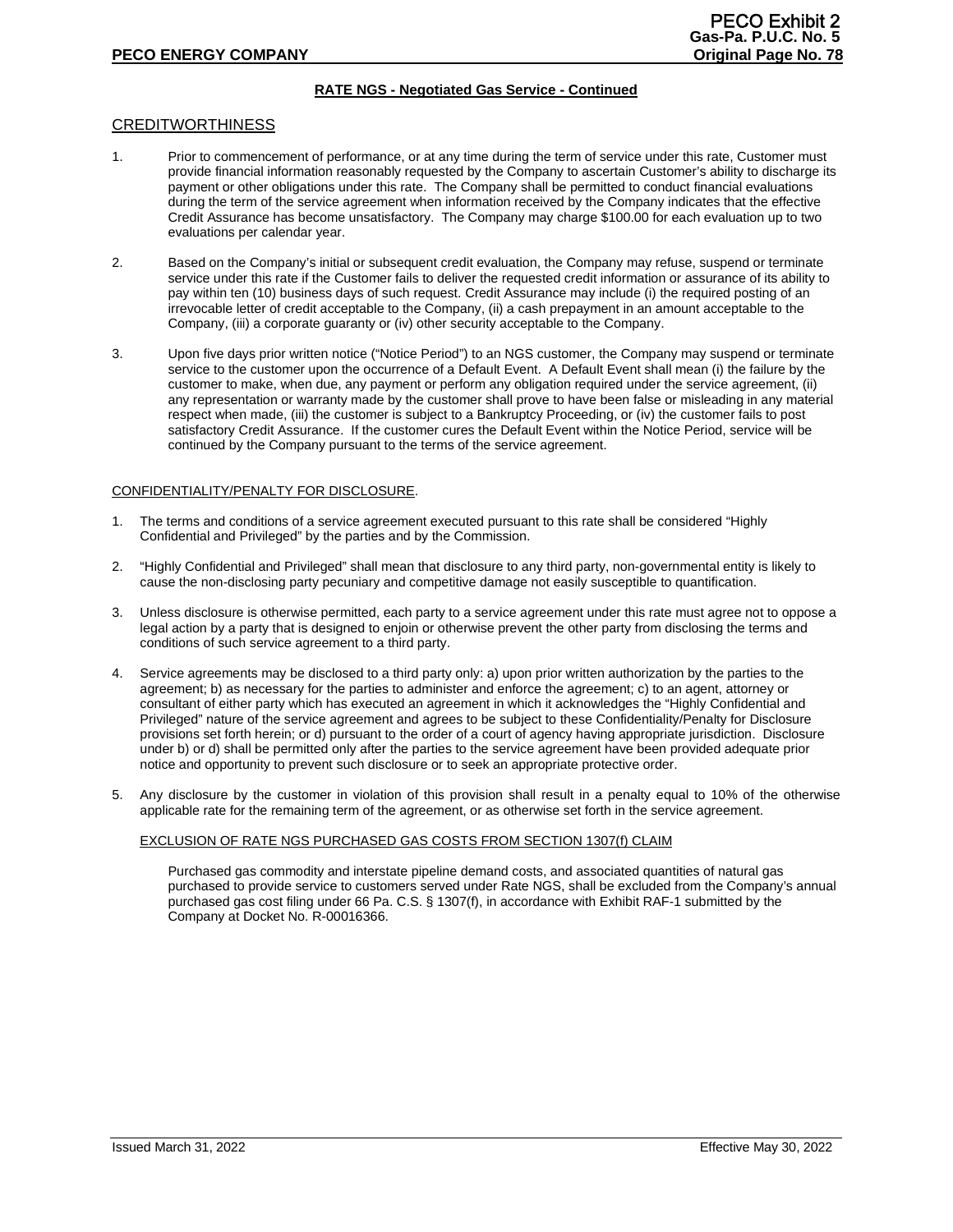## **APPLICABILITY INDEX OF RIDERS INTRODUCTORY STATEMENT**

 Customers under the different rates of this Tariff frequently desire services or present situations and conditions of supply which require special supply terms, charges or guarantees or which warrant modification of the amount or method of charge from the prices set forth in the rate under which they are supplied. Modifications for such conditions are defined by rider provisions included as a part of this Tariff. Riders may be employed when applicable, with or without signed agreement between the Customer and the Company as the case may require.

|                                       | <b>PAGE</b>    | RATES TO WHICH RIDERS APPLY |                          |                          |   |                          |            |                          |  |
|---------------------------------------|----------------|-----------------------------|--------------------------|--------------------------|---|--------------------------|------------|--------------------------|--|
| <b>RIDERS</b>                         | <b>NUMBERS</b> | GR                          | GC                       | QL                       |   | <u>IS</u>                | <b>TSI</b> | <b>TSF</b>               |  |
| Casualty                              | 77             | X                           | X                        | X                        | X | X                        | X          | X                        |  |
| Construction                          | 77             | -                           | X                        | $\overline{\phantom{a}}$ | X | X                        | X          | X                        |  |
| Neighborhood Gas                      | 78             | Х                           | $\overline{\phantom{a}}$ |                          |   |                          |            |                          |  |
| Receivership                          | 80             | X                           | X                        | X                        | X | X                        | X          | X                        |  |
| <b>Temporary Service</b>              | 80             | X                           | X                        | ٠                        | X |                          |            | $\overline{\phantom{0}}$ |  |
| <b>Customer Assistance</b><br>Program | 81             | X                           | $\overline{\phantom{a}}$ |                          | ۰ | $\overline{\phantom{0}}$ |            |                          |  |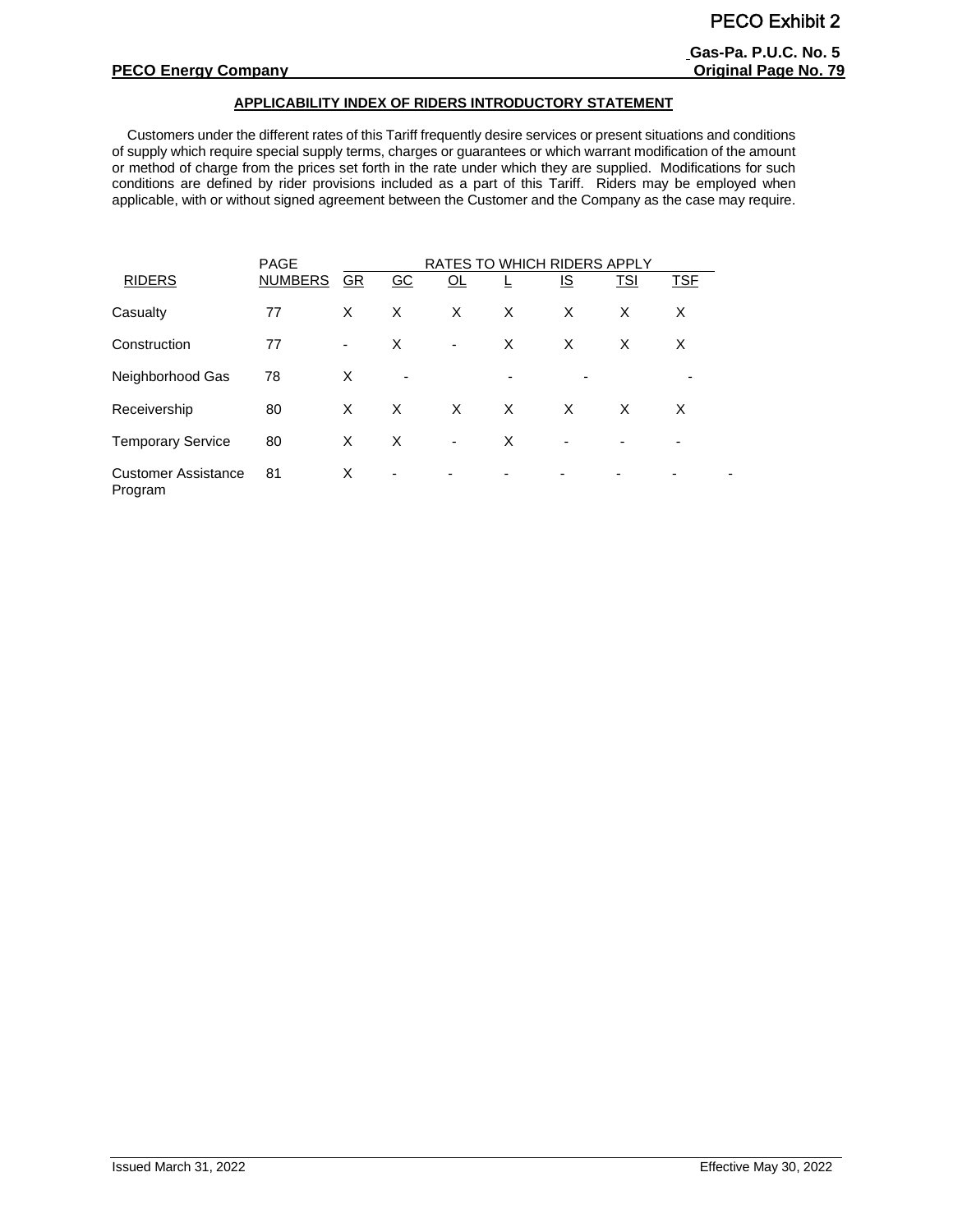## **CASUALTY RIDER**

APPLICABILITY. To service delivered during a period when a Customer is prevented for a length of time in excess of 48 hours from using all or a substantial part of the amount contracted for by reason of strike, riot, fire, storm, flood, drought, interference by civil or military authorities, or any other cause beyond the Customer's control.

NOTICE REQUIRED. Written request shall be made to the Company for the application of this rider with advice as to the extent of the interruption, its date, cause and probable duration.

GUARANTEES WAIVED. Guarantees of revenue under the Customer's contract shall be suspended during the period of the interruption, but shall be restored when the cause of interruption shall cease, be removed or remedied.

BILLS PRORATED. Bills for service supplied shall be prorated, based upon the actual level of operation during the period of suspension of guarantees.

RETURN TO NORMAL USE. The Customer shall use reasonable diligence in resuming the use of service provided in the Customer's contract.

TERM. The contract term shall be extended for a period equal to the period of suspension so that the Company shall secure a working term at full connected load equal to the term of the contract.

## **CONSTRUCTION RIDER**

APPLICABILITY. To service supplied during a preliminary operating or construction period while the load is being built up to normal level or during a receding load period after the expiration of a standard contract term while a business is in process of dissolution.

GUARANTEE WAIVED. The guarantee minimum of a contract will be waived during the expanding load period preceding the operation within the load limits provided in the contract or the receding load period subsequent to the fulfillment of a contract term.

RIDER TERM. The total term of application of this rider during the preliminary or construction period shall be 6 months subject to the option of the Company to grant not more than two successive renewals of the rider term on major construction projects. Its application subsequent to the completion of a contract term shall be for not more than one year.

CONTRACT TERM. The termination date of a contract for service to permanent installations to which this rider is applied shall be extended for a period corresponding to the total time of the rider application during start up, construction or extension of the Customer's plant so that the Company will be assured the business represented by service to the total connected load for the term provided in the contract.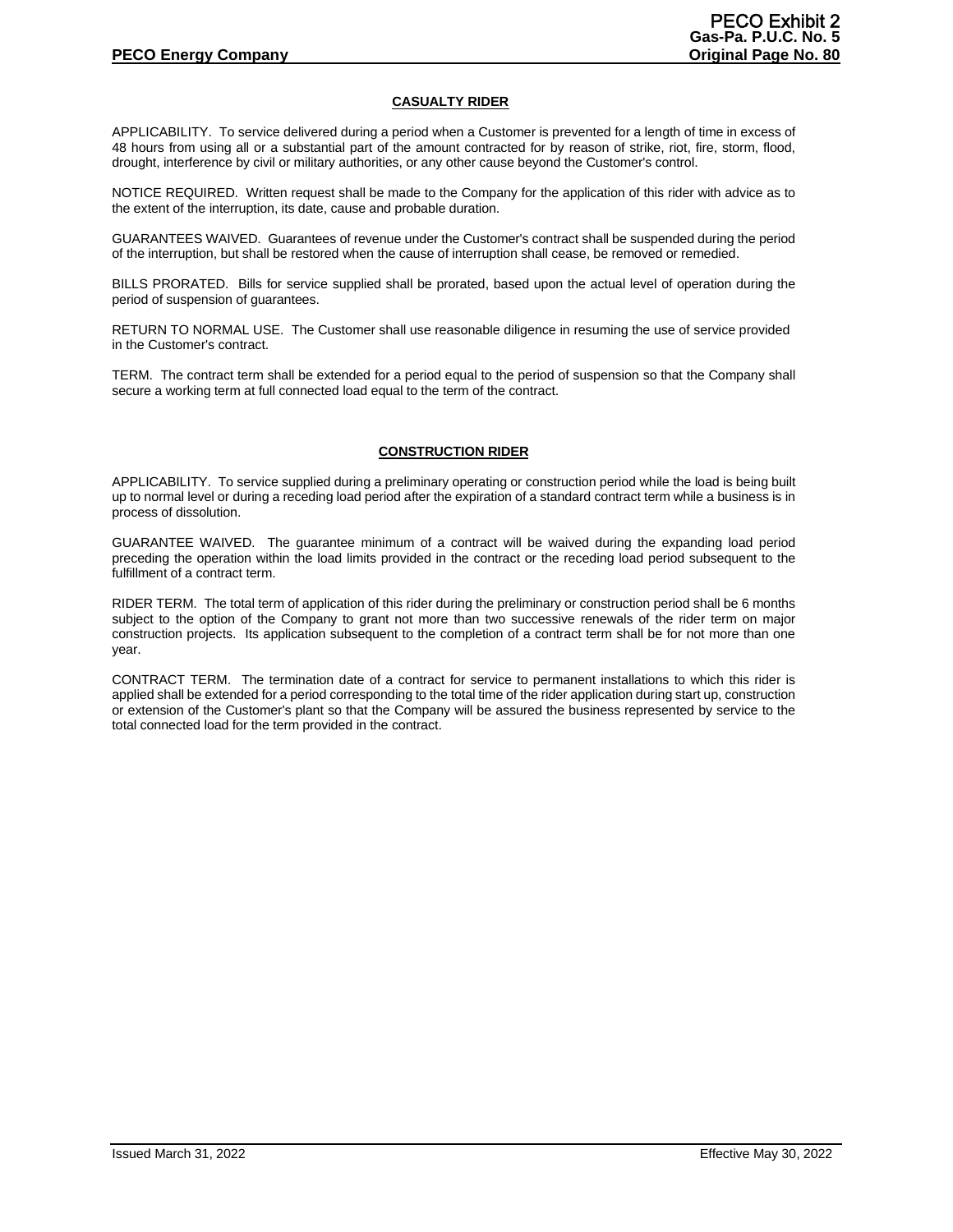# **NEIGHBORHOOD GAS PILOT RIDER (NGPR)**

## **AVAILABILITY**

The Neighborhood Gas Pilot Rider (NGPR) is available to any existing residential neighborhood that: (1) applies for natural gas service within the Company's service territory under Rate Schedules GR or CAP; (2) would be required to pay the portion of the main extension and service line project costs that exceed the Company's capital investment under Rule No. 7 – Extensions of the Company's gas service tariff ("Rule No. 7") for an extension of the Company's distribution facilities needed to furnish natural gas service to a neighborhood; and (3) meets the Program Criteria set forth below.

The NGPR will close for new main extension projects on June 30, 2026 unless the Company decides to extend this program and the extension is approved by the Commission. The Company reserves the right to suspend the pilot program if, in its sole judgment, critical safety or reliability related issues require that the resources that would be used to implement the NGPR are needed to maintain safe and reliable natural gas service to its existing customers. The Company shall be the sole judge in establishing what constitutes a neighborhood when determining the availability under this pilot program.

## **NATURE OF THE NGPR**

The NGPR provides customers in a neighborhood an alternative method of making the payment required by Rule No. 7 when the extension of distribution facilities needed to serve eligible new customers is not economically justified based on the anticipated revenues from natural gas distribution service that would be provided to customers served by such extension. The NGPR provides for a fixed charge (NGPR Charge) to be added to the customer's bill or an option to pay via a lump sum payment. The NGPR Charge shall be calculated separately for each main extension project and shall be based on the cost of that particular project in the manner described below for each customer served from such main extension project.

## **PROGRAM CRITERIA**

For a main extension project to qualify for the NGPR, the neighborhood must consist of 2 or more existing residences, and the cost for such project must equal or exceed \$15,000 and must meet the following additional criteria:

(1) A minimum of twenty percent (20%) of the existing residences located along the new main extension must commit to receive natural gas service by signing an agreement prior to the start of construction.

(2) The Company must have adequate system capacity to serve the customers that are eligible to receive natural gas service from the main extension; and

(3) The Company's total investment under this pilot program is limited to no more than \$25,000,000 over five (5) years. The five-year period that this pilot program is in effect shall commence on July 1, 2021 and, as set forth above, shall close on June 30, 2026.

## **CALCULATION OF THE NGPR CHARGE**

A Net Present Value (NPV) economic test (based on 40 years of revenue for each customer) shall be used to determine the payment required by Rule No. 7.

Pursuant to Rule No. 7, if the NPV of the capital investment (excluding 40 feet gas main allotment per existing residence) and the associated estimated revenues is less than zero, a customer is required to make a payment to the Company in an amount that would produce an NPV of zero, exclusive of any tax on the NGPR For purposes of this NGPR, however, in calculating the NPV, the anticipated revenues from natural gas service shall consist of: (1) the revenues from 20% (or greater) of eligible customers signing a contract prior to the start of construction to take natural gas service in the first year, which is one of the Program Criteria that must be satisfied for a project to be eligible for the NGPR; and (2) additional revenues will be applied in the first year based on the assumption a minimum of 66% of the eligible customers within the project area will sign a contract for natural gas service within 20 years of the completion of the project.

Capital investment shall include the total cost of new main(s) (excluding 40 feet gas main allotment per existing residence) and service facilities installed under the NGPR, excluding the costs of meters and meter installations, to serve eligible customers.

Estimated revenues shall be based on the applicable variable distribution charge rate set forth in the Company's gas service tariff, the estimated annual consumption and the portion of the fixed distribution charge that is attributable to the capital costs of a service line.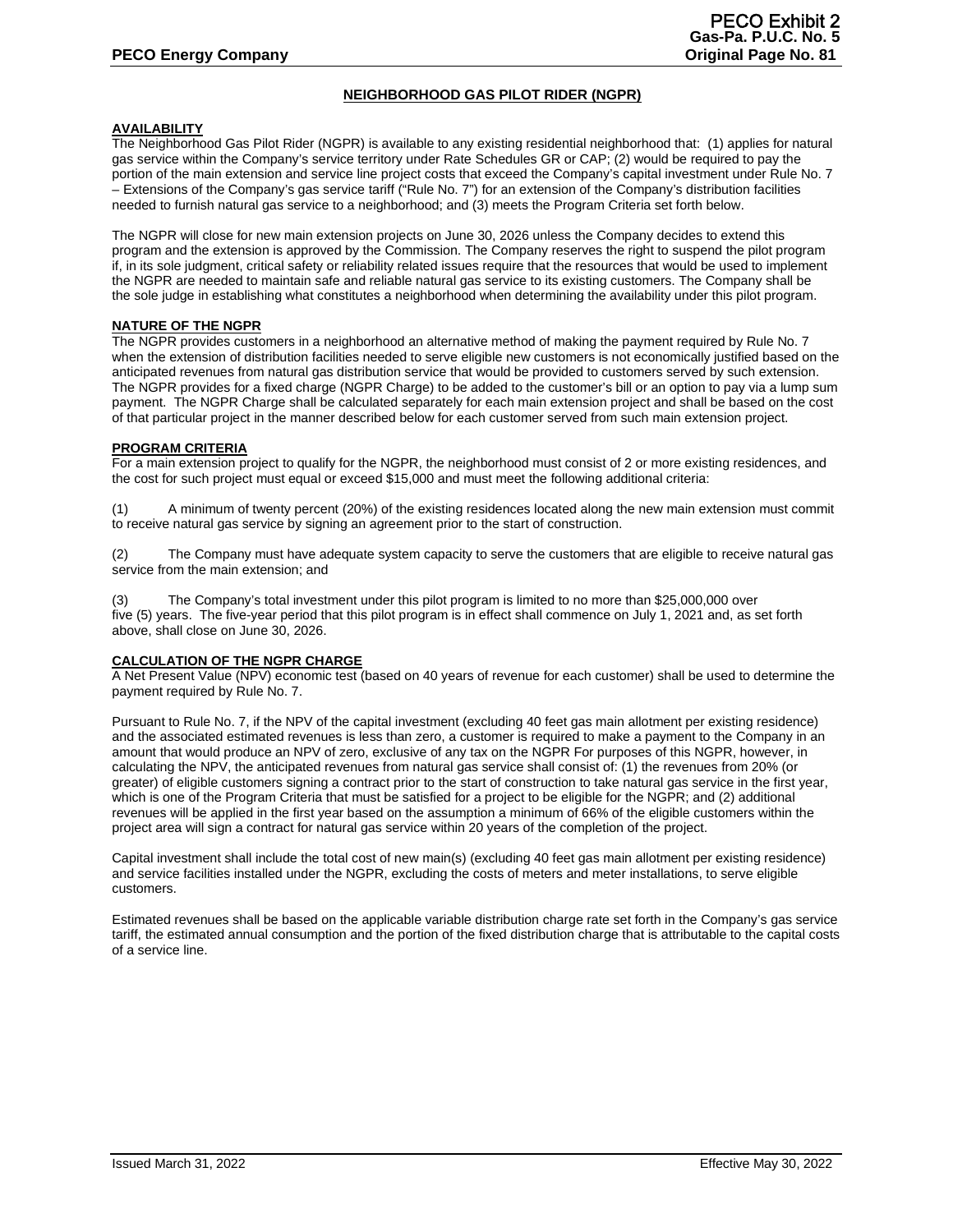# **NEIGHBORHOOD GAS PILOT RIDER (NGPR) - Continued**

Because the NGPR permits payment over time, rather than a lump-sum payment prior to the start of construction of main extension projects, as Rule No. 7 requires, the NGPR Charge will recover a reasonable return on the Company's capital investment in new facilities installed pursuant to the NGPR. For purposes of the NGPR calculation, the discount rate shall be determined on the basis of (1) the Company's capital structure and cost of long-term debt set forth in the Company's latest year-end Quarterly Earnings Report submitted to the Commission by March 31 of a year for the period ending December 31 of the previous year; and 2) the cost of equity approved in the most recent base rate case or, in the absence of a Commission determination or Commission approval of a stipulated cost of equity, the cost of equity that the Commission has determined should apply to Distribution System Improvement Charge ("DSIC") investment.

The NGPR shall be calculated to enable the project to have an NPV of zero based upon the above cost of capital. The resulting charge shall be increased by 1% by dividing the calculated rate by 0.99 to reflect an adjustment for uncollectible accounts expense.

# **BILLING**

The NGPR Charge shall appear as a fixed monthly charge on the customer's bill.

The NGPR Charge calculated for a specific main extension will apply to all customers taking service from that main extension including any future customers that connect after the first year of the project.

For CAP customers, the NGPR charge will not be subject to the CAP discount.

If a customer fails to pay the full amount of any bill, a late payment charge of one and one-half percent (1.5%) per month will accrue on the portion of the bill that is unpaid on the due date.

## **PAYMENT TERMS**

NGPR Charges shall be calculated based on input data specific to each project undertaken pursuant to the NGPR and shall be in effect for 20 years for each customer taking gas service from the main installed under this pilot within 20 years after the project has been completed.

The customer shall retain the right to pay the present value of the remaining monthly payments at any point in time during the 20 year period. Payments shall be present valued using PECO's after-tax cost of capital which shall be based on the sources as described above.

Service shall not be terminated for non-payment of this charge during the pilot program.

The STATE TAX ADJUSTMENT CLAUSE applies to this rider.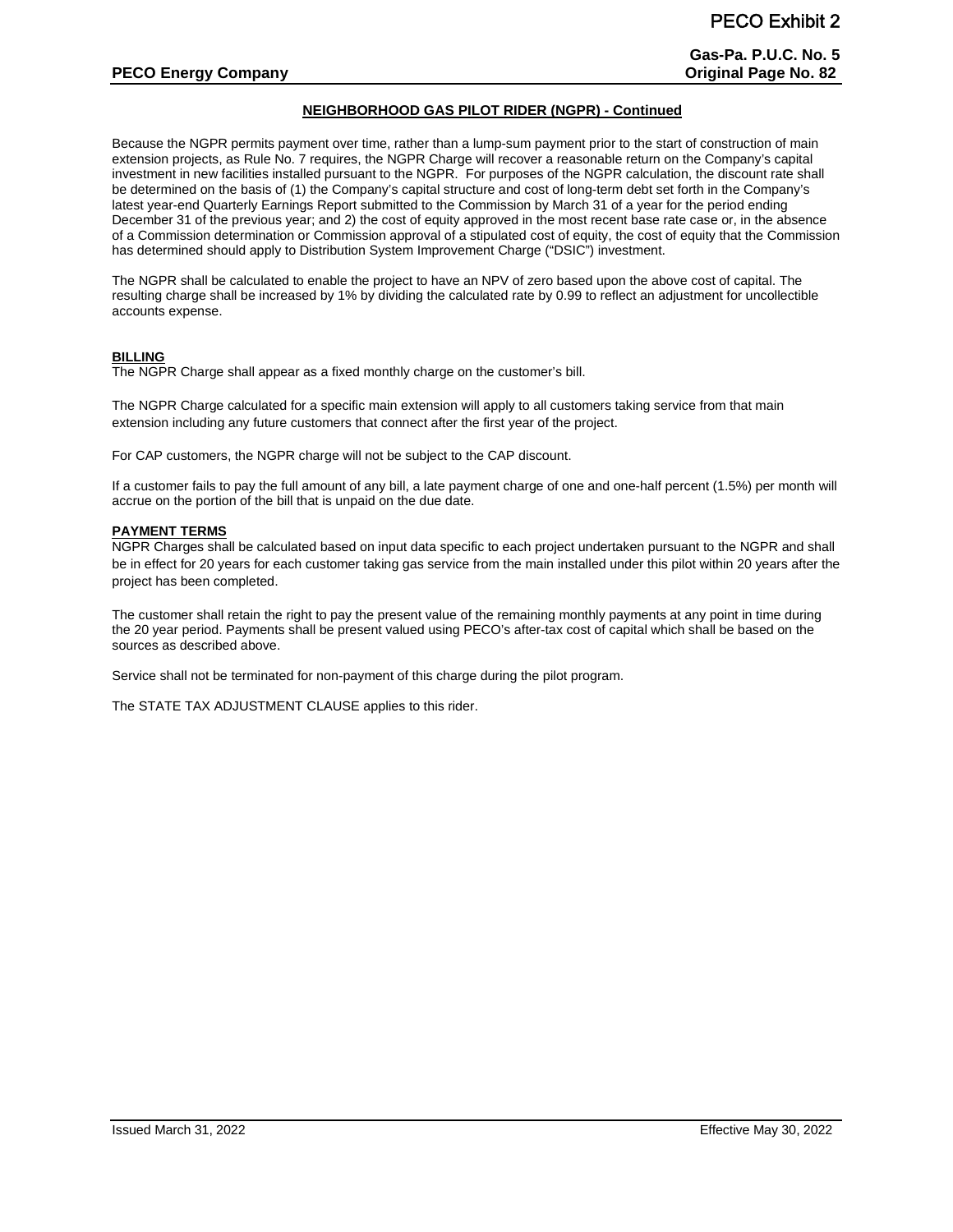## **RECEIVERSHIP RIDER**

APPLICABILITY. To service supplied a Receiver-Trustee for the continued operation of a property formerly under contract for its gas service requirements.

AUTHORITY FOR OPERATION. The Receiver-Trustee shall possess the authority under appointment by Court, through an order duly entered, to operate premises recited in a contract for gas service under which the Company has been supplying gas.

ACCEPTANCE. The Receiver-Trustee shall accept and adopt for the continuation of the supply of gas service the contract therefore in effect, including all of its provisions, and agree to pay the Company for all service furnished hereunder during the receivership-trusteeship at the rate specified therein.

BILLING. The Company reserves the right to render bills on a biweekly basis. To provide for biweekly billing under this rider, the provisions of the applicable rate and rider, if any, will be modified as follows:

- (a) Where applicable, all references to monthly or month will be changed to biweekly or biweek.
- (b) Where applicable, the commodity charge will be determined on a monthly basis and multiplied by 14/30ths (0.4667).
- (c) The monthly rate per lighting device for Rate OL will be multiplied by 0.4667.
- (d) The minimum charge will be determined on a monthly basis and such sum will then be multiplied by 0.4667 to determine the minimum charge for the billing period.
- (e) A discount of 0.4% will be applied to the total bill.
- (f) A bill will be rendered biweekly covering the charges for the preceding billing period and such bill shall be paid within fifteen (15) days after receipt thereof.

CONTRACT TERM. The completion of the term of the contract taken over, or as terminated by the discharge of the Receiver-Trustee, or as arranged with the Receiver-Trustee for the continuation of supply under the standard terms of this Tariff.

## **TEMPORARY SERVICE RIDER**

APPLICABILITY. To the supply of service for a temporary period.

AVAILABILITY. Temporary service will be supplied only when the Company has available unsold capacity from which to furnish it and its supply will not in any way interfere with service to other Customers.

INVESTMENT IN SUPPLY FACILITIES. The cost of the connection and disconnection of the service supply and of any equipment and extension of facilities required to furnish the temporary service under the applicable rate shall be paid by the Customer, but such payment shall not confer upon, nor entitle the Customer to any title to, or right of property in, said facilities and equipment.

MINIMUM TERM. Application of this rider shall not, for billing purposes, be considered to be for a period of less than one month.

CONTRACT TERM. Short term arrangements as agreed upon.